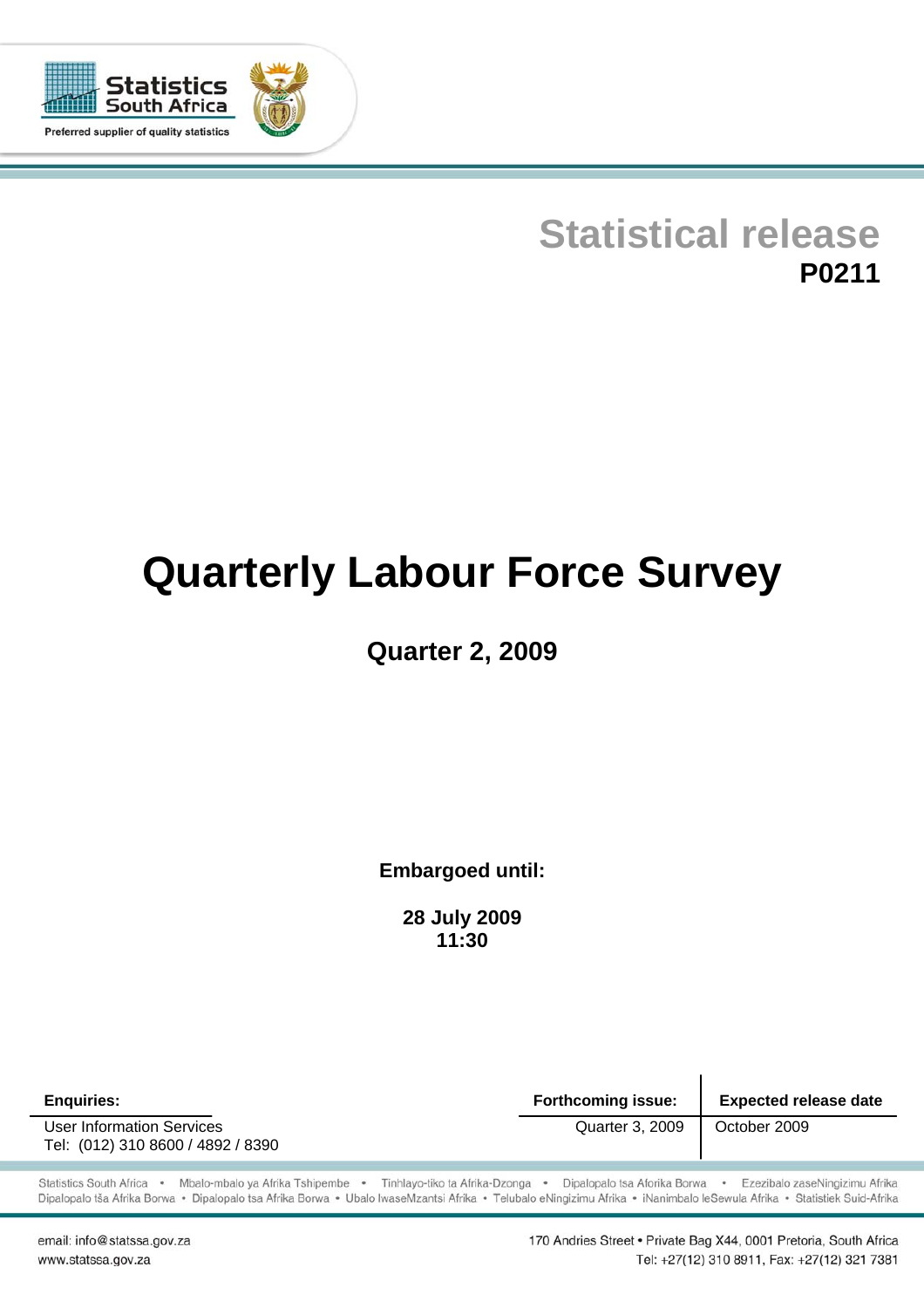#### i

Published by Statistics South Africa, Private Bag X44, Pretoria 0001

© Statistics South Africa, 2009

Users may apply or process this data, provided Statistics South Africa (Stats SA) is acknowledged as the original source of the data; that it is specified that the application and/or analysis is the result of the user's independent processing of the data; and that neither the basic data nor any reprocessed version or application thereof may be sold or offered for sale in any form whatsoever without prior permission from Stats SA.

Stats SA Library Cataloguing-in-Publication (CIP) Data **Quarterly Labour Force Survey Quarter 2, 2009**/ Statistics South Africa. Pretoria: Statistics South Africa, 2009

**Quarterly** 

- 1. Labour supply Statistics
- 2. Labour supply (South Africa)
- 3. Unemployment (South Africa)
- 4. Informal sector (Economics) South Africa
- 5. Formal sector (Economics) South Africa
- I. Statistics South Africa
- II. Series

(LCSH 16)

A complete set of Stats SA publications is available at Stats SA Library and the following libraries: National Library of South Africa, Pretoria Division National Library of South Africa, Cape Town Division Library of Parliament, Cape Town Bloemfontein Public Library Natal Society Library, Pietermaritzburg Johannesburg Public Library Eastern Cape Library Services, King William's Town Central Regional Library, Polokwane Central Reference Library, Nelspruit Central Reference Collection, Kimberley Central Reference Library, Mmabatho

This publication is available both in hard copy and on the Stats SA website www.statssa.gov.za.

The data and metadata set from the Quarterly Labour Force Survey will be available on CD-ROM. A charge may be made according to the pricing policy, which can be accessed on the website.

Stats SA also provides a subscription service.

#### **Enquiries:**

|        | <b>Printing and distribution</b> | User information services |
|--------|----------------------------------|---------------------------|
| Tel:   | (012) 310 8251                   | $(012)$ 310 8600          |
| Fax:   | (012) 321 7381                   | (012) 310 8500/8495       |
| Email: | distribution@statssa.gov.za      | info@statssa.gov.za       |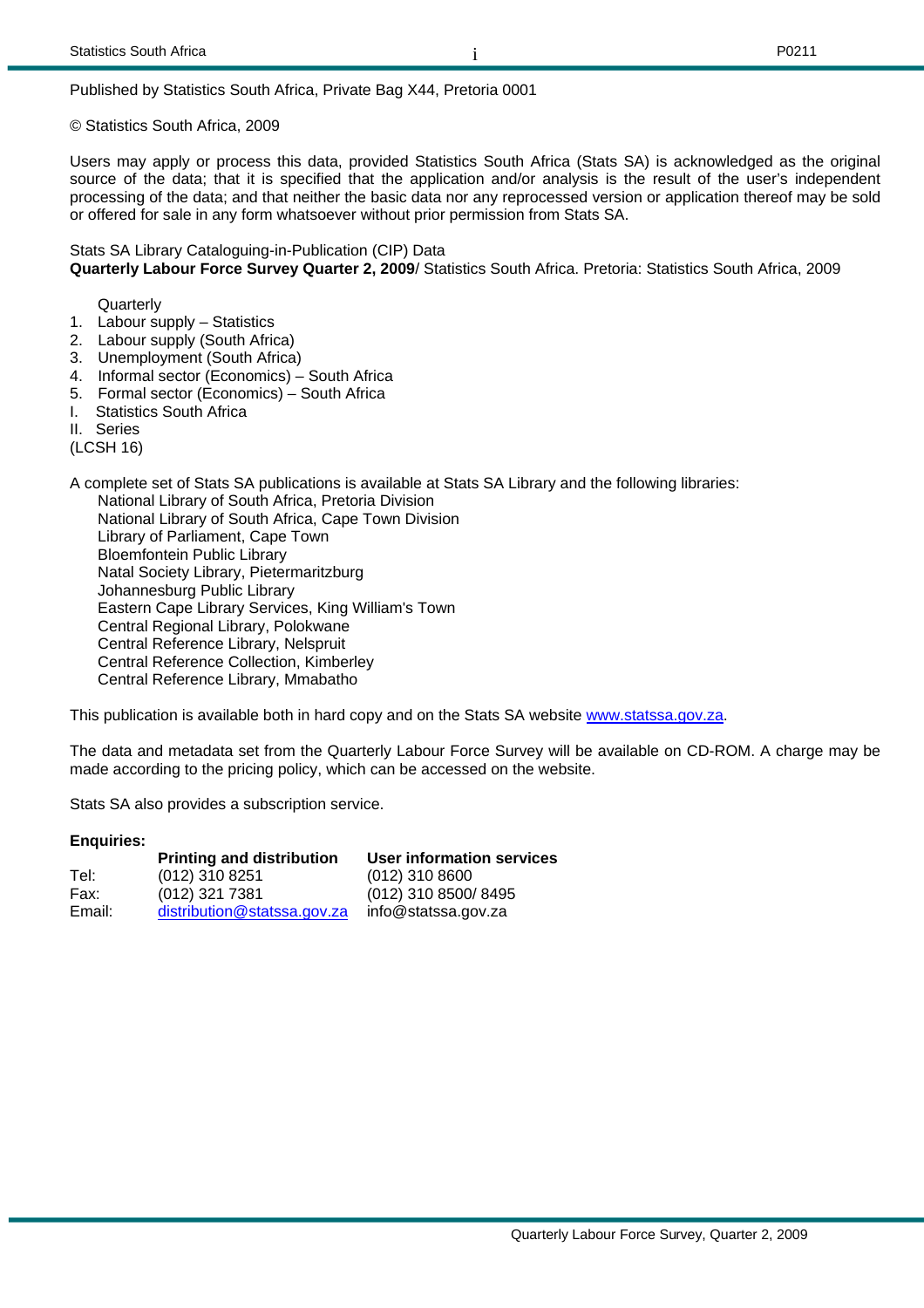## **Table of contents**

|                | Page |
|----------------|------|
|                |      |
|                |      |
|                |      |
| 1 <sub>1</sub> |      |
| 2.             |      |
| 3.             |      |
| 4.             |      |
| 5.             |      |
| 6.             |      |
| 6.1.           |      |
| 6.2.           |      |
| 6.3.           |      |
| 6.4.           |      |
| 6.5.           |      |
| 6.6.           |      |
| 6.7.           |      |
| 6.8.           |      |
| 7 <sup>1</sup> |      |

 $ii$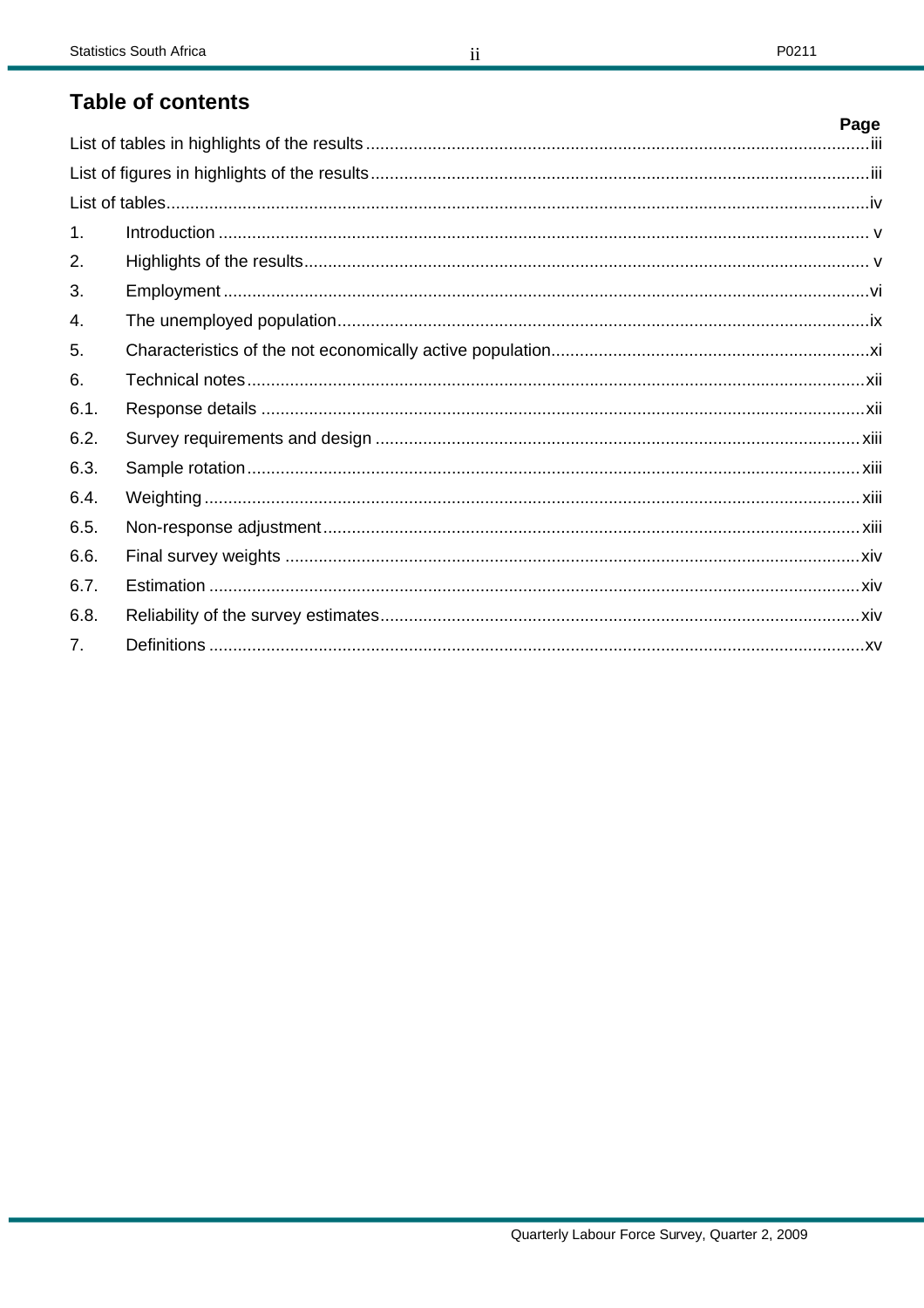## **List of tables in highlights of the results**

## **List of figures in highlights of the results**

**Page**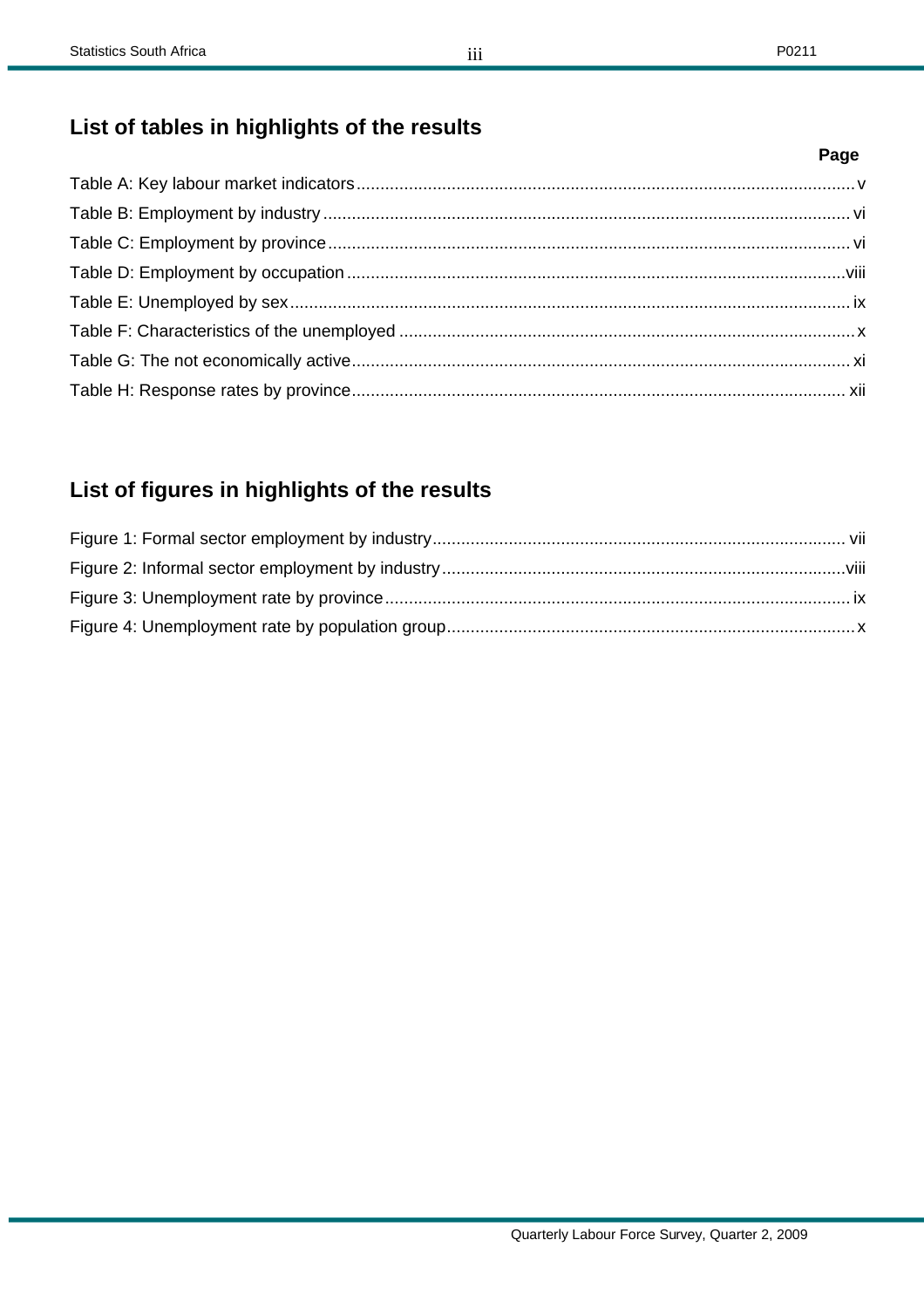## **List of tables**

|                                                                                                   | Page |
|---------------------------------------------------------------------------------------------------|------|
|                                                                                                   |      |
|                                                                                                   |      |
|                                                                                                   |      |
|                                                                                                   |      |
|                                                                                                   |      |
|                                                                                                   |      |
|                                                                                                   |      |
|                                                                                                   |      |
|                                                                                                   |      |
|                                                                                                   |      |
|                                                                                                   |      |
|                                                                                                   |      |
|                                                                                                   |      |
|                                                                                                   |      |
|                                                                                                   |      |
|                                                                                                   |      |
|                                                                                                   |      |
|                                                                                                   |      |
| Table 7: Involvement in non-market activities and labour market status by province 20             |      |
| Table 7: Involvement in non-market activities and labour market status by province (concluded) 21 |      |
|                                                                                                   |      |
| Appendix 2.1A: Sampling variability for labour force characteristics by population group 23       |      |
|                                                                                                   |      |
| Appendix 2.2A: Sampling variability for labour force characteristics by province (Concluded)  25  |      |
|                                                                                                   |      |
|                                                                                                   |      |
|                                                                                                   |      |
|                                                                                                   |      |
| Appendix 2.1B: Sampling variability for labour force characteristics by population group 30       |      |
|                                                                                                   |      |
| Appendix 2.2B: Sampling variability for labour force characteristics by province (Concluded)  32  |      |
|                                                                                                   |      |
|                                                                                                   |      |
|                                                                                                   |      |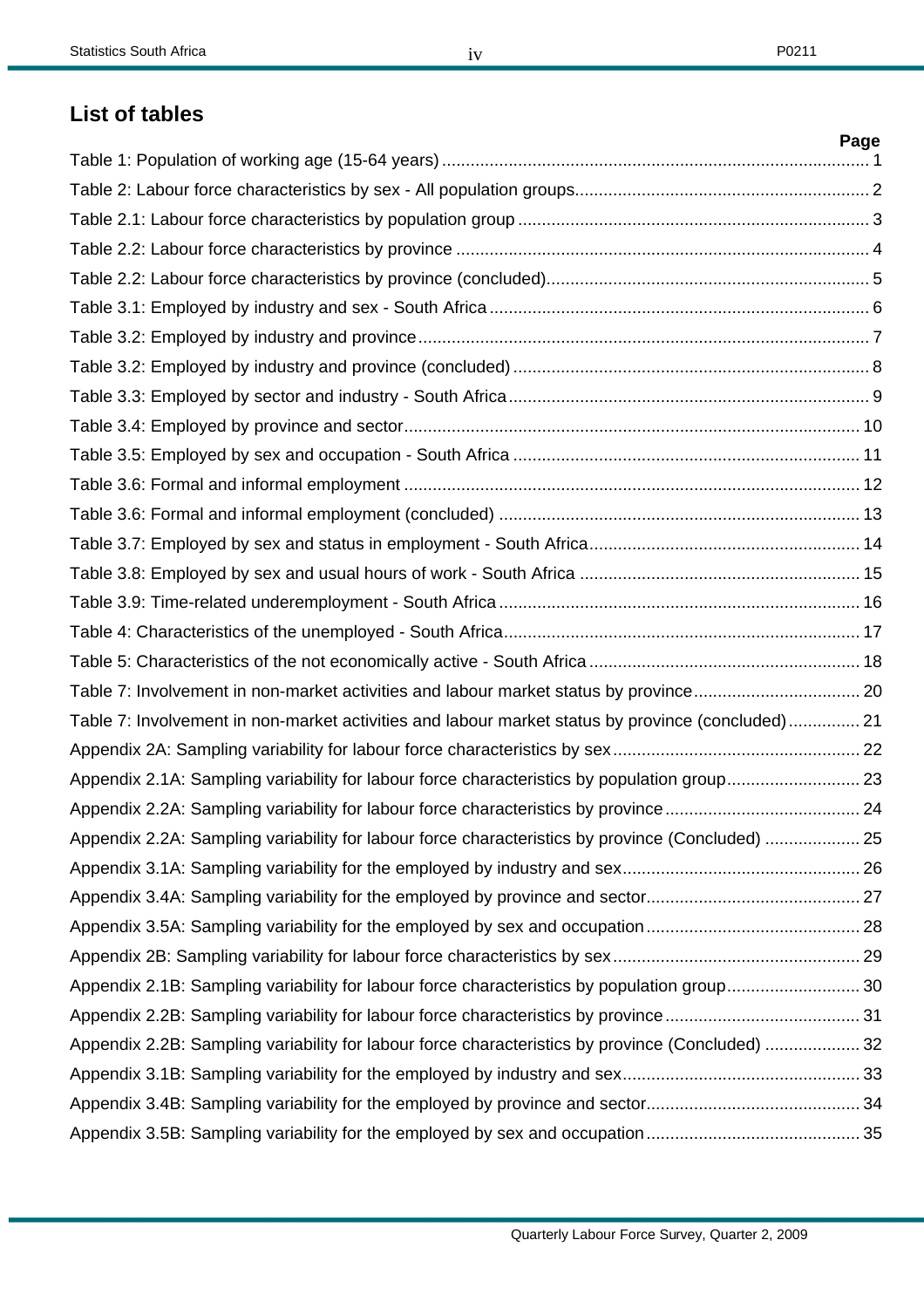## **1. Introduction**

The Quarterly Labour Force Survey (QLFS) is a household-based sample survey conducted by Statistics South Africa (Stats SA). It collects data on the labour market activities of individuals aged 15 years and above who live in South Africa. However, this report will only cover labour market activities of persons aged between 15 and 64 years.

v

This report presents the key findings of the QLFS conducted in April–June, 2009 (Q2:2009).

## **2. Highlights of the results**

#### **Table A: Key labour market indicators**

|                                    | Apr-Jun | Jan-Mar<br>2009 | Apr-Jun<br>2009           | <b>Qrt to Qrt</b><br>change | Year-on-<br>vear<br>change | P-value<br>(Qrt to |
|------------------------------------|---------|-----------------|---------------------------|-----------------------------|----------------------------|--------------------|
|                                    | 2008    | Qrt)            |                           |                             |                            |                    |
| Population 15-64 yrs               | 30 705  | 30 987          | <b>Thousand</b><br>31 080 | 93                          | 375                        |                    |
| Labour force                       | 17844   | 17820           | 17 495                    | $-325$                      | $-349$                     | 0,00               |
| <b>Employed</b>                    | 13729   | 13 636          | 13 3 69                   | $-267$                      | $-360$                     | 0,00               |
| Formal sector (Non-agricultural)   | 9415    | 9449            | 9 3 5 6                   | $-93$                       | $-59$                      | 0,16               |
| Informal sector (Non-agricultural) | 2 3 4 0 | 2 1 5 0         | 2 1 0 9                   | $-41$                       | $-231$                     | 0,34               |
| Agriculture                        | 790     | 738             | 710                       | $-28$                       | -80                        | 0,41               |
| Private households                 | 1 1 8 5 | 1 2 9 9         | 1 1 9 4                   | $-105$                      | 9                          | 0,00               |
|                                    |         |                 |                           |                             |                            |                    |
| <b>Unemployed</b>                  | 4 1 1 4 | 4 1 8 4         | 4 1 2 5                   | $-59$                       | 11                         | 0,45               |
|                                    |         |                 |                           |                             |                            |                    |
| Not economically active            | 12861   | 13 166          | 13 585                    | 419                         | 724                        | 0,00               |
| Discouraged work-seekers           | 1 0 7 9 | 1 2 1 5         | 1517                      | 302                         | 438                        | 0,00               |
| Other (not economically active)    | 11 783  | 11 951          | 12 068                    | 117                         | 285                        | 0,15               |
|                                    |         |                 |                           |                             |                            |                    |
| Rates (%)                          |         |                 |                           |                             |                            |                    |
| Unemployment rate                  | 23,1    | 23,5            | 23,6                      | 0,1                         | 0,5                        | 0,79               |
| Employed / population ratio        |         |                 |                           |                             |                            |                    |
| (Absorption)                       | 44,7    | 44,0            | 43,0                      | $-1,0$                      | $-1,7$                     | 0,00               |
| Labour force participation rate    | 58,1    | 57,5            | 56,3                      | $-1,2$                      | $-1,8$                     | 0,00               |

Due to rounding, numbers do not necessarily add up to totals.

The number of persons in the labour force decreased by 325 000 from 17,8 million Q1:2009 to 17,5 million in Q2:2009. Table A shows that employment decreased by 2,0 percent between Q1:2009 and Q2:2009. A total of 267 thousand jobs were lost between the two quarters, with most job losses recorded in private households (105 000), followed by the formal sector (93 000).

While employment fell by a substantial 267 thousand from Q1:2009, this decline did not translate to an increase in the number of unemployed persons but rather to the increase in the number of persons who are not economically active (419 000) with the majority of them being discouraged work-seekers (302 000); the number of unemployed persons decreased by 59 thousand. As a result, there was virtually no change in the unemployment rate between the two quarters.

Compared to Q2:2008, there was an annual decrease of 2,6 percent (360 000) in employment; an increase of 11 thousand in the number of unemployed persons and a massive increase of 724 thousand in the number of persons who are not economically active – 438 thousand being discouraged work-seekers.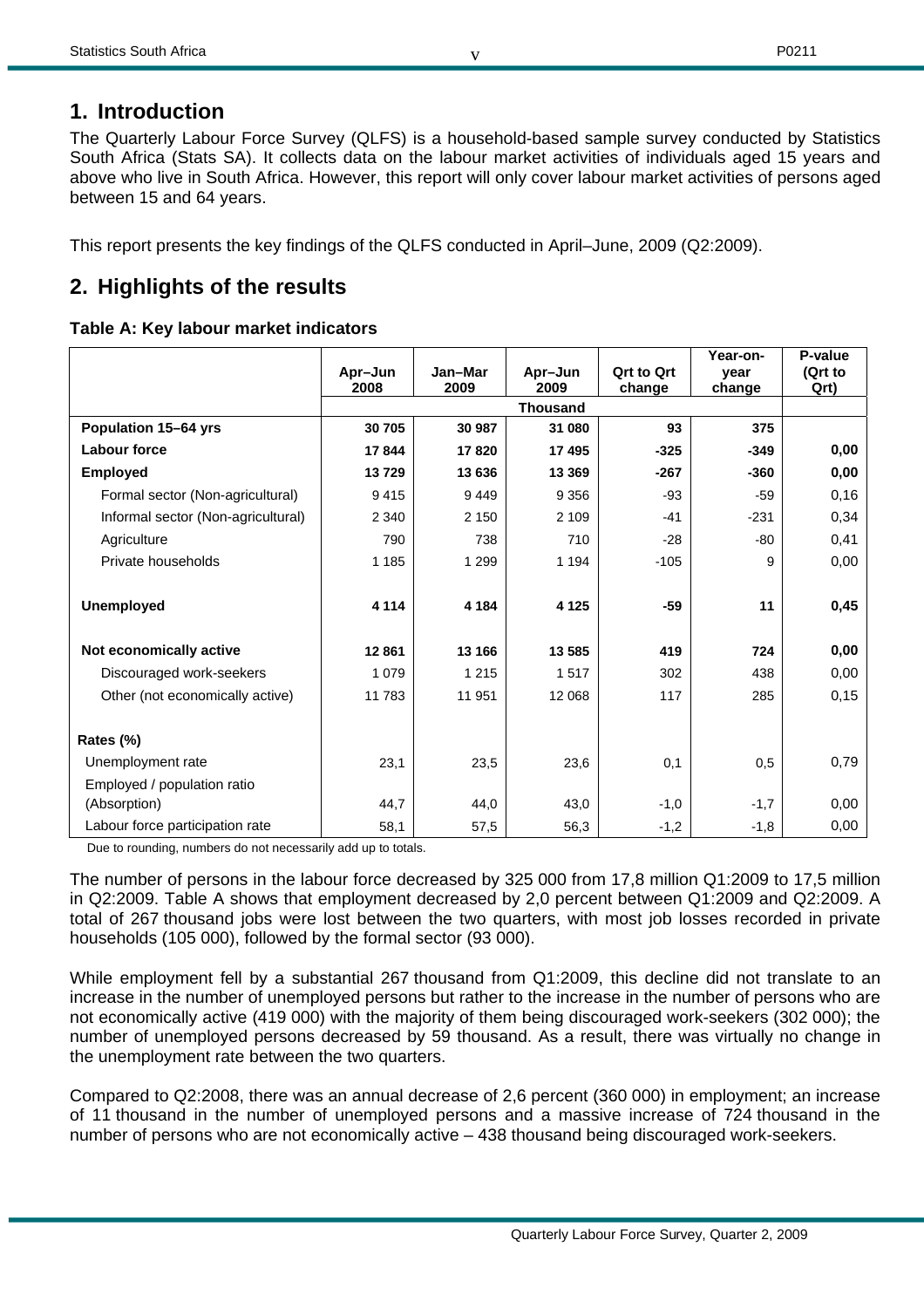## **3. Employment**

#### **Table B: Employment by industry**

|                               |                 |                 |                 | <b>Qrt to Qrt</b> | Year-on-<br>year | Qrt to<br>Qrt | Year-on-<br>year |
|-------------------------------|-----------------|-----------------|-----------------|-------------------|------------------|---------------|------------------|
|                               | Apr-Jun<br>2008 | Jan-Mar<br>2009 | Apr-Jun<br>2009 | change            | change           | change        | change           |
|                               |                 |                 | <b>Thousand</b> |                   |                  |               | <b>Percent</b>   |
| Total                         | 13729           | 13 636          | 13 3 69         | $-267$            | $-360$           | $-2,0$        | $-2,6$           |
| Agriculture                   | 790             | 738             | 710             | $-28$             | -80              | $-3,8$        | $-10,1$          |
| Mining                        | 346             | 333             | 319             | $-14$             | $-27$            | $-4,2$        | $-7,8$           |
| Manufacturing                 | 1968            | 1882            | 1873            | -9                | -95              | $-0.5$        | $-4,8$           |
| <b>Utilities</b>              | 97              | 100             | 93              | $-7$              | -4               | $-7,0$        | $-4,1$           |
| Construction                  | 1 1 3 8         | 1 1 2 6         | 1 1 1 7         | -9                | $-21$            | $-0.8$        | $-1,8$           |
| Trade                         | 3 1 0 5         | 3 0 21          | 2 9 6 2         | $-59$             | $-143$           | $-2,0$        | $-4,6$           |
| Transport                     | 774             | 757             | 727             | $-30$             | -47              | $-4,0$        | $-6,1$           |
| Finance                       | 1687            | 1725            | 1 7 1 0         | $-15$             | 23               | $-0.9$        | 1,4              |
| Community and social services | 2635            | 2651            | 2 6 6 4         | 13                | 29               | 0,5           | 1,1              |
| Private households            | 1 1 8 5         | 1 2 9 9         | 1 1 9 4         | $-105$            | 9                | $-8,1$        | 0,8              |
| Other                         | 4               | 5               | 2               | -3                | $-2$             | $-60,0$       | $-50,0$          |

\*Due to rounding, numbers do not necessarily add up to totals.

Table B indicates that between Q1:2009 and Q2:2009, job losses were recorded in all industries but Community and social services. Most of the jobs losses were in Private households which accounted for 105 thousand of the job losses, followed by Trade (59 000), Transport (30 000) and Agriculture (28 000).

The year-on-year comparisons also show that job losses were experienced in most of the industries with Trade accounting for 143 thousand of the job losses, followed by Manufacturing (95 000) and Agriculture (80 000). There were some job gains in Community and social services (29 000), Finance (23 000) and Private households (9 000) although there was an overall decline of 360 thousand in employment between Q2:2008 and Q2:2009.

|                     | Apr-Jun<br>2008 | Jan-Mar<br>2009 | Apr-Jun<br>2009 | <b>Qrt to Qrt</b><br>change | Year-on-year<br>change | Jan-Mar<br>2009 |
|---------------------|-----------------|-----------------|-----------------|-----------------------------|------------------------|-----------------|
|                     |                 |                 | <b>Thousand</b> |                             |                        | % share         |
| <b>Total</b>        | 13729           | 13 636          | 13 3 69         | $-267$                      | $-360$                 | 100,0           |
| <b>Western Cape</b> | 1891            | 1965            | 1898            | $-67$                       | 7                      | 14,2            |
| Eastern Cape        | 1 3 6 3         | 1 3 1 1         | 1 3 5 3         | 42                          | $-10$                  | 10,1            |
| Northern Cape       | 297             | 278             | 283             | 5                           | $-14$                  | 2,1             |
| <b>Free State</b>   | 831             | 812             | 773             | $-39$                       | -58                    | 5,8             |
| KwaZulu Natal       | 2614            | 2514            | 2 4 5 7         | $-57$                       | $-157$                 | 18,4            |
| North West          | 900             | 885             | 849             | $-36$                       | $-51$                  | 6,4             |
| Gauteng             | 4 0 61          | 4 0 3 0         | 3953            | $-77$                       | $-108$                 | 29,6            |
| Mpumalanga          | 900             | 936             | 897             | $-39$                       | -3                     | 6,7             |
| Limpopo<br>$\cdots$ | 874             | 905<br>. .      | 906             |                             | 32                     | 6,8             |

#### **Table C: Employment by province**

\*Due to rounding, numbers do not necessarily add up to totals.

Table C shows that between Q1:2009 and Q2:2009, employment decreased in most provinces except Eastern Cape, Northern Cape and Limpopo. The highest number of job losses was observed in Gauteng (77 000) followed by Western Cape (67 000) and KwaZulu-Natal (57 000).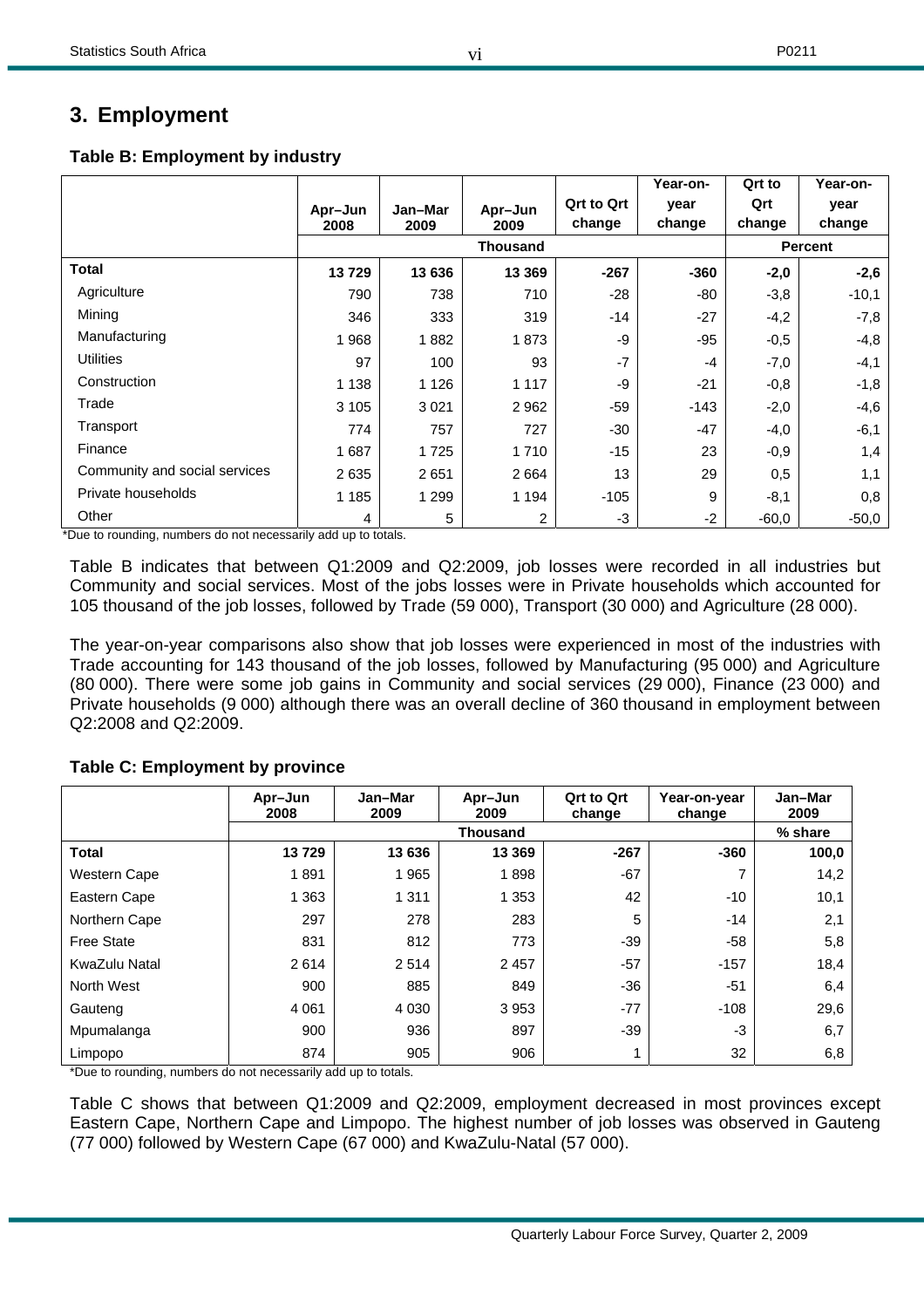

#### **Figure 1: Formal sector employment by industry**

Figure 1 shows that there was a decrease of 93 thousand formal sector jobs between Q1:2009 and Q2:2009 with the most affected industries being Trade (39 000), Transport (21 000) and Mining (14 000).

The year-on-year comparisons show a net loss of 59 thousand jobs in the formal sector, with Manufacturing and Trade being the hardest hit with the loss of 65 thousand and 53 thousand jobs respectively, although some industries such as Finance, Community and social services and Construction experienced job gains.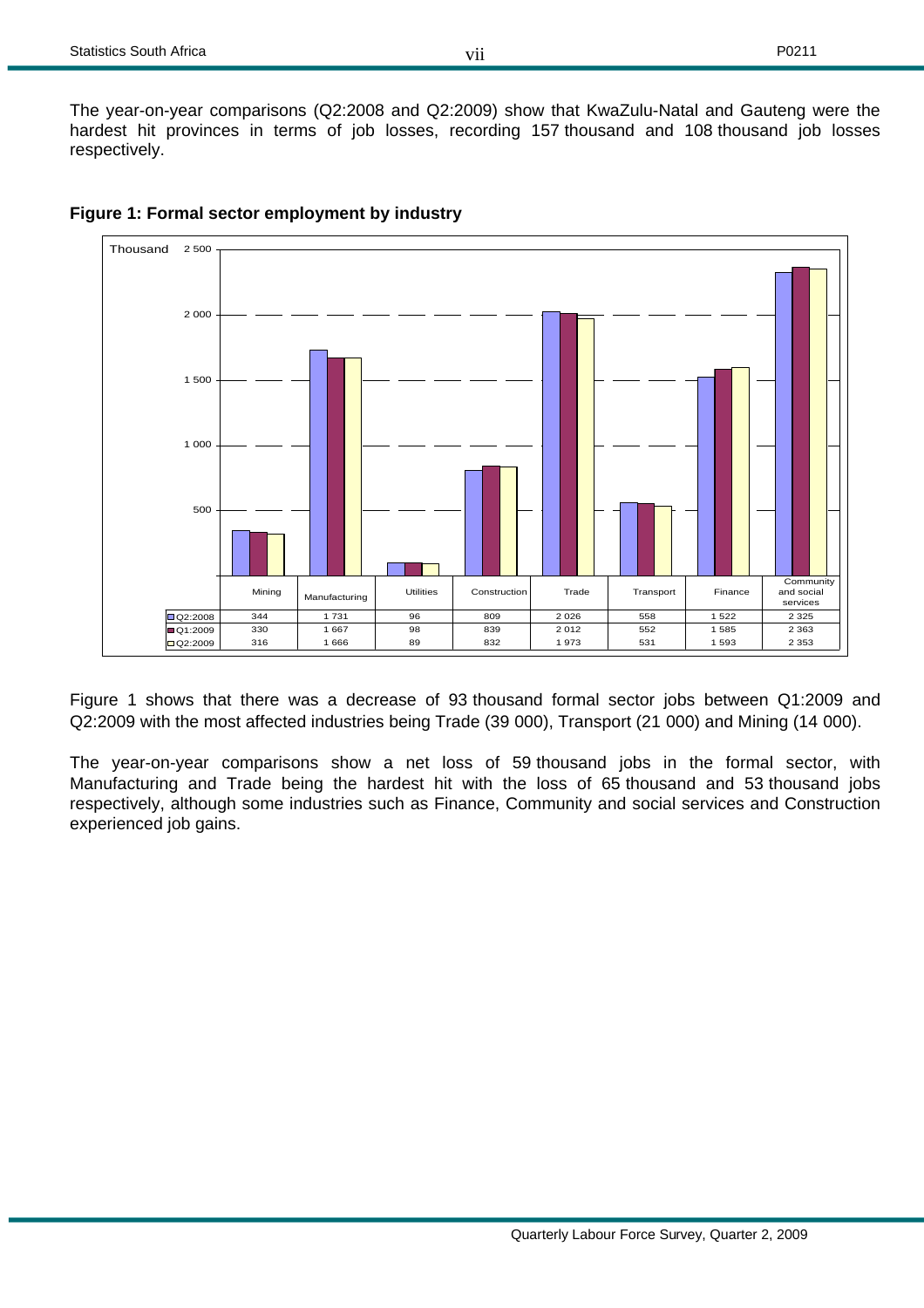

#### **Figure 2: Informal sector employment by industry**

Figure 2 indicates that, similar to the formal sector, the informal sector also shed 41 thousand jobs between Q1:2009 and Q2:2009, especially in the Finance (23 000) and Trade (20 000) industries.

Compared to Q2:2008, the informal sector lost 231 thousand jobs with most of them being in Trade (90 000), Finance (48 000), Construction (45 000) and Manufacturing (30 000).

|                                                                                                | Apr-Jun        | Jan-Mar | Apr-Jun         | Qrt to<br>Qrt | Year-on-<br>year | Qrt to<br>Qrt | Year-on-<br>year |
|------------------------------------------------------------------------------------------------|----------------|---------|-----------------|---------------|------------------|---------------|------------------|
|                                                                                                | 2008           | 2009    | 2009            | change        | change           | change        | change           |
|                                                                                                |                |         | <b>Thousand</b> |               |                  |               | <b>Percent</b>   |
| Total                                                                                          | 13729          | 13 636  | 13 3 69         | $-267$        | $-360$           | $-2,0$        | $-2,6$           |
| Manager                                                                                        | 993            | 1 0 5 3 | 1 0 2 2         | $-31$         | 29               | $-2.9$        | 2,9              |
| Professional                                                                                   | 789            | 795     | 654             | $-141$        | $-135$           | $-17,7$       | $-17,1$          |
| Technician                                                                                     | 1454           | 1496    | 1 550           | 54            | 96               | 3,6           | 6,6              |
| Clerk                                                                                          | 1 4 5 0        | 1 4 0 3 | 1440            | 37            | $-10$            | 2,6           | $-0,7$           |
| Sales and services                                                                             | 1749           | 1780    | 1 804           | 24            | 55               | 1,3           | 3,1              |
| Skilled agriculture                                                                            | 95             | 118     | 83              | - 35          | $-12$            | $-29,7$       | $-12,6$          |
| Craft and related trade                                                                        | 1946           | 1809    | 1 7 7 9         | - 30          | $-167$           | $-1,7$        | $-8,6$           |
| Plant and machine operator                                                                     | 1 1 6 1        | 1 2 1 7 | 1 1 8 6         | - 31          | 25               | $-2,5$        | 2,2              |
| Elementary                                                                                     | 3 1 3 7        | 2934    | 2889            | - 45          | $-248$           | $-1,5$        | $-7,9$           |
| Domestic worker                                                                                | 953            | 1 0 3 1 | 963             | - 68          | 10               | -6,6          | 1,0              |
| Other<br>$\star$ Dana da massa dhe e cuma legue da madre e agustada dha and assembla da dadaha | $\overline{2}$ |         | ٠               | ٠             | $\sim$           |               |                  |

#### **Table D: Employment by occupation**

\*Due to rounding, numbers do not necessarily add up to totals.

Table D shows a decrease in the number of individuals employed in various occupations, with the biggest quarterly decrease recorded in Professional occupations where 141 thousand jobs were lost. This was followed by Domestic workers (68 000), Elementary occupations (45 000) and Skilled agriculture (35 000) occupations.

The year-on-year comparisons show that the shed jobs were mostly in Elementary, Craft and related trade and Professional occupations (248 000, 167 000 and 135 000 respectively).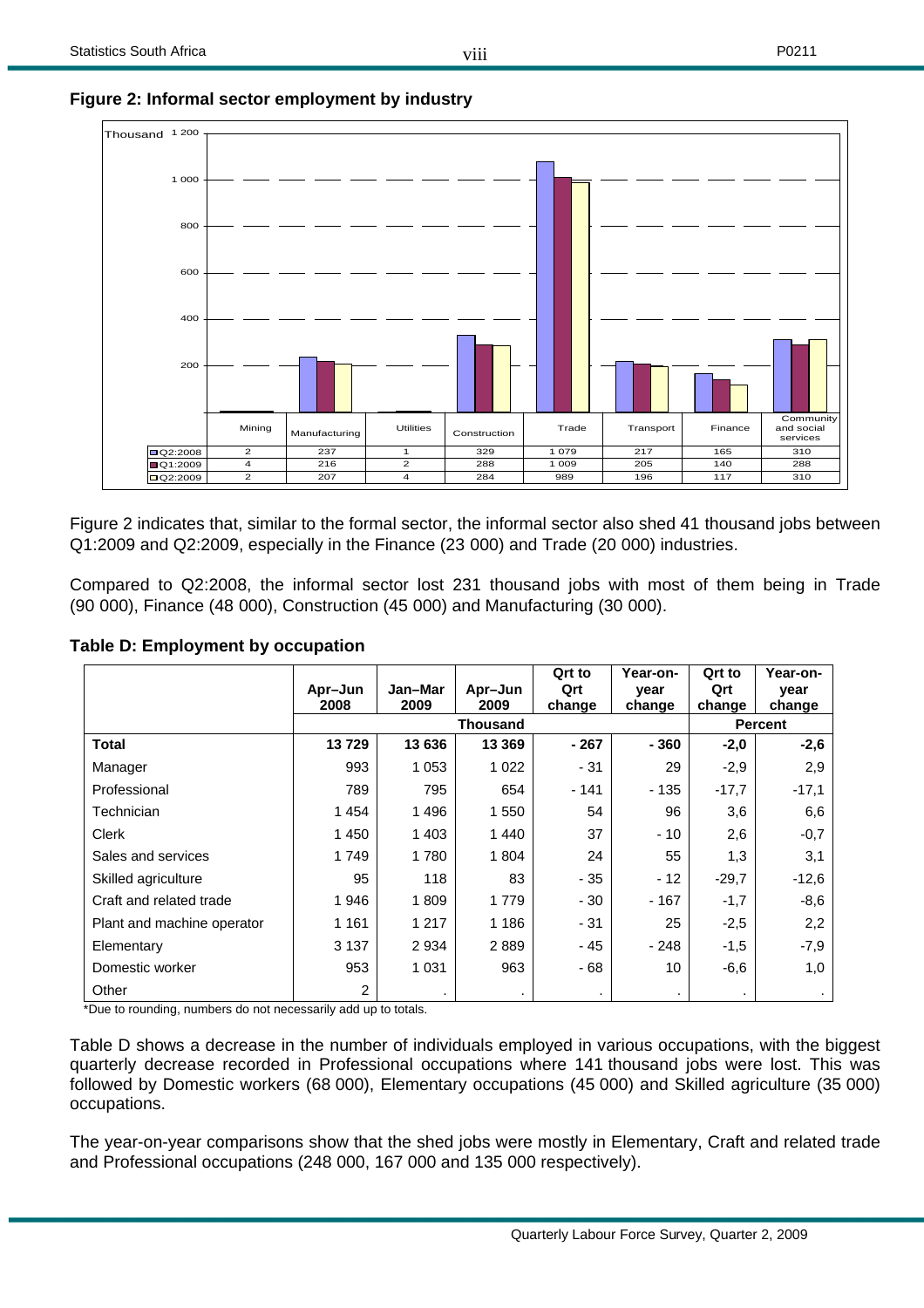## **4. The unemployed population**

#### **Apr–Jun 2008 Jan–Mar 2009 Apr–Jun 2009 Qrt to Qrt change Year-on-year change Qrt to Qrt change Year-on-year change Unemployed Percent Contract Contract Contract Contract Percent Percent** Total **4 114 4 184 4 125 - 59 11 -1,4 0,3**  Men 1 910 2 036 2 060 24 150 1,2 7,9 Women | 2 204 | 2 148 | 2 065 | - 83 | - 139 | -3,9 | -6,3

ix

#### **Table E: Unemployed by sex**

\*Due to rounding, numbers do not necessarily add up to totals.

Table E shows that between Q1:2009 and Q2:2009 the number of unemployed persons decreased by 59 thousand from 4,2 million to 4,1 million. The decrease was among women (3,9% or 83 000) while there was an increase among men (1,2% or 24 000).

The year-on-year comparisons show that the number of unemployed persons increased slightly by 11 thousand, with the annual decline of 6,3% (139 000) among women being offset by an increase of 7,9% (150 000) among men.



#### **Figure 3: Unemployment rate by province**

Figure 3 shows an increase in the unemployment rate in five of the nine provinces in Q2:2009 compared to the unemployment rate of Q1:2009. Although Western Cape had the second lowest unemployment rate, it experienced the biggest increase (2,1 percentage points) followed by Mpumalanga (1,8 percentage points) and Free State (1,5 percentage points). KwaZulu-Natal had the lowest unemployment rate (19,3%).

The comparisons between Q2:2008 and Q2:2009 indicate that the unemployment rate increased in seven of the nine provinces. The highest increase was in North West (up by 4,8 percentage points) followed by Eastern Cape (up by 3,1 percentage points). Limpopo and KwaZulu-Natal experienced declines in the unemployment rate in the same period (down by 5,7 and 2,9 percentage points respectively).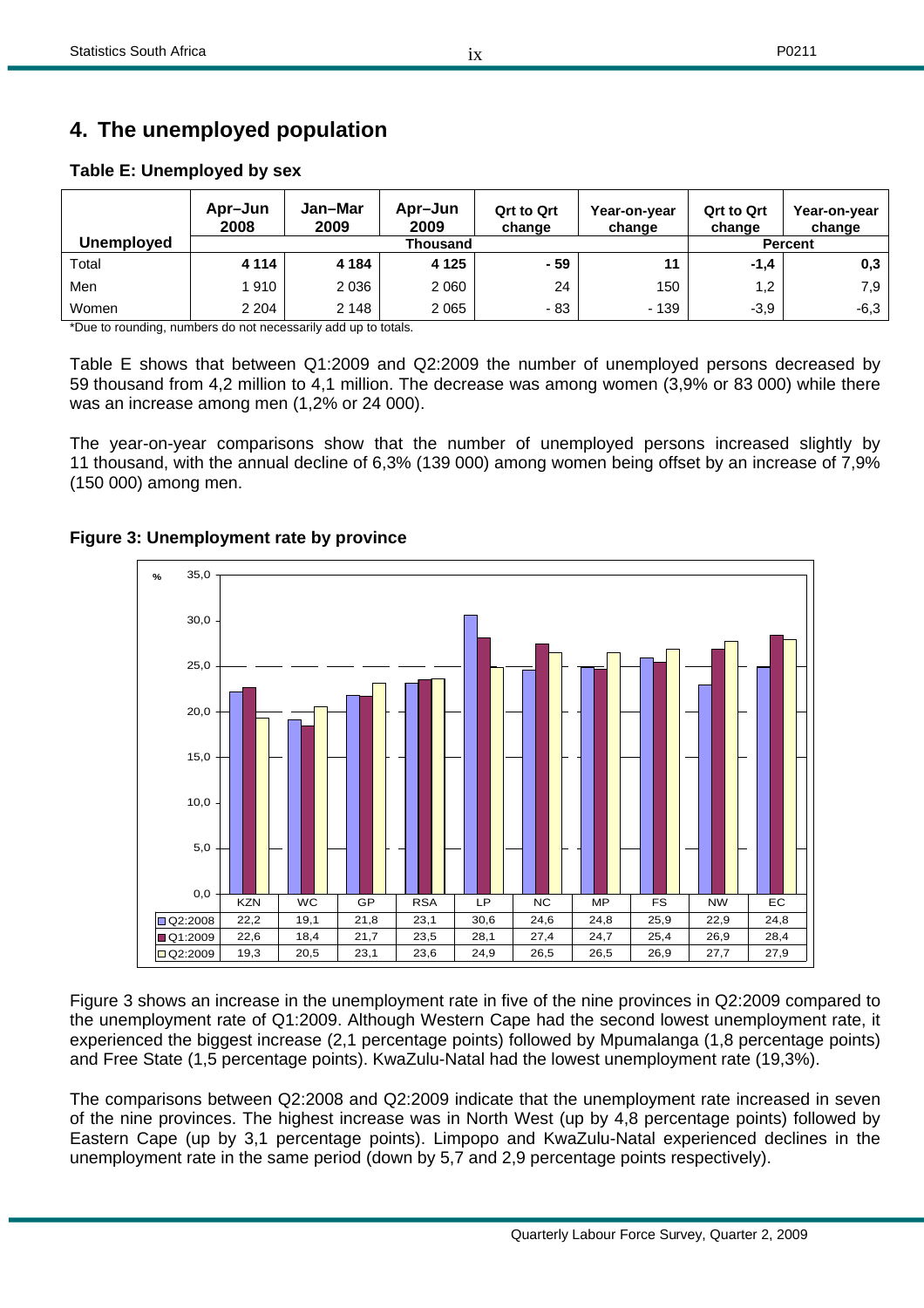x



**Figure 4: Unemployment rate by population group** 

Figure 4 shows that between Q1:2009 and Q2:2009, the unemployment rate remained unchanged across all population groups except among Indians where it declined by 1,4 percentage points.

The year-on-year comparisons show that the unemployment rate remained unchanged among coloured and white population groups; increased among Black Africans, and decreased among Indians.

|                   | Apr-Jun<br>2008 | Jan-Mar<br>2009 | Apr-Jun<br>2009 | <b>Qrt to Qrt</b><br>change | Year-on-<br>year<br>change | <b>Qrt to Qrt</b><br>change | Year-on-<br>year<br>change |
|-------------------|-----------------|-----------------|-----------------|-----------------------------|----------------------------|-----------------------------|----------------------------|
| <b>Unemployed</b> |                 |                 | <b>Thousand</b> |                             |                            |                             | <b>Percent</b>             |
| <b>Total</b>      | 4 1 1 4         | 4 1 8 4         | 4 1 2 5         | - 59                        | 11                         | $-1,4$                      | 0,3                        |
| Job losers        | 1 172           | 1 3 6 0         | 1 4 2 7         | 67                          | 255                        | 4,9                         | 21,8                       |
| Job leavers       | 402             | 357             | 345             | $-12$                       | $-57$                      | $-3,4$                      | $-14.2$                    |
| New entrants      | 1746            | 1785            | 1670            | $-115$                      | $-76$                      | $-6,4$                      | $-4.4$                     |
| Re-entrants       | 253             | 188             | 173             | $-15$                       | $-80$                      | $-8,0$                      | $-31.6$                    |
| Other             | 541             | 494             | 510             | 16                          | $-31$                      | 3,2                         | $-5,7$                     |

#### **Table F: Characteristics of the unemployed**

Table F shows that between Q1:2009 and Q2:2009 new entrants accounted for most (115 000) of the observed decrease in the levels of unemployment, while the number of job losers increased by 67 thousand in the same period.

While there was an increase in the number of job losers (255 000) in Q2:2009 compared to Q2:2008, this was offset by a decline among re-entrants (80 000), new entrants (76 000) and job leavers (57 000), resulting in a net gain of 11 thousand in the number of unemployed persons over this period.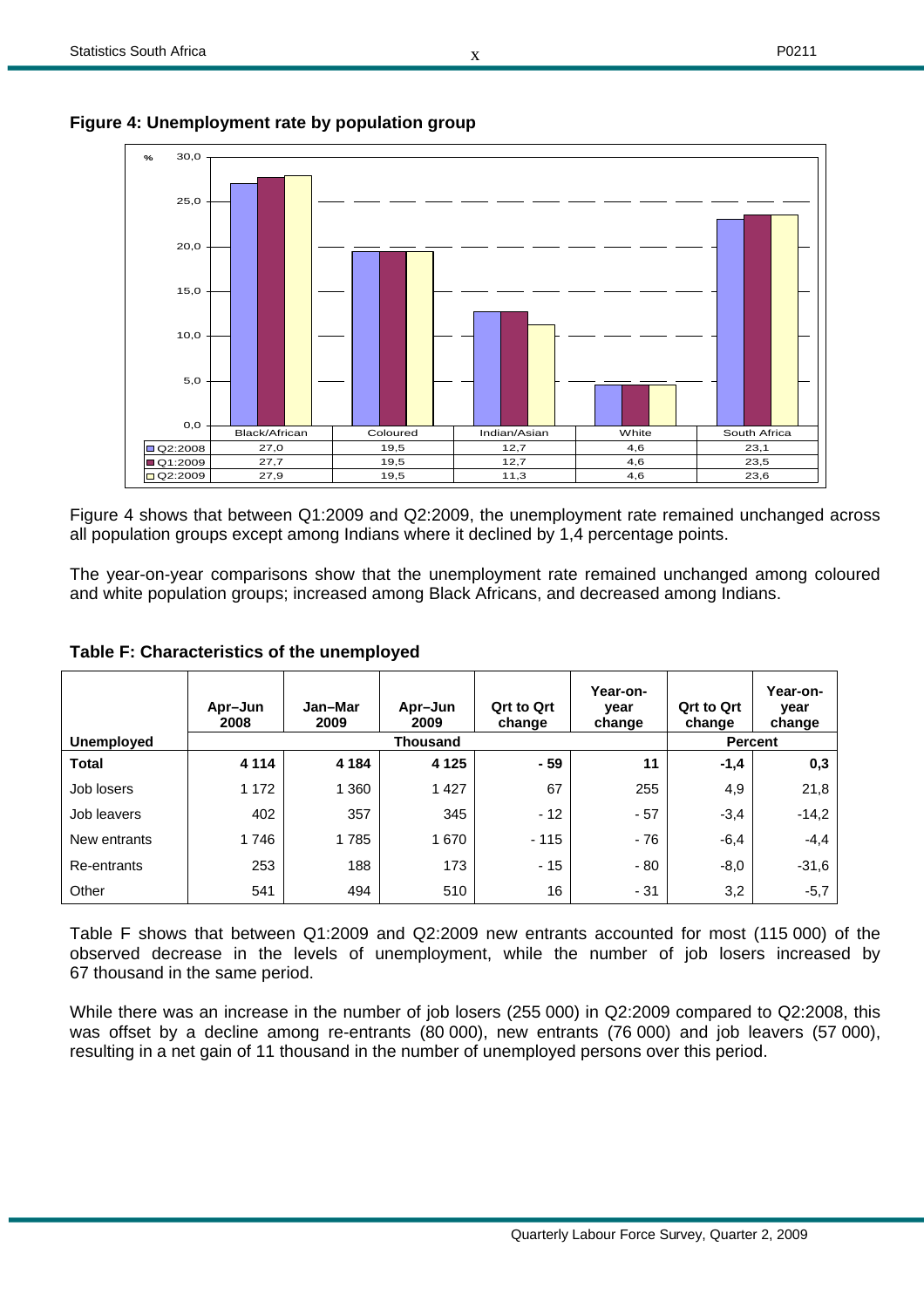### **5. Characteristics of the not economically active population**

| Not economically      | Apr-Jun<br>2008 | Jan-Mar<br>2009 | Apr-Jun<br>2009 | <b>Qrt to Qrt</b><br>change | Year-on-<br>year<br>change | <b>Qrt to Qrt</b><br>change | Year-<br>on-year<br>change |
|-----------------------|-----------------|-----------------|-----------------|-----------------------------|----------------------------|-----------------------------|----------------------------|
| active                |                 |                 | <b>Thousand</b> |                             |                            | <b>Percent</b>              |                            |
| <b>Total</b>          | 12861           | 13 166          | 13 5 8 5        | 419                         | 724                        | 3,2                         | 5,6                        |
| <b>Student</b>        | 5670            | 5634            | 5693            | 59                          | 23                         | 1,0                         | 0,4                        |
| Home-maker            | 2 4 9 6         | 2693            | 2652            | $-41$                       | 156                        | $-1,5$                      | 6,3                        |
| Illness/disability    | 1794            | 1767            | 1799            | 32                          | 5                          | 1,8                         | 0,3                        |
| Too old/young to work | 978             | 1 0 4 2         | 1 0 6 2         | 20                          | 84                         | 1,9                         | 8,6                        |
| Discouraged           | 1 0 7 9         | 1 2 1 5         | 1517            | 302                         | 438                        | 24,9                        | 40,6                       |
| Other                 | 845             | 816             | 862             | 46                          | 17                         | 5,6                         | 2,0                        |

#### **Table G: The not economically active**

Due to rounding, numbers do not necessarily add up to totals.

Table G shows that the not economically active population increased by 419 thousand persons between Q1:2009 and Q2:2009, with the discouraged work-seekers accounting for 302 thousand of such persons. The only observed decline was among the Home-makers (41 000).

The year-on-year changes indicate that overall there was an increase in the number of not economically active persons (724 000 or 5,6%) between Q2:2008 and Q2:2009. Discouraged work-seekers (438 000) and Home-makers (156 000) made the largest contribution to the increase of 724 thousand among the not economically active persons, while students accounted for 23 thousand of the increase.

Red Alm  **\_\_\_\_\_\_\_\_\_\_\_\_\_\_\_\_\_\_\_\_\_\_** 

**PJ Lehohla Statistician-General: Statistics South Africa**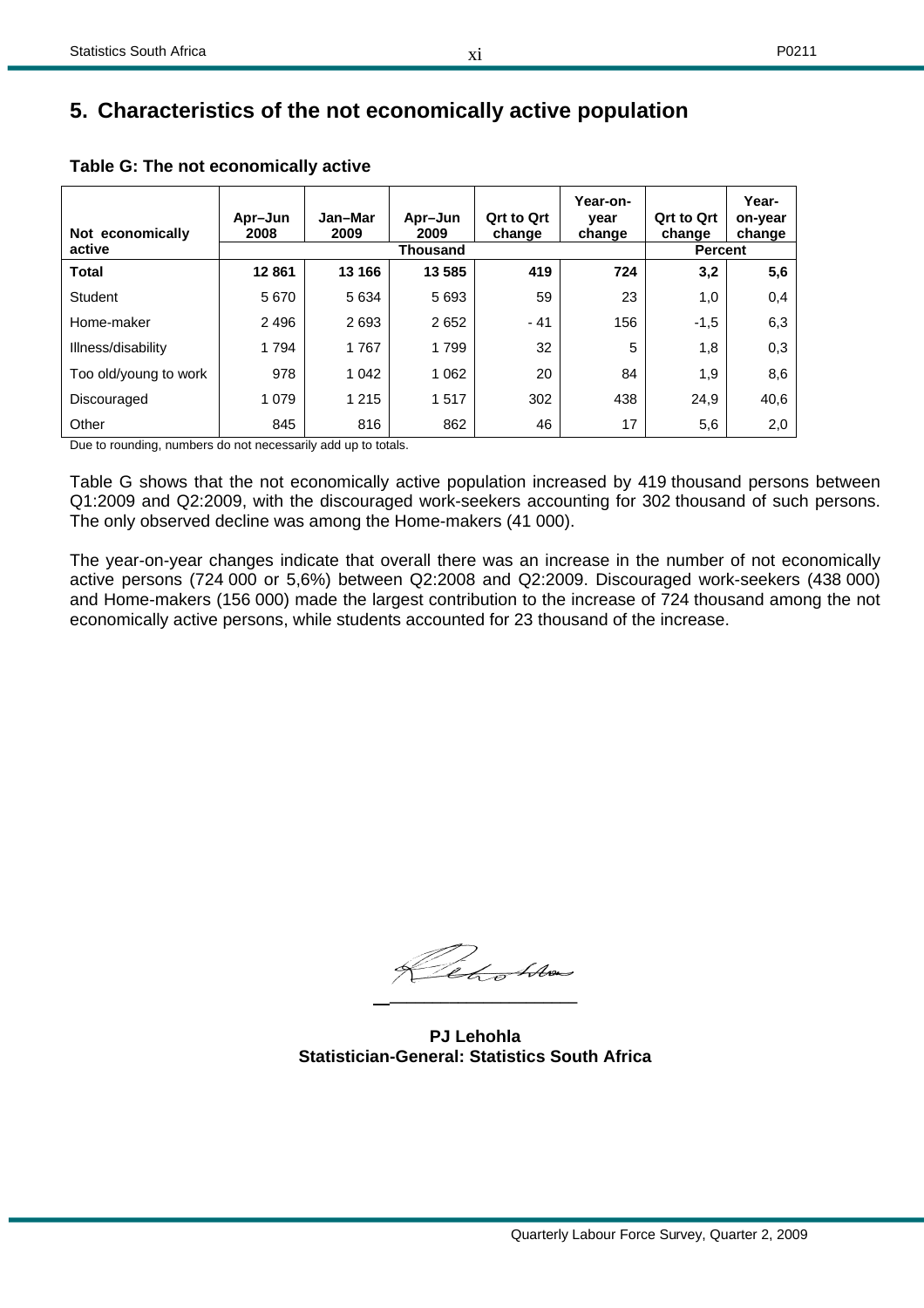## **6. Technical notes**

#### **6.1. Response details**

### **Table H: Response rates by province**

|                     | Apr-Jun 2009 |
|---------------------|--------------|
| <b>Province</b>     | Percent      |
| <b>Western Cape</b> | 83,7         |
| Eastern Cape        | 96.9         |
| Northern Cape       | 88,8         |
| Free State          | 93,5         |
| KwaZulu-Natal       | 94.1         |
| North West          | 94.1         |
| Gauteng             | 82,4         |
| Mpumalanga          | 96,9         |
| Limpopo             | 98,9         |
| <b>South Africa</b> | 91,4         |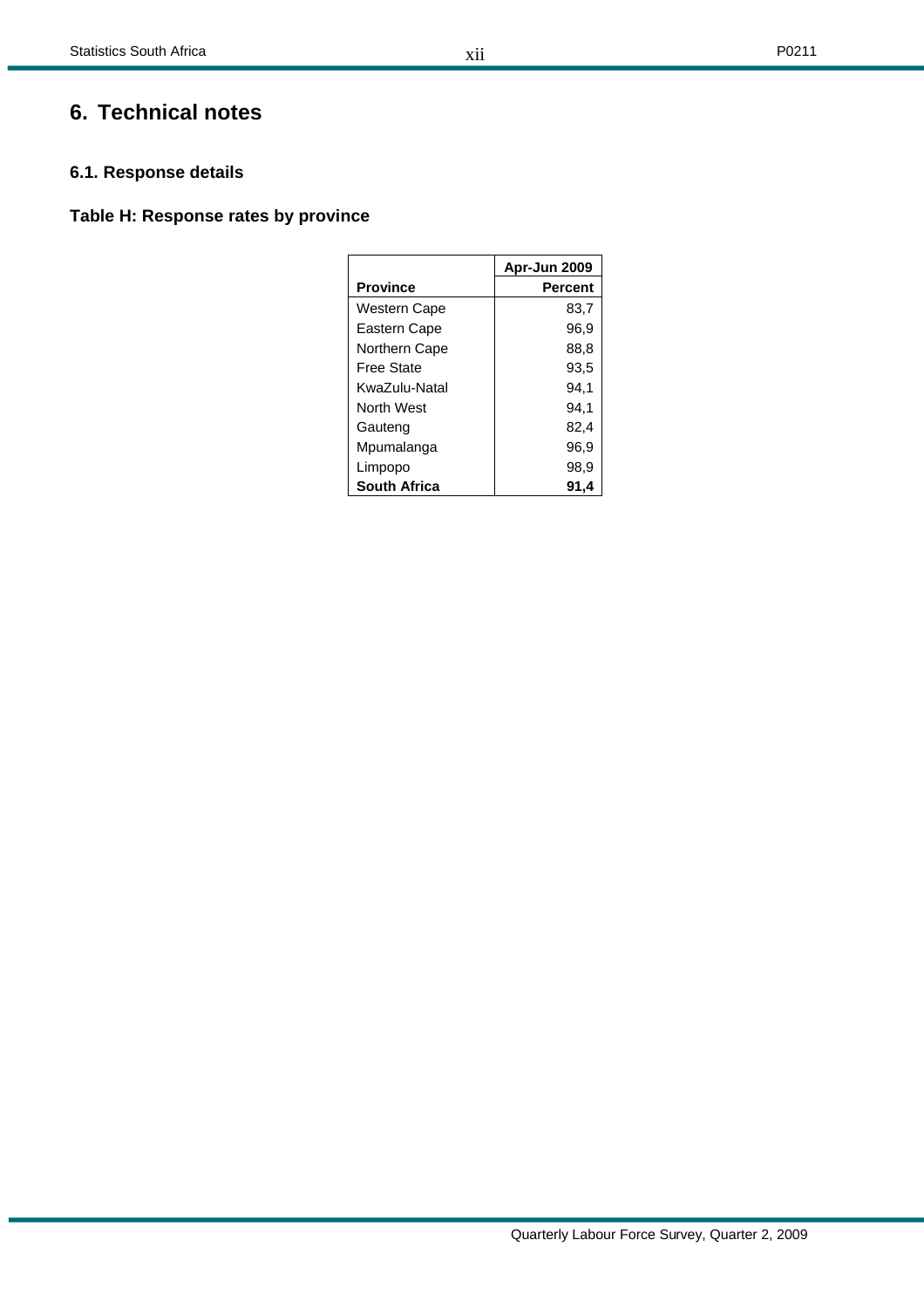#### **6.2. Survey requirements and design**

The Quarterly Labour Force Survey (QLFS) frame has been developed as a general-purpose household survey frame that can be used by all other household surveys irrespective of the sample size requirement of the survey. The sample size for the QLFS is roughly 30 000 dwellings per quarter.

The sample is based on information collected during the 2001 Population Census conducted by Stats SA. In preparation for the 2001 Census, the country was divided into 80 787 enumeration areas (EAs). Stats SA's household-based surveys use a master sample of primary sampling units (PSUs) which comprises of EAs that are drawn from across the country.

The sample is designed to be representative at provincial level and within provinces at metro/non-metro level. Within the metros, the sample is further distributed by geography type. The four geography types are: urban formal, urban informal, farms and tribal. This implies, for example, that within a metropolitan area the sample is representative at the different geography types that may exist within that metro.

The current sample size is 3 080 PSUs. It is divided equally into four sub-groups or panels called rotation groups. The rotation groups are designed in such a way that each of these groups has the same distribution pattern as that which is observed in the whole sample. They are numbered from one to four and these numbers also correspond to the quarters of the year in which the sample will be rotated for the particular group.

The sample for the redesigned Labour Force Survey (i.e. the QLFS) is based on a stratified two-stage design with probability proportional to size (PPS) sampling of primary sampling units (PSUs) in the first stage, and sampling of dwelling units (DUs) with systematic sampling in the second stage.

#### **6.3. Sample rotation**

Each quarter, a  $\%$  of the sampled dwellings rotate out of the sample and are replaced by new dwellings from the same PSU or the next PSU on the list. Thus, sampled dwellings will remain in the sample for four consecutive quarters. It should be noted that the sampling unit is the dwelling, and the unit of observation is the household. Therefore, if a household moves out of a dwelling after being in the sample for, say two quarters and a new household moves in then the new household will be enumerated for the next two quarters. If no household moves into the sampled dwelling, the dwelling will be classified as vacant (unoccupied).

#### **6.4. Weighting**

The sampling weights for the data collected from the sampled households are constructed in such a manner that the responses could be properly expanded to represent the entire civilian population of South Africa. The weights are the result of calculations involving several factors, including original selection probabilities, adjustment for non-response, and benchmarking to known population estimates from the Demographic division of Stats SA.

#### **6.5. Non-response adjustment**

In general, imputation is used for item non-response (i.e. blanks within the questionnaire) and edit failure (i.e. invalid or inconsistent responses). The eligible households in the sampled dwellings can be divided into two response categories: respondents and non-respondents; and weight adjustment is applied to account for the non-respondent households (e.g. refusal, no contact, etc.).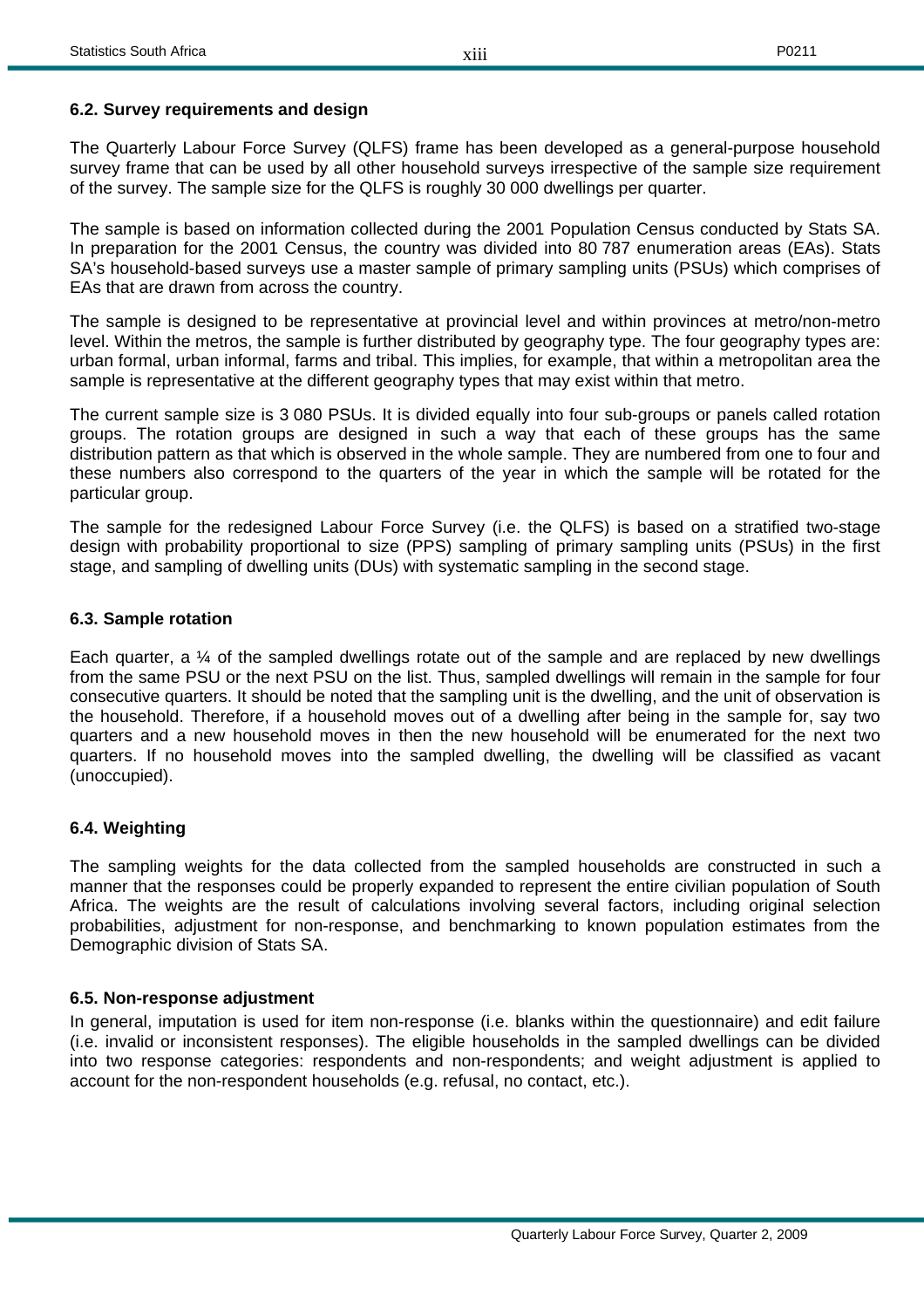#### **6.6. Final survey weights**

The final survey weights are constructed using regression estimation to calibrate to the known population counts at the national level population estimates (which are supplied by the Demography division) crossclassified by 5-year age groups, gender and race, and provincial population estimates by broad age groups. The 5-year age groups are: 0–4, 5–9, 10–14, etc, and 65 and over. The provincial level age groups are: 0–14, 15–34, 35–64, and 65 years and over. The calibrated weights are constructed such that all persons in a household would have the same final weight.

#### **6.7. Estimation**

The final survey weights are used to obtain the estimates for various domains of interest, e.g. number of persons employed in agriculture in the province of Western Cape, number of females employed in manufacturing, etc.

#### **6.8. Reliability of the survey estimates**

Because estimates are based on sample data, they differ from figures that would have been obtained from complete enumeration of the population using the same instrument. Results are subject to both sampling and non-sampling errors. Non-sampling errors include biases from inaccurate reporting, processing, and tabulation etc., as well as errors from non-response and incomplete reporting. These types of errors cannot be measured readily. However, to the extent possible, non-sampling errors can be minimised through the procedures used for data collection, editing, quality control, and non-response adjustment. The variances of the survey estimates are used to measure sampling errors. The variance estimation methodology is discussed below.

#### **(i) Variance estimation**

The most commonly used methods for estimating variances of survey estimates from complex surveys, such as the QLFS, are the Taylor-series Linearization, Jackknife Replication, Balanced Repeated Replication (BRR), and Bootstrap methods (Wolter, 2007)<sup>1</sup>. The Fay's BRR method has been used for variance estimation in the QLFS because of its simplicity.

#### **(ii) Coefficient of variation**

It is more useful in many situations to assess the size of the standard error relative to the magnitude of the characteristic being measured (the standard error is defined as the square root of the variance). The *coefficient of variation*( $cv$ ) provides such a measure. It is the *ratio of the standard error of the survey* estimate to the value of the estimate itself expressed as a percentage. It is very useful in comparing the precision of several different survey estimates, where their sizes or scale differ from one another.

#### **(iii) P-value of an estimate of change**

The p-value corresponding to an estimate of change is the probability of observing a value larger than the particular observed value under the hypothesis that there is no real change. If p-value <0,01 then the difference is highly significant; if p-value is between 0,01 and 0,05 then the difference is significant; and if p-value >0,05 then the difference is not significant

 $\overline{a}$ <sup>1</sup> Wolter, K. M. (2007), *Introduction to Variance Estimation, 2<sup>nd</sup> Edition,* Springer-Verlag: New York.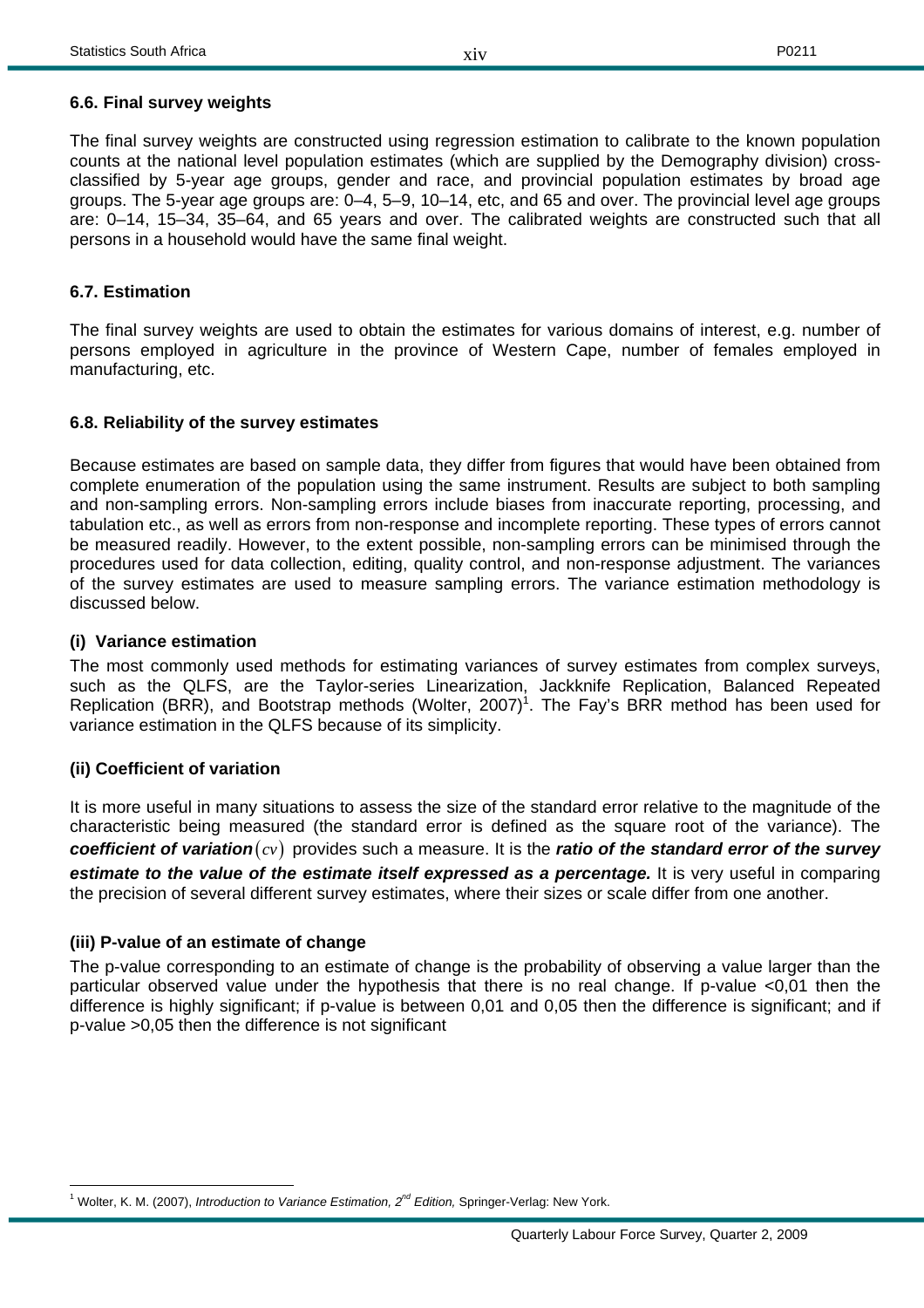## **7. Definitions**

**Discouraged work-seeker** is a person who was not employed during the reference period, wanted to work, was available to work/start a business but did not take active steps to find work during the last four weeks, provided that the main reason given for not seeking work was any of the following: no jobs available in the area; unable to find work requiring his/her skills; lost hope of finding any kind of work.

**Economic activities** are those that contribute to the production of goods and services in the country. There are two types of economic activities, and they are: (1) Market production activities (work done for others and usually associated with pay or profit); and (2) Non-market production activities (work done for the benefit of the household e.g. subsistence farming)

**Employed** persons are those aged 15–64 years who, during the reference week: did any work for at least one hour; or had a job or business but were not at work (temporarily absent).

**Employment-to-population ratio (labour absorption rate)** is the proportion of the working age population that is employed.

**Informal employment** identifies persons who are in precarious employment situations irrespective of whether or not the entity for which they work is in the formal or informal sector. Persons in informal employment therefore consist of all persons in the informal sector; employees in the formal sector; and persons working in private households who are not entitled to basic benefits such as pension or medical aid contributions from their employer, and who do not have a written contract of employment.

**Informal sector:** The informal sector has the following two components:

- i) Employees working in establishments that employ less than five employees, who do not deduct income tax from their salaries/wages; and
- ii) Employers, own account workers and persons helping unpaid in their household business who are not registered for either income tax or value-added tax.

The **labour force** comprises all persons who are employed plus all persons who are unemployed.

**Labour force participation rate** is the proportion of the working age population that is either employed or unemployed.

**Long-term unemployment:** Persons in long-term unemployment are those individuals among the unemployed who were without work and trying to find a job or start a business for one year or more.

**Not economically active:** Persons aged 15–64 years who are neither employed nor unemployed in the reference week.

Persons in **underemployment** (**time-related)** are employed persons who were willing and available to work additional hours, whose total number of hours actually worked during the reference period was below 35 hours per week.

**Underutilised labour** comprises three groups as follows: persons who are underemployed, persons who are unemployed, and persons who are discouraged.

**Unemployed** persons are those (aged 15–64 years) who:

- a) Were not employed in the reference week **and;**
- b) Actively looked for work or tried to start a business in the four weeks preceding the survey interview **and;**
- c) Were available for work i.e. would have been able to start work or a business in the reference week **or;**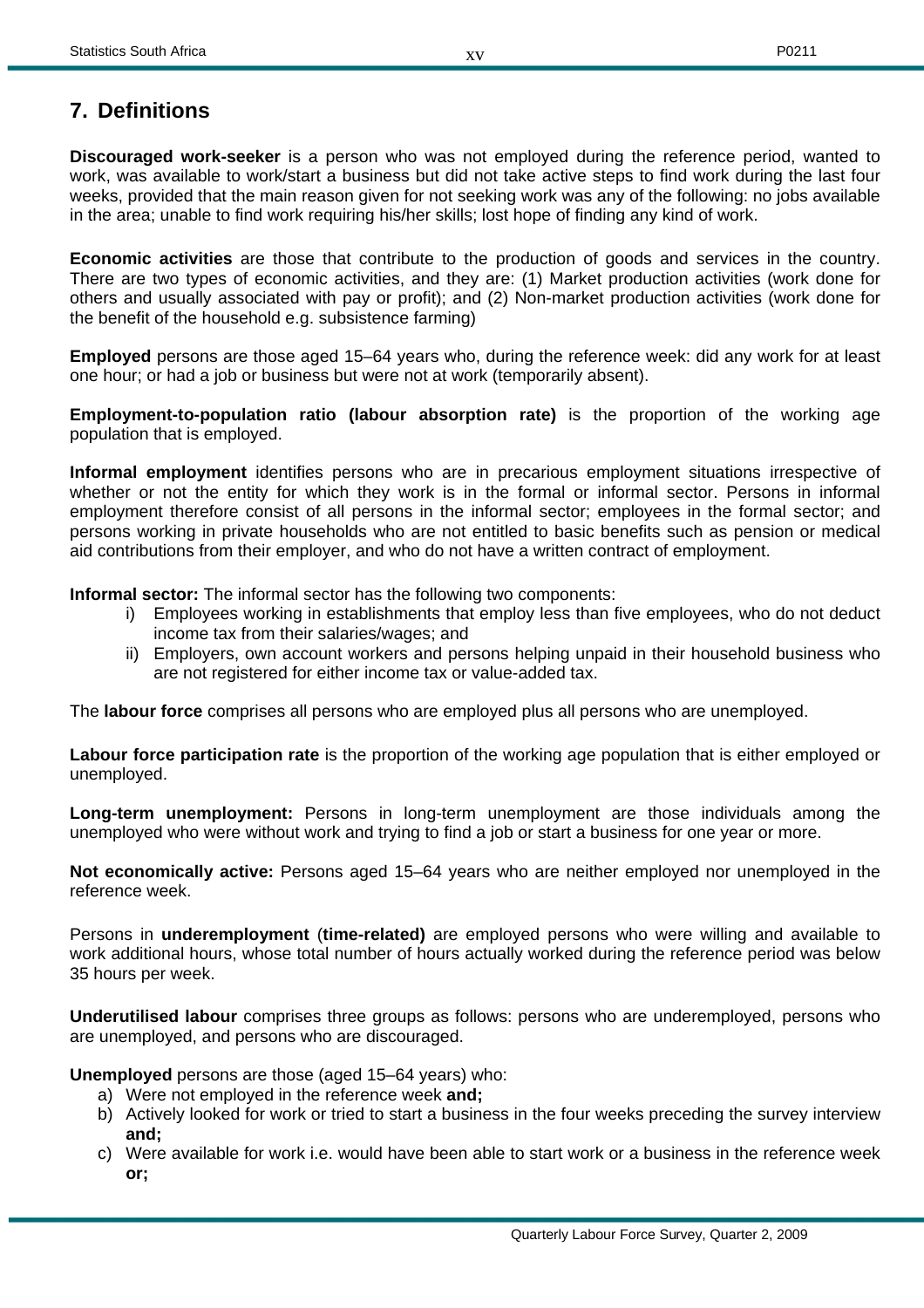d) Had not actively looked for work in the past four weeks but had a job or business to start at a definite date in the future and were available.

**Unemployment rate** is the proportion of the labour force that is unemployed.

The **working-age population** comprises all persons aged 15–64 years.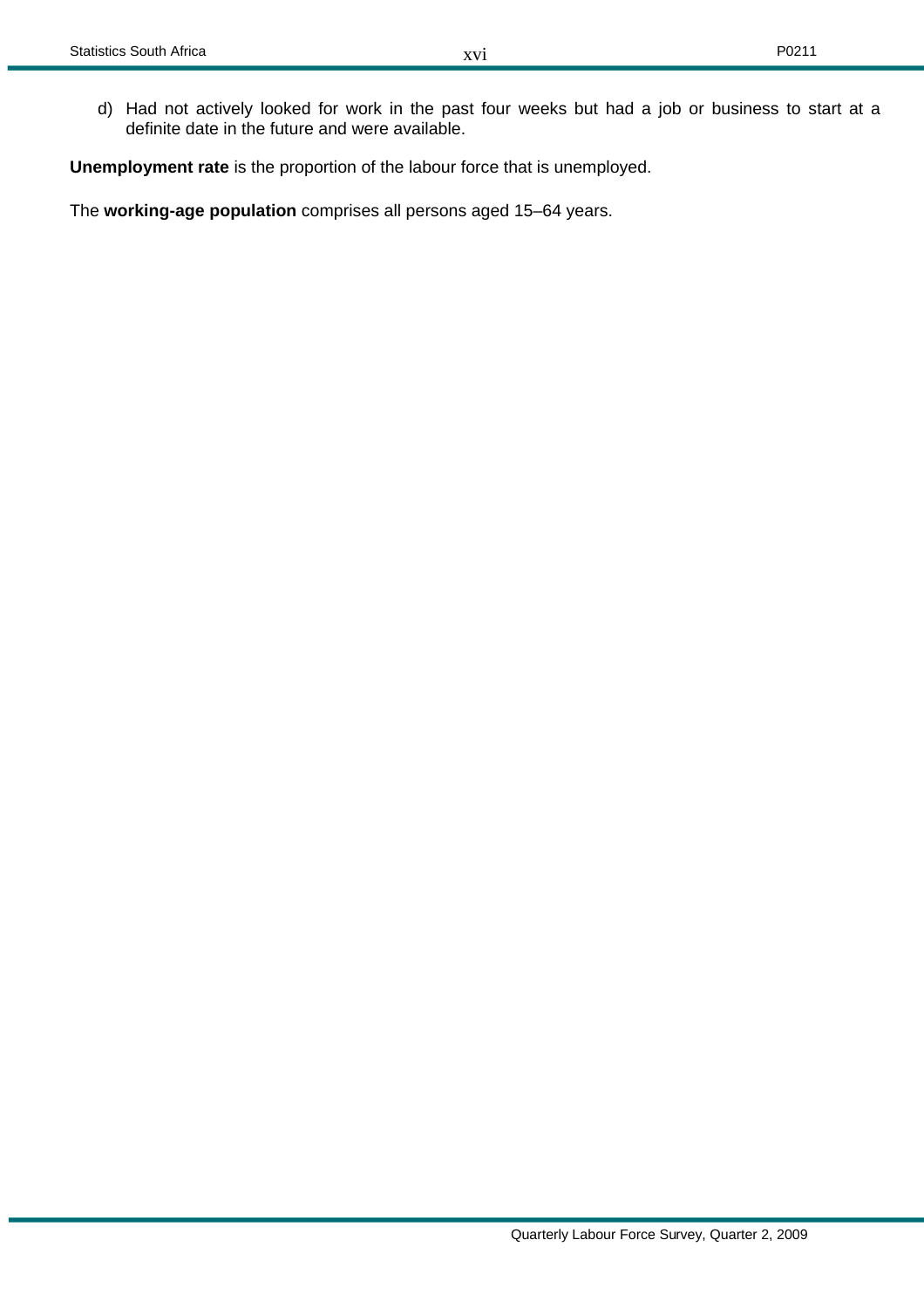## **Appendix 1**

| Table 1: Population of working age (15-64 years) |                 |                 |                 |                             |                        |                             |                        |
|--------------------------------------------------|-----------------|-----------------|-----------------|-----------------------------|------------------------|-----------------------------|------------------------|
|                                                  | Apr-Jun<br>2008 | Jan-Mar<br>2009 | Apr-Jun<br>2009 | <b>Qrt to Qrt</b><br>change | Year-on-year<br>change | <b>Ort to Ort</b><br>change | Year-on-year<br>change |
|                                                  | <b>Thousand</b> | <b>Thousand</b> | <b>Thousand</b> | <b>Thousand</b>             | <b>Thousand</b>        | <b>Percent</b>              | <b>Percent</b>         |
|                                                  |                 |                 |                 |                             |                        |                             |                        |
| <b>Both sexes</b>                                | 30 705          | 30 987          | 31 080          | 93                          | 375                    | 0,3                         | 1,2                    |
| Women                                            | 16 084          | 16 210          | 16 25 2         | 42                          | 168                    | 0,3                         | 1,0                    |
| Men                                              | 14 621          | 14777           | 14 8 28         | 51                          | 207                    | 0,3                         | 1,4                    |
|                                                  |                 |                 |                 |                             |                        |                             |                        |
| <b>Population groups</b>                         | 30 705          | 30 987          | 31 080          | 93                          | 375                    | 0,3                         | 1,2                    |
| <b>Black</b>                                     | 23 7 84         | 24 044          | 24 1 29         | 85                          | 345                    | 0,4                         | 1,5                    |
| Coloured                                         | 2934            | 2966            | 2977            | 11                          | 43                     | 0,4                         | 1,5                    |
| Indian                                           | 874             | 887             | 891             | 4                           | 17                     | 0,5                         | 1,9                    |
| White                                            | 3 1 1 3         | 3 0 9 0         | 3 0 8 3         | $-7$                        | $-30$                  | $-0,2$                      | $-1,0$                 |
|                                                  |                 |                 |                 |                             |                        |                             |                        |
| <b>RSA</b>                                       | 30 705          | 30 987          | 31 080          | 93                          | 375                    | 0,3                         | 1,2                    |
| Western Cape                                     | 3450            | 3484            | 3495            | 11                          | 45                     | 0,3                         | 1,3                    |
| Eastern Cape                                     | 3949            | 3986            | 3998            | 12                          | 49                     | 0,3                         | 1,2                    |
| Northern Cape                                    | 703             | 706             | 707             | 1                           | 4                      | 0.1                         | 0,6                    |
| <b>Free State</b>                                | 1854            | 862             | 1865            | 3                           | 11                     | 0,2                         | 0,6                    |
| KwaZulu Natal                                    | 6 2 7 3         | 6 3 4 0         | 6 3 6 2         | 22                          | 89                     | 0,3                         | 1,4                    |
| North West                                       | 2 1 6 7         | 2 1 7 9         | 2 1 8 3         | 4                           | 16                     | 0,2                         | 0,7                    |
| Gauteng                                          | 7076            | 7 1 3 1         | 7 1 4 9         | 18                          | 73                     | 0,3                         | 1,0                    |
| Mpumalanga                                       | 2 1 8 0         | 2 2 0 3         | 2 2 1 0         | $\overline{7}$              | 30                     | 0,3                         | 1,4                    |
| Limpopo                                          | 3 0 5 3         | 3 0 9 7         | 3 1 1 1         | 14                          | 58                     | 0,5                         | 1,9                    |

Due to rounding, numbers do not necessarily add up to totals.

1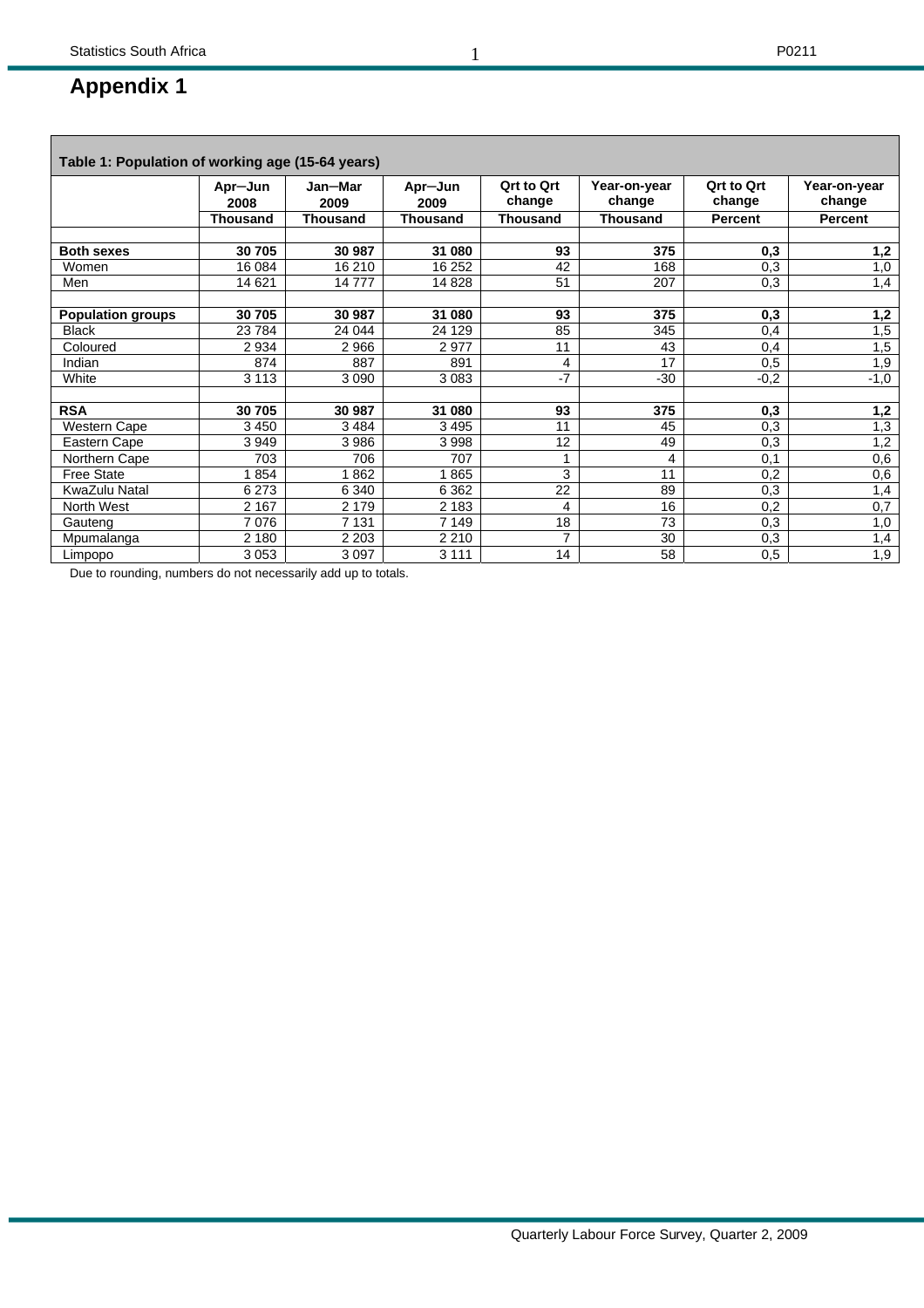| Year-on-<br>Qrt to<br>Year-on-<br><b>Qrt to Qrt</b><br>Jan-Mar<br>Apr-Jun<br>Apr-Jun<br>Qrt<br>year<br>year<br>change<br>2008<br>2009<br>2009<br>change<br>change<br>change<br>Thousand<br><b>Thousand</b><br><b>Thousand</b><br><b>Thousand</b><br><b>Thousand</b><br><b>Percent</b><br>Percent<br><b>Both sexes</b><br><b>Population 15-64 yrs</b><br>30 705<br>30 987<br>31 080<br>93<br>375<br>0,3<br>1,2<br>Labour Force<br>17844<br>17820<br>17 495<br>$-325$<br>$-349$<br>$-1,8$<br>$-2,0$<br>Employed<br>13729<br>13 636<br>13 3 69<br>$-267$<br>$-360$<br>$-2,0$<br>$-2,6$<br>$-93$<br>$-59$<br>$-1,0$<br>Formal sector (Non-agricultural)<br>9415<br>9449<br>9 3 5 6<br>$-0,6$<br>2 1 5 0<br>$-41$<br>$-231$<br>$-9,9$<br>Informal sector (Non-agricultural)<br>2 3 4 0<br>2 1 0 9<br>$-1,9$<br>Agriculture<br>790<br>738<br>710<br>$-28$<br>$-80$<br>$-3,8$<br>$-10,1$<br>1 2 9 9<br>1 1 9 4<br>$-105$<br>9<br>$-8,1$<br>Private households<br>1 1 8 5<br>0,8<br>4 1 8 4<br>4 1 2 5<br>$-59$<br>11<br>Unemployed<br>4 1 1 4<br>$-1,4$<br>0,3<br>419<br>724<br>5,6<br>Not economically active<br>12 8 61<br>13 166<br>13585<br>3,2<br>1 2 1 5<br>1517<br>302<br>Discouraged work-seekers<br>1 0 7 9<br>438<br>24,9<br>40,6<br>285<br>Other(not economically active)<br>11 783<br>11 951<br>12 0 68<br>117<br>1,0<br>2,4<br>Rates (%)<br>Unemployment rate<br>23,1<br>23,5<br>23,6<br>0,5<br>0,1<br>44,0<br>$-1,0$<br>$-1,7$<br>Employed / population ratio (Absorption)<br>44,7<br>43,0<br>$-1,2$<br>56,3<br>$-1,8$<br>Labour force participation rate<br>58,1<br>57,5<br>Women<br><b>Population 15-64 yrs</b><br>16 084<br>16 210<br>16 25 2<br>42<br>168<br>0,3<br>1,0<br>Labour Force<br>8 2 3 7<br>8 2 1 2<br>$-175$<br>$-200$<br>8 0 3 7<br>$-2,1$<br>$-2,4$<br>Employed<br>6 0 3 3<br>6 0 64<br>5973<br>$-91$<br>$-60$<br>$-1,5$<br>$-1,0$<br>3767<br>23<br>73<br>Formal sector (Non-agricultural)<br>3817<br>3840<br>0,6<br>1,9<br>$-18$<br>$-1,8$<br>Informal sector (Non-agricultural)<br>1 0 8 4<br>983<br>965<br>$-119$<br>$-11,0$<br>217<br>253<br>237<br>$-20$<br>$-36$<br>$-8,4$<br>$-14,2$<br>Agriculture<br>1 0 26<br>951<br>$-75$<br>23<br>Private households<br>928<br>$-7,3$<br>2,5<br>2 2 0 4<br>$-83$<br>$-139$<br>$-6,3$<br>Unemployed<br>2 1 4 8<br>2 0 6 5<br>$-3,9$<br>Not economically active<br>7998<br>217<br>369<br>2,7<br>7846<br>8 2 1 5<br>4,7<br>663<br>721<br>880<br>159<br>217<br>22,1<br>Discouraged work-seekers<br>32,7<br>Other(not economically active)<br>7 1 8 3<br>7 2 7 8<br>7 3 3 4<br>56<br>151<br>0,8<br>2,1<br>Rates (%)<br>26,8<br>26,2<br>25,7<br>$-0,5$<br>$-1,1$<br>Unemployment rate<br>Employed / population ratio (Absorption)<br>37,5<br>36,8<br>$-0,6$<br>$-0,7$<br>37,4<br>49,5<br>$-1,2$<br>$-1,7$<br>Labour force participation rate<br>51,2<br>50,7<br>Men<br>14 621<br>14828<br>51<br>207<br>0,3<br><b>Population 15-64 yrs</b><br>14777<br>1,4<br>9606<br>$-151$<br>Labour Force<br>9608<br>9457<br>$-149$<br>$-1,6$<br>$-1,6$<br>Employed<br>7696<br>7572<br>7 3 9 7<br>$-175$<br>$-299$<br>$-2,3$<br>$-3,9$<br>5 6 4 8<br>5 6 3 2<br>$-115$<br>$-131$<br>Formal sector (Non-agricultural)<br>5517<br>$-2,0$<br>$-2,3$<br>Informal sector (Non-agricultural)<br>1 2 5 6<br>1 1 6 7<br>1 1 4 4<br>$-112$<br>$-23$<br>$-2,0$<br>-8,9<br>537<br>500<br>494<br>-6<br>$-43$<br>$-1,2$<br>Agriculture<br>$-8,0$<br>Private households<br>256<br>273<br>243<br>$-30$<br>$-13$<br>$-11,0$<br>$-5,1$<br>24<br>Unemployed<br>1910<br>2 0 3 6<br>2 0 6 0<br>150<br>7,9<br>1,2<br>Not economically active<br>5015<br>5 1 6 8<br>5 3 7 1<br>203<br>356<br>3,9<br>7,1<br>Discouraged work-seekers<br>416<br>494<br>637<br>143<br>221<br>28,9<br>53,1<br>Other(not economically active)<br>4 5 9 9<br>4 6 7 4<br>4734<br>60<br>135<br>1,3<br>2,9<br>Rates (%)<br>Unemployment rate<br>19,9<br>21,2<br>21,8<br>0,6<br>1,9<br>Employed / population ratio (Absorption)<br>51,2<br>49,9<br>$-1,3$<br>$-2,7$<br>52,6 | Table 2: Labour force characteristics by sex - All population groups |      |      |      |        |        |  |
|-----------------------------------------------------------------------------------------------------------------------------------------------------------------------------------------------------------------------------------------------------------------------------------------------------------------------------------------------------------------------------------------------------------------------------------------------------------------------------------------------------------------------------------------------------------------------------------------------------------------------------------------------------------------------------------------------------------------------------------------------------------------------------------------------------------------------------------------------------------------------------------------------------------------------------------------------------------------------------------------------------------------------------------------------------------------------------------------------------------------------------------------------------------------------------------------------------------------------------------------------------------------------------------------------------------------------------------------------------------------------------------------------------------------------------------------------------------------------------------------------------------------------------------------------------------------------------------------------------------------------------------------------------------------------------------------------------------------------------------------------------------------------------------------------------------------------------------------------------------------------------------------------------------------------------------------------------------------------------------------------------------------------------------------------------------------------------------------------------------------------------------------------------------------------------------------------------------------------------------------------------------------------------------------------------------------------------------------------------------------------------------------------------------------------------------------------------------------------------------------------------------------------------------------------------------------------------------------------------------------------------------------------------------------------------------------------------------------------------------------------------------------------------------------------------------------------------------------------------------------------------------------------------------------------------------------------------------------------------------------------------------------------------------------------------------------------------------------------------------------------------------------------------------------------------------------------------------------------------------------------------------------------------------------------------------------------------------------------------------------------------------------------------------------------------------------------------------------------------------------------------------------------------------------------------------------------------------------------------------------------------------------------------------------------------------------------------------------------------------------------------------------------------------------------------------------------------------------------------------------------------------------------------------------------------------------------------------------------------|----------------------------------------------------------------------|------|------|------|--------|--------|--|
|                                                                                                                                                                                                                                                                                                                                                                                                                                                                                                                                                                                                                                                                                                                                                                                                                                                                                                                                                                                                                                                                                                                                                                                                                                                                                                                                                                                                                                                                                                                                                                                                                                                                                                                                                                                                                                                                                                                                                                                                                                                                                                                                                                                                                                                                                                                                                                                                                                                                                                                                                                                                                                                                                                                                                                                                                                                                                                                                                                                                                                                                                                                                                                                                                                                                                                                                                                                                                                                                                                                                                                                                                                                                                                                                                                                                                                                                                                                                                                             |                                                                      |      |      |      |        |        |  |
|                                                                                                                                                                                                                                                                                                                                                                                                                                                                                                                                                                                                                                                                                                                                                                                                                                                                                                                                                                                                                                                                                                                                                                                                                                                                                                                                                                                                                                                                                                                                                                                                                                                                                                                                                                                                                                                                                                                                                                                                                                                                                                                                                                                                                                                                                                                                                                                                                                                                                                                                                                                                                                                                                                                                                                                                                                                                                                                                                                                                                                                                                                                                                                                                                                                                                                                                                                                                                                                                                                                                                                                                                                                                                                                                                                                                                                                                                                                                                                             |                                                                      |      |      |      |        |        |  |
|                                                                                                                                                                                                                                                                                                                                                                                                                                                                                                                                                                                                                                                                                                                                                                                                                                                                                                                                                                                                                                                                                                                                                                                                                                                                                                                                                                                                                                                                                                                                                                                                                                                                                                                                                                                                                                                                                                                                                                                                                                                                                                                                                                                                                                                                                                                                                                                                                                                                                                                                                                                                                                                                                                                                                                                                                                                                                                                                                                                                                                                                                                                                                                                                                                                                                                                                                                                                                                                                                                                                                                                                                                                                                                                                                                                                                                                                                                                                                                             |                                                                      |      |      |      |        |        |  |
|                                                                                                                                                                                                                                                                                                                                                                                                                                                                                                                                                                                                                                                                                                                                                                                                                                                                                                                                                                                                                                                                                                                                                                                                                                                                                                                                                                                                                                                                                                                                                                                                                                                                                                                                                                                                                                                                                                                                                                                                                                                                                                                                                                                                                                                                                                                                                                                                                                                                                                                                                                                                                                                                                                                                                                                                                                                                                                                                                                                                                                                                                                                                                                                                                                                                                                                                                                                                                                                                                                                                                                                                                                                                                                                                                                                                                                                                                                                                                                             |                                                                      |      |      |      |        |        |  |
|                                                                                                                                                                                                                                                                                                                                                                                                                                                                                                                                                                                                                                                                                                                                                                                                                                                                                                                                                                                                                                                                                                                                                                                                                                                                                                                                                                                                                                                                                                                                                                                                                                                                                                                                                                                                                                                                                                                                                                                                                                                                                                                                                                                                                                                                                                                                                                                                                                                                                                                                                                                                                                                                                                                                                                                                                                                                                                                                                                                                                                                                                                                                                                                                                                                                                                                                                                                                                                                                                                                                                                                                                                                                                                                                                                                                                                                                                                                                                                             |                                                                      |      |      |      |        |        |  |
|                                                                                                                                                                                                                                                                                                                                                                                                                                                                                                                                                                                                                                                                                                                                                                                                                                                                                                                                                                                                                                                                                                                                                                                                                                                                                                                                                                                                                                                                                                                                                                                                                                                                                                                                                                                                                                                                                                                                                                                                                                                                                                                                                                                                                                                                                                                                                                                                                                                                                                                                                                                                                                                                                                                                                                                                                                                                                                                                                                                                                                                                                                                                                                                                                                                                                                                                                                                                                                                                                                                                                                                                                                                                                                                                                                                                                                                                                                                                                                             |                                                                      |      |      |      |        |        |  |
|                                                                                                                                                                                                                                                                                                                                                                                                                                                                                                                                                                                                                                                                                                                                                                                                                                                                                                                                                                                                                                                                                                                                                                                                                                                                                                                                                                                                                                                                                                                                                                                                                                                                                                                                                                                                                                                                                                                                                                                                                                                                                                                                                                                                                                                                                                                                                                                                                                                                                                                                                                                                                                                                                                                                                                                                                                                                                                                                                                                                                                                                                                                                                                                                                                                                                                                                                                                                                                                                                                                                                                                                                                                                                                                                                                                                                                                                                                                                                                             |                                                                      |      |      |      |        |        |  |
|                                                                                                                                                                                                                                                                                                                                                                                                                                                                                                                                                                                                                                                                                                                                                                                                                                                                                                                                                                                                                                                                                                                                                                                                                                                                                                                                                                                                                                                                                                                                                                                                                                                                                                                                                                                                                                                                                                                                                                                                                                                                                                                                                                                                                                                                                                                                                                                                                                                                                                                                                                                                                                                                                                                                                                                                                                                                                                                                                                                                                                                                                                                                                                                                                                                                                                                                                                                                                                                                                                                                                                                                                                                                                                                                                                                                                                                                                                                                                                             |                                                                      |      |      |      |        |        |  |
|                                                                                                                                                                                                                                                                                                                                                                                                                                                                                                                                                                                                                                                                                                                                                                                                                                                                                                                                                                                                                                                                                                                                                                                                                                                                                                                                                                                                                                                                                                                                                                                                                                                                                                                                                                                                                                                                                                                                                                                                                                                                                                                                                                                                                                                                                                                                                                                                                                                                                                                                                                                                                                                                                                                                                                                                                                                                                                                                                                                                                                                                                                                                                                                                                                                                                                                                                                                                                                                                                                                                                                                                                                                                                                                                                                                                                                                                                                                                                                             |                                                                      |      |      |      |        |        |  |
|                                                                                                                                                                                                                                                                                                                                                                                                                                                                                                                                                                                                                                                                                                                                                                                                                                                                                                                                                                                                                                                                                                                                                                                                                                                                                                                                                                                                                                                                                                                                                                                                                                                                                                                                                                                                                                                                                                                                                                                                                                                                                                                                                                                                                                                                                                                                                                                                                                                                                                                                                                                                                                                                                                                                                                                                                                                                                                                                                                                                                                                                                                                                                                                                                                                                                                                                                                                                                                                                                                                                                                                                                                                                                                                                                                                                                                                                                                                                                                             |                                                                      |      |      |      |        |        |  |
|                                                                                                                                                                                                                                                                                                                                                                                                                                                                                                                                                                                                                                                                                                                                                                                                                                                                                                                                                                                                                                                                                                                                                                                                                                                                                                                                                                                                                                                                                                                                                                                                                                                                                                                                                                                                                                                                                                                                                                                                                                                                                                                                                                                                                                                                                                                                                                                                                                                                                                                                                                                                                                                                                                                                                                                                                                                                                                                                                                                                                                                                                                                                                                                                                                                                                                                                                                                                                                                                                                                                                                                                                                                                                                                                                                                                                                                                                                                                                                             |                                                                      |      |      |      |        |        |  |
|                                                                                                                                                                                                                                                                                                                                                                                                                                                                                                                                                                                                                                                                                                                                                                                                                                                                                                                                                                                                                                                                                                                                                                                                                                                                                                                                                                                                                                                                                                                                                                                                                                                                                                                                                                                                                                                                                                                                                                                                                                                                                                                                                                                                                                                                                                                                                                                                                                                                                                                                                                                                                                                                                                                                                                                                                                                                                                                                                                                                                                                                                                                                                                                                                                                                                                                                                                                                                                                                                                                                                                                                                                                                                                                                                                                                                                                                                                                                                                             |                                                                      |      |      |      |        |        |  |
|                                                                                                                                                                                                                                                                                                                                                                                                                                                                                                                                                                                                                                                                                                                                                                                                                                                                                                                                                                                                                                                                                                                                                                                                                                                                                                                                                                                                                                                                                                                                                                                                                                                                                                                                                                                                                                                                                                                                                                                                                                                                                                                                                                                                                                                                                                                                                                                                                                                                                                                                                                                                                                                                                                                                                                                                                                                                                                                                                                                                                                                                                                                                                                                                                                                                                                                                                                                                                                                                                                                                                                                                                                                                                                                                                                                                                                                                                                                                                                             |                                                                      |      |      |      |        |        |  |
|                                                                                                                                                                                                                                                                                                                                                                                                                                                                                                                                                                                                                                                                                                                                                                                                                                                                                                                                                                                                                                                                                                                                                                                                                                                                                                                                                                                                                                                                                                                                                                                                                                                                                                                                                                                                                                                                                                                                                                                                                                                                                                                                                                                                                                                                                                                                                                                                                                                                                                                                                                                                                                                                                                                                                                                                                                                                                                                                                                                                                                                                                                                                                                                                                                                                                                                                                                                                                                                                                                                                                                                                                                                                                                                                                                                                                                                                                                                                                                             |                                                                      |      |      |      |        |        |  |
|                                                                                                                                                                                                                                                                                                                                                                                                                                                                                                                                                                                                                                                                                                                                                                                                                                                                                                                                                                                                                                                                                                                                                                                                                                                                                                                                                                                                                                                                                                                                                                                                                                                                                                                                                                                                                                                                                                                                                                                                                                                                                                                                                                                                                                                                                                                                                                                                                                                                                                                                                                                                                                                                                                                                                                                                                                                                                                                                                                                                                                                                                                                                                                                                                                                                                                                                                                                                                                                                                                                                                                                                                                                                                                                                                                                                                                                                                                                                                                             |                                                                      |      |      |      |        |        |  |
|                                                                                                                                                                                                                                                                                                                                                                                                                                                                                                                                                                                                                                                                                                                                                                                                                                                                                                                                                                                                                                                                                                                                                                                                                                                                                                                                                                                                                                                                                                                                                                                                                                                                                                                                                                                                                                                                                                                                                                                                                                                                                                                                                                                                                                                                                                                                                                                                                                                                                                                                                                                                                                                                                                                                                                                                                                                                                                                                                                                                                                                                                                                                                                                                                                                                                                                                                                                                                                                                                                                                                                                                                                                                                                                                                                                                                                                                                                                                                                             |                                                                      |      |      |      |        |        |  |
|                                                                                                                                                                                                                                                                                                                                                                                                                                                                                                                                                                                                                                                                                                                                                                                                                                                                                                                                                                                                                                                                                                                                                                                                                                                                                                                                                                                                                                                                                                                                                                                                                                                                                                                                                                                                                                                                                                                                                                                                                                                                                                                                                                                                                                                                                                                                                                                                                                                                                                                                                                                                                                                                                                                                                                                                                                                                                                                                                                                                                                                                                                                                                                                                                                                                                                                                                                                                                                                                                                                                                                                                                                                                                                                                                                                                                                                                                                                                                                             |                                                                      |      |      |      |        |        |  |
|                                                                                                                                                                                                                                                                                                                                                                                                                                                                                                                                                                                                                                                                                                                                                                                                                                                                                                                                                                                                                                                                                                                                                                                                                                                                                                                                                                                                                                                                                                                                                                                                                                                                                                                                                                                                                                                                                                                                                                                                                                                                                                                                                                                                                                                                                                                                                                                                                                                                                                                                                                                                                                                                                                                                                                                                                                                                                                                                                                                                                                                                                                                                                                                                                                                                                                                                                                                                                                                                                                                                                                                                                                                                                                                                                                                                                                                                                                                                                                             |                                                                      |      |      |      |        |        |  |
|                                                                                                                                                                                                                                                                                                                                                                                                                                                                                                                                                                                                                                                                                                                                                                                                                                                                                                                                                                                                                                                                                                                                                                                                                                                                                                                                                                                                                                                                                                                                                                                                                                                                                                                                                                                                                                                                                                                                                                                                                                                                                                                                                                                                                                                                                                                                                                                                                                                                                                                                                                                                                                                                                                                                                                                                                                                                                                                                                                                                                                                                                                                                                                                                                                                                                                                                                                                                                                                                                                                                                                                                                                                                                                                                                                                                                                                                                                                                                                             |                                                                      |      |      |      |        |        |  |
|                                                                                                                                                                                                                                                                                                                                                                                                                                                                                                                                                                                                                                                                                                                                                                                                                                                                                                                                                                                                                                                                                                                                                                                                                                                                                                                                                                                                                                                                                                                                                                                                                                                                                                                                                                                                                                                                                                                                                                                                                                                                                                                                                                                                                                                                                                                                                                                                                                                                                                                                                                                                                                                                                                                                                                                                                                                                                                                                                                                                                                                                                                                                                                                                                                                                                                                                                                                                                                                                                                                                                                                                                                                                                                                                                                                                                                                                                                                                                                             |                                                                      |      |      |      |        |        |  |
|                                                                                                                                                                                                                                                                                                                                                                                                                                                                                                                                                                                                                                                                                                                                                                                                                                                                                                                                                                                                                                                                                                                                                                                                                                                                                                                                                                                                                                                                                                                                                                                                                                                                                                                                                                                                                                                                                                                                                                                                                                                                                                                                                                                                                                                                                                                                                                                                                                                                                                                                                                                                                                                                                                                                                                                                                                                                                                                                                                                                                                                                                                                                                                                                                                                                                                                                                                                                                                                                                                                                                                                                                                                                                                                                                                                                                                                                                                                                                                             |                                                                      |      |      |      |        |        |  |
|                                                                                                                                                                                                                                                                                                                                                                                                                                                                                                                                                                                                                                                                                                                                                                                                                                                                                                                                                                                                                                                                                                                                                                                                                                                                                                                                                                                                                                                                                                                                                                                                                                                                                                                                                                                                                                                                                                                                                                                                                                                                                                                                                                                                                                                                                                                                                                                                                                                                                                                                                                                                                                                                                                                                                                                                                                                                                                                                                                                                                                                                                                                                                                                                                                                                                                                                                                                                                                                                                                                                                                                                                                                                                                                                                                                                                                                                                                                                                                             |                                                                      |      |      |      |        |        |  |
|                                                                                                                                                                                                                                                                                                                                                                                                                                                                                                                                                                                                                                                                                                                                                                                                                                                                                                                                                                                                                                                                                                                                                                                                                                                                                                                                                                                                                                                                                                                                                                                                                                                                                                                                                                                                                                                                                                                                                                                                                                                                                                                                                                                                                                                                                                                                                                                                                                                                                                                                                                                                                                                                                                                                                                                                                                                                                                                                                                                                                                                                                                                                                                                                                                                                                                                                                                                                                                                                                                                                                                                                                                                                                                                                                                                                                                                                                                                                                                             |                                                                      |      |      |      |        |        |  |
|                                                                                                                                                                                                                                                                                                                                                                                                                                                                                                                                                                                                                                                                                                                                                                                                                                                                                                                                                                                                                                                                                                                                                                                                                                                                                                                                                                                                                                                                                                                                                                                                                                                                                                                                                                                                                                                                                                                                                                                                                                                                                                                                                                                                                                                                                                                                                                                                                                                                                                                                                                                                                                                                                                                                                                                                                                                                                                                                                                                                                                                                                                                                                                                                                                                                                                                                                                                                                                                                                                                                                                                                                                                                                                                                                                                                                                                                                                                                                                             |                                                                      |      |      |      |        |        |  |
|                                                                                                                                                                                                                                                                                                                                                                                                                                                                                                                                                                                                                                                                                                                                                                                                                                                                                                                                                                                                                                                                                                                                                                                                                                                                                                                                                                                                                                                                                                                                                                                                                                                                                                                                                                                                                                                                                                                                                                                                                                                                                                                                                                                                                                                                                                                                                                                                                                                                                                                                                                                                                                                                                                                                                                                                                                                                                                                                                                                                                                                                                                                                                                                                                                                                                                                                                                                                                                                                                                                                                                                                                                                                                                                                                                                                                                                                                                                                                                             |                                                                      |      |      |      |        |        |  |
|                                                                                                                                                                                                                                                                                                                                                                                                                                                                                                                                                                                                                                                                                                                                                                                                                                                                                                                                                                                                                                                                                                                                                                                                                                                                                                                                                                                                                                                                                                                                                                                                                                                                                                                                                                                                                                                                                                                                                                                                                                                                                                                                                                                                                                                                                                                                                                                                                                                                                                                                                                                                                                                                                                                                                                                                                                                                                                                                                                                                                                                                                                                                                                                                                                                                                                                                                                                                                                                                                                                                                                                                                                                                                                                                                                                                                                                                                                                                                                             |                                                                      |      |      |      |        |        |  |
|                                                                                                                                                                                                                                                                                                                                                                                                                                                                                                                                                                                                                                                                                                                                                                                                                                                                                                                                                                                                                                                                                                                                                                                                                                                                                                                                                                                                                                                                                                                                                                                                                                                                                                                                                                                                                                                                                                                                                                                                                                                                                                                                                                                                                                                                                                                                                                                                                                                                                                                                                                                                                                                                                                                                                                                                                                                                                                                                                                                                                                                                                                                                                                                                                                                                                                                                                                                                                                                                                                                                                                                                                                                                                                                                                                                                                                                                                                                                                                             |                                                                      |      |      |      |        |        |  |
|                                                                                                                                                                                                                                                                                                                                                                                                                                                                                                                                                                                                                                                                                                                                                                                                                                                                                                                                                                                                                                                                                                                                                                                                                                                                                                                                                                                                                                                                                                                                                                                                                                                                                                                                                                                                                                                                                                                                                                                                                                                                                                                                                                                                                                                                                                                                                                                                                                                                                                                                                                                                                                                                                                                                                                                                                                                                                                                                                                                                                                                                                                                                                                                                                                                                                                                                                                                                                                                                                                                                                                                                                                                                                                                                                                                                                                                                                                                                                                             |                                                                      |      |      |      |        |        |  |
|                                                                                                                                                                                                                                                                                                                                                                                                                                                                                                                                                                                                                                                                                                                                                                                                                                                                                                                                                                                                                                                                                                                                                                                                                                                                                                                                                                                                                                                                                                                                                                                                                                                                                                                                                                                                                                                                                                                                                                                                                                                                                                                                                                                                                                                                                                                                                                                                                                                                                                                                                                                                                                                                                                                                                                                                                                                                                                                                                                                                                                                                                                                                                                                                                                                                                                                                                                                                                                                                                                                                                                                                                                                                                                                                                                                                                                                                                                                                                                             |                                                                      |      |      |      |        |        |  |
|                                                                                                                                                                                                                                                                                                                                                                                                                                                                                                                                                                                                                                                                                                                                                                                                                                                                                                                                                                                                                                                                                                                                                                                                                                                                                                                                                                                                                                                                                                                                                                                                                                                                                                                                                                                                                                                                                                                                                                                                                                                                                                                                                                                                                                                                                                                                                                                                                                                                                                                                                                                                                                                                                                                                                                                                                                                                                                                                                                                                                                                                                                                                                                                                                                                                                                                                                                                                                                                                                                                                                                                                                                                                                                                                                                                                                                                                                                                                                                             |                                                                      |      |      |      |        |        |  |
|                                                                                                                                                                                                                                                                                                                                                                                                                                                                                                                                                                                                                                                                                                                                                                                                                                                                                                                                                                                                                                                                                                                                                                                                                                                                                                                                                                                                                                                                                                                                                                                                                                                                                                                                                                                                                                                                                                                                                                                                                                                                                                                                                                                                                                                                                                                                                                                                                                                                                                                                                                                                                                                                                                                                                                                                                                                                                                                                                                                                                                                                                                                                                                                                                                                                                                                                                                                                                                                                                                                                                                                                                                                                                                                                                                                                                                                                                                                                                                             |                                                                      |      |      |      |        |        |  |
|                                                                                                                                                                                                                                                                                                                                                                                                                                                                                                                                                                                                                                                                                                                                                                                                                                                                                                                                                                                                                                                                                                                                                                                                                                                                                                                                                                                                                                                                                                                                                                                                                                                                                                                                                                                                                                                                                                                                                                                                                                                                                                                                                                                                                                                                                                                                                                                                                                                                                                                                                                                                                                                                                                                                                                                                                                                                                                                                                                                                                                                                                                                                                                                                                                                                                                                                                                                                                                                                                                                                                                                                                                                                                                                                                                                                                                                                                                                                                                             |                                                                      |      |      |      |        |        |  |
|                                                                                                                                                                                                                                                                                                                                                                                                                                                                                                                                                                                                                                                                                                                                                                                                                                                                                                                                                                                                                                                                                                                                                                                                                                                                                                                                                                                                                                                                                                                                                                                                                                                                                                                                                                                                                                                                                                                                                                                                                                                                                                                                                                                                                                                                                                                                                                                                                                                                                                                                                                                                                                                                                                                                                                                                                                                                                                                                                                                                                                                                                                                                                                                                                                                                                                                                                                                                                                                                                                                                                                                                                                                                                                                                                                                                                                                                                                                                                                             |                                                                      |      |      |      |        |        |  |
|                                                                                                                                                                                                                                                                                                                                                                                                                                                                                                                                                                                                                                                                                                                                                                                                                                                                                                                                                                                                                                                                                                                                                                                                                                                                                                                                                                                                                                                                                                                                                                                                                                                                                                                                                                                                                                                                                                                                                                                                                                                                                                                                                                                                                                                                                                                                                                                                                                                                                                                                                                                                                                                                                                                                                                                                                                                                                                                                                                                                                                                                                                                                                                                                                                                                                                                                                                                                                                                                                                                                                                                                                                                                                                                                                                                                                                                                                                                                                                             |                                                                      |      |      |      |        |        |  |
|                                                                                                                                                                                                                                                                                                                                                                                                                                                                                                                                                                                                                                                                                                                                                                                                                                                                                                                                                                                                                                                                                                                                                                                                                                                                                                                                                                                                                                                                                                                                                                                                                                                                                                                                                                                                                                                                                                                                                                                                                                                                                                                                                                                                                                                                                                                                                                                                                                                                                                                                                                                                                                                                                                                                                                                                                                                                                                                                                                                                                                                                                                                                                                                                                                                                                                                                                                                                                                                                                                                                                                                                                                                                                                                                                                                                                                                                                                                                                                             |                                                                      |      |      |      |        |        |  |
|                                                                                                                                                                                                                                                                                                                                                                                                                                                                                                                                                                                                                                                                                                                                                                                                                                                                                                                                                                                                                                                                                                                                                                                                                                                                                                                                                                                                                                                                                                                                                                                                                                                                                                                                                                                                                                                                                                                                                                                                                                                                                                                                                                                                                                                                                                                                                                                                                                                                                                                                                                                                                                                                                                                                                                                                                                                                                                                                                                                                                                                                                                                                                                                                                                                                                                                                                                                                                                                                                                                                                                                                                                                                                                                                                                                                                                                                                                                                                                             |                                                                      |      |      |      |        |        |  |
|                                                                                                                                                                                                                                                                                                                                                                                                                                                                                                                                                                                                                                                                                                                                                                                                                                                                                                                                                                                                                                                                                                                                                                                                                                                                                                                                                                                                                                                                                                                                                                                                                                                                                                                                                                                                                                                                                                                                                                                                                                                                                                                                                                                                                                                                                                                                                                                                                                                                                                                                                                                                                                                                                                                                                                                                                                                                                                                                                                                                                                                                                                                                                                                                                                                                                                                                                                                                                                                                                                                                                                                                                                                                                                                                                                                                                                                                                                                                                                             |                                                                      |      |      |      |        |        |  |
|                                                                                                                                                                                                                                                                                                                                                                                                                                                                                                                                                                                                                                                                                                                                                                                                                                                                                                                                                                                                                                                                                                                                                                                                                                                                                                                                                                                                                                                                                                                                                                                                                                                                                                                                                                                                                                                                                                                                                                                                                                                                                                                                                                                                                                                                                                                                                                                                                                                                                                                                                                                                                                                                                                                                                                                                                                                                                                                                                                                                                                                                                                                                                                                                                                                                                                                                                                                                                                                                                                                                                                                                                                                                                                                                                                                                                                                                                                                                                                             |                                                                      |      |      |      |        |        |  |
|                                                                                                                                                                                                                                                                                                                                                                                                                                                                                                                                                                                                                                                                                                                                                                                                                                                                                                                                                                                                                                                                                                                                                                                                                                                                                                                                                                                                                                                                                                                                                                                                                                                                                                                                                                                                                                                                                                                                                                                                                                                                                                                                                                                                                                                                                                                                                                                                                                                                                                                                                                                                                                                                                                                                                                                                                                                                                                                                                                                                                                                                                                                                                                                                                                                                                                                                                                                                                                                                                                                                                                                                                                                                                                                                                                                                                                                                                                                                                                             |                                                                      |      |      |      |        |        |  |
|                                                                                                                                                                                                                                                                                                                                                                                                                                                                                                                                                                                                                                                                                                                                                                                                                                                                                                                                                                                                                                                                                                                                                                                                                                                                                                                                                                                                                                                                                                                                                                                                                                                                                                                                                                                                                                                                                                                                                                                                                                                                                                                                                                                                                                                                                                                                                                                                                                                                                                                                                                                                                                                                                                                                                                                                                                                                                                                                                                                                                                                                                                                                                                                                                                                                                                                                                                                                                                                                                                                                                                                                                                                                                                                                                                                                                                                                                                                                                                             |                                                                      |      |      |      |        |        |  |
|                                                                                                                                                                                                                                                                                                                                                                                                                                                                                                                                                                                                                                                                                                                                                                                                                                                                                                                                                                                                                                                                                                                                                                                                                                                                                                                                                                                                                                                                                                                                                                                                                                                                                                                                                                                                                                                                                                                                                                                                                                                                                                                                                                                                                                                                                                                                                                                                                                                                                                                                                                                                                                                                                                                                                                                                                                                                                                                                                                                                                                                                                                                                                                                                                                                                                                                                                                                                                                                                                                                                                                                                                                                                                                                                                                                                                                                                                                                                                                             |                                                                      |      |      |      |        |        |  |
|                                                                                                                                                                                                                                                                                                                                                                                                                                                                                                                                                                                                                                                                                                                                                                                                                                                                                                                                                                                                                                                                                                                                                                                                                                                                                                                                                                                                                                                                                                                                                                                                                                                                                                                                                                                                                                                                                                                                                                                                                                                                                                                                                                                                                                                                                                                                                                                                                                                                                                                                                                                                                                                                                                                                                                                                                                                                                                                                                                                                                                                                                                                                                                                                                                                                                                                                                                                                                                                                                                                                                                                                                                                                                                                                                                                                                                                                                                                                                                             |                                                                      |      |      |      |        |        |  |
|                                                                                                                                                                                                                                                                                                                                                                                                                                                                                                                                                                                                                                                                                                                                                                                                                                                                                                                                                                                                                                                                                                                                                                                                                                                                                                                                                                                                                                                                                                                                                                                                                                                                                                                                                                                                                                                                                                                                                                                                                                                                                                                                                                                                                                                                                                                                                                                                                                                                                                                                                                                                                                                                                                                                                                                                                                                                                                                                                                                                                                                                                                                                                                                                                                                                                                                                                                                                                                                                                                                                                                                                                                                                                                                                                                                                                                                                                                                                                                             |                                                                      |      |      |      |        |        |  |
|                                                                                                                                                                                                                                                                                                                                                                                                                                                                                                                                                                                                                                                                                                                                                                                                                                                                                                                                                                                                                                                                                                                                                                                                                                                                                                                                                                                                                                                                                                                                                                                                                                                                                                                                                                                                                                                                                                                                                                                                                                                                                                                                                                                                                                                                                                                                                                                                                                                                                                                                                                                                                                                                                                                                                                                                                                                                                                                                                                                                                                                                                                                                                                                                                                                                                                                                                                                                                                                                                                                                                                                                                                                                                                                                                                                                                                                                                                                                                                             |                                                                      |      |      |      |        |        |  |
|                                                                                                                                                                                                                                                                                                                                                                                                                                                                                                                                                                                                                                                                                                                                                                                                                                                                                                                                                                                                                                                                                                                                                                                                                                                                                                                                                                                                                                                                                                                                                                                                                                                                                                                                                                                                                                                                                                                                                                                                                                                                                                                                                                                                                                                                                                                                                                                                                                                                                                                                                                                                                                                                                                                                                                                                                                                                                                                                                                                                                                                                                                                                                                                                                                                                                                                                                                                                                                                                                                                                                                                                                                                                                                                                                                                                                                                                                                                                                                             |                                                                      |      |      |      |        |        |  |
|                                                                                                                                                                                                                                                                                                                                                                                                                                                                                                                                                                                                                                                                                                                                                                                                                                                                                                                                                                                                                                                                                                                                                                                                                                                                                                                                                                                                                                                                                                                                                                                                                                                                                                                                                                                                                                                                                                                                                                                                                                                                                                                                                                                                                                                                                                                                                                                                                                                                                                                                                                                                                                                                                                                                                                                                                                                                                                                                                                                                                                                                                                                                                                                                                                                                                                                                                                                                                                                                                                                                                                                                                                                                                                                                                                                                                                                                                                                                                                             |                                                                      |      |      |      |        |        |  |
|                                                                                                                                                                                                                                                                                                                                                                                                                                                                                                                                                                                                                                                                                                                                                                                                                                                                                                                                                                                                                                                                                                                                                                                                                                                                                                                                                                                                                                                                                                                                                                                                                                                                                                                                                                                                                                                                                                                                                                                                                                                                                                                                                                                                                                                                                                                                                                                                                                                                                                                                                                                                                                                                                                                                                                                                                                                                                                                                                                                                                                                                                                                                                                                                                                                                                                                                                                                                                                                                                                                                                                                                                                                                                                                                                                                                                                                                                                                                                                             |                                                                      |      |      |      |        |        |  |
|                                                                                                                                                                                                                                                                                                                                                                                                                                                                                                                                                                                                                                                                                                                                                                                                                                                                                                                                                                                                                                                                                                                                                                                                                                                                                                                                                                                                                                                                                                                                                                                                                                                                                                                                                                                                                                                                                                                                                                                                                                                                                                                                                                                                                                                                                                                                                                                                                                                                                                                                                                                                                                                                                                                                                                                                                                                                                                                                                                                                                                                                                                                                                                                                                                                                                                                                                                                                                                                                                                                                                                                                                                                                                                                                                                                                                                                                                                                                                                             |                                                                      |      |      |      |        |        |  |
|                                                                                                                                                                                                                                                                                                                                                                                                                                                                                                                                                                                                                                                                                                                                                                                                                                                                                                                                                                                                                                                                                                                                                                                                                                                                                                                                                                                                                                                                                                                                                                                                                                                                                                                                                                                                                                                                                                                                                                                                                                                                                                                                                                                                                                                                                                                                                                                                                                                                                                                                                                                                                                                                                                                                                                                                                                                                                                                                                                                                                                                                                                                                                                                                                                                                                                                                                                                                                                                                                                                                                                                                                                                                                                                                                                                                                                                                                                                                                                             |                                                                      |      |      |      |        |        |  |
|                                                                                                                                                                                                                                                                                                                                                                                                                                                                                                                                                                                                                                                                                                                                                                                                                                                                                                                                                                                                                                                                                                                                                                                                                                                                                                                                                                                                                                                                                                                                                                                                                                                                                                                                                                                                                                                                                                                                                                                                                                                                                                                                                                                                                                                                                                                                                                                                                                                                                                                                                                                                                                                                                                                                                                                                                                                                                                                                                                                                                                                                                                                                                                                                                                                                                                                                                                                                                                                                                                                                                                                                                                                                                                                                                                                                                                                                                                                                                                             |                                                                      |      |      |      |        |        |  |
|                                                                                                                                                                                                                                                                                                                                                                                                                                                                                                                                                                                                                                                                                                                                                                                                                                                                                                                                                                                                                                                                                                                                                                                                                                                                                                                                                                                                                                                                                                                                                                                                                                                                                                                                                                                                                                                                                                                                                                                                                                                                                                                                                                                                                                                                                                                                                                                                                                                                                                                                                                                                                                                                                                                                                                                                                                                                                                                                                                                                                                                                                                                                                                                                                                                                                                                                                                                                                                                                                                                                                                                                                                                                                                                                                                                                                                                                                                                                                                             |                                                                      |      |      |      |        |        |  |
|                                                                                                                                                                                                                                                                                                                                                                                                                                                                                                                                                                                                                                                                                                                                                                                                                                                                                                                                                                                                                                                                                                                                                                                                                                                                                                                                                                                                                                                                                                                                                                                                                                                                                                                                                                                                                                                                                                                                                                                                                                                                                                                                                                                                                                                                                                                                                                                                                                                                                                                                                                                                                                                                                                                                                                                                                                                                                                                                                                                                                                                                                                                                                                                                                                                                                                                                                                                                                                                                                                                                                                                                                                                                                                                                                                                                                                                                                                                                                                             | Labour force participation rate                                      | 65,7 | 65,0 | 63,8 | $-1,2$ | $-1,9$ |  |

Due to rounding, numbers do not necessarily add up to totals. Note: Employment refers to market production activities.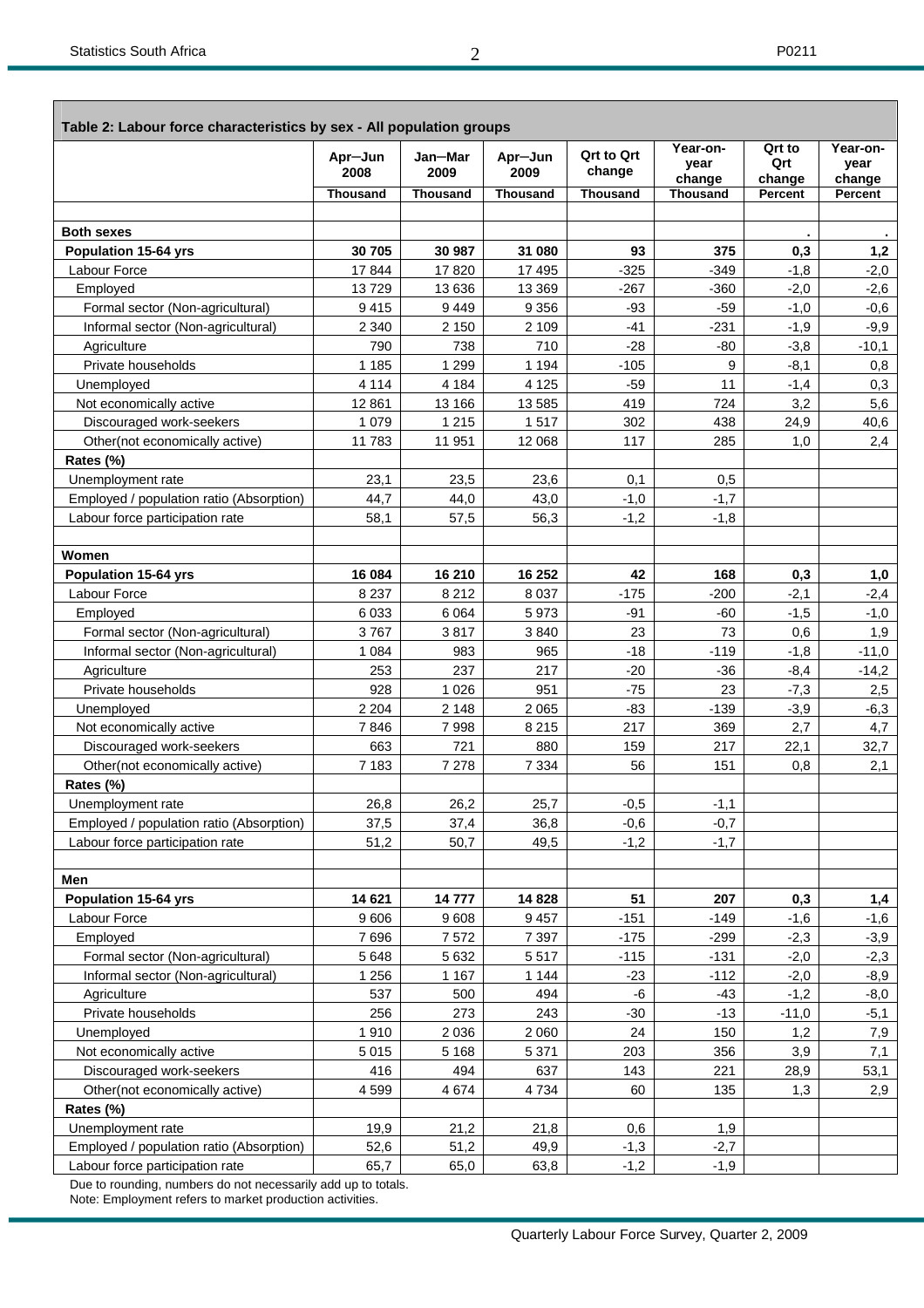$\mathbf{r}$ 

| Table 2.1: Labour force characteristics by population group |                   |                   |                 |                       |                            |                             |                            |
|-------------------------------------------------------------|-------------------|-------------------|-----------------|-----------------------|----------------------------|-----------------------------|----------------------------|
|                                                             | Apr-Jun<br>2008   | Jan-Mar<br>2009   | Apr-Jun<br>2009 | Qrt to Qrt<br>change  | Year-on-<br>year<br>change | Qrt to<br>Qrt<br>change     | Year-on-<br>year<br>change |
|                                                             | Thousand          | <b>Thousand</b>   | <b>Thousand</b> | <b>Thousand</b>       | <b>Thousand</b>            | Percent                     | Percent                    |
|                                                             |                   |                   |                 |                       |                            |                             |                            |
| <b>South Africa</b>                                         |                   |                   |                 |                       |                            |                             |                            |
| <b>Population 15-64 yrs</b>                                 | 30 705            | 30 987            | 31 080          | 93                    | 375                        | 0,3                         | 1,2                        |
| Labour Force                                                | 17844             | 17820             | 17 495          | $-325$                | $-349$                     | $-1,8$                      | $-2,0$                     |
| Employed                                                    | 13729             | 13 636            | 13 3 69         | $-267$                | $-360$                     | $-2,0$                      | $-2,6$                     |
| Unemployed                                                  | 4 1 1 4           | 4 1 8 4           | 4 1 2 5         | $-59$                 | 11                         | $-1,4$                      | 0,3                        |
| Not economically active                                     | 12 8 61           | 13 166            | 13 5 85         | 419                   | 724                        | 3,2                         | 5,6                        |
| Rates (%)                                                   |                   |                   |                 |                       |                            |                             |                            |
| Unemployment rate                                           | 23,1              | 23,5              | 23,6            | 0,1                   | 0,5                        |                             |                            |
| Employed / population ratio (Absorption)                    | 44,7              | 44,0              | 43,0            | $-1,0$                | $-1,7$                     |                             |                            |
| Labour force participation rate                             | 58,1              | 57,5              | 56,3            | $-1,2$                | $-1,8$                     |                             |                            |
| <b>Black/African</b>                                        |                   |                   |                 |                       |                            |                             |                            |
| <b>Population 15-64 yrs</b>                                 | 23 784            | 24 044            | 24 129          | 85                    | 345                        | 0,4                         | 1,5                        |
| Labour Force                                                | 13 2 38           | 13 135            | 12 877          | $-258$                | $-361$                     | $-2,0$                      | $-2,7$                     |
| Employed                                                    | 9662              | 9503              | 9 2 9 0         | $-213$                | $-372$                     | $-2,2$                      | $-3,9$                     |
| Unemployed                                                  | 3576              | 3632              | 3587            | $-45$                 | 11                         | $-1,2$                      | 0,3                        |
| Not economically active                                     | 10 546            | 10 908            | 11 25 2         | 344                   | 706                        | 3,2                         | 6,7                        |
| Rates (%)                                                   |                   |                   |                 |                       |                            |                             |                            |
| Unemployment rate                                           | 27,0              | 27,7              | 27,9            | 0,2                   | 0,9                        |                             |                            |
| Employed / population ratio (Absorption)                    | 40,6              | 39,5              | 38,5            | $-1,0$                | $-2,1$                     |                             |                            |
| Labour force participation rate                             | 55,7              | 54,6              | 53,4            | $-1,2$                | $-2,3$                     |                             |                            |
| <b>Coloured</b>                                             |                   |                   |                 |                       |                            |                             |                            |
| <b>Population 15-64 yrs</b>                                 | 2934              | 2966              | 2977            | 11                    | 43                         | 0,4                         | 1,5                        |
| Labour Force                                                | 1 909             | 1972              | 1942            | $-30$                 | 33                         | $-1,5$                      | 1,7                        |
| Employed                                                    | 1538              | 1588              | 1563            | $-25$                 | $\overline{25}$            | $-1,6$                      | 1,6                        |
| Unemployed                                                  | 372               | 384               | 379             | $-5$                  | $\overline{7}$             | $-1,3$                      | 1,9                        |
| Not economically active                                     | 1 0 2 5           | 994               | 1 0 35          | $\overline{41}$       | 10                         | 4,1                         | 1,0                        |
| Rates (%)                                                   |                   |                   |                 |                       |                            |                             |                            |
| Unemployment rate                                           | 19,5              | 19,5              | 19,5            | 0,0                   | 0,0                        |                             |                            |
| Employed / population ratio (Absorption)                    | 52,4              | 53,5              | 52,5            | $-1,0$                | 0,1                        |                             |                            |
| Labour force participation rate                             | 65,1              | 66,5              | 65,2            | $-1,3$                | 0,1                        |                             |                            |
|                                                             |                   |                   |                 |                       |                            |                             |                            |
| <b>Indian/Asian</b>                                         |                   |                   |                 |                       |                            |                             |                            |
| <b>Population 15-64 yrs</b>                                 | 874               | 887               | 891             | 4                     | 17                         | 0,5                         | 1,9                        |
| Labour Force                                                | 534               | 536               | 521             | $-15$                 | $-13$                      | $-2,8$                      | $-2,4$                     |
| Employed                                                    | 466               | 468               | 461             | $-7$                  | $-5$<br>$-9$               | $-1,5$                      | $-1,1$                     |
| Unemployed<br>Not economically active                       | 68<br>340         | 68<br>350         | 59<br>370       | -9<br>$\overline{20}$ | 30                         | $-13,2$<br>$\overline{5,7}$ | $-13,2$<br>8,8             |
| Rates (%)                                                   |                   |                   |                 |                       |                            |                             |                            |
| Unemployment rate                                           | 12,7              | 12,7              | 11,3            | $-1,4$                | $-1,4$                     |                             |                            |
| Employed / population ratio (Absorption)                    | 53,3              | 52,8              | 51,7            | $-1,1$                | $-1,6$                     |                             |                            |
| Labour force participation rate                             | $\overline{6}1,1$ | 60,4              | 58,4            | $-2,0$                | $-2,7$                     |                             |                            |
|                                                             |                   |                   |                 |                       |                            |                             |                            |
| White                                                       |                   |                   |                 |                       |                            |                             |                            |
| <b>Population 15-64 yrs</b>                                 | 3 1 1 3           | 3 0 9 0           | 3 0 8 3         | -7                    | $-30$                      | $-0,2$                      | $-1,0$                     |
| Labour Force                                                | 2 1 6 3           | $\frac{1}{2}$ 177 | 2 1 5 5         | $-22$                 | -8                         | $-1,0$                      | $-0,4$                     |
| Employed                                                    | 2 0 6 4           | 2077              | 2 0 5 6         | $-21$                 | -8                         | $-1,0$                      | $-0,4$                     |
| Unemployed                                                  | 99                | 100               | 100             | 0                     | $\mathbf 1$                | 0,0                         | 1,0                        |
| Not economically active                                     | 951               | 914               | 928             | 14                    | $-23$                      | 1,5                         | $-2,4$                     |
| Rates (%)                                                   |                   |                   |                 |                       |                            |                             |                            |
| Unemployment rate                                           | 4,6               | 4,6               | 4,6             | 0,0                   | 0,0                        |                             |                            |
| Employed / population ratio (Absorption)                    | 66,3              | 67,2              | 66,7            | $-0,5$                | 0,4                        |                             |                            |
| Labour force participation rate                             | 69,5              | 70,5              | 69,9            | $-0,6$                | 0,4                        |                             |                            |

Due to rounding, numbers do not necessarily add up to totals. Note: Employment refers to market production activities.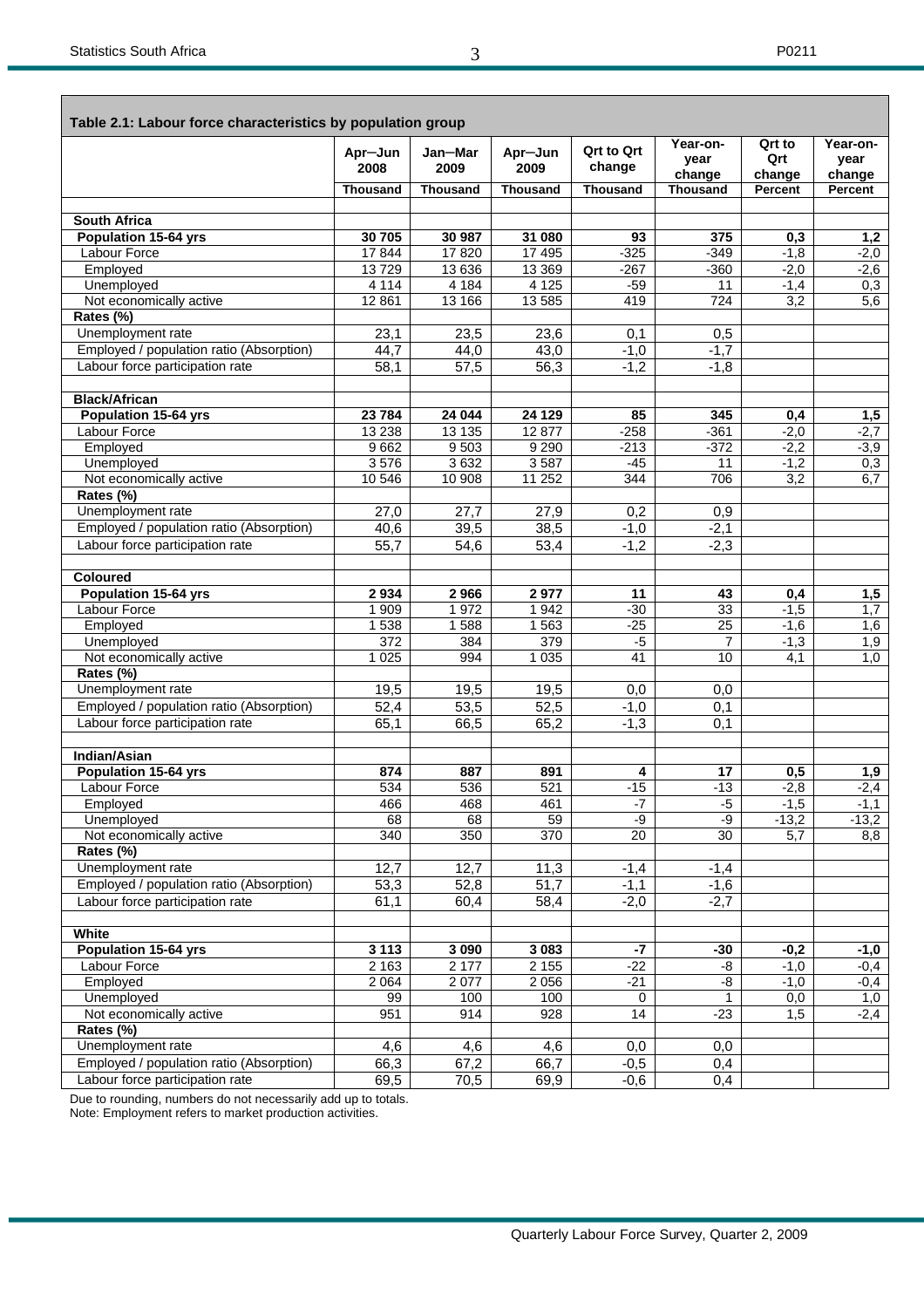|                                          |                 |                 |                  | <b>Qrt to Qrt</b> | Year-on-         | <b>Qrt to Qrt</b> | Year-on-       |
|------------------------------------------|-----------------|-----------------|------------------|-------------------|------------------|-------------------|----------------|
|                                          | Apr-Jun<br>2008 | Jan-Mar<br>2009 | Apr-Jun<br>2009  | change            | vear<br>change   | change            | year<br>change |
|                                          | <b>Thousand</b> | <b>Thousand</b> | <b>Thousand</b>  | <b>Thousand</b>   | <b>Thousand</b>  | <b>Percent</b>    | Percent        |
| <b>South Africa</b>                      |                 |                 |                  |                   |                  |                   |                |
| <b>Population 15-64 yrs</b>              | 30 705          | 30 987          | 31 080           | 93                | 375              | 0,3               | 1,2            |
| Labour Force                             | 17844           | 17820           | 17 495           | $-325$            | $-349$           | $-1,8$            | $-2,0$         |
| Employed                                 | 13729           | 13 636          | 13 3 69          | $-267$            | $-360$           | $-2,0$            | $-2,6$         |
| Unemployed                               | 4 1 1 4         | 4 1 8 4         | 4 1 2 5          | $-59$             | 11               | $-1,4$            | 0,3            |
| Not economically active                  | 12 8 61         | 13 166          | 13 5 8 5         | 419               | $\overline{724}$ | 3,2               | 5,6            |
| Discouraged work-seekers                 | 1 0 7 9         | 1215            | 1517             | 302               | 438              | 24,9              | 40,6           |
| Other                                    | 11783           | 11 951          | 12 068           | 117               | 285              | 1,0               | 2,4            |
| Rates (%)                                |                 |                 |                  |                   |                  |                   |                |
| Unemployment rate                        | 23,1            | 23,5            | 23,6             | 0,1               | 0,5              |                   |                |
| Employed / population ratio (Absorption) | 44,7            | 44,0            | 43,0             | $-1,0$            | $-1,7$           |                   |                |
| Labour force participation rate          | 58,1            | 57,5            | 56,3             | $-1.2$            | $-1,8$           |                   |                |
|                                          |                 |                 |                  |                   |                  |                   |                |
| <b>Western Cape</b>                      |                 |                 |                  |                   |                  |                   |                |
| Population 15-64 yrs                     | 3 4 5 0         | 3 4 8 4         | 3 4 9 5          | 11                | 45               | 0,3               | 1,3            |
| <b>Labour Force</b>                      | 2 3 3 8         | 2 4 0 7         | 2 3 8 8          | $-19$             | 50               | $-0.8$            | 2,1            |
| Employed                                 | 1891            | 1965            | 1898             | $-67$             | $\overline{7}$   | $-3,4$            | 0,4            |
| Unemployed                               | 447             | 442             | 490              | 48                | 43               | 10,9              | 9,6            |
| Not economically active                  | 1 1 1 2         | 1 0 7 7         | 1 107            | 30                | $-5$             | 2,8               | $-0,4$         |
| Discouraged work-seekers                 | 37              | 22              | 33               | 11                | $-4$             | 50,0              | $-10,8$        |
| Other                                    | 1 0 7 5         | 1 0 5 5         | 1 0 7 4          | $\overline{19}$   | $-1$             | 1,8               | -0,1           |
| Rates (%)                                |                 |                 |                  |                   |                  |                   |                |
| Unemployment rate                        | 19,1            | 18,4            | 20,5             | 2,1               | 1,4              |                   |                |
| Employed / population ratio (Absorption) | 54,8            | 56,4            | 54,3             | $-2,1$            | $-0,5$           |                   |                |
| Labour force participation rate          | 67.8            | 69,1            | 68,3             | $-0.8$            | $\overline{0.5}$ |                   |                |
|                                          |                 |                 |                  |                   |                  |                   |                |
| <b>Eastern Cape</b>                      |                 |                 |                  |                   |                  |                   |                |
| Population 15-64 yrs                     | 3949            | 3986            | 3998             | 12                | 49               | 0.3               | 1,2            |
| <b>Labour Force</b>                      | 1812            | 1833            | 1877             | 44                | 65               | 2,4               | 3,6            |
| Employed                                 | 1 3 6 3         | 1 3 1 1         | 1 3 5 3          | 42                | $-10$            | 3,2               | $-0.7$         |
| Unemployed                               | 450             | 521             | 524              | 3                 | 74               | 0,6               | 16,4           |
| Not economically active                  | 2 1 3 7         | 2 1 5 3         | 2 1 2 0          | $-33$             | $-17$            | $-1,5$            | $-0.8$         |
| Discouraged work-seekers                 | 227             | 256             | $\overline{302}$ | 46                | $\overline{75}$  | 18,0              | 33,0           |
| Other                                    | 1910            | 1897            | 1818             | $-79$             | $-92$            | $-4,2$            | $-4,8$         |
| Rates (%)                                |                 |                 |                  |                   |                  |                   |                |
| Unemployment rate                        | 24,8            | 28,4            | 27,9             | $-0,5$            | 3,1              |                   |                |
| Employed / population ratio (Absorption) | 34,5            | 32,9            | 33,8             | 0,9               | $-0,7$           |                   |                |
| Labour force participation rate          | 45,9            | 46,0            | 46,9             | 0,9               | 1,0              |                   |                |
| <b>Northern Cape</b>                     |                 |                 |                  |                   |                  |                   |                |
| Population 15-64 yrs                     | 703             | 706             | 707              | 1                 | 4                | 0,1               | 0,6            |
| Labour Force                             | 394             | 383             | 385              | $\overline{2}$    | -9               | 0,5               | $-2,3$         |
| Employed                                 | 297             | 278             | 283              | 5                 | $-14$            | 1,8               | $-4,7$         |
| Unemployed                               | 97              | 105             | 102              | $-3$              | 5                | $-2,9$            | 5,2            |
| Not economically active                  | 309             | 323             | 322              | $-1$              | 13               | $-0,3$            | 4,2            |
| Discouraged work-seekers                 | 32              | 23              | 34               | 11                | $\overline{2}$   | 47,8              | 6,3            |
| Other                                    | 276             | 300             | 288              | $-12$             | 12               | $-4,0$            | 4,3            |
| Rates (%)                                |                 |                 |                  |                   |                  |                   |                |
| Unemployment rate                        | 24,6            | 27,4            | 26,5             | $-0,9$            | 1,9              |                   |                |
| Employed / population ratio (Absorption) | 42,2            | 39,4            | 40,0             | 0,6               | $-2,2$           |                   |                |
| Labour force participation rate          | 56,0            | 54,2            | 54,5             | 0,3               | $-1,5$           |                   |                |
|                                          |                 |                 |                  |                   |                  |                   |                |
| <b>Free State</b>                        |                 |                 |                  |                   |                  |                   |                |
| Population 15-64 yrs                     | 1854            | 1862            | 1865             | 3                 | 11               | 0,2               | 0,6            |
| Labour Force                             | 1 1 2 2         | 1 0 8 8         | 1 0 5 9          | $-29$             | $-63$            | $-2,7$            | $-5,6$         |
| Employed                                 | 831             | 812             | 773              | $-39$             | $-58$            | $-4,8$            | $-7,0$         |
| Unemployed                               | 291             | 277             | 285              | 8                 | -6               | 2,9               | $-2,1$         |
| Not economically active                  | 732             | 774             | 806              | $\overline{32}$   | 74               | 4,1               | 10,1           |
| Discouraged work-seekers                 | 63              | 83              | 95               | 12                | $\overline{32}$  | 14,5              | 50,8           |
| Other                                    | 669             | 691             | 712              | 21                | 43               | 3,0               | 6,4            |
| Rates (%)                                |                 |                 |                  |                   |                  |                   |                |
| Unemployment rate                        | 25,9            | 25,4            | 26,9             | 1,5               | 1,0              |                   |                |
| Employed / population ratio (Absorption) | 44,8            | 43,6            | 41,4             | $-2,2$            | $-3,4$           |                   |                |
| Labour force participation rate          | 60,5            | 58,5            | 56,7             | $-1,8$            | $-3,8$           |                   |                |

Due to rounding, numbers do not necessarily add up to totals. Note: Employment refers to market production activities.

4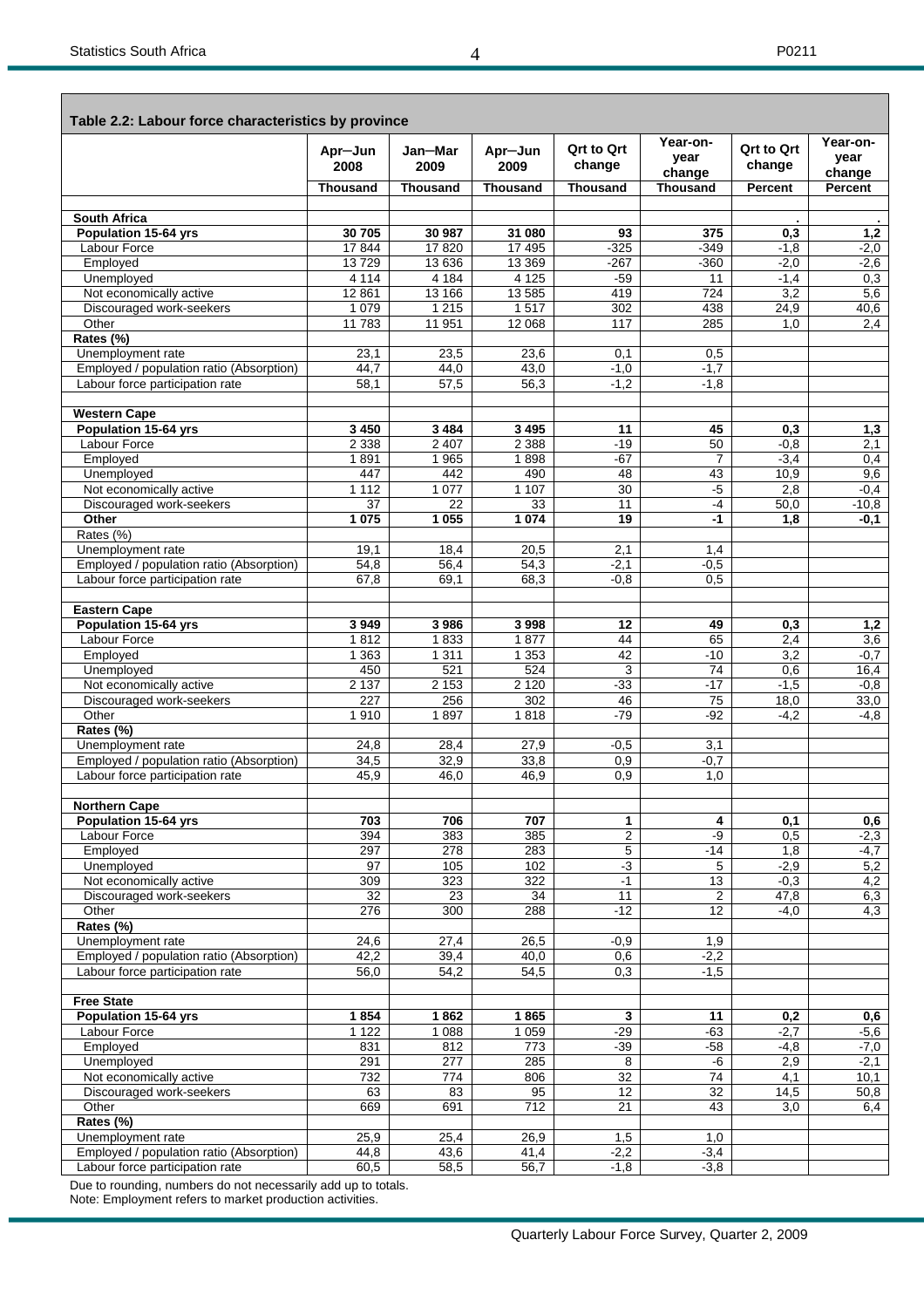|                                                                             | Apr-Jun                   | Jan-Mar           | Apr-Jun            | <b>Qrt to Qrt</b>     | Year-on-          | Qrt to           | Year-on-         |
|-----------------------------------------------------------------------------|---------------------------|-------------------|--------------------|-----------------------|-------------------|------------------|------------------|
|                                                                             | 2008                      | 2009              | 2009               | change                | vear<br>change    | Qrt<br>change    | vear<br>change   |
|                                                                             | <b>Thousand</b>           | <b>Thousand</b>   | <b>Thousand</b>    | <b>Thousand</b>       | <b>Thousand</b>   | Percent          | Percent          |
| <b>KwaZulu Natal</b>                                                        |                           |                   |                    |                       |                   |                  |                  |
| Population 15-64 yrs                                                        | 6 2 7 3                   | 6 3 4 0           | 6 3 6 2            | 22                    | 89                | 0,3              | 1,4              |
| Labour Force                                                                | 3 3 5 9                   | 3 2 4 8           | 3 0 4 3            | $-205$                | $-316$            | $-6,3$           | $-9,4$           |
| Employed                                                                    | 2614                      | 2514              | 2 4 5 7            | $-57$                 | $-157$            | $-2,3$           | $-6,0$           |
| Unemployed                                                                  | 745                       | 733               | 586                | -147                  | $-159$            | $-20,1$          | $-21,3$          |
| Not economically active                                                     | 2914<br>167               | 3 0 9 2<br>271    | 3319               | 227                   | 405               | 7,3              | 13,9             |
| Discouraged work-seekers<br>Other                                           | 2747                      | 2821              | 448<br>2871        | 177<br>50             | 281<br>124        | 65,3<br>1,8      | 168,3<br>4,5     |
| Rates (%)                                                                   |                           |                   |                    |                       |                   |                  |                  |
| Unemployment rate                                                           | 22,2                      | 22,6              | 19,3               | $-3,3$                | $-2,9$            |                  |                  |
| Employed / population ratio (Absorption)                                    | 41,7                      | 39,7              | 38,6               | $-1,1$                | $-3,1$            |                  |                  |
| Labour force participation rate                                             | 53,5                      | 51,2              | 47,8               | $-3,4$                | $-5,7$            |                  |                  |
| <b>North West</b>                                                           |                           |                   |                    |                       |                   |                  |                  |
| Population 15-64 yrs                                                        | 2 1 6 7                   | 2 1 7 9           | 2 1 8 3            | 4                     | 16                | 0,2              | 0,7              |
| Labour Force                                                                | 1 1 6 8                   | 1 2 1 1           | 1 1 7 4            | $-37$                 | 6                 | $-3,1$           | 0,5              |
| Employed                                                                    | 900                       | 885               | 849                | $-36$                 | $-51$             | $-4,1$           | $-5,7$           |
| Unemployed                                                                  | 268                       | 326               | 325                | $-1$                  | 57                | $-0,3$           | 21,3             |
| Not economically active                                                     | 999                       | 969               | 1 0 0 9            | 40                    | 10                | 4,1              | 1,0              |
| Discouraged work-seekers<br>Other                                           | 128<br>871                | 107<br>862        | 117<br>892         | 10<br>30              | $-11$<br>21       | 9,3<br>3,5       | $-8,6$<br>2.4    |
| Rates (%)                                                                   |                           |                   |                    |                       |                   |                  |                  |
| Unemployment rate                                                           | 22,9                      | 26,9              | 27,7               | 0,8                   | 4,8               |                  |                  |
| Employed / population ratio (Absorption)                                    | 41,5                      | 40,6              | 38,9               | $-1,7$                | $-2,6$            |                  |                  |
| Labour force participation rate                                             | 53,9                      | 55,6              | 53,8               | $-1,8$                | $-0.1$            |                  |                  |
| Gauteng                                                                     |                           |                   |                    |                       |                   |                  |                  |
| Population 15-64 yrs                                                        | 7076                      | 7 1 3 1           | 7 1 4 9            | 18                    | 73                | 0,3              | 1,0              |
| Labour Force<br>Employed                                                    | 5 1 9 5<br>4 0 61         | 5 1 4 9<br>4 0 30 | 5 1 4 1<br>3 9 5 3 | -8<br>$-77$           | $-54$<br>$-108$   | $-0,2$<br>$-1,9$ | $-1,0$<br>$-2,7$ |
| Unemployed                                                                  | 1 1 3 4                   | 1 1 1 9           | 1 1 8 8            | 69                    | 54                | 6,2              | 4,8              |
| Not economically active                                                     | 1881                      | 1982              | 2 0 0 8            | $\overline{26}$       | 127               | 1,3              | 6,8              |
| Discouraged work-seekers                                                    | 169                       | 135               | 160                | 25                    | -9                | 18,5             | $-5,3$           |
| Other                                                                       | 1712                      | 1846              | 1848               | 2                     | 136               | 0,1              | 7.9              |
| Rates (%)                                                                   |                           |                   |                    |                       |                   |                  |                  |
| Unemployment rate                                                           | 21,8                      | 21,7              | 23,1               | 1,4                   | 1,3               |                  |                  |
| Employed / population ratio (Absorption)<br>Labour force participation rate | $\overline{57,4}$<br>73,4 | 56,5<br>72,2      | 55,3<br>71,9       | $-1,2$<br>$-0.3$      | $-2,1$<br>$-1,5$  |                  |                  |
|                                                                             |                           |                   |                    |                       |                   |                  |                  |
| Mpumalanga<br>Population 15-64 yrs                                          | 2 1 8 0                   | 2 2 0 3           | 2 2 1 0            | 7                     | 30                | 0,3              | 1,4              |
| Labour Force                                                                | 1 1 9 7                   | 1 2 4 4           | 1 2 2 1            | $-23$                 | $\overline{24}$   | $-1,8$           | 2,0              |
| Employed                                                                    | 900                       | 936               | 897                | $-39$                 | $-3$              | $-4,2$           | $-0,3$           |
| Unemployed                                                                  | 297                       | 307               | 324                | 17                    | 27                | 5,5              | 9,1              |
| Not economically active                                                     | 983                       | 959               | 989                | 30                    | 6                 | 3,1              | 0,6              |
| Discouraged work-seekers                                                    | 94                        | 108               | 110                | $\overline{2}$        | 16                | 1,9              | 17,0             |
| Other<br>Rates (%)                                                          | 890                       | 852               | 879                | 27                    | $-11$             | 3,2              | $-1,2$           |
| Unemployment rate                                                           | 24,8                      | 24,7              | 26,5               | 1,8                   | 1,7               |                  |                  |
| Employed / population ratio (Absorption)                                    | 41,3                      | 42,5              | 40,6               | $-1,9$                | $-0,7$            |                  |                  |
| Labour force participation rate                                             | 54,9                      | 56,4              | 55,2               | $-1,2$                | 0,3               |                  |                  |
| Limpopo                                                                     |                           |                   |                    |                       |                   |                  |                  |
| Population 15-64 yrs                                                        | 3 0 5 3                   | 3 0 9 7           | 3 1 1 1            | 14                    | 58                | 0,5              | 1,9              |
| Labour Force                                                                | 1 2 5 9                   | 1 2 5 9           | 1 2 0 6            | $-53$                 | $-53$             | $-4,2$           | $-4,2$           |
| Employed<br>Unemployed                                                      | 874<br>385                | 905<br>354        | 906<br>300         | $\mathbf{1}$<br>$-54$ | 32<br>$-85$       | 0,1<br>$-15,3$   | 3,7<br>$-22,1$   |
| Not economically active                                                     | 1794                      | 1838              | 1 905              | 67                    | $\frac{111}{111}$ | 3,6              | 6,2              |
| Discouraged work-seekers                                                    | 160                       | $\overline{211}$  | 219                | 8                     | 59                | $\overline{3,8}$ | 36,9             |
| Other                                                                       | 1 6 3 4                   | 1 6 2 7           | 1685               | 58                    | 51                | 3,6              | 3,1              |
| Rates (%)                                                                   |                           |                   |                    |                       |                   |                  |                  |
| Unemployment rate                                                           | 30,6                      | 28,1              | 24,9               | $-3,2$                | $-5,7$            |                  |                  |
| Employed / population ratio (Absorption)                                    | 28,6                      | 29,2              | 29,1               | $-0,1$                | 0,5               |                  |                  |
| Labour force participation rate                                             | 41,2                      | 40,7              | 38,8               | $-1,9$                | $-2,4$            |                  |                  |

Due to rounding, numbers do not necessarily add up to totals.

Note: Employment refers to market production activities.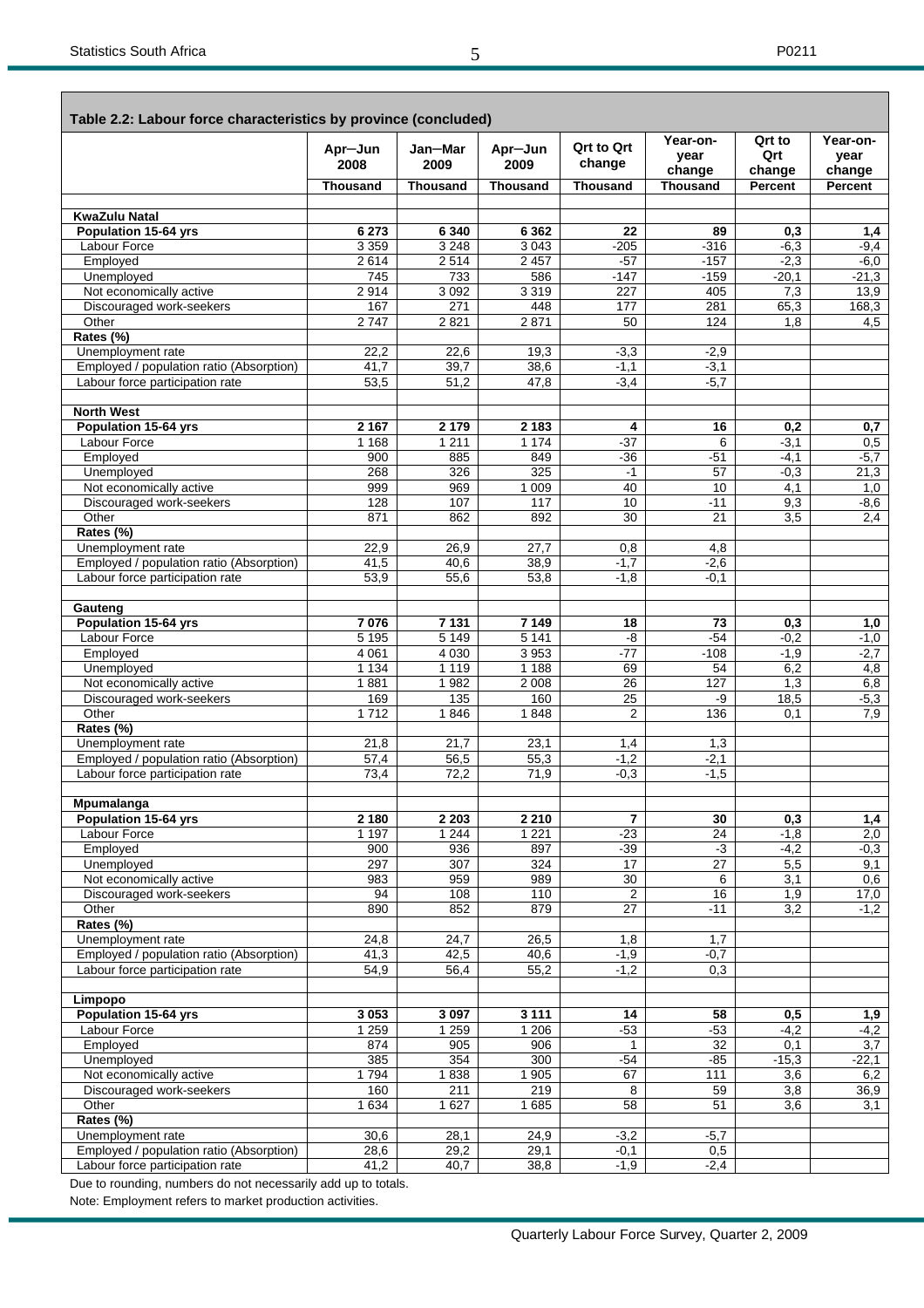$\overline{\phantom{0}}$ 

| Table 3.1: Employed by industry and sex - South Africa |                 |                 |                 |                             |                        |                             |                            |
|--------------------------------------------------------|-----------------|-----------------|-----------------|-----------------------------|------------------------|-----------------------------|----------------------------|
|                                                        | Apr-Jun<br>2008 | Jan-Mar<br>2009 | Apr-Jun<br>2009 | <b>Qrt to Qrt</b><br>change | Year-on-year<br>change | <b>Qrt to Qrt</b><br>change | Year-on-<br>year<br>change |
|                                                        | Thousand        | Thousand        | <b>Thousand</b> | <b>Thousand</b>             | <b>Thousand</b>        | Percent                     | Percent                    |
|                                                        |                 |                 |                 |                             |                        |                             |                            |
| <b>Both sexes</b>                                      | 13729           | 13 636          | 13 3 69         | $-267$                      | $-360$                 | $-2,0$                      | $-2,6$                     |
| Agriculture                                            | 790             | 738             | 710             | $-28$                       | $-80$                  | $-3,8$                      | $-10,1$                    |
| Mining                                                 | 346             | 333             | 319             | $-14$                       | $-27$                  | $-4,2$                      | $-7,8$                     |
| Manufacturing                                          | 1968            | 1882            | 1873            | -9                          | $-95$                  | $-0,5$                      | $-4,8$                     |
| <b>Utilities</b>                                       | 97              | 100             | 93              | $-7$                        | $-4$                   | $-7,0$                      | $-4,1$                     |
| Construction                                           | 1 1 3 8         | 1 1 2 6         | 1 1 1 7         | -9                          | $-21$                  | $-0,8$                      | $-1,8$                     |
| Trade                                                  | 3 1 0 5         | 3 0 21          | 2 9 6 2         | $-59$                       | $-143$                 | $-2,0$                      | $-4,6$                     |
| Transport                                              | 774             | 757             | 727             | $-30$                       | $-47$                  | $-4,0$                      | $-6,1$                     |
| Finance                                                | 1687            | 1725            | 1710            | $-15$                       | 23                     | $-0,9$                      | 1,4                        |
| Community and social services                          | 2 6 3 5         | 2651            | 2664            | 13                          | 29                     | 0,5                         | 1,1                        |
| Private households                                     | 1 1 8 5         | 1 2 9 9         | 1 1 9 4         | $-105$                      | 9                      | $-8,1$                      | 0,8                        |
| Other                                                  | $\overline{4}$  | 5               | $\overline{2}$  | $-3$                        | $-2$                   | $-60,0$                     | $-50,0$                    |
|                                                        |                 |                 |                 |                             |                        |                             |                            |
| Women                                                  | 6 0 3 3         | 6 0 64          | 5973            | -91                         | -60                    | $-1,5$                      | $-1,0$                     |
| Agriculture                                            | 253             | 237             | 217             | $-20$                       | $-36$                  | $-8,4$                      | $-14,2$                    |
| Mining                                                 | 34              | 45              | 41              | $-4$                        | $\overline{7}$         | $-8,9$                      | 20,6                       |
| Manufacturing                                          | 658             | 601             | 621             | 20                          | $-37$                  | 3,3                         | $-5,6$                     |
| <b>Utilities</b>                                       | 24              | 28              | 24              | $-4$                        | 0                      | $-14,3$                     | 0,0                        |
| Construction                                           | 120             | 107             | 127             | 20                          | $\overline{7}$         | 18,7                        | 5,8                        |
| Trade                                                  | 1562            | 1 4 9 4         | 1 4 7 3         | $-21$                       | -89                    | $-1,4$                      | $-5,7$                     |
| Transport                                              | 172             | 156             | 151             | $-5$                        | $-21$                  | $-3,2$                      | $-12,2$                    |
| Finance                                                | 743             | 770             | 781             | 11                          | 38                     | 1,4                         | 5,1                        |
| Community and social services                          | 1 5 3 5         | 1597            | 1588            | -9                          | 53                     | $-0,6$                      | 3,5                        |
| Private households                                     | 928             | 1 0 2 6         | 951             | $-75$                       | 23                     | $-7,3$                      | 2,5                        |
| Other                                                  | $\overline{2}$  | 2               | 0               | $-2$                        | $-2$                   | $-100.0$                    | $-100,0$                   |
|                                                        |                 |                 |                 |                             |                        |                             |                            |
| Men                                                    | 7696            | 7572            | 7 3 9 7         | $-175$                      | $-299$                 | $-2,3$                      | $-3,9$                     |
| Agriculture                                            | 537             | 500             | 494             | -6                          | $-43$                  | $-1,2$                      | $-8,0$                     |
| Mining                                                 | 312             | 288             | 278             | $-10$                       | $-34$                  | $-3,5$                      | $-10,9$                    |
| Manufacturing                                          | 1 3 1 0         | 1 2 8 1         | 1 2 5 2         | $-29$                       | $-58$                  | $-2,3$                      | $-4,4$                     |
| <b>Utilities</b>                                       | 73              | 72              | 69              | $-3$                        | $-4$                   | $-4,2$                      | $-5,5$                     |
| Construction                                           | 1 0 1 8         | 1 0 2 0         | 990             | $-30$                       | $-28$                  | $-2,9$                      | $-2,8$                     |
| Trade                                                  | 1 5 4 2         | 1526            | 1 4 8 9         | $-37$                       | $-53$                  | $-2,4$                      | $-3,4$                     |
| Transport                                              | 602             | 601             | 576             | $-25$                       | $-26$                  | $-4,2$                      | $-4,3$                     |
| Finance                                                | 944             | 954             | 929             | $-25$                       | $-15$                  | $-2,6$                      | $-1,6$                     |
| Community and social services                          | 1 100           | 1 0 5 3         | 1 0 7 5         | 22                          | $-25$                  | 2,1                         | $-2,3$                     |
| Private households                                     | 256             | 273             | 243             | $-30$                       | $-13$                  | $-11,0$                     | $-5,1$                     |
| Other                                                  | $\overline{2}$  | 3               | $\overline{2}$  | $-1$                        | $\mathbf 0$            | $-33,3$                     | 0,0                        |

For all values of 10 000 or lower the sample size is too small for reliable estimates.

Due to rounding, numbers do not necessarily add up to totals.

6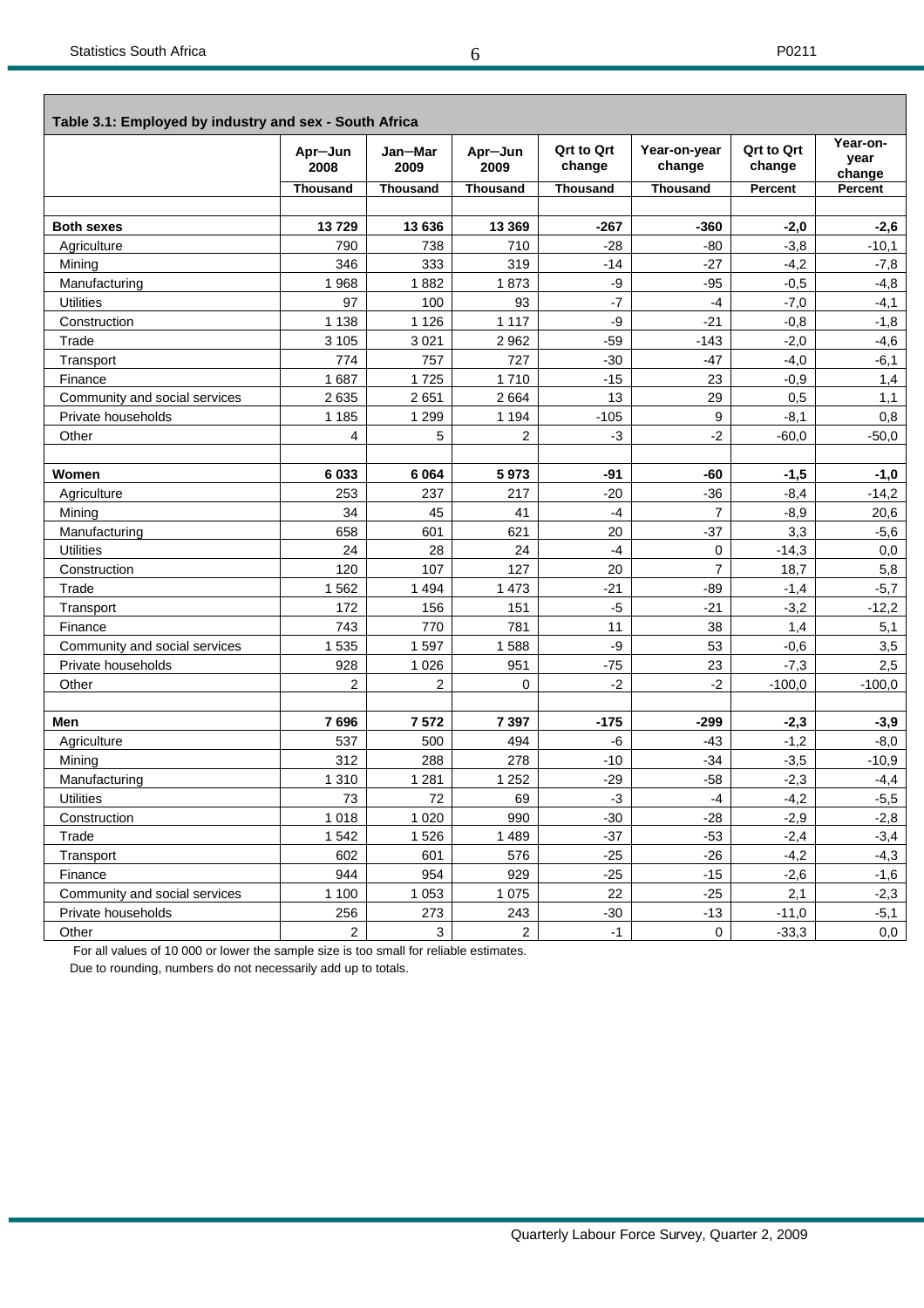|                             | Apr-Jun          | Jan—Mar          | Apr-Jun         | <b>Qrt to Qrt</b>     | Year-on-year            | <b>Qrt to Qrt</b> | Year-on-year    |
|-----------------------------|------------------|------------------|-----------------|-----------------------|-------------------------|-------------------|-----------------|
|                             | 2008             | 2009             | 2009            | change                | change                  | change            | change          |
|                             | <b>Thousand</b>  | Thousand         | <b>Thousand</b> | <b>Thousand</b>       | <b>Thousand</b>         | <b>Percent</b>    | <b>Percent</b>  |
| <b>Agriculture</b>          | 790              | 738              | 710             | $-28$                 | $-80$                   | $-3,8$            | $-10,1$         |
| Western Cape                | 162              | 145              | 146             | 1                     | $-16$                   | 0,7               | $-9,9$          |
| Eastern Cape                | 84               | 82               | 86              | 4                     | $\overline{c}$          | 4,9               | 2,4             |
| Northern Cape               | 48               | 41               | 57              | 16                    | 9                       | 39,0              | 18,8            |
| <b>Free State</b>           | 80               | 89               | $\overline{87}$ | $-2$                  | $\overline{7}$          | $-2,2$            | 8,8             |
| KwaZulu Natal               | 165              | 134              | 103             | $-31$                 | $-62$                   | $-23,1$           | $-37,6$         |
| North West                  | 46               | 49               | 45              | $-4$                  | $-1$                    | $-8,2$            | $-2,2$          |
| Gauteng                     | 63               | 56               | 40              | $-16$                 | $-23$                   | $-28,6$           | $-36,5$         |
| Mpumalanga                  | $\overline{75}$  | 81               | 79              | $-2$                  | 4                       | $-2,5$            | 5,3             |
| Limpopo                     | 65               | 60               | 68              | 8                     | 3                       | 13,3              | 4,6             |
| <b>Mining</b>               | 346              | 333              | 319             | $-14$                 | $-27$                   | $-4,2$            | $-7,8$          |
| <b>Western Cape</b>         | 1                | 4                | $\overline{c}$  | $-2$                  | $\mathbf{1}$            | $-50,0$           | 100,0           |
| Eastern Cape                | $\overline{2}$   | 3                | $\mathbf{1}$    | $-2$                  | $-1$                    | $-66,7$           | $-50,0$         |
| Northern Cape               | $\overline{14}$  | 11               | 11              | 0                     | $-3$                    | 0,0               | $-21,4$         |
| <b>Free State</b>           | $\overline{27}$  | 33               | 33              | 0                     | 6                       | 0,0               | 22,2            |
| KwaZulu Natal               | 8                | 8                | 11              | 3                     | 3                       | 37,5              | 37,5            |
| North West                  | 160              | 141              | 125             | $-16$                 | $-35$                   | $-11,3$           | $-21,9$         |
| Gauteng                     | 29               | $\overline{35}$  | $\overline{28}$ | $-7$                  | $-1$                    | $-20,0$           | $-3,4$          |
| Mpumalanga                  | 65               | 58               | 58              | 0                     | $-7$                    | 0,0               | $-10,8$         |
| Limpopo                     | 38               | 41               | 50              | 9                     | 12                      | 22,0              | 31,6            |
| <b>Manufacturing</b>        | 1968             | 1882             | 1873            | -9                    | $-95$                   | $-0,5$            | $-4,8$          |
| <b>Western Cape</b>         | 330              | 315              | 304             | $-11$                 | $-26$                   | $-3,5$            | $-7,9$          |
| Eastern Cape                | 174              | 195              | 200             | 5                     | 26                      | 2,6               | 14,9            |
| Northern Cape               | 14               | 12               | 10              | $-2$                  | $-4$                    | $-16,7$           | $-28,6$         |
| <b>Free State</b>           | $\overline{90}$  | $\overline{82}$  | $\overline{74}$ | -8                    | $-16$                   | $-9,8$            | $-17,8$         |
| KwaZulu Natal               | 428              | 389              | 415             | 26                    | $-13$                   | 6,7               | $-3,0$          |
| North West                  | $\overline{82}$  | 80               | 94              | 14                    | 12                      | 17,5              | 14,6            |
| Gauteng                     | 698              | 660              | 633             | $-27$                 | $-65$                   | $-4,1$            | $-9,3$          |
| Mpumalanga                  | 84               | 82               | 77              | $-5$                  | $-7$                    | $-6,1$            | $-8,3$          |
| Limpopo                     | $\overline{70}$  | 67               | 65              | $-2$                  | $-5$                    | $-3,0$            | $-7,1$          |
| <b>Utilities</b>            | 97               | 100              | 93              | $-7$                  | $-4$                    | $-7,0$            | $-4,1$          |
| <b>Western Cape</b>         | $\overline{12}$  | 10               | 6               | $-4$                  | -6                      | $-40,0$           | $-50,0$         |
| Eastern Cape                | 3                | 4                | 4               | 0                     | $\mathbf{1}$            | 0,0               | 33,3            |
| Northern Cape               | $\mathbf{1}$     | 3                | 3               | 0                     | 2                       | 0,0               | 200,0           |
| <b>Free State</b>           | $\overline{c}$   | 5                | 3               | $-2$                  | $\mathbf 1$             | $-40,0$           | 50,0            |
| KwaZulu Natal               | 16               | 13               | $\overline{8}$  | $-5$                  | -8                      | $-38,5$           | $-50,0$         |
| North West                  | 6                | 4                | 4               | $\overline{0}$        | $-2$                    | 0,0               | $-33,3$         |
| Gauteng                     | 36               | 40               | 38              | $-2$                  | $\overline{2}$          | $-5,0$            | 5,6             |
| Mpumalanga                  | 15               | 15               | 20              | 5                     | 5                       | 33,3              | 33,3            |
| Limpopo                     | $\overline{6}$   | 8                | $\overline{7}$  | $-1$                  | $\mathbf{1}$            | $-12,5$           | 16,7            |
| <b>Construction</b>         | 1 1 3 8          | 1 1 2 6          | 1 1 1 7         | -9                    | $-21$                   | $-0,8$            | $-1,8$          |
| Western Cape                | 179              | 196              | 181             | $-15$                 | $\overline{c}$          | $-7,7$            | 1,1             |
| Eastern Cape                | 112              | 88               | 109             | 21                    | $-3$                    | 23,9              | $-2,7$          |
| Northern Cape               | 15               | 20               | 22              | $\overline{2}$        | $\overline{7}$          | 10,0              | 46,7            |
| Free State                  | 53               | 65               | 55              | $-10$                 | $\overline{2}$          | $-15,4$           | 3,8             |
| KwaZulu Natal<br>North West | $\overline{219}$ | $\overline{218}$ | 233             | 15                    | $\overline{14}$<br>$-5$ | 6,9               | 6,4             |
|                             | 56<br>337        | 50<br>315        | 51<br>297       | $\mathbf{1}$<br>$-18$ | $-40$                   | 2,0<br>$-5,7$     | $-8,9$          |
| Gauteng<br>Mpumalanga       | 76               | 89               | 84              | $-5$                  | 8                       | $-5,6$            | $-11,9$<br>10,5 |
| Limpopo                     | 91               | 85               | 84              | $-1$                  | $-7$                    | $-1,2$            | $-7,7$          |
|                             |                  |                  |                 |                       |                         |                   |                 |

For all values of 10 000 or lower the sample size is too small for reliable estimates.

Due to rounding, numbers do not necessarily add up to totals

7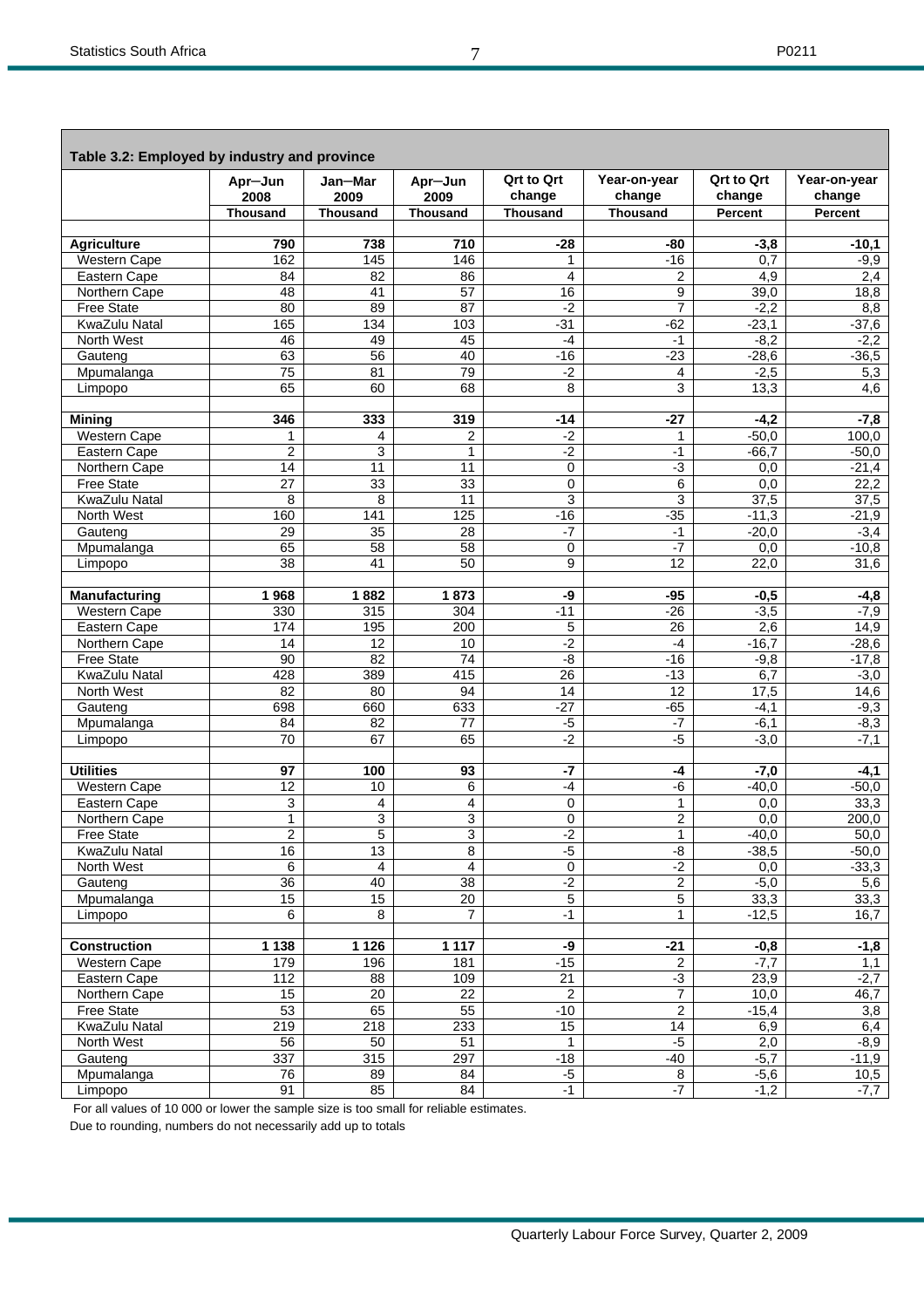Е

 $\overline{\phantom{a}}$ 

| Table 3.2: Employed by industry and province (concluded) |                 |                 |                  |                             |                         |                             |                            |
|----------------------------------------------------------|-----------------|-----------------|------------------|-----------------------------|-------------------------|-----------------------------|----------------------------|
|                                                          | Apr-Jun<br>2008 | Jan-Mar<br>2009 | Apr-Jun<br>2009  | <b>Qrt to Qrt</b><br>change | Year-on-year<br>change  | <b>Qrt to Qrt</b><br>change | Year-on-<br>year<br>change |
|                                                          | <b>Thousand</b> | <b>Thousand</b> | <b>Thousand</b>  | <b>Thousand</b>             | <b>Thousand</b>         | <b>Thousand</b>             | <b>Thousand</b>            |
|                                                          |                 |                 |                  |                             |                         |                             |                            |
| Trade                                                    | 3 1 0 5         | 3 0 21          | 2962             | $-59$                       | $-143$                  | $-2$                        | -4                         |
| <b>Western Cape</b>                                      | 391             | 444             | 416              | $-28$                       | 25                      | $-6$                        | $\overline{6}$             |
| Eastern Cape                                             | 318             | 315             | 320              | 5                           | 2                       | 1                           | 0                          |
| Northern Cape                                            | 55              | 48              | 42               | $-6$                        | $-13$                   | $-12$                       | $-23$                      |
| <b>Free State</b>                                        | 208             | 167             | 162              | $-5$                        | $-46$                   | $-3$                        | $-22$                      |
| KwaZulu Natal                                            | 583             | 516             | 521              | 5                           | $-62$                   | $\mathbf{1}$                | $-10$                      |
| North West                                               | 189             | 206             | 194              | $-12$                       | 5                       | $-5$                        | 2                          |
| Gauteng                                                  | 921             | 873             | 860              | $-13$                       | $-61$                   | $-1$                        | $-6$                       |
| Mpumalanga                                               | 232             | 226             | 210              | $-16$                       | $-22$                   | $-7$                        | -9                         |
| Limpopo                                                  | 207             | 226             | 236              | 10                          | 29                      | 4                           | 14                         |
|                                                          |                 |                 |                  |                             |                         |                             |                            |
| <b>Transport</b>                                         | 774             | 757             | 727              | $-30$                       | $-47$                   | -4                          | -6                         |
| Western Cape                                             | 95              | 91              | 79               | $-12$                       | $-16$                   | $-13$                       | $-16$                      |
| Eastern Cape                                             | 84              | 67              | 77               | 10                          | $-7$                    | 14                          | -8                         |
| Northern Cape                                            | 10              | 10              | $\overline{12}$  | $\overline{2}$              | $\overline{c}$          | $\overline{20}$             | 20                         |
| <b>Free State</b>                                        | 41              | 38              | 39               | 1                           | $-2$                    | $\mathbf 2$                 | $-4$                       |
| KwaZulu Natal                                            | 171             | 184             | 173              | $-11$                       | $\overline{2}$          | -6                          | $\mathbf{1}$               |
| North West                                               | 35              | $\overline{25}$ | 21               | -4                          | $-14$                   | $-16$                       | $-40$                      |
| Gauteng                                                  | 254             | 251             | 249              | $-2$                        | $-5$                    | $-0$                        | $-2$                       |
| Mpumalanga                                               | 39              | 45              | 40               | -5                          | $\mathbf{1}$            | $-11$                       | $\overline{2}$             |
| Limpopo                                                  | 46              | 46              | 37               | -9                          | -9                      | $-19$                       | $-19$                      |
|                                                          |                 |                 |                  |                             |                         |                             |                            |
| <b>Finance</b>                                           | 1687            | 1725            | 1710             | $-15$                       | 23                      | -0                          | 1                          |
| <b>Western Cape</b>                                      | 259<br>139      | 285<br>107      | 259<br>128       | $-26$<br>$\overline{21}$    | $\mathbf 0$<br>$-11$    | -9<br>19                    | 0<br>$-7$                  |
| Eastern Cape<br>Northern Cape                            | 23              | 21              | 19               | $-2$                        | $-4$                    | -9                          | $-17$                      |
| <b>Free State</b>                                        | 64              | 66              | 67               | 1                           | 3                       | $\mathbf{1}$                | 4                          |
| <b>KwaZulu Natal</b>                                     | 296             | 279             | 280              | $\mathbf{1}$                | $-16$                   | 0                           | $-5$                       |
| North West                                               | 72              | 72              | 74               | $\overline{c}$              | 2                       | $\overline{2}$              | $\overline{2}$             |
| Gauteng                                                  | 695             | 745             | 743              | $-2$                        | 48                      | -0                          | $6 \overline{}$            |
| Mpumalanga                                               | 84              | 92              | 88               | -4                          | 4                       | $-4$                        | $\overline{4}$             |
| Limpopo                                                  | 55              | 58              | $\overline{51}$  | $-7$                        | $-4$                    | $-12$                       | $-7$                       |
|                                                          |                 |                 |                  |                             |                         |                             |                            |
| <b>Community and social services</b>                     | 2635            | 2651            | 2664             | 13                          | 29                      | 0                           | 1                          |
| <b>Western Cape</b>                                      | 341             | 352             | $\overline{372}$ | $\overline{20}$             | 31                      | 5                           | $\overline{9}$             |
| Eastern Cape                                             | 341             | 304             | 307              | 3                           | $-34$                   | $\mathbf{1}$                | $-10$                      |
| Northern Cape                                            | 81              | 79              | 78               | $-1$                        | $-3$                    | $-1$                        | $-3$                       |
| <b>Free State</b>                                        | 174             | $\frac{1}{172}$ | 169              | $-3$                        | $-5$                    | $-1$                        | $-2$                       |
| KwaZulu Natal                                            | 497             | 490             | 465              | $-25$                       | $-32$                   | $-5$                        | $-6$                       |
| North West                                               | 160             | 166             | 164              | $-2$                        | $\overline{4}$          | $-1$                        | $\overline{2}$             |
| Gauteng                                                  | 679             | 712             | 729              | 17                          | 50                      | $\overline{2}$              | $\overline{7}$             |
| Mpumalanga                                               | 144             | 154             | 154              | $\pmb{0}$                   | 10                      | $\overline{0}$              | $6\overline{6}$            |
| Limpopo                                                  | 219             | 222             | 226              | $\overline{4}$              | $\overline{7}$          | $\mathbf{1}$                | $\overline{3}$             |
|                                                          |                 |                 |                  |                             |                         |                             |                            |
| <b>Private households</b>                                | 1 1 8 5         | 1 2 9 9         | 1 1 9 4          | $-105$                      | $\overline{\mathbf{g}}$ | -8                          | $\overline{\mathbf{0}}$    |
| Western Cape                                             | 119             | 125             | 132              | $\overline{7}$              | $\overline{13}$         | $\overline{5}$              | 10                         |
| Eastern Cape                                             | 106             | 147             | 122              | $-25$                       | 16                      | $-17$                       | 15                         |
| Northern Cape                                            | 35              | 31              | 28               | $-3$                        | $-7$                    | -9                          | $-20$                      |
| Free State                                               | 93              | 94              | 85               | $-9$                        | $-8$                    | $-9$                        | -8                         |
| KwaZulu Natal                                            | 230             | 283             | $\overline{245}$ | $-38$                       | $\overline{15}$         | $-13$                       | $\overline{6}$             |
| North West                                               | 93              | 93              | 79               | $-14$                       | $-14$                   | $-15$                       | $-15$                      |
| Gauteng                                                  | 346             | 339             | 334              | $-5$                        | $-12$                   | $-1$                        | ر.<br>د                    |
| Mpumalanga                                               | 85              | 95              | 88               | $-7$                        | $\overline{3}$          | $-7$                        | $\overline{3}$             |
| Limpopo                                                  | 78              | 93              | 81               | $-12$                       | $\overline{3}$          | $-12$                       | $\overline{3}$             |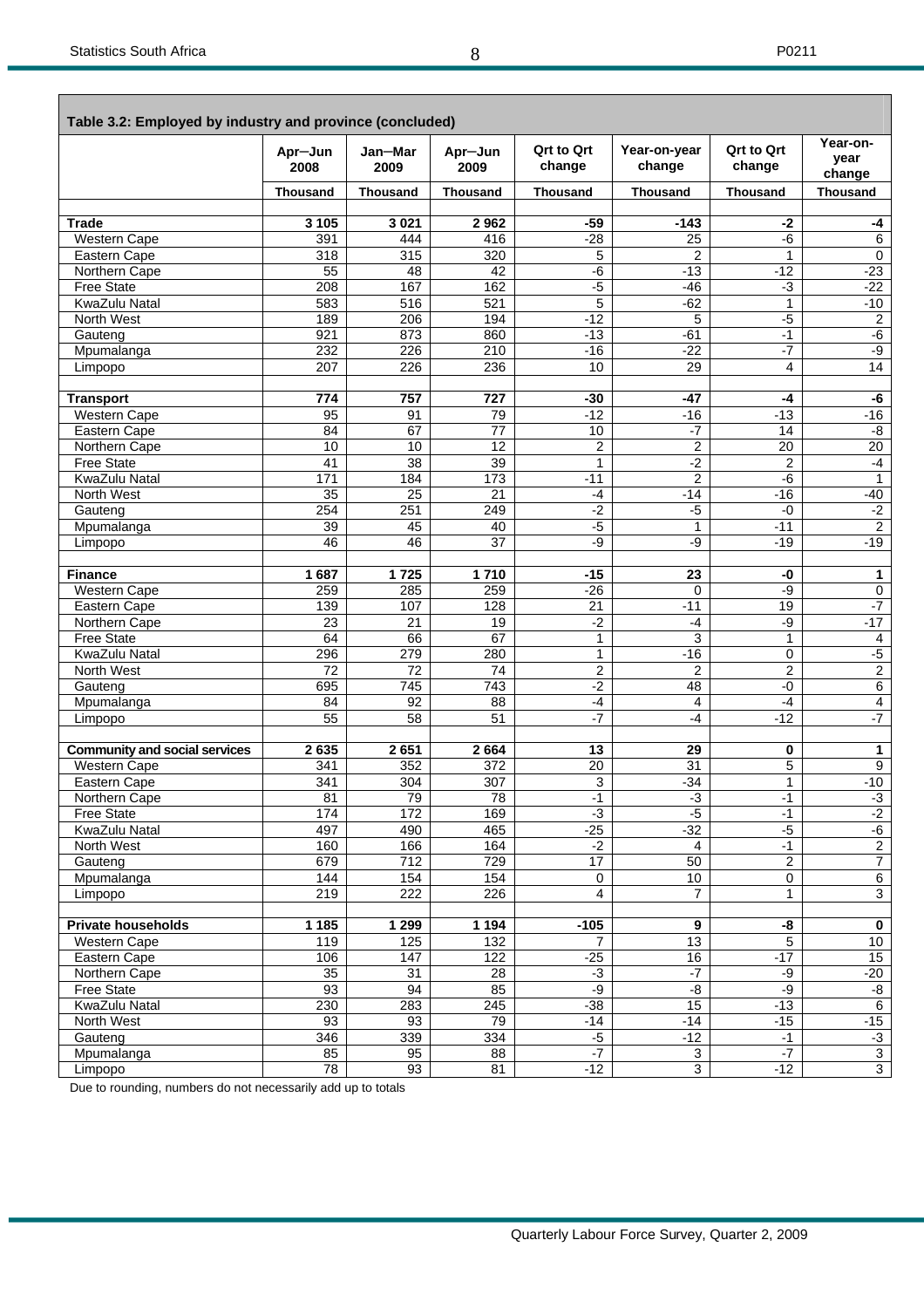| Table 3.3: Employed by sector and industry - South Africa |                 |                 |                  |                             |                            |                         |                            |
|-----------------------------------------------------------|-----------------|-----------------|------------------|-----------------------------|----------------------------|-------------------------|----------------------------|
|                                                           | Apr-Jun<br>2008 | Jan-Mar<br>2009 | Apr-Jun<br>2009  | <b>Qrt to Qrt</b><br>change | Year-on-<br>year<br>change | Qrt to<br>Qrt<br>change | Year-<br>on-year<br>change |
|                                                           | <b>Thousand</b> | <b>Thousand</b> | <b>Thousand</b>  | <b>Thousand</b>             | <b>Thousand</b>            | <b>Percent</b>          | Percent                    |
|                                                           |                 |                 |                  |                             |                            |                         |                            |
| <b>Total employed</b>                                     | 13729           | 13 636          | 13 3 69          | $-267$                      | $-360$                     | $-2,0$                  | $-2,6$                     |
| Formal and informal sector (Non-agricultural)             | 11755           | 11 599          | 11 465           | $-134$                      | $-290$                     | $-1,2$                  | $-2,5$                     |
| Mining                                                    | 346             | 333             | 319              | $-14$                       | $-27$                      | $-4,2$                  | $-7,8$                     |
| Manufacturing                                             | 1968            | 1882            | 1873             | -9                          | $-95$                      | $-0,5$                  | $-4,8$                     |
| <b>Utilities</b>                                          | $\overline{97}$ | 100             | 93               | $-7$                        | $-4$                       | $-7,0$                  | $-4,1$                     |
| Construction                                              | 1 1 3 8         | 1 1 2 6         | 1 1 1 7          | $-9$                        | $-21$                      | $-0,8$                  | $-1,8$                     |
| Trade                                                     | 3105            | 3 0 21          | 2 9 6 2          | $-59$                       | $-143$                     | $-2,0$                  | $-4,6$                     |
| Transport                                                 | 774             | 757             | $\overline{727}$ | $-30$                       | $-47$                      | $-4,0$                  | $-6,1$                     |
| Finance                                                   | 1687            | 1725            | 1710             | $-15$                       | 23                         | $-0.9$                  | 1,4                        |
| Community and social services                             | 2 6 3 5         | 2651            | 2664             | 13                          | 29                         | 0,5                     | 1,1                        |
| Other                                                     | 4               | 5               | 2                | $-3$                        | $-2$                       | $-60,0$                 | $-50,0$                    |
|                                                           |                 |                 |                  |                             |                            |                         |                            |
| Formal sector (Non-agricultural)                          | 9415            | 9449            | 9 3 5 6          | -93                         | $-59$                      | $-1,0$                  | $-0,6$                     |
| Mining                                                    | 344             | 330             | 316              | $-14$                       | $-28$                      | $-4,2$                  | $-8,1$                     |
| Manufacturing                                             | 1731            | 1 6 6 7         | 1666             | $-1$                        | $-65$                      | $-0,1$                  | $-3,8$                     |
| <b>Utilities</b>                                          | 96              | 98              | 89               | $-9$                        | $-7$                       | $-9,2$                  | $-7,3$                     |
| Construction                                              | 809             | 839             | 832              | $-7$                        | 23                         | $-0.8$                  | 2,8                        |
| Trade                                                     | 2026            | 2012            | 1 973            | $-39$                       | $-53$                      | $-1,9$                  | $-2,6$                     |
| Transport                                                 | 558             | 552             | 531              | $-21$                       | $-27$                      | $-3,8$                  | $-4,8$                     |
| Finance                                                   | 1522            | 1585            | 1 5 9 3          | 8                           | $\overline{71}$            | 0,5                     | 4,7                        |
| Community and social services                             | 2 3 2 5         | 2 3 6 3         | 2 3 5 3          | $-10$                       | 28                         | $-0,4$                  | 1,2                        |
| Other                                                     | 3               | 5               | 2                | $-3$                        | $-1$                       | $-60,0$                 | $-33,3$                    |
|                                                           |                 |                 |                  |                             |                            |                         |                            |
| Informal sector (Non-agricultural)                        | 2 3 4 0         | 2 1 5 0         | 2 1 0 9          | $-41$                       | $-231$                     | $-1,9$                  | $-9,9$                     |
| Mining                                                    | $\overline{2}$  | 4               | $\overline{2}$   | $-2$                        | 0                          | $-50,0$                 | 0,0                        |
| Manufacturing                                             | 237             | 216             | 207              | $-9$                        | $-30$                      | $-4,2$                  | $-12,7$                    |
| <b>Utilities</b>                                          |                 | $\overline{2}$  | 4                | $\overline{2}$              | 3                          | 100,0                   | 300,0                      |
| Construction                                              | 329             | 288             | 284              | $-4$                        | $-45$                      | $-1.4$                  | $-13,7$                    |
| Trade                                                     | 1 0 7 9         | 1 0 0 9         | 989              | $-20$                       | $-90$                      | $-2,0$                  | $-8,3$                     |
| Transport                                                 | 217             | 205             | 196              | -9                          | $-21$                      | $-4,4$                  | $-9.7$                     |
| Finance                                                   | 165             | 140             | 117              | $-23$                       | $-48$                      | $-16,4$                 | $-29,1$                    |
| Community and social services                             | 310             | 288             | 310              | $\overline{22}$             | $\Omega$                   | 7.6                     | 0,0                        |
| Other                                                     | 1               |                 |                  |                             |                            |                         |                            |
|                                                           |                 |                 |                  |                             |                            |                         |                            |
| <b>Agriculture</b>                                        | 790             | 738             | 710              | $-28$                       | -80                        | $-3,8$                  | $-10,1$                    |
| <b>Private households</b>                                 | 1 1 8 5         | 1 2 9 9         | 1194             | $-105$                      | 9                          | $-8,1$                  | $\overline{0,8}$           |

For all values of 10 000 or lower the sample size is too small for reliable estimates.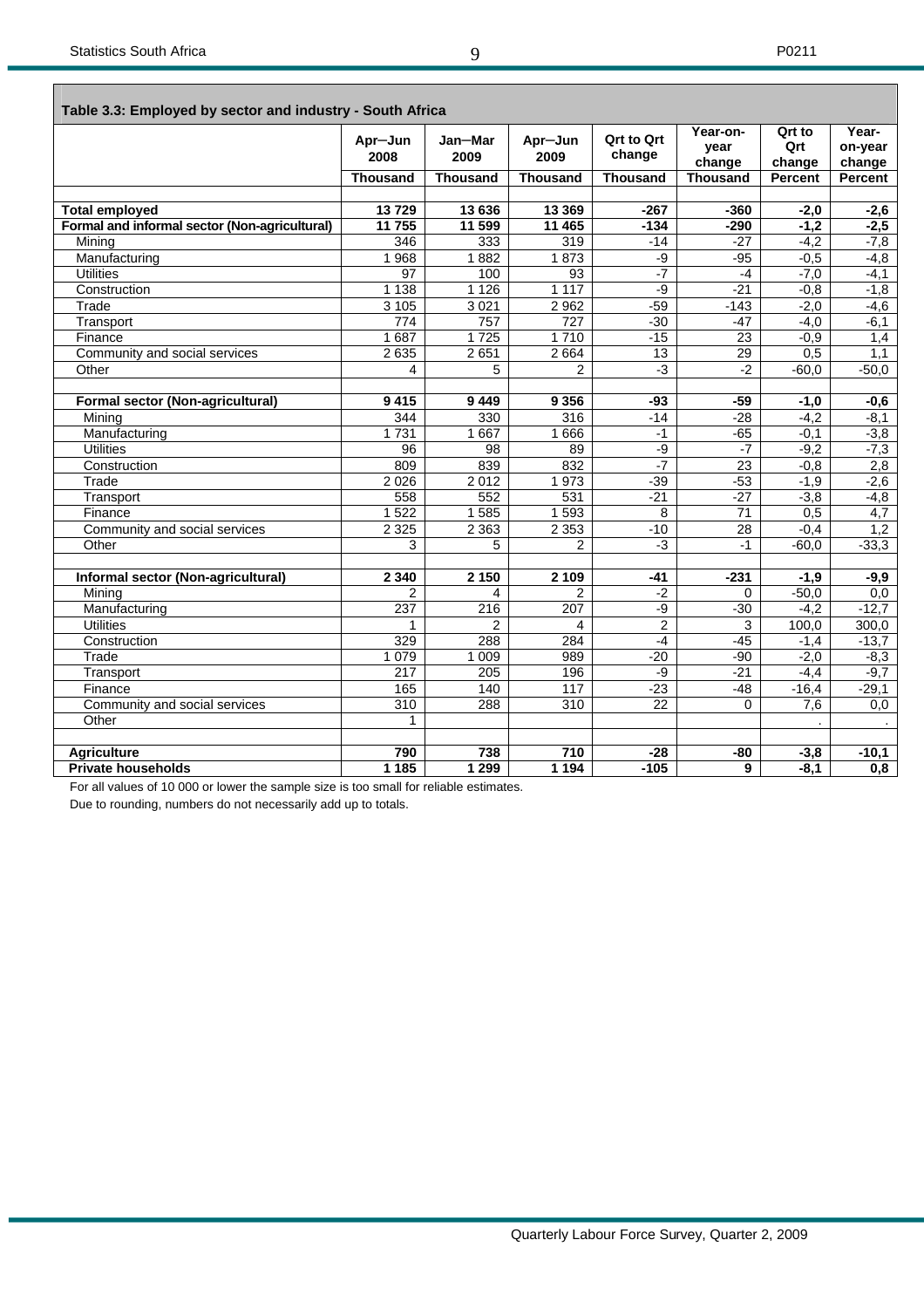| Table 3.4: Employed by province and sector              |                       |                 |                          |                             |                           |                             |                          |  |  |  |
|---------------------------------------------------------|-----------------------|-----------------|--------------------------|-----------------------------|---------------------------|-----------------------------|--------------------------|--|--|--|
|                                                         | Apr-Jun<br>2008       | Jan-Mar<br>2009 | Apr-Jun<br>2009          | <b>Qrt to Qrt</b><br>change | Year-on-<br>vear          | <b>Qrt to Qrt</b><br>change | Year-on-<br>vear         |  |  |  |
|                                                         | <b>Thousand</b>       | <b>Thousand</b> | <b>Thousand</b>          | <b>Thousand</b>             | change<br><b>Thousand</b> | <b>Percent</b>              | change<br><b>Percent</b> |  |  |  |
|                                                         |                       |                 |                          |                             |                           |                             |                          |  |  |  |
| <b>South Africa</b>                                     | 13729                 | 13 636          | 13 3 69                  | -267                        | $-360$                    | $-2,0$                      | $-2,6$                   |  |  |  |
| Formal sector (Non-agricultural)                        | 9415                  | 9449            | 9 3 5 6                  | -93                         | $-59$                     | $-1.0$                      | $-0.6$                   |  |  |  |
| Informal sector (Non-agricultural)<br>Agriculture       | 2 3 4 0<br>790        | 2 1 5 0<br>738  | $2\overline{109}$<br>710 | $-41$<br>$-28$              | $-231$<br>-80             | $-1,9$<br>$-3,8$            | $-9,9$<br>$-10,1$        |  |  |  |
| Private households                                      | 1 1 8 5               | 1 2 9 9         | 1 1 9 4                  | $-105$                      | 9                         | $-8.1$                      | 0.8                      |  |  |  |
|                                                         |                       |                 |                          |                             |                           |                             |                          |  |  |  |
| <b>Western Cape</b><br>Formal sector (Non-agricultural) | 1891<br>1 4 3 4       | 1965<br>1 4 9 6 | 1898<br>1423             | -67<br>$-73$                | 7<br>$-11$                | $-3,4$<br>$-4.9$            | 0,4<br>$-0.8$            |  |  |  |
| Informal sector (Non-agricultural)                      | 175                   | 199             | 198                      | $-1$                        | 23                        | $-0,5$                      | 13,1                     |  |  |  |
| Agriculture                                             | 162                   | 145             | 146                      | 1                           | $-16$                     | 0,7                         | $-9,9$                   |  |  |  |
| Private households                                      | 119                   | 125             | 132                      | 7                           | 13                        | 5,6                         | 10,9                     |  |  |  |
|                                                         | 1 3 6 3               |                 | 1 3 5 3                  |                             |                           |                             |                          |  |  |  |
| <b>Eastern Cape</b><br>Formal sector (Non-agricultural) | 840                   | 1 3 1 1<br>803  | 857                      | 42<br>54                    | $-10$<br>17               | 3,2<br>6,7                  | $-0,7$<br>2,0            |  |  |  |
| Informal sector (Non-agricultural)                      | 333                   | 280             | 287                      | 7                           | $-46$                     | 2,5                         | $-13,8$                  |  |  |  |
| Agriculture                                             | 84                    | 82              | 86                       | 4                           | $\overline{2}$            | 4,9                         | 2,4                      |  |  |  |
| Private households                                      | 106                   | 147             | 122                      | $-25$                       | 16                        | $-17,0$                     | 15,1                     |  |  |  |
| <b>Northern Cape</b>                                    | 297                   | 278             | 283                      | 5                           | $-14$                     | 1,8                         | $-4,7$                   |  |  |  |
| Formal sector (Non-agricultural)                        | 179                   | 181             | 172                      | -9                          | -7                        | $-5,0$                      | $-3.9$                   |  |  |  |
| Informal sector (Non-agricultural)                      | 34                    | 25              | 26                       | 1                           | -8                        | 4,0                         | $-23,5$                  |  |  |  |
| Agriculture                                             | 48                    | 41              | $\overline{57}$          | 16                          | 9                         | 39,0                        | 18,8                     |  |  |  |
| Private households                                      | $\overline{35}$       | $\overline{31}$ | 28                       | $-3$                        | $-7$                      | $-9.7$                      | $-20,0$                  |  |  |  |
| <b>Free State</b>                                       | 831                   | 812             | 773                      | -39                         | $-58$                     | -4,8                        | $-7,0$                   |  |  |  |
| Formal sector (Non-agricultural)                        | 506                   | 501             | 470                      | $-31$                       | $-36$                     | $-6,2$                      | $-7,1$                   |  |  |  |
| Informal sector (Non-agricultural)                      | 152                   | 127             | 131                      | 4                           | $-21$                     | 3,1                         | $-13,8$                  |  |  |  |
| Agriculture                                             | 80                    | 89              | 87                       | $-2$                        | 7                         | $-2,2$                      | 8,8                      |  |  |  |
| Private households                                      | 93                    | 94              | 85                       | -9                          | -8                        | $-9.6$                      | $-8.6$                   |  |  |  |
| <b>KwaZulu Natal</b>                                    | 2614                  | 2514            | 2 4 5 7                  | $-57$                       | $-157$                    | $-2,3$                      | $-6,0$                   |  |  |  |
| Formal sector (Non-agricultural)                        | 1688                  | 1 6 2 7         | 1662                     | 35                          | $-26$                     | 2,2                         | $-1,5$                   |  |  |  |
| Informal sector (Non-agricultural)                      | 531                   | 471             | 447                      | $-24$                       | $-84$                     | $-5,1$                      | $-15,8$                  |  |  |  |
| Agriculture                                             | 165                   | 134             | 103                      | $-31$                       | $-62$                     | $-23,1$                     | $-37,6$                  |  |  |  |
| Private households                                      | 230                   | 283             | 245                      | $-38$                       | 15                        | $-13,4$                     | 6,5                      |  |  |  |
| <b>North West</b>                                       | 900                   | 885             | 849                      | $-36$                       | $-51$                     | $-4,1$                      | -5,7                     |  |  |  |
| Formal sector (Non-agricultural)                        | 633                   | 624             | 617                      | $-7$                        | $-16$                     | $-1,1$                      | $-2,5$                   |  |  |  |
| Informal sector (Non-agricultural)                      | 128                   | 119             | 108                      | $-11$                       | $-20$                     | $-9,2$                      | $-15,6$                  |  |  |  |
| Agriculture                                             | 46                    | 49              | 45                       | -4                          | $-1$                      | $-8,2$                      | $-2,2$                   |  |  |  |
| Private households                                      | $\overline{93}$       | 93              | 79                       | $-14$                       | $-14$                     | $-15,1$                     | $-15,1$                  |  |  |  |
| Gauteng                                                 | 4 0 61                | 4 0 30          | 3 9 5 3                  | $-77$                       | $-108$                    | $-1,9$                      | $-2,7$                   |  |  |  |
| Formal sector (Non-agricultural)                        | 3 1 1 1               | 3 1 5 9         | 3 1 1 0                  | $-49$                       | $-1$                      | $-1,6$                      | 0,0                      |  |  |  |
| Informal sector (Non-agricultural)                      | 541                   | 477             | 468                      | -9                          | $-73$                     | $-1,9$                      | $-13,5$                  |  |  |  |
| Agriculture<br>Private households                       | 63<br>346             | 56<br>339       | 40                       | $-16$<br>$-5$               | $-23$<br>$-12$            | $-28,6$                     | $-36,5$                  |  |  |  |
|                                                         |                       |                 | 334                      |                             |                           | $-1,5$                      | $-3,5$                   |  |  |  |
| Mpumalanga                                              | 900                   | 936             | 897                      | -39                         | -3                        | $-4,2$                      | $-0,3$                   |  |  |  |
| Formal sector (Non-agricultural)                        | 533                   | 561             | 533                      | $-28$                       | $\mathbf 0$               | $-5,0$                      | 0,0                      |  |  |  |
| Informal sector (Non-agricultural)                      | 207                   | 200             | 198                      | $-2$                        | $-9$                      | $-1,0$                      | $-4,3$                   |  |  |  |
| Agriculture<br>Private households                       | $\overline{75}$<br>85 | 81<br>95        | 79<br>88                 | $-2$<br>$-7$                | $\overline{4}$<br>3       | $-2,5$<br>$-7,4$            | 5,3<br>3,5               |  |  |  |
|                                                         |                       |                 |                          |                             |                           |                             |                          |  |  |  |
| Limpopo                                                 | 874                   | 905             | 906                      | 1                           | 32                        | 0,1                         | 3,7                      |  |  |  |
| Formal sector (Non-agricultural)                        | 492                   | 498             | 511                      | 13                          | 19                        | 2,6                         | 3,9                      |  |  |  |
| Informal sector (Non agricultural)                      | 240                   | 253             | 246                      | $-7$                        | $\overline{6}$            | $-2,8$                      | 2,5                      |  |  |  |
| Agriculture<br>Private households                       | 65<br>78              | 60<br>93        | 68<br>81                 | $\overline{8}$<br>$-12$     | $\mathbf{3}$<br>3         | 13,3<br>$-12,9$             | 4,6<br>$\overline{3,8}$  |  |  |  |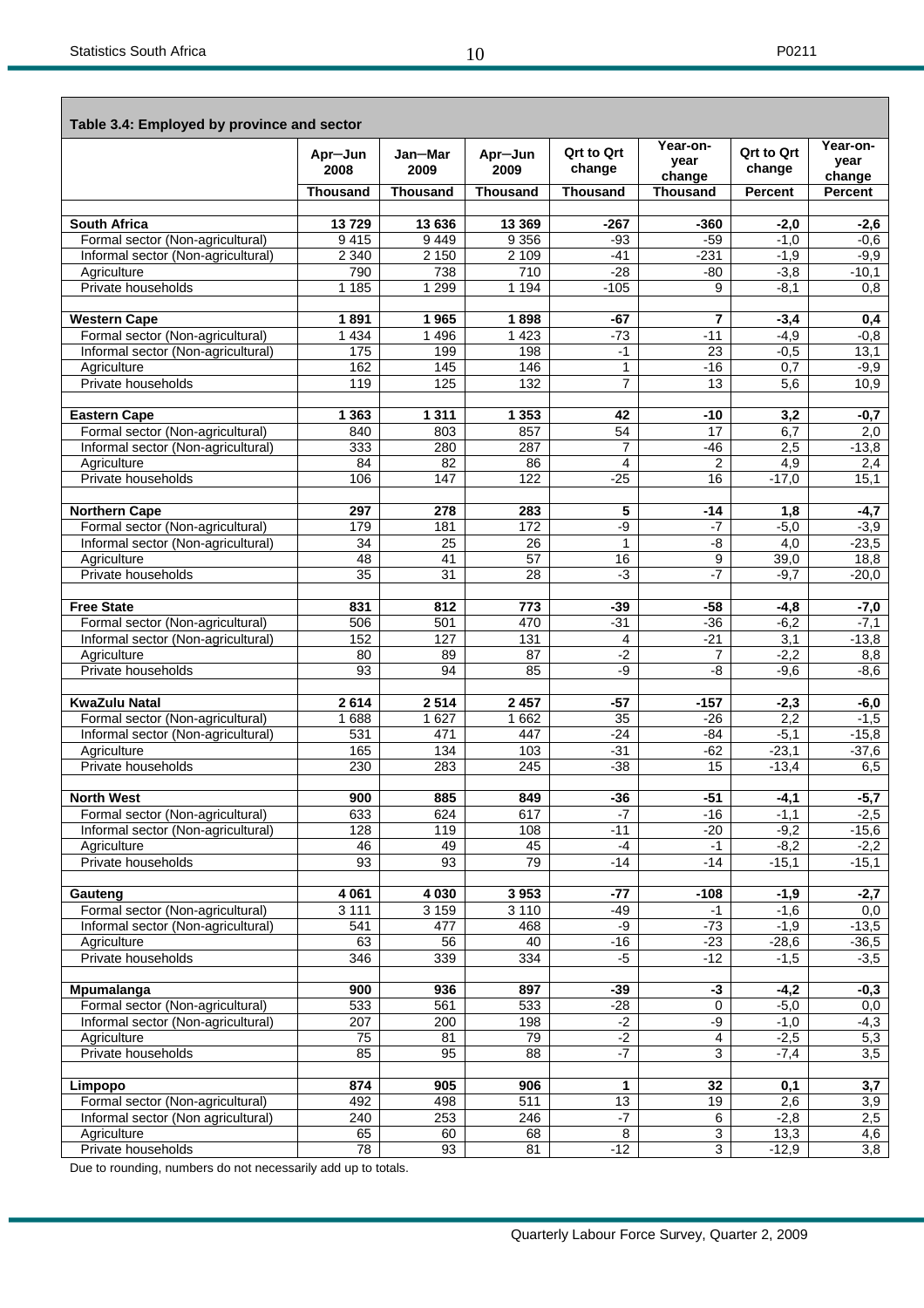$\overline{\phantom{a}}$ 

 $\overline{\phantom{0}}$ 

| Table 3.5: Employed by sex and occupation - South Africa |                 |                 |                 |                             |                        |                             |                            |
|----------------------------------------------------------|-----------------|-----------------|-----------------|-----------------------------|------------------------|-----------------------------|----------------------------|
|                                                          | Apr-Jun<br>2008 | Jan-Mar<br>2009 | Apr-Jun<br>2009 | <b>Qrt to Qrt</b><br>change | Year-on-year<br>change | <b>Ort to Ort</b><br>change | Year-on-<br>vear<br>change |
|                                                          | <b>Thousand</b> | <b>Thousand</b> | <b>Thousand</b> | <b>Thousand</b>             | <b>Thousand</b>        | <b>Percent</b>              | <b>Percent</b>             |
|                                                          |                 |                 |                 |                             |                        |                             |                            |
| <b>Both sexes</b>                                        | 13729           | 13 636          | 13 3 69         | $-267$                      | $-360$                 | $-2,0$                      | $-2,6$                     |
| Manager                                                  | 993             | 1053            | 1 0 2 2         | $-31$                       | 29                     | $-2,9$                      | 2,9                        |
| Professional                                             | 789             | 795             | 654             | $-141$                      | $-135$                 | $-17,7$                     | $-17,1$                    |
| Technician                                               | 1 4 5 4         | 1 4 9 6         | 1 550           | 54                          | 96                     | 3,6                         | 6,6                        |
| <b>Clerk</b>                                             | 1 4 5 0         | 1 4 0 3         | 1 4 4 0         | 37                          | $-10$                  | 2,6                         | $-0,7$                     |
| Sales and services                                       | 1749            | 1780            | 1 804           | 24                          | 55                     | 1,3                         | 3,1                        |
| Skilled agriculture                                      | 95              | 118             | 83              | $-35$                       | $-12$                  | $-29,7$                     | $-12,6$                    |
| Craft and related trade                                  | 1946            | 1809            | 1779            | $-30$                       | $-167$                 | $-1,7$                      | $-8,6$                     |
| Plant and machine operator                               | 1 1 6 1         | 1217            | 1 1 8 6         | $-31$                       | 25                     | $-2,5$                      | 2,2                        |
| Elementary                                               | 3 1 3 7         | 2 9 3 4         | 2889            | $-45$                       | $-248$                 | $-1,5$                      | $-7,9$                     |
| Domestic worker                                          | 953             | 1 0 3 1         | 963             | $-68$                       | 10                     | $-6,6$                      | 1,0                        |
| Other                                                    | 2               |                 |                 |                             |                        |                             |                            |
|                                                          |                 |                 |                 |                             |                        |                             |                            |
| Women                                                    | 6033            | 6 0 64          | 5973            | $-91$                       | $-60$                  | $-1,5$                      | $-1,0$                     |
| Manager                                                  | 308             | 315             | 325             | 10                          | 17                     | 3,2                         | 5,5                        |
| Professional                                             | 352             | 386             | 296             | $-90$                       | $-56$                  | $-23,3$                     | $-15,9$                    |
| Technician                                               | 806             | 827             | 824             | $-3$                        | 18                     | $-0,4$                      | 2,2                        |
| <b>Clerk</b>                                             | 984             | 983             | 1 0 1 9         | 36                          | 35                     | 3,7                         | $\overline{3,6}$           |
| Sales and services                                       | 849             | 889             | 895             | 6                           | 46                     | 0,7                         | 5,4                        |
| Skilled agriculture                                      | 20              | $\overline{26}$ | $\overline{17}$ | $-9$                        | $-3$                   | $-34,6$                     | $-15,0$                    |
| Craft and related trade                                  | 315             | 246             | 239             | $-7$                        | $-76$                  | $-2,8$                      | $-24,1$                    |
| Plant and machine operator                               | 174             | 159             | 180             | 21                          | 6                      | 13,2                        | 3,4                        |
| Elementary                                               | 1 3 0 8         | 1 2 3 5         | 1 2 4 7         | $\overline{12}$             | $-61$                  | 1.0                         | $-4,7$                     |
| Domestic worker                                          | 917             | 999             | 931             | $-68$                       | 14                     | $-6, 8$                     | 1,5                        |
|                                                          |                 |                 |                 |                             |                        |                             |                            |
| Men                                                      | 7696            | 7572            | 7 3 9 7         | $-175$                      | $-299$                 | $-2,3$                      | $-3,9$                     |
| Manager                                                  | 685             | 738             | 697             | $-41$                       | 12                     | $-5,6$                      | 1,8                        |
| Professional                                             | 437             | 409             | 358             | $-51$                       | $-79$                  | $-12,5$                     | $-18,1$                    |
| Technician                                               | 648             | 669             | 727             | 58                          | 79                     | 8,7                         | 12,2                       |
| <b>Clerk</b>                                             | 465             | 420             | 421             | 1                           | $-44$                  | 0,2                         | $-9,5$                     |
| Sales and services                                       | 900             | 891             | 909             | $\overline{18}$             | 9                      | 2,0                         | 1,0                        |
| Skilled agriculture                                      | 75              | 92              | 67              | $-25$                       | $-8$                   | $-27,2$                     | $-10,7$                    |
| Craft and related trade                                  | 1 6 3 1         | 1 5 6 4         | 1 540           | $-24$                       | $-91$                  | $-1,5$                      | $-5,6$                     |
| Plant and machine operator                               | 987             | 1 0 5 8         | 1 0 0 6         | $-52$                       | $\overline{19}$        | $-4,9$                      | 1,9                        |
| Elementary                                               | 1829            | 1699            | 1642            | $-57$                       | $-187$                 | $-3,4$                      | $-10,2$                    |
| Domestic worker                                          | 36              | 31              | 32              | 1                           | -4                     | 3,2                         | $-11,1$                    |
| Other                                                    | $\overline{c}$  |                 |                 |                             |                        |                             |                            |

For all values of 10 000 or lower the sample size is too small for reliable estimates.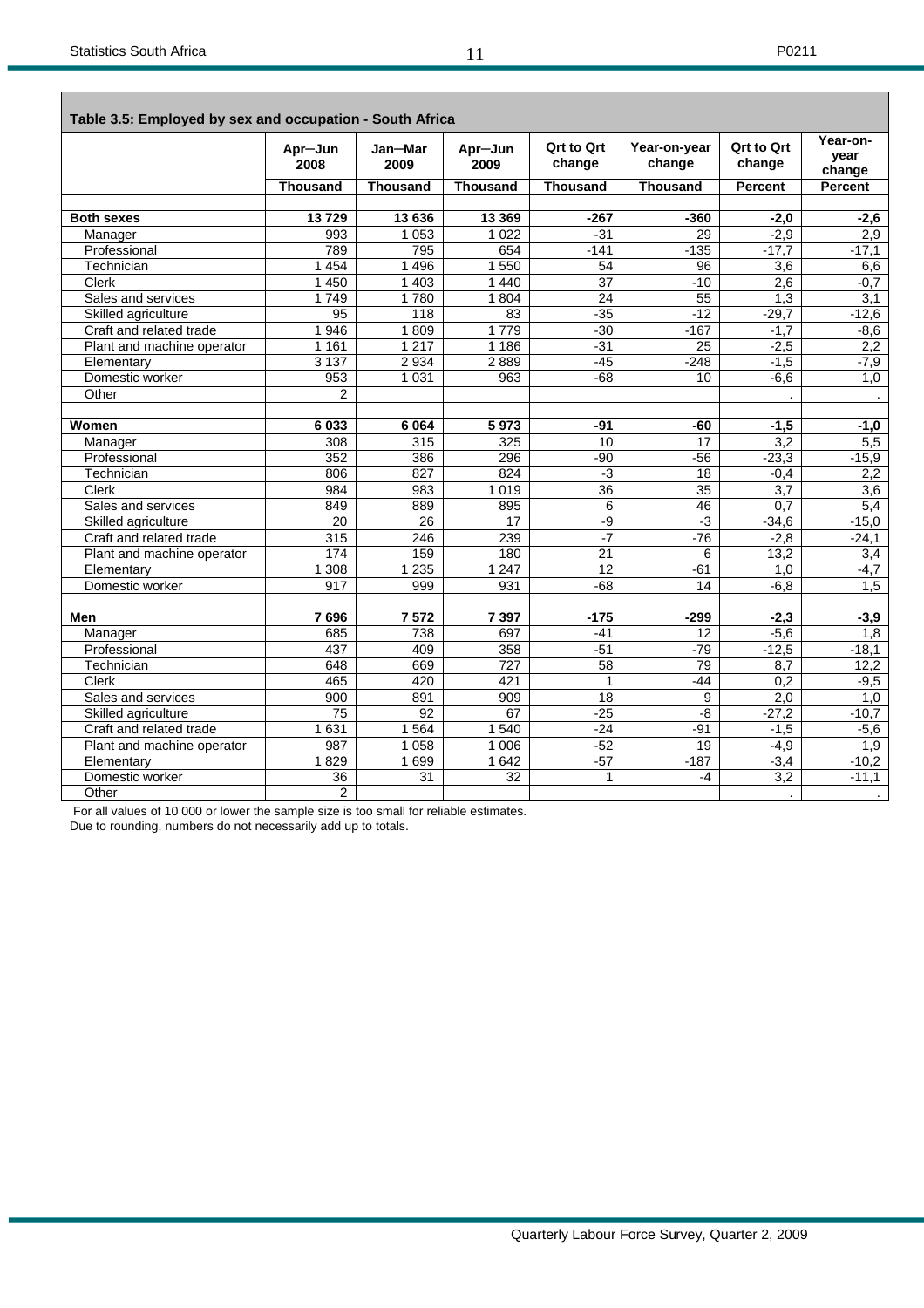| Table 3.6: Formal and informal employment |                  |                 |                 |                      |                        |                             |                            |
|-------------------------------------------|------------------|-----------------|-----------------|----------------------|------------------------|-----------------------------|----------------------------|
|                                           | Apr-Jun<br>2008  | Jan-Mar<br>2009 | Apr-Jun<br>2009 | Qrt to Qrt<br>change | Year-on-year<br>change | <b>Qrt to Qrt</b><br>change | Year-on-<br>vear<br>change |
|                                           | <b>Thousand</b>  | <b>Thousand</b> | <b>Thousand</b> | <b>Thousand</b>      | <b>Thousand</b>        | <b>Percent</b>              | Percent                    |
|                                           |                  |                 |                 |                      |                        |                             |                            |
| <b>Employed (Both sexes)</b>              | 13729            | 13 636          | 13 3 69         | $-267$               | $-360$                 | $-2,0$                      | $-2,6$                     |
| Formal employment                         | 8 1 5 7          | 8 3 5 1         | 8 3 3 4         | $-17$                | 177                    | $-0,2$                      | 2,2                        |
| Informal employment                       | 4915             | 4585            | 4 3 6 5         | $-220$               | $-550$                 | $-4,8$                      | $-11,2$                    |
| Other employment                          | 657              | 700             | 671             | $-29$                | 14                     | $-4,1$                      | 2,1                        |
| <b>Employed (Women)</b>                   | 6033             | 6 0 64          | 5973            | $-91$                | $-60$                  | $-1,5$                      | $-1,0$                     |
| Formal employment                         | 3 3 5 2          | 3510            | 3538            | 28                   | 186                    | 0,8                         | 5,5                        |
| Informal employment                       | 2 4 8 4          | 2 3 7 0         | 2 2 5 8         | $-112$               | $-226$                 | $-4,7$                      | $-9,1$                     |
| Other employment                          | 197              | 183             | 176             | $-7$                 | $-21$                  | $-3,8$                      | $-10,7$                    |
|                                           |                  |                 |                 |                      |                        |                             |                            |
| <b>Employed (Men)</b>                     | 7696             | 7572            | 7 3 9 7         | $-175$               | $-299$                 | $-2,3$                      | $-3,9$                     |
| Formal employment                         | 4 8 0 5          | 4 8 4 1         | 4795            | $-46$                | $-10$                  | $-1,0$                      | $-0,2$                     |
| Informal employment                       | 2 4 3 2          | 2215            | 2 107           | $-108$               | $-325$                 | $-4,9$                      | $-13,4$                    |
| Other employment                          | 459              | 517             | 495             | $-22$                | 36                     | $-4,3$                      | 7,8                        |
|                                           |                  |                 |                 |                      |                        |                             |                            |
| <b>Formal employment</b>                  | 8 1 5 7          | 8 3 5 1         | 8 3 3 4         | $-17$                | 177                    | $-0,2$                      | 2,2                        |
| $15-24$ yrs                               | 967              | 904             | 905             | 1                    | $-62$                  | 0,1                         | -6,4                       |
| 25-34 yrs                                 | 2894             | 2 9 6 2         | 2916            | $-46$                | $\overline{22}$        | $-1,6$                      | 0,8                        |
| 35-44 yrs                                 | 2 2 0 7          | 2 2 6 6         | 2 2 9 3         | 27                   | 86                     | 1,2                         | $\overline{3,9}$           |
| 45-54 yrs                                 | 1 4 8 7          | 1585            | 1580            | $-5$                 | 93                     | $-0,3$                      | 6,3                        |
| 55-64 yrs                                 | 602              | 634             | 640             | 6                    | 38                     | 0,9                         | 6,3                        |
| Informal employment                       | 4915             | 4 5 8 5         | 4 3 6 5         | $-220$               | $-550$                 | $-4,8$                      | $-11,2$                    |
| $15-24$ yrs                               | 712              | 630             | 569             | $-61$                | $-143$                 | $-9,7$                      | $-20,1$                    |
| 25-34 yrs                                 | 1 643            | 1 4 6 1         | 1 4 3 3         | $-28$                | $-210$                 | $-1,9$                      | $-12,8$                    |
| 35-44 yrs                                 | 1212             | 1 2 4 3         | 1 1 8 3         | $-60$                | $-29$                  | $-4,8$                      | $-2,4$                     |
| 45-54 yrs                                 | 919              | 857             | 813             | $-44$                | $-106$                 | $-5,1$                      | $-11,5$                    |
| 55-64 yrs                                 | 429              | 395             | 367             | $-28$                | $-62$                  | $-7,1$                      | $-14,5$                    |
| <b>Formal employment</b>                  | 8 1 5 7          | 8 3 5 1         | 8 3 3 4         | $-17$                | 177                    | $-0,2$                      | 2,2                        |
| No schooling                              | 163              | 155             | 160             | 5                    | $-3$                   | 3,2                         | $-1,8$                     |
| Less than primary completed               | 498              | 508             | 473             | $-35$                | $-25$                  | $-6,9$                      | $-5,0$                     |
| Primary completed                         | 297              | 314             | 300             | $-14$                | 3                      | $-4,5$                      | 1,0                        |
| Secondary not completed                   | 2 3 0 9          | 2 3 8 7         | 2 3 9 8         | 11                   | 89                     | 0,5                         | $\overline{3,9}$           |
| Secondary completed                       | 2890             | 2 8 4 5         | 2852            | 7                    | $-38$                  | 0,2                         | $-1,3$                     |
| Tertiary                                  | 1 9 0 4          | 2074            | 2 0 7 9         | $\overline{5}$       | $\frac{1}{175}$        | 0,2                         | 9,2                        |
| Other                                     | 97               | 68              | 71              | 3                    | $-26$                  | 4,4                         | $-26,8$                    |
|                                           |                  |                 |                 |                      |                        |                             |                            |
| Informal employment                       | 4915             | 4585            | 4 3 6 5         | $-220$               | $-550$                 | $-4,8$                      | $-11,2$                    |
| No schooling                              | 413              | 363             | 320             | $-43$                | $-93$                  | $-11,8$                     | $-22,5$                    |
| Less than primary completed               | 949              | 866             | 764             | $-102$               | $-185$                 | $-11,8$                     | $-19,5$                    |
| Primary completed                         | 438              | 411             | 390             | $-21$                | $-48$                  | $-5,1$                      | $-11,0$                    |
| Secondary not completed                   | 2 0 9 9          | 1 9 6 2         | 1 9 2 5         | $-37$                | $-174$                 | $-1,9$                      | $-8,3$                     |
| Secondary completed                       | 803              | 800             | 795             | $-5$                 | -8                     | $-0,6$                      | $-1,0$                     |
| Tertiary                                  | $\overline{143}$ | 127             | 126             | $-1$<br>$-10$        | $-17$                  | $-0,8$                      | $-11,9$                    |
| Other                                     | $71$             | 56              | 46              |                      | $-25$                  | $-17,9$                     | $-35,2$                    |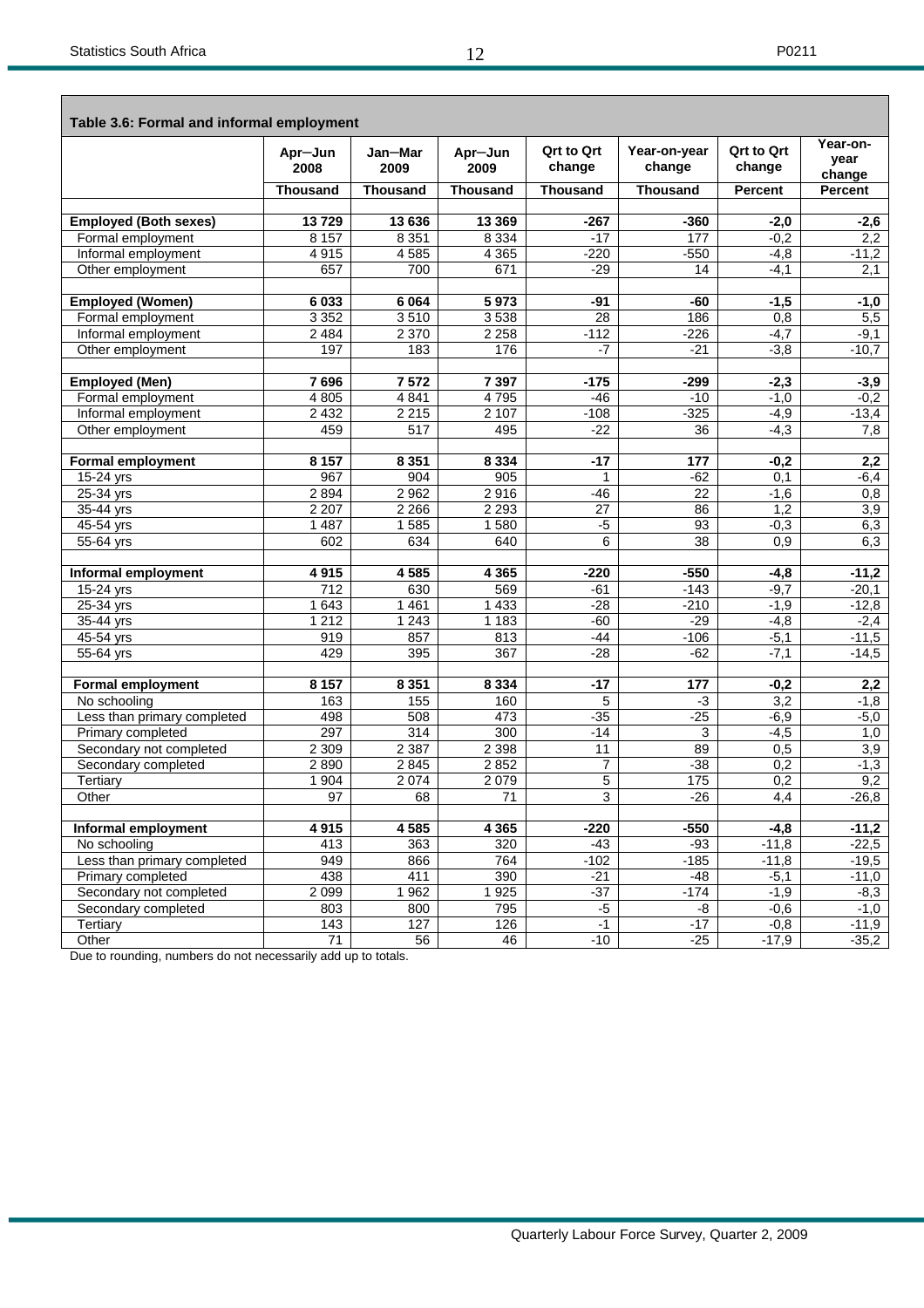$\mathbf{r}$ 

ī

|                               | Apr-Jun<br>2008 | Jan-Mar<br>2009 | Apr-Jun<br>2009 | <b>Qrt to Qrt</b><br>change | Year-on-<br>year change | <b>Qrt to Qrt</b><br>change | Year-on-<br>vear  |
|-------------------------------|-----------------|-----------------|-----------------|-----------------------------|-------------------------|-----------------------------|-------------------|
|                               | <b>Thousand</b> | <b>Thousand</b> | <b>Thousand</b> | <b>Thousand</b>             | <b>Thousand</b>         | <b>Percent</b>              | change<br>Percent |
|                               |                 |                 |                 |                             |                         |                             |                   |
| <b>Formal employment</b>      | 8 1 5 7         | 8 3 5 1         | 8 3 3 4         | $-17$                       | 177                     | $-0,2$                      | 2,2               |
| Agriculture                   | 346             | 365             | 362             | $-3$                        | 16                      | $-0,8$                      | 4,6               |
| Mining                        | 335             | 319             | 310             | -9                          | $-25$                   | $-2,8$                      | $-7,5$            |
| Manufacturing                 | 1515            | 1 472           | 1 4 7 0         | $-2$                        | $-45$                   | $-0,1$                      | $-3,0$            |
| <b>Utilities</b>              | 93              | 94              | 85              | -9                          | -8                      | $-9,6$                      | $-8,6$            |
| Construction                  | 446             | 529             | 527             | $-2$                        | 81                      | $-0,4$                      | 18,2              |
| Trade                         | 552<br>1        | 1583            | 1566            | $-17$                       | 14                      | $-1,1$                      | 0,9               |
| Transport                     | 433             | 430             | 425             | $-5$                        | -8                      | $-1,2$                      | $-1,8$            |
| Finance                       | 1 2 8 4         | 1 373           | 1 3 7 5         | $\overline{2}$              | 91                      | 0,1                         | 7,1               |
| Community and social services | 2 1 4 8         | 2 1 8 1         | 2 2 1 1         | 30                          | 63                      | 1,4                         | 2,9               |
| Other                         | 5               | 5               | $\overline{2}$  | $-3$                        | $-1$                    | $-60,0$                     | $-33,3$           |
| Informal employment           | 4915            | 4585            | 4 3 6 5         | $-220$                      | $-550$                  | $-4,8$                      | $-11,2$           |
|                               | 396             | 330             | 299             | $-31$                       | $-97$                   | $-9,4$                      | $-24,5$           |
| Agriculture<br>Mining         | 8               | $\overline{12}$ | 8               | $-4$                        | 0                       | $-33,3$                     | 0,0               |
| Manufacturing                 | 386             | 347             | 344             | $-3$                        | $-42$                   | $-0,9$                      | $-10,9$           |
| <b>Utilities</b>              | 3               | 4               | 8               | $\overline{4}$              | 5                       | 100,0                       | 166,7             |
| Construction                  | 624             | 510             | 500             | $-10$                       | $-124$                  | $-2,0$                      | $-19,9$           |
| Trade                         | 1 3 8 0         | 1 2 4 7         | 1 2 1 7         | $-30$                       | $-163$                  | $-2,4$                      | $-11,8$           |
| Transport                     | 282             | 277             | 249             | $-28$                       | $-33$                   | $-10,1$                     | $-11,7$           |
| Finance                       | 261             | 207             | 194             | $-13$                       | $-67$                   | $-6,3$                      | $-25,7$           |
| Community and social services | 399             | 367             | 366             | $-1$                        | $-33$                   | $-0,3$                      | $-8,3$            |
| Private households            | 1 1 7 6         | 1 2 8 5         | 1 1 8 0         | $-105$                      | 4                       | $-8,2$                      | 0,3               |
| Other                         | $\mathbf{1}$    |                 |                 |                             |                         |                             |                   |
|                               |                 |                 |                 |                             |                         |                             |                   |
| <b>Formal employment</b>      | 8 1 5 7         | 8 3 5 1         | 8 3 3 4         | $-17$                       | 177                     | $-0,2$                      | 2,2               |
| Manager                       | 588             | 620             | 568             | $-52$                       | $-20$                   | $-8,4$                      | $-3,4$            |
| Professional                  | 638             | 660             | 547             | $-113$                      | $-91$                   | $-17,1$                     | $-14,3$           |
| Technician                    | 1 2 0 5         | 1 2 8 3         | 1 3 4 4         | 61                          | 139                     | 4,8                         | 11,5              |
| <b>Clerk</b>                  | 1 2 7 5         | 1 2 4 4         | 1 3 1 1         | 67                          | 36                      | 5,4                         | 2,8               |
| Sales and services            | 1 0 7 4         | 1098            | 1 1 3 1         | 33                          | 57                      | 3,0                         | 5,3               |
| Skilled agriculture           | 32              | 45              | 22              | $-23$                       | $-10$                   | $-51,1$                     | $-31,3$           |
| Craft and related trade       | 1 0 8 3         | 1 0 3 3         | 1 0 3 0         | $-3$                        | $-53$                   | $-0,3$                      | $-4,9$            |
| Plant and machine operator    | 842             | 895             | 900             | 5                           | 58                      | 0,6                         | 6,9               |
| Elementary                    | 1419            | 1 4 7 2         | 1 4 7 9         | $\overline{7}$              | 60                      | 0,5                         | 4,2               |
| Domestic worker               |                 | $\mathbf{1}$    | 1               | $\Omega$                    |                         | 0,0                         |                   |
| Informal employment           | 4 9 1 5         | 4 5 8 5         | 4 3 6 5         | $-220$                      | $-550$                  | $-4,8$                      | $-11,2$           |
| Manager                       | 100             | 96              | 90              | -6                          | $-10$                   | $-6,3$                      | $-10,0$           |
| Professional                  | 55              | 55              | 47              | -8                          | -8                      | $-14,5$                     | $-14,5$           |
| Technician                    | 183             | 135             | 137             | $\overline{2}$              | -46                     | 1,5                         | $-25,1$           |
| Clerk                         | 164             | 146             | 121             | $-25$                       | $-43$                   | $-17,1$                     | $-26,2$           |
| Sales and services            | 624             | 626             | 618             | -8                          | $-6$                    | $-1,3$                      | $-1,0$            |
| Skilled agriculture           | 33              | 43              | 30              | $-13$                       | $-3$                    | $-30,2$                     | $-9,1$            |
| Craft and related trade       | 811             | 719             | 700             | $-19$                       | $-111$                  | $-2,6$                      | $-13,7$           |
| Plant and machine operator    | 306             | 310             | 281             | $-29$                       | $-25$                   | $-9,4$                      | $-8,2$            |
| Elementary                    | 686<br>1        | 1 4 2 8         | 1 3 8 1         | $-47$                       | $-305$                  | $-3,3$                      | $-18,1$           |
| Domestic worker               | 952             | 1 0 2 7         | 961             | -66                         | 9                       | $-6,4$                      | 0,9               |

For all values of 10 000 or lower the sample size is too small for reliable estimates.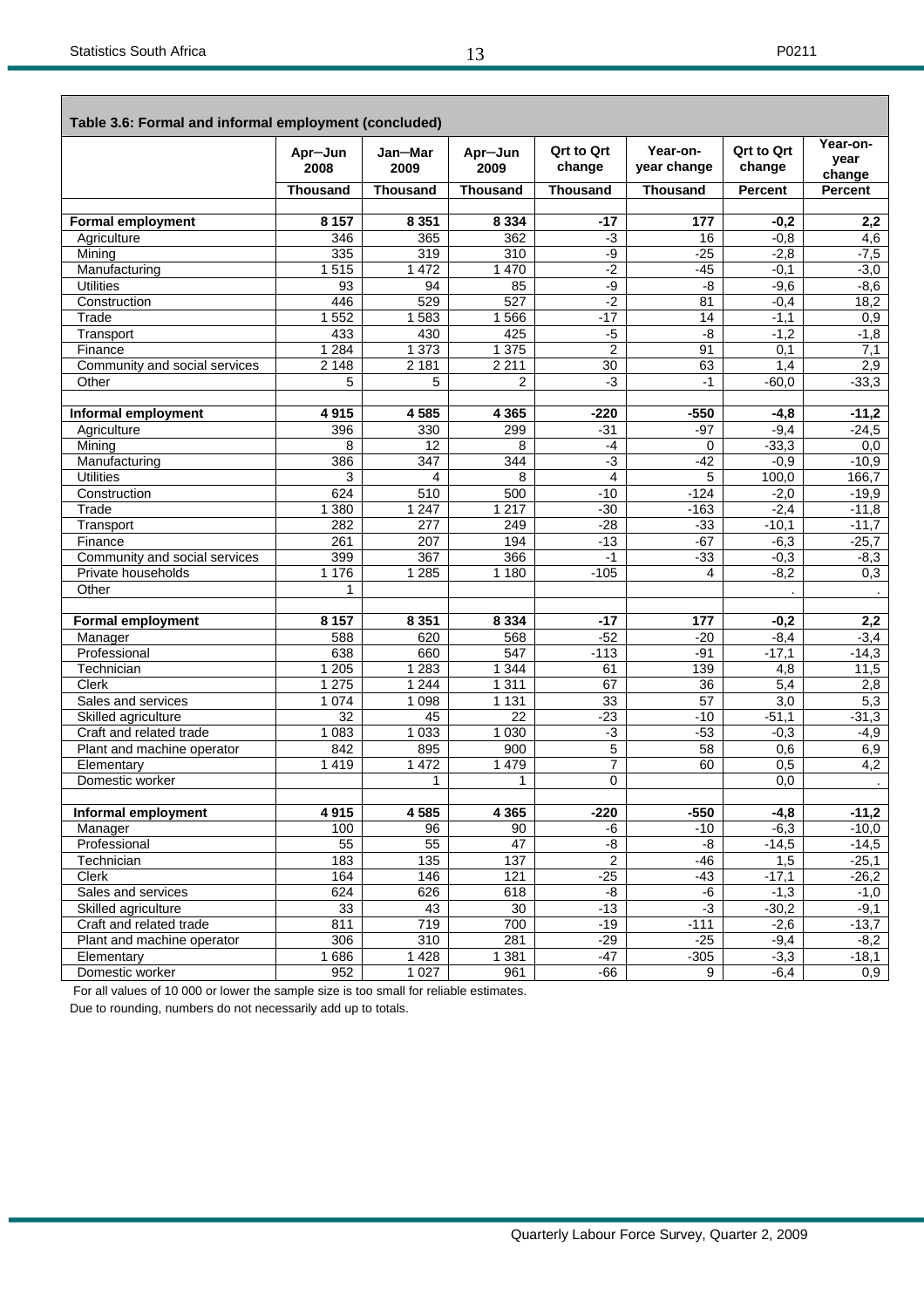| Table 3.7: Employed by sex and status in employment - South Africa |                 |                 |                 |                             |                        |                             |                            |  |  |  |  |
|--------------------------------------------------------------------|-----------------|-----------------|-----------------|-----------------------------|------------------------|-----------------------------|----------------------------|--|--|--|--|
|                                                                    | Apr-Jun<br>2008 | Jan-Mar<br>2009 | Apr-Jun<br>2009 | <b>Qrt to Qrt</b><br>change | Year-on-year<br>change | <b>Qrt to Qrt</b><br>change | Year-on-<br>year<br>change |  |  |  |  |
|                                                                    | <b>Thousand</b> | <b>Thousand</b> | <b>Thousand</b> | <b>Thousand</b>             | <b>Thousand</b>        | <b>Percent</b>              | Percent                    |  |  |  |  |
| <b>Both sexes</b>                                                  | 13729           | 13 636          | 13 3 69         | $-267$                      | $-360$                 | $-2,0$                      | $-2,6$                     |  |  |  |  |
| Employee                                                           | 11 583          | 11 491          | 11 292          | $-199$                      | $-291$                 | $-1,7$                      | $-2,5$                     |  |  |  |  |
| Employer                                                           | 735             | 774             | 722             | $-52$                       | $-13$                  | $-6,7$                      | $-1,8$                     |  |  |  |  |
| Own-account worker                                                 | 286             | 268             | 233             | $-35$                       | $-53$                  | $-2,8$                      | $-4,1$                     |  |  |  |  |
| Unpaid household member                                            | 125             | 103             | 122             | 19                          | -3                     | 18,4                        | $-2,4$                     |  |  |  |  |
|                                                                    |                 |                 |                 |                             |                        |                             |                            |  |  |  |  |
| Women                                                              | 6033            | 6 0 64          | 5973            | -91                         | -60                    | $-1,5$                      | $-1,0$                     |  |  |  |  |
| Employee                                                           | 5 0 4 8         | 5 1 6 8         | 5 0 9 9         | -69                         | 51                     | $-1,3$                      | 1,0                        |  |  |  |  |
| Employer                                                           | 185             | 165             | 156             | -9                          | $-29$                  | $-5.5$                      | $-15,7$                    |  |  |  |  |
| Own-account worker                                                 | 711             | 658             | 627             | $-31$                       | $-84$                  | $-4,7$                      | $-11,8$                    |  |  |  |  |
| Unpaid household member                                            | 89              | 73              | 90              | 17                          |                        | 23,3                        | 1,1                        |  |  |  |  |
| Men                                                                | 7696            | 7572            | 7 3 9 7         | $-175$                      | $-299$                 | $-2,3$                      | $-3,9$                     |  |  |  |  |
| Employee                                                           | 6534            | 6 3 2 3         | 6 1 9 3         | $-130$                      | $-341$                 | $-2,1$                      | $-5,2$                     |  |  |  |  |
| Employer                                                           | 551             | 609             | 566             | $-43$                       | 15                     | $-7,1$                      | 2,7                        |  |  |  |  |
| Own-account worker                                                 | 575             | 610             | 606             | $-4$                        | 31                     | $-0,7$                      | 5,4                        |  |  |  |  |
| Unpaid household member                                            | 37              | 30              | 32              | 2                           | -5                     | 6,7                         | $-13,5$                    |  |  |  |  |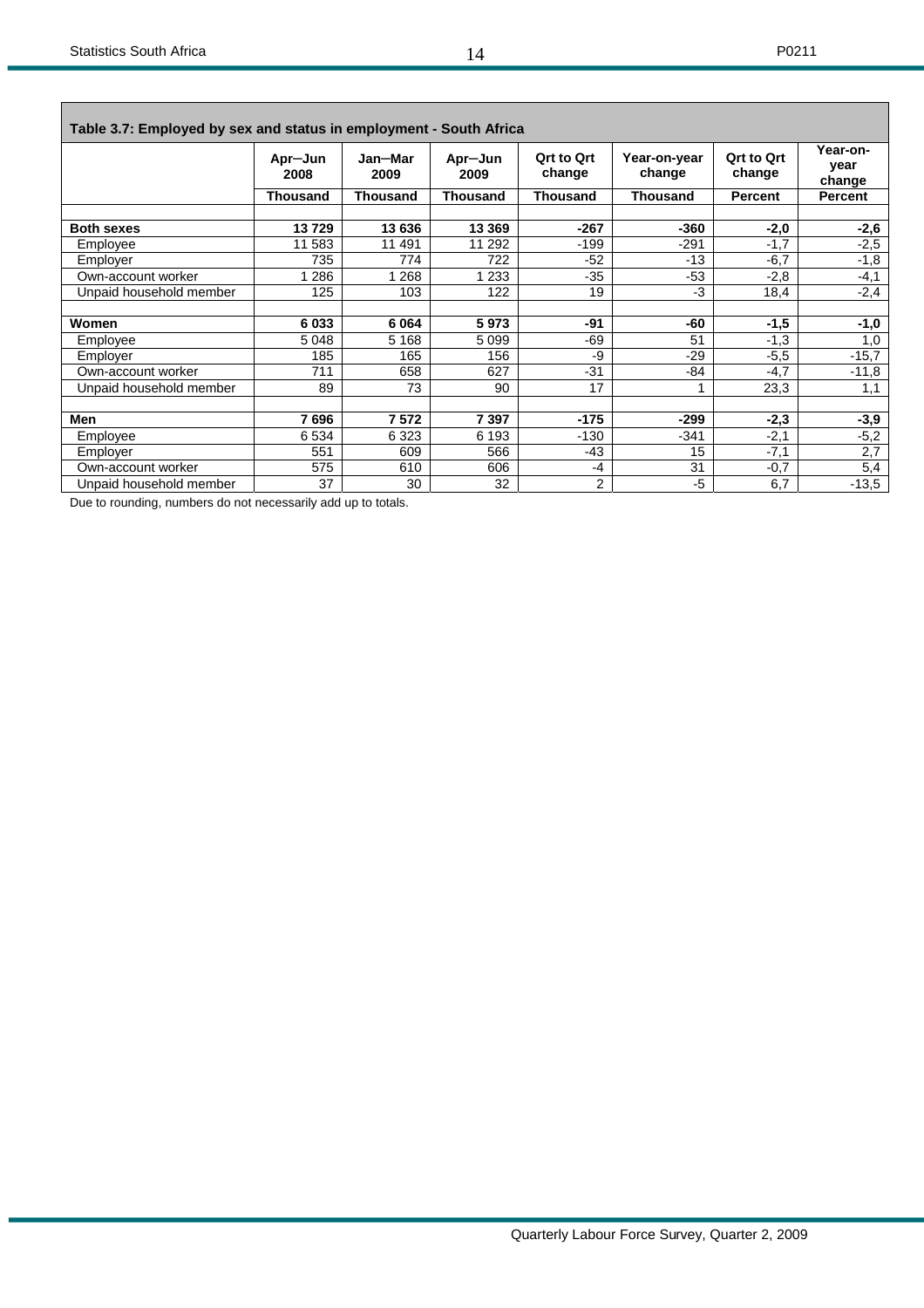| Table 3.8: Employed by sex and usual hours of work - South Africa |                 |                 |                 |                             |                            |                         |                            |
|-------------------------------------------------------------------|-----------------|-----------------|-----------------|-----------------------------|----------------------------|-------------------------|----------------------------|
|                                                                   | Apr-Jun<br>2008 | Jan-Mar<br>2009 | Apr-Jun<br>2009 | <b>Qrt to Qrt</b><br>change | Year-on-<br>year<br>change | Qrt to<br>Qrt<br>change | Year-on-<br>vear<br>change |
|                                                                   | Thousand        | <b>Thousand</b> | <b>Thousand</b> | <b>Thousand</b>             | <b>Thousand</b>            | Percent                 | <b>Percent</b>             |
|                                                                   |                 |                 |                 |                             |                            |                         |                            |
| <b>Both sexes</b>                                                 | 13729           | 13 636          | 13 3 69         | $-267$                      | $-360$                     | $-2,0$                  | $-2,6$                     |
| Working less than 15 hours per week                               | 314             | 273             | 284             | 11                          | $-30$                      | 4,0                     | -9,6                       |
| Working 15-29 hours per week                                      | 820             | 809             | 843             | 34                          | 23                         | 4,2                     | 2,8                        |
| Working 30-39 hours per week                                      | 024             | 1 0 3 8         | 972             | $-66$                       | $-52$                      | $-6,4$                  | $-5,1$                     |
| Working 40-45 hours per week                                      | 6880            | 7 2 3 5         | 7 187           | $-48$                       | 307                        | $-0,7$                  | 4,5                        |
| Working more than 45 hours per week                               | 4691            | 4 2 8 1         | 4 0 8 3         | $-198$                      | $-608$                     | $-4,6$                  | $-13,0$                    |
|                                                                   |                 |                 |                 |                             |                            |                         |                            |
| Women                                                             | 6033            | 6 0 64          | 5973            | -91                         | -60                        | $-1,5$                  | $-1,0$                     |
| Working less than 15 hours per week                               | 196             | 176             | 182             | 6                           | $-14$                      | 3,4                     | $-7,1$                     |
| Working 15-29 hours per week                                      | 539             | 550             | 566             | 16                          | 27                         | 2,9                     | 5,0                        |
| Working 30-39 hours per week                                      | 633             | 670             | 629             | $-41$                       | $-4$                       | $-6,1$                  | -0,6                       |
| Working 40-45 hours per week                                      | 2947            | 3 1 2 7         | 3 1 1 0         | $-17$                       | 163                        | $-0,5$                  | 5,5                        |
| Working more than 45 hours per week                               | 1717            | 1541            | 1485            | $-56$                       | -232                       | -3,6                    | $-13,5$                    |
|                                                                   |                 |                 |                 |                             |                            |                         |                            |
| <b>Men</b>                                                        | 7696            | 7572            | 7 3 9 7         | $-175$                      | -299                       | -2,3                    | -3,9                       |
| Working less than 15 hours per week                               | 118             | 97              | 102             | 5                           | $-16$                      | 5,2                     | $-13,6$                    |
| Working 15-29 hours per week                                      | 280             | 260             | 277             | 17                          | -3                         | 6,5                     | $-1,1$                     |
| Working 30-39 hours per week                                      | 391             | 368             | 343             | $-25$                       | $-48$                      | $-6,8$                  | $-12,3$                    |
| Working 40-45 hours per week                                      | 3933            | 4 107           | 4 0 7 7         | $-30$                       | 144                        | $-0,7$                  | 3,7                        |
| Working more than 45 hours per week                               | 2974            | 2740            | 2 5 9 8         | $-142$                      | -376                       | $-5,2$                  | $-12,6$                    |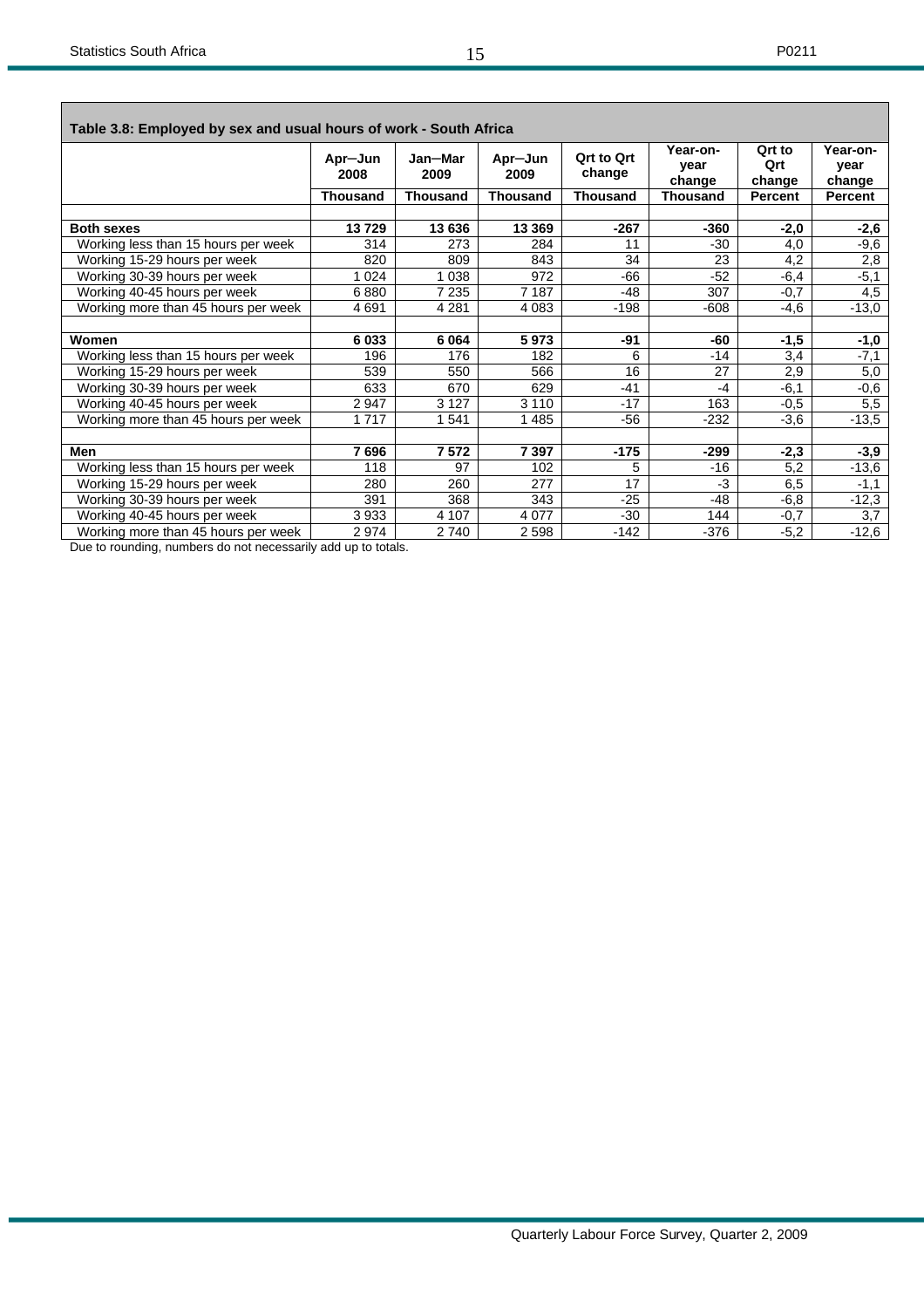Г

|                                   | Apr-Jun<br>2008 | Jan-Mar<br>2009 | Apr-Jun<br>2009 | <b>Qrt to Qrt</b><br>change | Year-on-<br>year<br>change | Qrt to Qrt<br>change | Year-on-<br>year<br>change |
|-----------------------------------|-----------------|-----------------|-----------------|-----------------------------|----------------------------|----------------------|----------------------------|
|                                   | <b>Thousand</b> | <b>Thousand</b> | <b>Thousand</b> | <b>Thousand</b>             | <b>Thousand</b>            | Percent              | <b>Percent</b>             |
|                                   |                 |                 |                 |                             |                            |                      |                            |
| <b>Both sexes</b>                 | 608             | 613             | 651             | 38                          | 43                         | 6,2                  | 7,1                        |
| Women                             | 360             | 390             | 420             | $\overline{30}$             | 60                         | 7,7                  | 16,7                       |
| Men                               | 248             | 222             | 230             | 8                           | $-18$                      | 3,6                  | $-7,3$                     |
| As percentage of the labour force |                 |                 |                 |                             |                            |                      |                            |
| (Both sexes)                      | 3,4             | 3,4             | 3,7             | 0,3                         | 0,3                        |                      |                            |
| Women                             | 4,4             | 4,7             | 5,2             | 0.5                         | $\overline{0.8}$           |                      |                            |
| Men                               | 2,6             | 2,3             | 2,4             | 0,1                         | $-0,2$                     |                      |                            |
| As percentage of total            |                 |                 |                 |                             |                            |                      |                            |
| employment (Both sexes)           | 4,4             | 4,5             | 4,9             | 0,4                         | 0,5                        |                      |                            |
| Women                             | 6,0             | 6,4             | 7,0             | 0,6                         | 1,0                        |                      |                            |
| Men                               | 3,2             | 2,9             | 3,1             | $\overline{0.2}$            | $-0,1$                     |                      |                            |
| <b>Industry</b>                   | 608             | 613             | 651             | 38                          | 43                         | 6,2                  | 7,1                        |
| Agriculture                       | 24              | 14              | 16              | $\overline{2}$              | -8                         | 14,3                 | $-33,3$                    |
| Mining                            | $\Omega$        |                 |                 |                             |                            |                      |                            |
| Manufacturing                     | $\overline{37}$ | 44              | 41              | د.                          | $\overline{4}$             | $-6.8$               | 10,8                       |
| <b>Utilities</b>                  |                 | $\mathbf{1}$    |                 |                             |                            |                      |                            |
| Construction                      | 56              | 52              | $\overline{56}$ | $\overline{4}$              | $\mathbf 0$                | 7,7                  | 0,0                        |
| Trade                             | 132             | 105             | 131             | 26                          | $-1$                       | 24,8                 | $-0,8$                     |
| Transport                         | 22              | 21              | 20              | $-1$                        | $-2$                       | $-4,8$               | $-9,1$                     |
| Finance                           | 36              | 29              | $\overline{34}$ | $\overline{5}$              | $-2$                       | 17,2                 | $-5,6$                     |
| Community and social services     | 92              | 88              | 98              | 10                          | 6                          | 11,4                 | 6,5                        |
| Private households                | 210             | 260             | 253             | $-7$                        | 43                         | $-2,7$               | 20,5                       |
| <b>Occupation</b>                 | 608             | 613             | 651             | 38                          | 43                         | 6,2                  | 7,1                        |
| Manager                           | 10              | 8               | 10              | $\overline{2}$              | $\mathbf 0$                | 25,0                 | 0,0                        |
| Professional                      | 18              | 23              | 16              | $-7$                        | $-2$                       | $-30,4$              | $-11,1$                    |
| Technician                        | 41              | $\overline{35}$ | 50              | 15                          | 9                          | 42,9                 | 22,0                       |
| <b>Clerk</b>                      | 19              | 14              | 28              | 14                          | 9                          | 100,0                | 47,4                       |
| Sales and services                | 62              | $\overline{56}$ | 59              | 3                           | ٠J                         | 5,4                  | $-4,8$                     |
| Skilled agriculture               | 3               | 6               | 4               | $-2$                        | $\mathbf{1}$               | $-33,3$              | 33,3                       |
| Craft and related trade           | $\overline{72}$ | 70              | 58              | $-12$                       | $-14$                      | $-17,1$              | $-19,4$                    |
| Plant and machine operator        | $\overline{22}$ | 19              | $\overline{15}$ | $-4$                        | $-7$                       | $-21,1$              | $-31,8$                    |
| Elementary                        | 207             | 180             | 207             | 27                          | $\Omega$                   | 15,0                 | 0,0                        |
| Domestic worker                   | 153             | 201             | 203             | $\overline{2}$              | 50                         | 1,0                  | 32,7                       |

For all values of 10 000 or lower the sample size is too small for reliable estimates.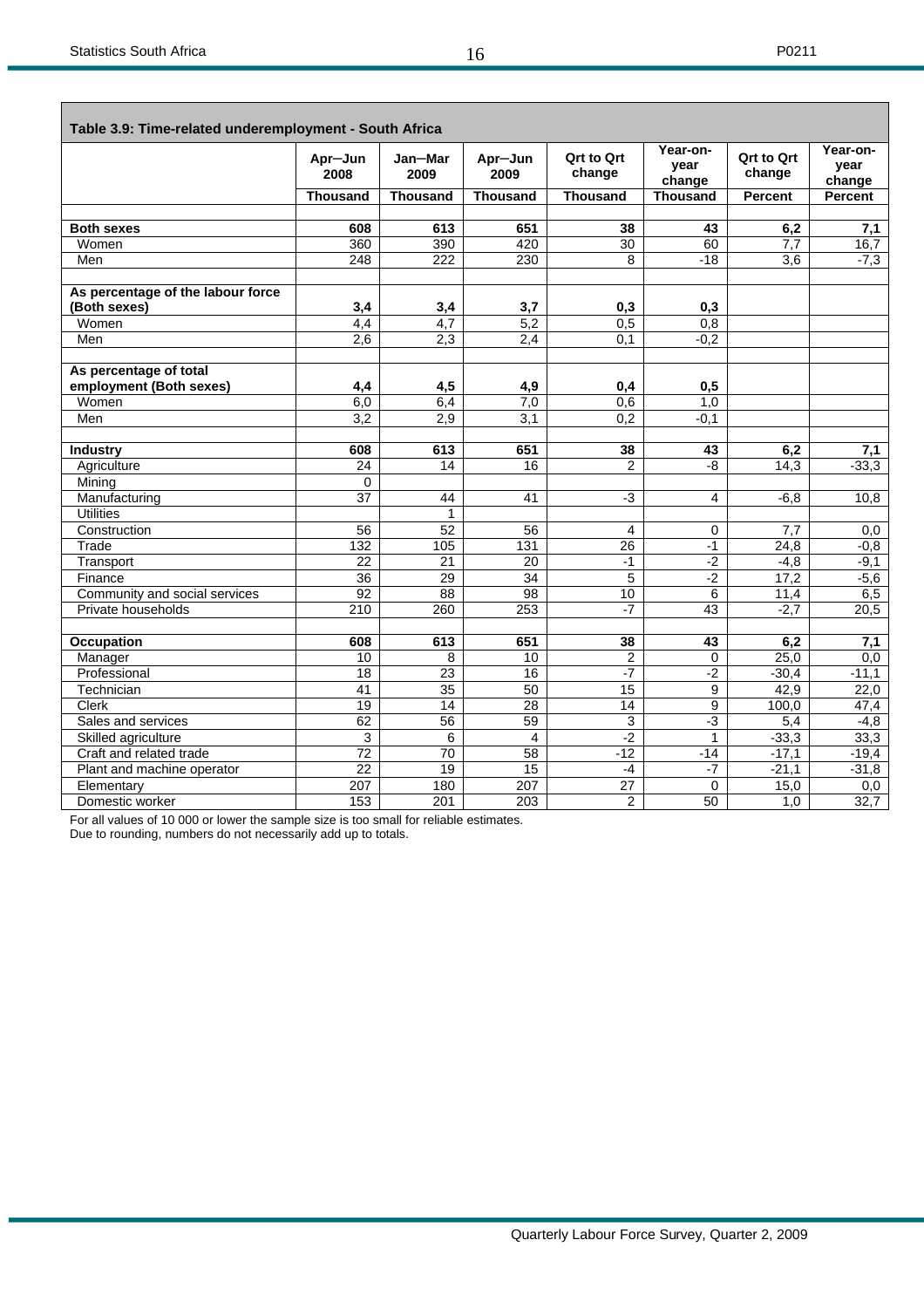|                                              | Apr-Jun<br>2008 | Jan-Mar<br>2009 | Apr-Jun<br>2009 | <b>Qrt to Qrt</b><br>change | Year-<br>on-year<br>change | <b>Qrt to Qrt</b><br>change | Year-<br>on-year<br>change |
|----------------------------------------------|-----------------|-----------------|-----------------|-----------------------------|----------------------------|-----------------------------|----------------------------|
|                                              | <b>Thousand</b> | <b>Thousand</b> | Thousand        | <b>Thousand</b>             | Thousa<br>nd               | <b>Percent</b>              | <b>Percent</b>             |
| Unemployed                                   | 4 1 1 4         | 4 1 8 4         | 4 1 2 5         | -59                         | 11                         | $-1,4$                      | 0.3                        |
| Job losers                                   | 1 1 7 2         | 1 3 6 0         | 1 4 2 7         | 67                          | 255                        | 4,9                         | 21,8                       |
| Job leavers                                  | 402             | 357             | 345             | $-12$                       | $-57$                      | $-3,4$                      | $-14,2$                    |
| New entrants                                 | 1746            | 1785            | 1670            | $-115$                      | $-76$                      | -6,4                        | $-4,4$                     |
| Re-entrants                                  | 253             | 188             | 173             | $-15$                       | $-80$                      | $-8,0$                      | $-31,6$                    |
| Other                                        | 541             | 494             | 510             | 16                          | $-31$                      | 3,2                         | $-5,7$                     |
| <b>Unemployed</b>                            | 4 1 1 4         | 4 184           | 4 1 2 5         | -59                         | 11                         | $-1,4$                      | 0,3                        |
| Long-term unemployment (1 year and more)     | 2 4 0 5         | 2 4 8 6         | 2 4 8 4         | $-2$                        | 79                         | $-0,1$                      | 3,3                        |
| Short-term unemployment (less than 1 year)   | 1710            | 1698            | 1641            | $-57$                       | $-69$                      | $-3,4$                      | $-4,0$                     |
| Long-term unemployment (%)                   |                 |                 |                 |                             |                            |                             |                            |
| Proportion of the labour force               | 13,5            | 14,0            | 14,2            | 0,2                         | 0,7                        |                             |                            |
| Proportion of the unemployed                 | 58,5            | 59,4            | 60,2            | 0,8                         | 1,7                        |                             |                            |
| Those who have worked in the past 5<br>years |                 |                 |                 |                             |                            |                             |                            |
| <b>Previous occupation</b>                   | 1827            | 1 905           | 1946            | 41                          | 119                        | 2,2                         | 6,5                        |
| Manager                                      | 28              | 33              | 30              | $-3$                        | $\overline{2}$             | $-9,1$                      | 7,1                        |
| Professional                                 | 27              | 28              | 25              | $-3$                        | $-2$                       | $-10,7$                     | $-7,4$                     |
| Technician                                   | 89              | 87              | 81              | -6                          | -8                         | $-6,9$                      | $-9,0$                     |
| Clerk                                        | 183             | 187             | 193             | 6                           | 10                         | 3,2                         | 5,5                        |
| Sales and services                           | 278             | 251             | 306             | 55                          | 28                         | 21,9                        | 10,1                       |
| Skilled agriculture                          | 5               | $\overline{7}$  | $\overline{7}$  | 0                           | 2                          | 0,0                         | 40,0                       |
| Craft and related trade                      | 297             | 372             | 356             | $-16$                       | 59                         | $-4,3$                      | 19,9                       |
| Plant and machine operator                   | 130             | 146             | 174             | 28                          | 44                         | 19,2                        | 33,8                       |
| Elementary                                   | 593             | 633             | 595             | $-38$                       | 2                          | $-6,0$                      | 0,3                        |
| Domestic worker                              | 197             | 162             | 180             | 18                          | $-17$                      | 11,1                        | $-8,6$                     |
| Other                                        |                 |                 | 0               |                             |                            |                             | $\cdot$                    |
| <b>Previous industry</b>                     | 1827            | 1905            | 1946            | 41                          | 119                        | 2,2                         | 6,5                        |
| Agriculture                                  | 117             | 121             | 124             | 3                           | 7                          | 2,5                         | 6,0                        |
| Mining                                       | 27              | 32              | 27              | $-5$                        | 0                          | $-15,6$                     | 0,0                        |
| Manufacturing                                | 230             | 285             | 316             | 31                          | 86                         | 10,9                        | 37,4                       |
| <b>Utilities</b>                             | 9               | 9               | 12              | 3                           | 3                          | 33,3                        | 33,3                       |
| Construction                                 | 289             | 344             | 329             | $-15$                       | 40                         | $-4,4$                      | 13,8                       |
| Trade                                        | 448             | 446             | 459             | 13                          | 11                         | 2,9                         | 2,5                        |
| Transport                                    | 86              | 82              | 95              | 13                          | 9                          | 15,9                        | 10,5                       |
| Finance                                      | 203             | 208             | 207             | $-1$                        | 4                          | $-0,5$                      | 2,0                        |
| Community and social services                | 171             | 145             | 146             | 1                           | $-25$                      | 0,7                         | $-14,6$                    |
| Private households                           | 247             | 231             | 230             | $-1$                        | $-17$                      | $-0,4$                      | $-6,9$                     |
| Other                                        | $\mathbf{1}$    | $\mathbf{1}$    | 0               | $-1$                        | $-1$                       | $-100,0$                    | $-100,0$                   |

For all values of 10 000 or lower the sample size is too small for reliable estimates.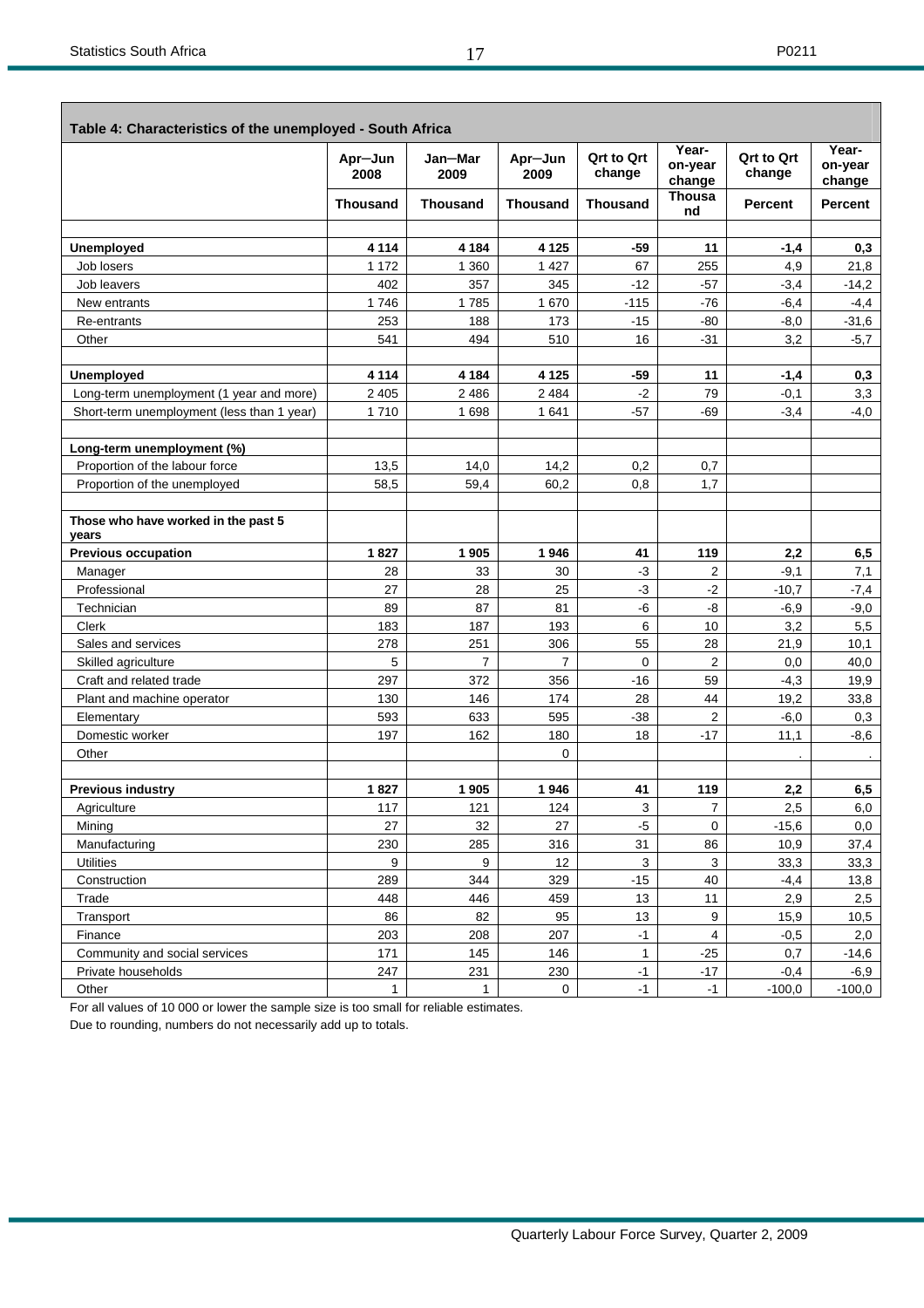$\overline{\phantom{0}}$ 

| Table 5: Characteristics of the not economically active - South Africa |                 |                 |                 |                             |                        |                             |                            |
|------------------------------------------------------------------------|-----------------|-----------------|-----------------|-----------------------------|------------------------|-----------------------------|----------------------------|
|                                                                        | Apr-Jun<br>2008 | Jan-Mar<br>2009 | Apr-Jun<br>2009 | <b>Qrt to Qrt</b><br>change | Year-on-year<br>change | <b>Qrt to Qrt</b><br>change | Year-on-<br>year<br>change |
|                                                                        | <b>Thousand</b> | <b>Thousand</b> | <b>Thousand</b> | <b>Thousand</b>             | <b>Thousand</b>        | <b>Percent</b>              | <b>Percent</b>             |
|                                                                        | 12861           | 13 166          | 13 585          | 419                         | 724                    |                             |                            |
| Not economically active                                                |                 |                 |                 |                             |                        | 3,2                         | 5,6                        |
| <b>Student</b>                                                         | 5670            | 5 6 3 4         | 5693            | 59                          | 23                     | 1,0                         | 0,4                        |
| Home-maker                                                             | 2 4 9 6         | 2693            | 2652            | $-41$                       | 156                    | $-1.5$                      | 6,3                        |
| Illness/disability                                                     | 1794            | 1767            | 1799            | 32                          | 5                      | 1,8                         | 0,3                        |
| Too old/young to work                                                  | 978             | 1 0 4 2         | 1 0 6 2         | 20                          | 84                     | 1,9                         | 8,6                        |
| Discouraged work seekers                                               | 1 0 7 9         | 1 2 1 5         | 1517            | 302                         | 438                    | 24,9                        | 40,6                       |
| Other                                                                  | 845             | 816             | 862             | 46                          | 17                     | 5,6                         | 2,0                        |
| Inactivity rate by age (Both sexes)                                    | 41.9            | 42,5            | 43.7            | 1,2                         | 1,8                    |                             |                            |
| 15-24 yrs                                                              | 69.2            | 70,3            | 71,4            | 1.1                         | 2,2                    |                             |                            |
| 25-54 yrs                                                              | 24,6            | 24,9            | 26,1            | 1.2                         | 1,5                    |                             |                            |
| 55-64 yrs                                                              | 56,0            | 56,5            | 58,1            | 1,6                         | 2,1                    |                             |                            |
| Inactivity rate by age (Women)                                         | 48.8            | 49.3            | 50.5            | 1.2                         | 1,7                    |                             |                            |
| 15-24 yrs                                                              | 72,0            | 73,5            | 74,1            | 0,6                         | 2,1                    |                             |                            |
| 25-54 yrs                                                              | 33,8            | 33,8            | 35,4            | 1,6                         | 1,6                    |                             |                            |
| 55-64 yrs                                                              | 66,4            | 67,6            | 68,5            | 0,9                         | 2,1                    |                             |                            |
|                                                                        |                 |                 |                 |                             |                        |                             |                            |
| Inactivity rate by age (Men)                                           | 34,3            | 35,0            | 36,2            | 1,2                         | 1,9                    |                             |                            |
| 15-24 yrs                                                              | 66,3            | 67,2            | 68,8            | 1,6                         | 2,5                    |                             |                            |
| 25-54 yrs                                                              | 14,2            | 14,8            | 15,6            | 0,8                         | 1,4                    |                             |                            |
| 55-64 yrs                                                              | 43.0            | 42,6            | 45,0            | 2,4                         | 2,0                    |                             |                            |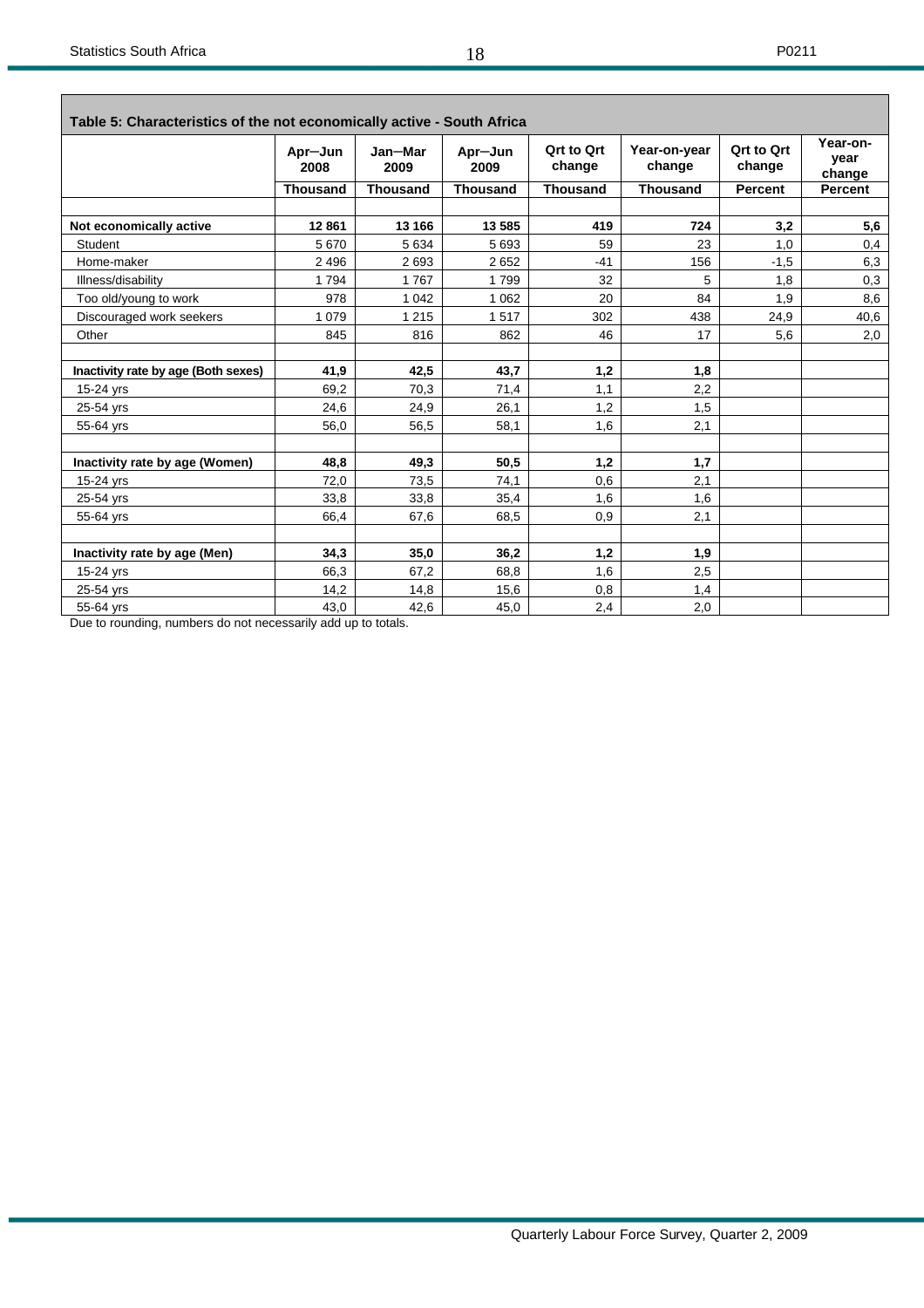$\overline{1}$ 

┑

|                                                                              | Table 6: Socio-demographic characteristics - South Africa |                    |                  |                             |                            |                         |                            |  |  |  |  |  |
|------------------------------------------------------------------------------|-----------------------------------------------------------|--------------------|------------------|-----------------------------|----------------------------|-------------------------|----------------------------|--|--|--|--|--|
|                                                                              | Apr-Jun<br>2008                                           | Jan-Mar<br>2009    | Apr-Jun<br>2009  | <b>Qrt to Qrt</b><br>change | Year-on-<br>year<br>change | Qrt to<br>Qrt<br>change | Year-<br>on-year<br>change |  |  |  |  |  |
|                                                                              | Thousand                                                  | <b>Thousand</b>    | <b>Thousand</b>  | <b>Thousand</b>             | <b>Thousand</b>            | Percent                 | Percent                    |  |  |  |  |  |
| Age group of the employed                                                    | 13729                                                     | 13 636             | 13 3 69          | $-267$                      | $-360$                     | $-2,0$                  | $-2,6$                     |  |  |  |  |  |
| 15-24 yrs                                                                    | 1698                                                      | 1 5 5 1            | 1 4 8 9          | -62                         | $-209$                     | $-4,0$                  | $-12,3$                    |  |  |  |  |  |
| 25-34 yrs                                                                    | 4655                                                      | 4 5 5 8            | 4 4 8 0          | $-78$                       | $-175$                     | $-1,7$                  | $-3,8$                     |  |  |  |  |  |
| 35-44 yrs                                                                    | 3620                                                      | 3696               | 3674             | $-22$                       | 54                         | $-0,6$                  | 1,5                        |  |  |  |  |  |
| 45-54 yrs                                                                    | 2614                                                      | 2 6 6 3            | 2586             | $-77$                       | $-28$                      | $-2,9$                  | $-1,1$                     |  |  |  |  |  |
| 55-64 yrs                                                                    | 1 1 4 2                                                   | 1 1 6 8            | 1 140            | $-28$                       | $-2$                       | $-2,4$                  | $-0,2$                     |  |  |  |  |  |
| Age group of the unemployed                                                  | 4 1 1 4                                                   | 4 1 8 4            | 4 1 2 5          | $-59$                       | 11                         | $-1,4$                  | 0,3                        |  |  |  |  |  |
| 15-24 yrs                                                                    | 1 3 6 2                                                   | 1 4 2 1<br>1733    | 1 3 8 2<br>1 678 | $-39$                       | 20<br>-8                   | $-2,7$                  | 1,5                        |  |  |  |  |  |
| 25-34 yrs<br>35-44 yrs                                                       | 1686<br>682                                               | 668                | 685              | $-55$<br>17                 | 3                          | $-3,2$<br>2,5           | $-0,5$<br>0,4              |  |  |  |  |  |
| 45-54 yrs                                                                    | 290                                                       | 287                | 317              | 30                          | 27                         | 10,5                    | 9,3                        |  |  |  |  |  |
| 55-64 yrs                                                                    | 94                                                        | 74                 | 64               | $-10$                       | $-30$                      | $-13,5$                 | $-31,9$                    |  |  |  |  |  |
|                                                                              |                                                           |                    |                  |                             |                            |                         |                            |  |  |  |  |  |
| Age group of the not economically active                                     | 12861                                                     | 13 16 6            | 13 5 85          | 419                         | 724                        | 3,2                     | 5,6                        |  |  |  |  |  |
| 15-24 yrs                                                                    | 6861                                                      | 7 0 4 2            | 7 1 7 5          | 133                         | 314                        | 1,9                     | 4,6                        |  |  |  |  |  |
| $25-34$ yrs                                                                  | 1935                                                      | 2 0 0 6            | 2 1 4 6          | 140                         | 211                        | 7,0                     | 10,9                       |  |  |  |  |  |
| 35-44 yrs                                                                    | 1 2 1 9                                                   | 1 2 4 9            | 1 2 8 6          | 37                          | 67                         | 3,0                     | 5,5                        |  |  |  |  |  |
| 45-54 yrs                                                                    | 1 273<br>1573                                             | 1 2 5 2<br>1616    | 1 307<br>1671    | 55<br>55                    | 34<br>98                   | 4,4<br>3,4              | 2,7<br>6,2                 |  |  |  |  |  |
| 55-64 yrs                                                                    |                                                           |                    |                  |                             |                            |                         |                            |  |  |  |  |  |
| Highest level of education of the employed                                   | 13729                                                     | 13 636             | 13 3 69          | $-267$                      | -360                       | $-2,0$                  | $-2,6$                     |  |  |  |  |  |
| No schooling                                                                 | 582                                                       | 532                | 490              | $-42$                       | -92                        | $-7,9$                  | $-15,8$                    |  |  |  |  |  |
| Less than primary completed                                                  | 1 4 6 5                                                   | 1 3 9 8            | 1 2 5 6          | $-142$                      | $-209$                     | $-10,2$                 | $-14,3$                    |  |  |  |  |  |
| Primary completed                                                            | 743                                                       | 736                | 704              | $-32$                       | $-39$                      | $-4,3$                  | $-5,2$                     |  |  |  |  |  |
| Secondary not completed                                                      | 4 5 21                                                    | 4 4 6 5            | 4 4 5 5          | $-10$                       | $-66$                      | $-0,2$                  | $-1,5$                     |  |  |  |  |  |
| Secondary completed                                                          | 3928                                                      | 3880               | 3871             | -9                          | $-57$                      | $-0,2$                  | $-1,5$                     |  |  |  |  |  |
| Tertiary                                                                     | 2 3 1 3                                                   | 2 4 9 0            | 2466             | $-24$                       | 153                        | $-1,0$                  | 6,6                        |  |  |  |  |  |
| Other                                                                        | 177                                                       | 136                | 128              | -8                          | $-49$                      | $-5,9$                  | $-27,7$                    |  |  |  |  |  |
| Highest level of education of the unemployed                                 | 4 1 1 4                                                   | 4 1 8 4            | 4 1 2 5          | -59                         | 11                         | $-1,4$                  | 0,3                        |  |  |  |  |  |
| No schooling                                                                 | 112                                                       | 94                 | 94               | 0                           | $-18$                      | 0,0                     | $-16,1$                    |  |  |  |  |  |
| Less than primary completed                                                  | 399                                                       | 336                | 383              | 47                          | $-16$                      | 14,0                    | $-4,0$                     |  |  |  |  |  |
| Primary completed                                                            | 235                                                       | 209                | 203              | -6                          | $-32$                      | $-2,9$                  | $-13,6$                    |  |  |  |  |  |
| Secondary not completed                                                      | 1879                                                      | 1973               | 1863             | $-110$                      | $-16$                      | $-5,6$                  | $-0,9$                     |  |  |  |  |  |
| Secondary completed                                                          | 1 2 6 1                                                   | 1 3 2 7            | 1 3 4 2          | 15                          | 81                         | 1,1                     | 6,4                        |  |  |  |  |  |
| Tertiary                                                                     | 192                                                       | 218                | 213              | $-5$                        | 21                         | $-2,3$                  | 10,9                       |  |  |  |  |  |
| Other                                                                        | 37                                                        | 27                 | 27               | 0                           | $-10$                      | 0,0                     | $-27,0$                    |  |  |  |  |  |
| Highest level of education of the not                                        |                                                           |                    |                  |                             |                            |                         |                            |  |  |  |  |  |
| economically active                                                          | 12861                                                     | 13 166             | 13 5 85          | 419                         | 724                        | 3,2                     | 5,6                        |  |  |  |  |  |
| No schooling                                                                 | 871                                                       | 878                | 916              | 38                          | 45                         | 4,3                     | 5,2                        |  |  |  |  |  |
| Less than primary completed                                                  | 1871                                                      | 1846               | 1911             | 65                          | 40                         | 3,5                     | 2,1                        |  |  |  |  |  |
| Primary completed                                                            | 1 0 4 3                                                   | 959                | 1 0 8 0          | 121                         | $\overline{37}$            | 12,6                    | 3,5                        |  |  |  |  |  |
| Secondary not completed                                                      | 6837                                                      | 6950               | 7 1 4 3          | 193                         | 306                        | 2,8                     | 4,5                        |  |  |  |  |  |
| Secondary completed                                                          | 1866<br>273                                               | 2 1 3 8            | 2 104            | $-34$<br>25                 | 238                        | $-1,6$                  | 12,8                       |  |  |  |  |  |
| Tertiary<br>Other                                                            | 101                                                       | 309<br>86          | 334<br>97        | 11                          | 61<br>-4                   | 8,1<br>12,8             | 22,3<br>$-4,0$             |  |  |  |  |  |
|                                                                              |                                                           |                    |                  |                             |                            |                         |                            |  |  |  |  |  |
| Current marital status of the employed                                       | 13729                                                     | 13 636             | 13 3 69          | $-267$                      | $-360$                     | $-2,0$                  | $-2,6$                     |  |  |  |  |  |
| Married                                                                      | 5 5 6 6                                                   | 5614               | 5464             | $-150$                      | $-102$                     | $-2,7$                  | $-1,8$                     |  |  |  |  |  |
| Living together like husband and wife<br>Widow/widower                       | 1588<br>467                                               | 1583<br>454        | 1562<br>446      | $-21$<br>$-8$               | $-26$<br>$-21$             | $-1,3$<br>$-1,8$        | $-1,6$<br>$-4,5$           |  |  |  |  |  |
| Divorced or separated                                                        | 488                                                       | 517                | 501              | $-16$                       | 13                         | $-3,1$                  | 2,7                        |  |  |  |  |  |
| Never married                                                                | 5621                                                      | $\overline{5}$ 468 | 5 3 9 6          | $-72$                       | $-225$                     | $-1,3$                  | $-4,0$                     |  |  |  |  |  |
|                                                                              |                                                           |                    |                  |                             |                            |                         |                            |  |  |  |  |  |
| Current marital status of the unemployed                                     | 4 1 1 4                                                   | 4 1 8 4            | 4 1 2 5          | $-59$                       | 11                         | $-1,4$                  | 0,3                        |  |  |  |  |  |
| Married                                                                      | 669                                                       | 608                | 662              | 54                          | $-7$                       | 8,9                     | $-1,0$                     |  |  |  |  |  |
| Living together like husband and wife<br>Widow/widower                       | 443<br>63                                                 | 456<br>62          | 458<br>56        | 2<br>$-\overline{6}$        | 15<br>$-7$                 | 0,4<br>$-9,7$           | 3,4<br>$-11,1$             |  |  |  |  |  |
| Divorced or separated                                                        | 88                                                        | 65                 | 67               | $\overline{c}$              | $-21$                      | 3,1                     | $-23,9$                    |  |  |  |  |  |
| Never married                                                                | 2852                                                      | 2993               | 2882             | $-111$                      | 30                         | $-3,7$                  | 1,1                        |  |  |  |  |  |
|                                                                              |                                                           |                    |                  |                             |                            |                         |                            |  |  |  |  |  |
| Current marital status of the not economically active                        | 12861                                                     | 13 166             | 13 5 8 5         | 419                         | 724                        | 3,2                     | 5,6                        |  |  |  |  |  |
| Married                                                                      | 2656                                                      | 2689               | 2766             | 77                          | 110                        | 2,9                     | 4,1                        |  |  |  |  |  |
| Living together like husband and wife                                        | 706                                                       | 681                | 671              | $-10$                       | $-35$                      | $-1,5$                  | $-5,0$                     |  |  |  |  |  |
| Widow/widower                                                                | 603                                                       | 631                | 642              | 11                          | 39                         | 1,7                     | 6,5                        |  |  |  |  |  |
| Divorced or separated                                                        | 232                                                       | 229                | 230              | 1                           | $-2$                       | 0,4                     | $-0,9$                     |  |  |  |  |  |
| Never married<br>Due to rounding numbers do not necessarily add up to totals | 8 6 6 4                                                   | 8 9 3 6            | 9 2 7 6          | 340                         | 612                        | 3,8                     | 7,1                        |  |  |  |  |  |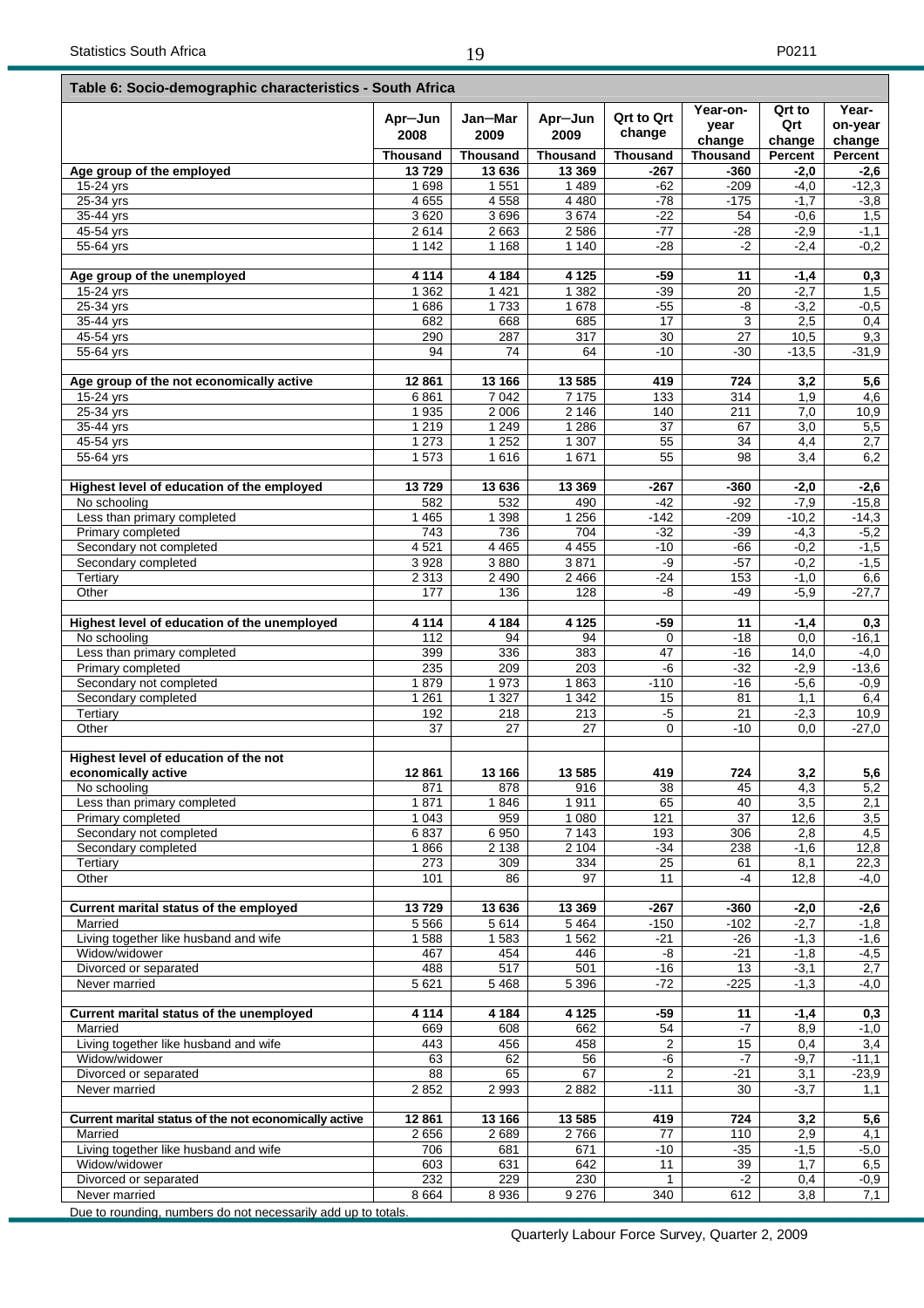٦

|                 | Table 7: Involvement in non-market activities and labour market status by province |                  |                 |                 |                             | Year-on-        | Qrt to             | Year-on-       |
|-----------------|------------------------------------------------------------------------------------|------------------|-----------------|-----------------|-----------------------------|-----------------|--------------------|----------------|
|                 |                                                                                    | Apr-Jun<br>2008  | Jan-Mar<br>2009 | Apr-Jun<br>2009 | <b>Qrt to Qrt</b><br>change | year<br>change  | Qrt<br>change      | year<br>change |
|                 |                                                                                    | <b>Thousand</b>  | <b>Thousand</b> | <b>Thousand</b> | <b>Thousand</b>             | <b>Thousand</b> | <b>Percent</b>     | <b>Percent</b> |
| <b>South</b>    | Subsistence farming                                                                | 1 3 2 4          | 1824            | 1 3 8 6         | $-438$                      | 62              | $-24,0$            | 4,7            |
| Africa          | Fetching water or collecting                                                       |                  |                 |                 |                             |                 |                    |                |
|                 | wood/dung                                                                          | 3 1 1 8          | 2 8 3 4         | 2 9 6 5         | 131                         | $-153$          | 4,6                | -4,9           |
|                 | Produce other goods for household                                                  |                  |                 |                 |                             |                 |                    |                |
|                 | use                                                                                | 93               | 58              | 55              | $-3$                        | $-38$           | $-5,2$             | $-40,9$        |
|                 | Construction or major repairs to own<br>or household'                              | 237              | 158             | 154             | -4                          | -83             | $-2,5$             | $-35,0$        |
|                 | Hunting or fishing for household use                                               | 19               | 18              | 11              | $-7$                        | -8              | $-38,9$            | $-42,1$        |
|                 |                                                                                    |                  |                 |                 |                             |                 |                    |                |
|                 | Involvement in at least one activity                                               | 3920             | 3868            | 3712            | $-156$                      | $-208$          | $-4,0$             | $-5,3$         |
|                 | Unemployed                                                                         | 730              | 684             | 560             | $-124$                      | $-170$          | $-18,1$            | $-23,3$        |
|                 | Not economically active                                                            | 3 1 9 0          | 3 1 8 4         | 3 1 5 1         | $-33$                       | $-39$           | $-1,0$             | $-1,2$         |
| <b>Eastern</b>  | Subsistence farming                                                                | 447              | 595             | 519             | $-76$                       | 72              | $-12,8$            | 16,1           |
| Cape            | Fetching water or collecting                                                       |                  |                 |                 |                             |                 |                    |                |
|                 | wood/dung                                                                          | 836              | 507             | 589             | 82                          | $-247$          | 16,2               | $-29,5$        |
|                 | Produce other goods for household                                                  |                  |                 |                 |                             |                 |                    |                |
|                 | use                                                                                | $\overline{7}$   | $\mathbf{1}$    | 2               | $\mathbf{1}$                | -5              | 100,0              | $-71,4$        |
|                 | Construction or major repairs to own<br>or household'                              | 62               | 19              | 4               | $-15$                       | -58             | $-78.9$            | $-93,5$        |
|                 | Hunting or fishing for household use                                               | 5                | $\mathbf{1}$    | $\mathbf{1}$    | $\Omega$                    | -4              | 0,0                | $-80,0$        |
|                 |                                                                                    |                  |                 |                 |                             |                 |                    |                |
|                 | Involvement in at least one activity                                               | 1112             | 905             | 908             | 3                           | $-204$          | 0,3                | $-18,3$        |
|                 | Unemployed                                                                         | 135              | 120             | 129             | 9                           | -6              | 7,5                | $-4,4$         |
|                 | Not economically active                                                            | $\overline{977}$ | 785             | 780             | $-5$                        | $-197$          | $-0,6$             | $-20,2$        |
| <b>Northern</b> | Subsistence farming                                                                | 6                | $\overline{4}$  | 3               | $-1$                        | -3              | $-25,0$            | $-50,0$        |
| Cape            | Fetching water or collecting                                                       |                  |                 |                 |                             |                 |                    |                |
|                 | wood/dung                                                                          | 87               | 89              | 81              | -8                          | -6              | $-9,0$             | $-6,9$         |
|                 | Produce other goods for household                                                  |                  |                 |                 |                             |                 |                    |                |
|                 | use                                                                                | 1                |                 | 1               |                             | 0               |                    | 0,0            |
|                 | Construction or major repairs to own<br>or household'                              | 0                | $\mathbf 0$     | 0               | $\mathbf 0$                 | 0               |                    |                |
|                 | Hunting or fishing for household use                                               | $\overline{2}$   |                 | $\mathbf 0$     |                             | $-2$            |                    | $-100,0$       |
|                 |                                                                                    |                  |                 |                 |                             |                 |                    |                |
|                 | Involvement in at least one activity                                               | 90               | 90              | 84              | -6                          | -6              | $-6,7$             | $-6,7$         |
|                 | Unemployed                                                                         | 23               | 17              | 20              | 3                           | -3              | 17,6               | $-13,0$        |
|                 | Not economically active                                                            | 67               | $\overline{73}$ | 63              | $-10$                       | $-4$            | $-13,7$            | $-6,0$         |
| Free            | Subsistence farming                                                                | 26               | 52              | 34              | $-18$                       | 8               | $-34,6$            | 30,8           |
| <b>State</b>    | Fetching water or collecting                                                       |                  |                 |                 |                             |                 |                    |                |
|                 | wood/dung                                                                          | 12               | 21              | 16              | $-5$                        | 4               | $-23,8$            | 33,3           |
|                 | Produce other goods for household<br>use                                           | $\sqrt{2}$       | 9               | 8               | $-1$                        | 6               | $-11,1$            | 300,0          |
|                 | Construction or major repairs to own                                               |                  |                 |                 |                             |                 |                    |                |
|                 | or household'                                                                      | 1                | 10              | 9               | $-1$                        | 8               | $-10,0$            | 800,0          |
|                 | Hunting or fishing for household use                                               | 0                | 6               | 5               | $-1$                        | $\overline{5}$  | $-16,7$            |                |
|                 |                                                                                    |                  |                 |                 |                             |                 |                    |                |
|                 | Involvement in at least one activity<br>Unemployed                                 | 41<br>13         | 74<br>23        | 56<br>12        | $-18$<br>$-11$              | 15<br>$-1$      | $-24,3$<br>$-47,8$ | 36,6<br>$-7,7$ |
|                 | Not economically active                                                            | 28               | 51              | 44              | $-7$                        | 16              | $-13,7$            | 57,1           |
|                 |                                                                                    |                  |                 |                 |                             |                 |                    |                |

For all values of 10 000 or lower the sample size is too small for reliable estimates.

Due to rounding, numbers do not necessarily add up to totals.

Western Cape had values lower than 10 000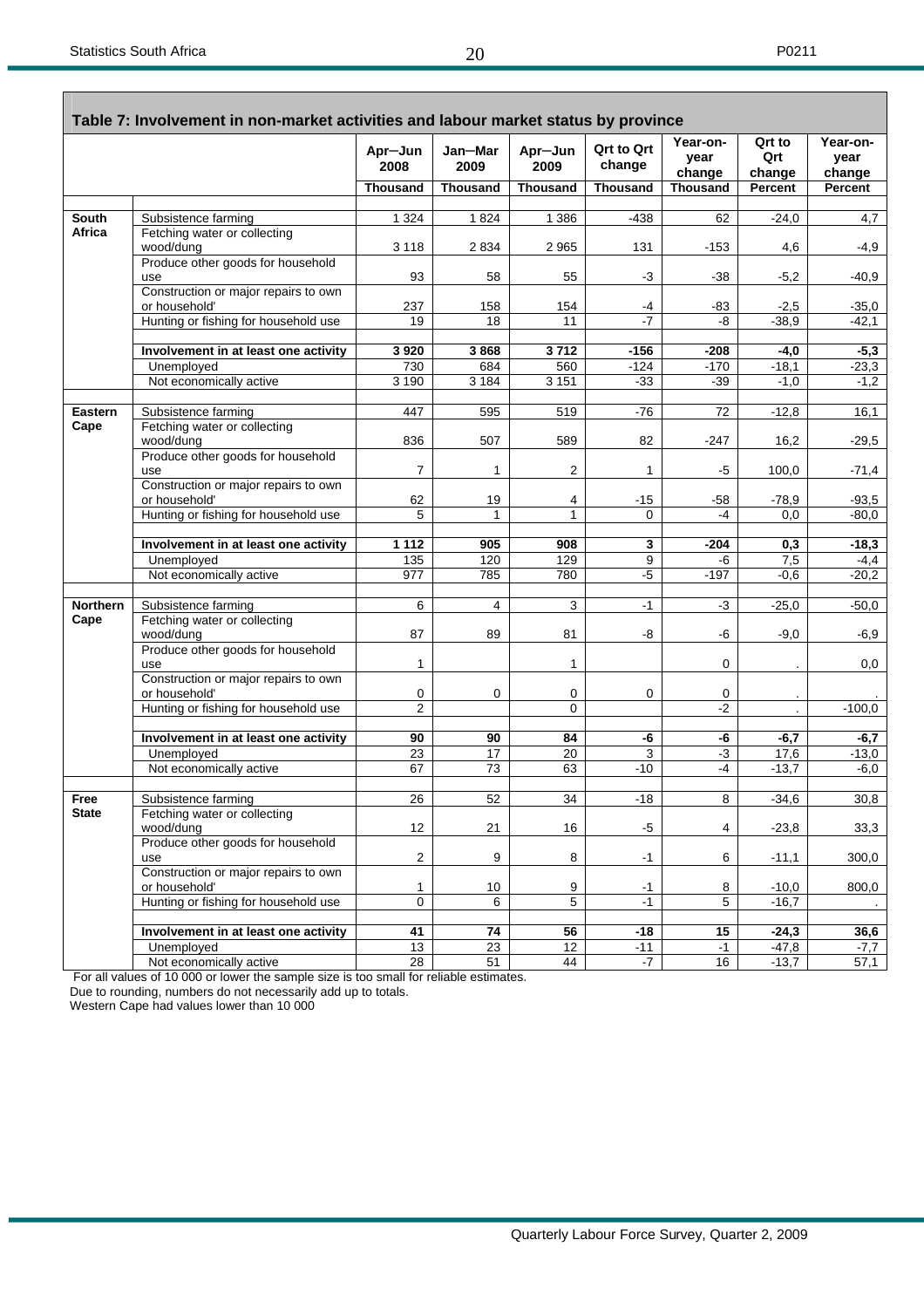г

|                   | Table 7: Involvement in non-market activities and labour market status by province (concluded) |                   |                 |                 |                             |                            |                         |                                |
|-------------------|------------------------------------------------------------------------------------------------|-------------------|-----------------|-----------------|-----------------------------|----------------------------|-------------------------|--------------------------------|
|                   |                                                                                                | Apr-Jun<br>2008   | Jan-Mar<br>2009 | Apr-Jun<br>2009 | <b>Qrt to Qrt</b><br>change | Year-on-<br>year<br>change | Qrt to<br>Qrt<br>change | Year-<br>on-<br>year<br>change |
|                   |                                                                                                | <b>Thousand</b>   | <b>Thousand</b> | <b>Thousand</b> | <b>Thousand</b>             | <b>Thousand</b>            | Percent                 | Percent                        |
| <b>KwaZulu</b>    | Subsistence farming                                                                            | 439               | 580             | 531             | -49                         | 92                         | $-8,4$                  | 21,0                           |
| <b>Natal</b>      | Fetching water or collecting<br>wood/dung                                                      | 1 0 0 3           | 998             | 1 0 8 0         | 82                          | 77                         | 8,2                     | 7,7                            |
|                   | Produce other goods for household<br>use                                                       | 36                | 23              | 23              | 0                           | $-13$                      | 0,0                     | $-36,1$                        |
|                   | Construction or major repairs to own<br>or household'                                          | 133               | 93              | 113             | 20                          | $-20$                      | 21,5                    | $-15,0$                        |
|                   | Hunting or fishing for household use                                                           | 8                 | 9               | 3               | -6                          | -5                         | $-66,7$                 | $-62,5$                        |
|                   | Involvement in at least one activity                                                           | 1 2 2 0           | 1 2 1 7         | 1 2 5 2         | 35                          | 32                         | 2,9                     | 2,6                            |
|                   | Unemployed                                                                                     | 207               | 185             | 165             | $-20$                       | $-42$                      | $-10,8$                 | $-20,3$                        |
|                   | Not economically active                                                                        | 1 0 1 4           | 1 0 3 2         | 1 0 8 7         | 55                          | 73                         | 5,3                     | 7,2                            |
| <b>North West</b> | Subsistence farming                                                                            | 61                | 72              | 76              | 4                           | 15                         | 5,6                     | 24,6                           |
|                   | Fetching water or collecting<br>wood/dung                                                      | 190               | 192             | 204             | 12                          | 14                         | 6,3                     | 7,4                            |
|                   | Produce other goods for household<br>use                                                       | 4                 | 3               | $\overline{2}$  | $-1$                        | $-2$                       | $-33,3$                 | -50,0                          |
|                   | Construction or major repairs to own                                                           |                   |                 |                 |                             |                            |                         |                                |
|                   | or household'<br>Hunting or fishing for household use                                          | 4<br>$\mathbf 0$  | $\mathbf{1}$    | $\mathbf{1}$    | 0                           | $-3$                       | $_{0,0}$                | $-75,0$                        |
|                   |                                                                                                |                   |                 |                 |                             |                            |                         |                                |
|                   | Involvement in at least one activity                                                           | 211               | 216             | 237             | 21                          | 26                         | 9,7                     | 12,3                           |
|                   | Unemployed                                                                                     | 48                | 58              | 56              | $-2$                        | 8                          | $-3,4$                  | 16,7                           |
|                   | Not economically active                                                                        | 162               | 157             | 181             | $\overline{24}$             | 19                         | 15,3                    | 11,7                           |
| Gauteng           | Subsistence farming                                                                            | 95                | 89              | 78              | $-11$                       | $-17$                      | $-12,4$                 | $-17,9$                        |
|                   | Fetching water or collecting                                                                   |                   |                 |                 |                             |                            |                         |                                |
|                   | wood/dung<br>Produce other goods for household                                                 | 16                | 34              | 19              | $-15$                       | 3                          | $-44,1$                 | 18,8                           |
|                   | use<br>Construction or major repairs to own                                                    | 14                | 18              | 10              | -8                          | -4                         | $-44,4$                 | $-28,6$                        |
|                   | or household'<br>Hunting or fishing for household use                                          | 7<br>$\mathbf{1}$ | 15              | 11              | -4                          | 4                          | $-26,7$                 | 57,1                           |
|                   | Involvement in at least one activity                                                           | 127               | 144             | 115             | -29                         | $-12$                      | $-20,1$                 | $-9,4$                         |
|                   | Unemployed                                                                                     | 71                | 69              | 44              | $-25$                       | $-27$                      | $-36,2$                 | $-38,0$                        |
|                   | Not economically active                                                                        | 56                | 75              | 71              | $-4$                        | 15                         | $-5,3$                  | 26,8                           |
| Mpumalanga        | Subsistence farming                                                                            | 113               | 151             | 55              | $-96$                       | $-58$                      | $-63,6$                 | $-51,3$                        |
|                   | Fetching water or collecting<br>wood/dung                                                      | 246               | 192             | 187             | $-5$                        | $-59$                      | $-2,6$                  | $-24,0$                        |
|                   | Produce other goods for household                                                              |                   |                 |                 |                             |                            |                         |                                |
|                   | use<br>Construction or major repairs to own                                                    | 25                | 3               | 6               | 3                           | $-19$                      | 100,0                   | -76,0                          |
|                   | or household'                                                                                  | 22                | 14              | 9               | $-5$                        | $-13$                      | $-35,7$                 | $-59,1$                        |
|                   | Hunting or fishing for household use                                                           | $\mathbf{1}$      | $\mathbf{1}$    | $\mathbf{1}$    | $\overline{0}$              | 0                          | 0,0                     | 0,0                            |
|                   | Involvement in at least one activity                                                           | 341               | 294             | 228             | -66                         | $-113$                     | $-22,4$                 | $-33,1$                        |
|                   | Unemployed                                                                                     | 83                | 61              | 42              | $-19$                       | $-41$                      | $-31,1$                 | -49,4                          |
|                   | Not economically active                                                                        | 258               | 232             | 186             | $-46$                       | $-72$                      | $-19,8$                 | $-27,9$                        |
| Limpopo           | Subsistence farming                                                                            | 132               | 278             | 88              | $-190$                      | -44                        | $-68,3$                 | $-33,3$                        |
|                   | Fetching water or collecting<br>wood/dung                                                      | 719               | 796             | 783             | $-13$                       | 64                         | $-1,6$                  | 8,9                            |
|                   | Produce other goods for household<br>use                                                       | 3                 | 1               | 4               | 3                           | 1                          | 300,0                   | 33,3                           |
|                   | Construction or major repairs to own<br>or household'                                          | 8                 | 5               | $\overline{7}$  | $\overline{a}$              | -1                         | 40,0                    | $-12,5$                        |
|                   | Hunting or fishing for household use                                                           | $\overline{2}$    | 1               | $\mathbf{1}$    | $\mathbf 0$                 | $-1$                       | 0,0                     | -50.0                          |
|                   |                                                                                                |                   |                 |                 |                             |                            |                         |                                |
|                   | Involvement in at least one activity<br>Unemployed                                             | 766<br>143        | 920<br>148      | 826<br>92       | $-94$<br>$-56$              | 60<br>$-51$                | $-10,2$                 | 7,8<br>$-35,7$                 |
|                   | Not economically active                                                                        | 623               | 773             | 734             | $-39$                       | 111                        | $-37,8$<br>$-5,0$       | 17,8                           |
|                   |                                                                                                |                   |                 |                 |                             |                            |                         |                                |

For all values of 10 000 or lower the sample size is too small for reliable estimates.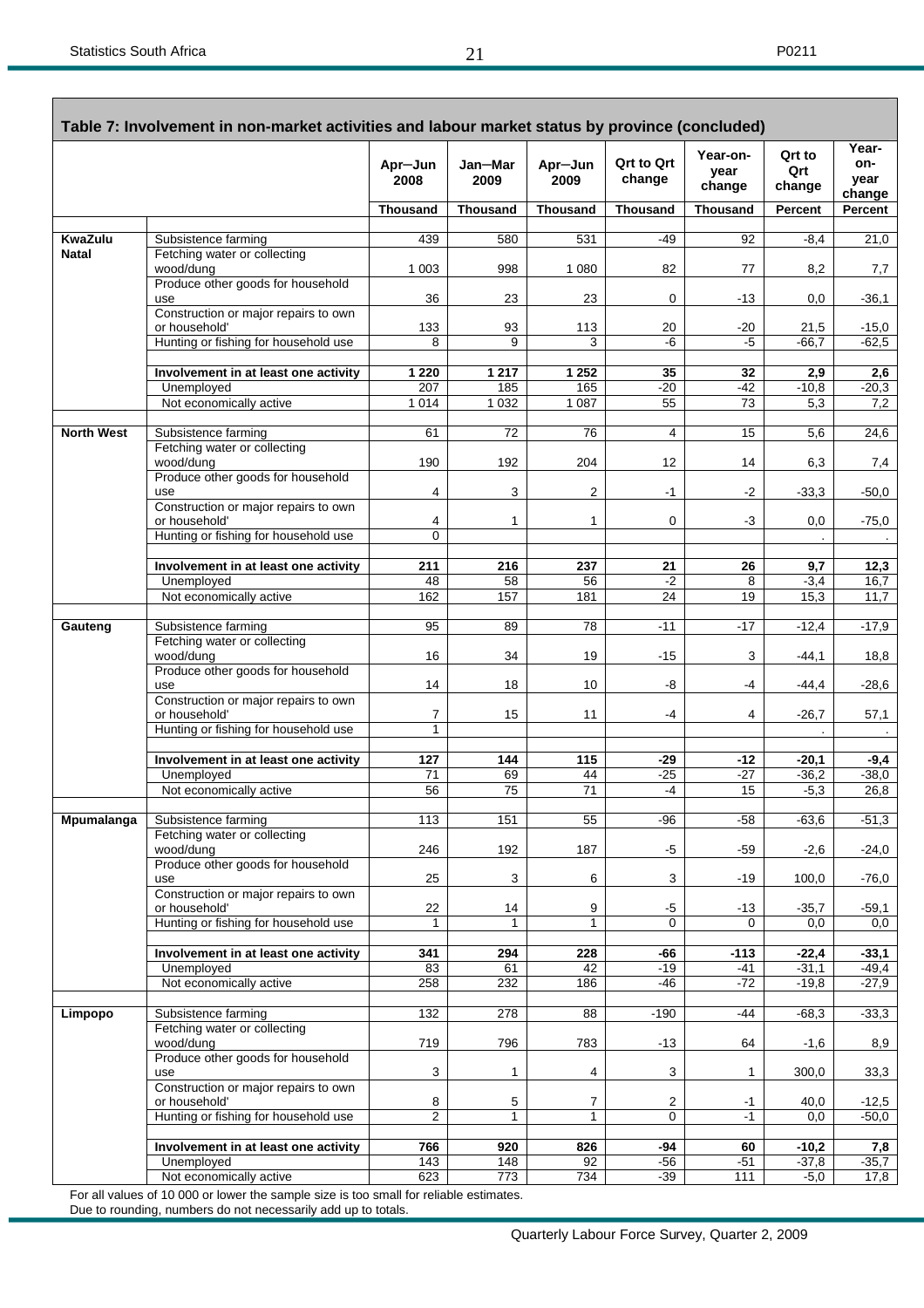|                                          | Appendix 2A: Sampling variability for labour force characteristics by sex |                              |                 |                  |                     |              |  |  |  |  |  |  |
|------------------------------------------|---------------------------------------------------------------------------|------------------------------|-----------------|------------------|---------------------|--------------|--|--|--|--|--|--|
|                                          | Jan-Mar<br>2009<br><b>CV</b>                                              | Apr-Jun<br>2009<br><b>CV</b> | <b>Estimate</b> | Lower<br>95%     | <b>Upper</b><br>95% | P-Value      |  |  |  |  |  |  |
|                                          |                                                                           |                              |                 |                  |                     |              |  |  |  |  |  |  |
|                                          |                                                                           |                              |                 |                  |                     |              |  |  |  |  |  |  |
| <b>Both sexes</b>                        |                                                                           |                              |                 |                  |                     |              |  |  |  |  |  |  |
| <b>Population 15-64 yrs</b>              |                                                                           |                              |                 |                  |                     |              |  |  |  |  |  |  |
| Labour Force                             | 0,5                                                                       | 0,5                          | $-326$          | $-483$           | $-168$              | 0,00         |  |  |  |  |  |  |
| Employed                                 | 0,6                                                                       | 0,6                          | $-267$          | $-400$           | $-134$              | 0,00         |  |  |  |  |  |  |
| Formal sector (Non-agricultural)         | 0,8                                                                       | 0,8                          | $-93$<br>$-41$  | $-221$<br>$-127$ | 35                  | 0,16         |  |  |  |  |  |  |
| Informal sector (Non-agricultural)       | 2,1<br>4,9                                                                | 2,1<br>$\overline{5,1}$      | $-27$           | $-92$            | 44<br>38            | 0,34         |  |  |  |  |  |  |
| Agriculture<br>Private households        |                                                                           | 3,1                          |                 | $-164$           | $-47$               | 0,41         |  |  |  |  |  |  |
| Unemployed                               | 2,7<br>1,8                                                                | 2,0                          | $-105$<br>$-59$ | $-211$           | 93                  | 0,00<br>0,45 |  |  |  |  |  |  |
| Not economically active                  | 0,7                                                                       | $\overline{0,7}$             | 419             | 262              | 575                 | 0,00         |  |  |  |  |  |  |
| Discouraged work-seekers                 | 4,0                                                                       | $\overline{3,3}$             | 302             | 199              | 406                 | 0,00         |  |  |  |  |  |  |
| Other(not economically active)           | 0.7                                                                       | 0,7                          | 116             | $-43$            | 276                 | 0,15         |  |  |  |  |  |  |
| Rates (%)                                |                                                                           |                              |                 |                  |                     |              |  |  |  |  |  |  |
| Unemployment rate                        | 1,6                                                                       | 1,7                          | 0,1             | $-0,7$           | 0,9                 | 0,79         |  |  |  |  |  |  |
| Employed / population ratio (Absorption) | 0,6                                                                       | 0,6                          | $-1,0$          | $-1,4$           | $-0,6$              | 0,00         |  |  |  |  |  |  |
| Labour force participation rate          | 0,5                                                                       | $\overline{0,5}$             | $-1,2$          | $-1,7$           | $-0,7$              | 0,00         |  |  |  |  |  |  |
|                                          |                                                                           |                              |                 |                  |                     |              |  |  |  |  |  |  |
| Women                                    |                                                                           |                              |                 |                  |                     |              |  |  |  |  |  |  |
| <b>Population 15-64 yrs</b>              |                                                                           |                              |                 |                  |                     |              |  |  |  |  |  |  |
| Labour Force                             | 0,7                                                                       | 0,8                          | $-175$          | $-284$           | -66                 | 0,00         |  |  |  |  |  |  |
| Employed                                 | 0,9                                                                       | 0,8                          | $-92$           | $-182$           | $-1$                | 0,05         |  |  |  |  |  |  |
| Formal sector (Non-agricultural)         | 1,2                                                                       | 1,3                          | 22              | $-61$            | 106                 | 0,60         |  |  |  |  |  |  |
| Informal sector (Non-agricultural)       | 2,7                                                                       | 2,9                          | $-18$           | $-71$            | 35                  | 0,51         |  |  |  |  |  |  |
| Agriculture                              | 6,3                                                                       | 6,7                          | $-21$           | $-48$            | 6                   | 0,13         |  |  |  |  |  |  |
| Private households                       | 2,8                                                                       | 3,2                          | $-75$           | $-123$           | $-28$               | 0,00         |  |  |  |  |  |  |
| Unemployed                               | 2,3                                                                       | 2,7                          | $-83$           | $-187$           | 21                  | 0,12         |  |  |  |  |  |  |
| Not economically active                  | 0,8                                                                       | $\overline{0,7}$             | 216             | 108              | 325                 | 0,00         |  |  |  |  |  |  |
| Discouraged work-seekers                 | 4,3                                                                       | 3,5                          | 160             | 91               | 229                 | 0,00         |  |  |  |  |  |  |
| Other(not economically active)           | 0,8                                                                       | 0,8                          | 57              | $-55$            | 168                 | 0,32         |  |  |  |  |  |  |
| Rates (%)                                |                                                                           |                              |                 |                  |                     |              |  |  |  |  |  |  |
| Unemployment rate                        | 2,0                                                                       | 2,3                          | $-0,5$          | $-1,6$           | 0,6                 | 0,40         |  |  |  |  |  |  |
| Employed / population ratio (Absorption) | 0,9                                                                       | 0,8                          | $-0,7$          | $-1,2$           | $-0,1$              | 0,02         |  |  |  |  |  |  |
| Labour force participation rate          | 0,7                                                                       | 0,7                          | $-1,2$          | $-1,9$           | $-0,5$              | 0,00         |  |  |  |  |  |  |
|                                          |                                                                           |                              |                 |                  |                     |              |  |  |  |  |  |  |
| Men                                      |                                                                           |                              |                 |                  |                     |              |  |  |  |  |  |  |
| <b>Population 15-64 yrs</b>              |                                                                           |                              |                 |                  |                     |              |  |  |  |  |  |  |
| Labour Force                             | 0,5                                                                       | 0,6                          | $-151$          | $-252$           | $-51$               | 0,00         |  |  |  |  |  |  |
| Employed                                 | 0,6                                                                       | 0,7                          | $-175$          | $-271$           | $-80$               | 0,00         |  |  |  |  |  |  |
| Formal sector (Non-agricultural)         | 1,0                                                                       | 1,0                          | $-115$          | $-209$           | $-22$               | 0,02         |  |  |  |  |  |  |
| Informal sector (Non-agricultural)       | 2,9                                                                       | 2,7                          | $-24$           | $-87$            | 39                  | 0,46         |  |  |  |  |  |  |
| Agriculture                              | $\overline{5,4}$                                                          | $\overline{5,5}$             | $-7$            | $-56$            | 43                  | 0,80         |  |  |  |  |  |  |
| Private households                       | 6,0                                                                       | 6,1                          | $-30$           | $-63$            | $\overline{3}$      | 0,08         |  |  |  |  |  |  |
| Unemployed                               | 2,1                                                                       | 2,2                          | 24              | $-70$            | 119                 | 0,61         |  |  |  |  |  |  |
| Not economically active                  | $\overline{0,9}$                                                          | 1,0                          | 202             | 106              | 299                 | 0,00         |  |  |  |  |  |  |
| Discouraged work-seekers                 | 5,3                                                                       | 4,4                          | 143             | 84               | 201                 | 0,00         |  |  |  |  |  |  |
| Other(not economically active)           | 1,0                                                                       | 1,0                          | 60              | $-33$            | 153                 | 0,21         |  |  |  |  |  |  |
| Rates (%)                                |                                                                           |                              |                 |                  |                     |              |  |  |  |  |  |  |
| Unemployment rate                        | 1,9                                                                       | 2,0                          | 0,6             | $-0,3$           | 1,5                 | 0,19         |  |  |  |  |  |  |
| Employed / population ratio (Absorption) | 0,6                                                                       | 0,7                          | $-1,4$          | $-2,0$           | $-0,7$              | 0,00         |  |  |  |  |  |  |
| Labour force participation rate          | 0,5                                                                       | 0,5                          | $-1,2$          | $-1,9$           | $-0,6$              | 0,00         |  |  |  |  |  |  |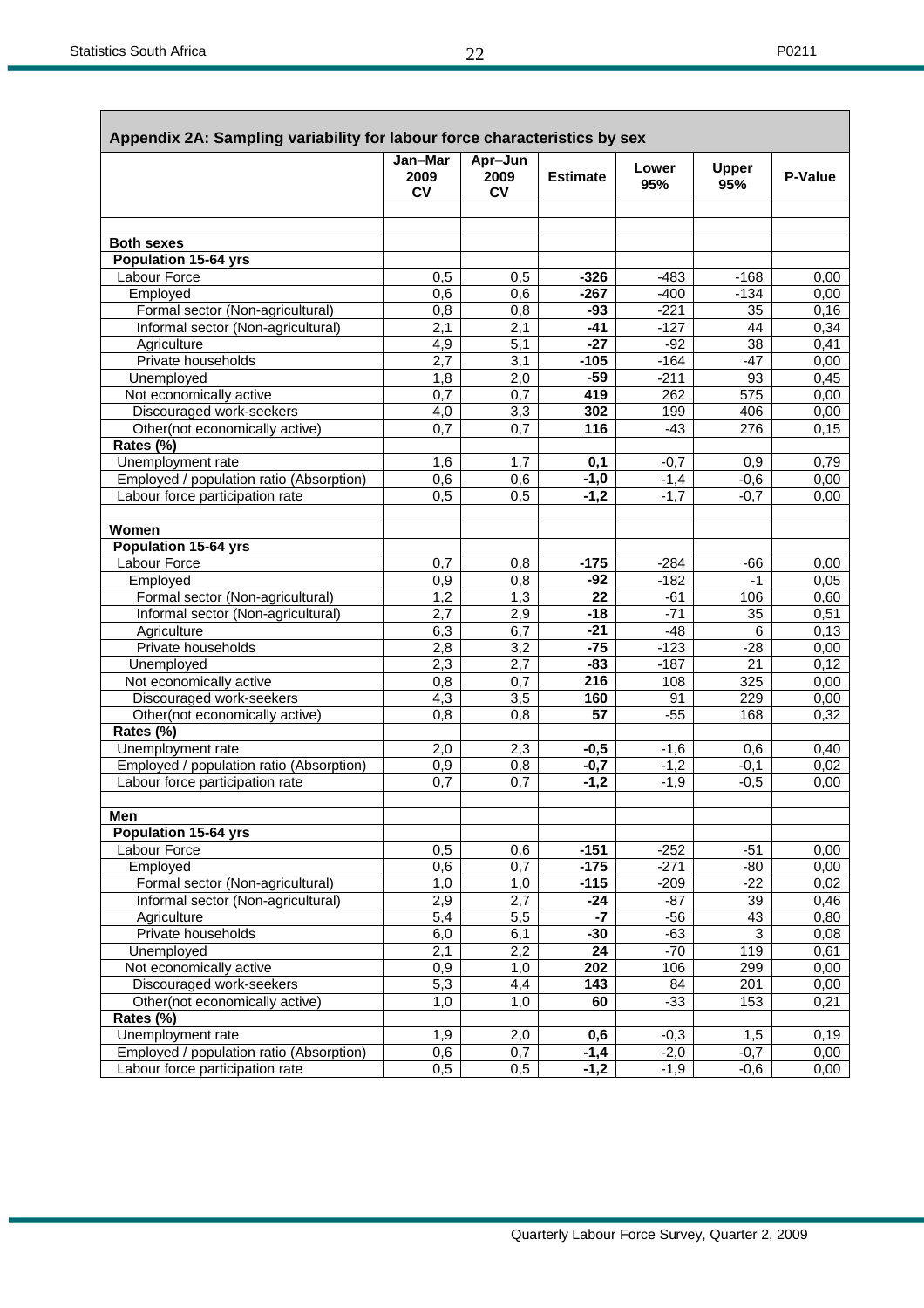|                                          | Jan-Mar<br>2009  | Apr-Jun<br>2009 | <b>Estimate</b> | Lower  | <b>Upper</b>              | P-Value |
|------------------------------------------|------------------|-----------------|-----------------|--------|---------------------------|---------|
|                                          | <b>CV</b>        | <b>CV</b>       |                 | 95%    | 95%                       |         |
|                                          |                  |                 |                 |        |                           |         |
| South Africa                             |                  |                 |                 |        |                           |         |
| <b>Population 15-64 yrs</b>              |                  |                 |                 |        |                           |         |
| Labour Force                             | 0,5              | 0,5             | $-326$          | $-483$ | $-168$                    | 0,00    |
| Employed                                 | 0,6              | 0,6             | $-267$          | $-400$ | $-134$                    | 0,00    |
| Unemployed                               | 1,8              | 2,0             | $-59$           | $-211$ | 93                        | 0,45    |
| Not economically active                  | 0,7              | 0,7             | 419             | 262    | 575                       | 0,00    |
| Rates (%)                                |                  |                 |                 |        |                           |         |
| Unemployment rate                        | 1,6              | 1,7             | 0,1             | $-0,7$ | 0,9                       | 0,79    |
| Employed / population ratio (Absorption) | 0,6              | 0,6             | $-1,0$          | $-1,4$ | $-0,6$                    | 0,00    |
| Labour force participation rate          | 0,5              | 0,5             | $-1,2$          | $-1,7$ | $-0,7$                    | 0,00    |
| <b>Black/African</b>                     |                  |                 |                 |        |                           |         |
| <b>Population 15-64 yrs</b>              |                  |                 |                 |        |                           |         |
| <b>Labour Force</b>                      | 0,6              | 0,7             | $-258$          | $-407$ | $-109$                    | 0,00    |
| Employed                                 | $0,\overline{8}$ | 0,8             | $-213$          | $-332$ | $-95$                     | 0,00    |
| Unemployed                               | 2,1              | 2,2             | $-45$           | $-191$ | 102                       | 0,55    |
| Not economically active                  | 0,8              | 0,8             | 343             | 194    | 493                       | 0,00    |
| Rates (%)                                |                  |                 |                 |        |                           |         |
| Unemployment rate                        | 1,8              | 1,8             | 0,2             | $-0,7$ | 1,2                       | 0,67    |
| Employed / population ratio (Absorption) | 0,8              | 0,8             | $-1,0$          | $-1,5$ | $-0,5$                    | 0,00    |
| Labour force participation rate          | 0,6              | 0,7             | $-1,3$          | $-1,9$ | $-0,7$                    | 0,00    |
| <b>Coloured</b>                          |                  |                 |                 |        |                           |         |
| Population 15-64 yrs                     |                  |                 |                 |        |                           |         |
| <b>Labour Force</b>                      | 1,0              | 1,2             | $-30$           | -74    | 13                        | 0,17    |
| Employed                                 | 1,5              | 1,7             | $-25$           | $-71$  | $\overline{21}$           | 0,28    |
| Unemployed                               | 4,9              | 4,6             | $-5$            | $-35$  | 24                        | 0,72    |
| Not economically active                  | 2,1              | 2,0             | 41              | 2      | 80                        | 0,04    |
| Rates (%)                                |                  |                 |                 |        |                           |         |
| Unemployment rate                        | 4,8              | 4,6             | 0,0             | $-1,4$ | 1,5                       | 0,97    |
| Employed / population ratio (Absorption) | $1,\overline{5}$ | 1,6             | $-1,0$          | $-2,5$ | 0,4                       | 0,15    |
| Labour force participation rate          | 1,0              | 1,0             | $-1,3$          | $-2,5$ | 0,0                       | 0,05    |
| Indian/Asian                             |                  |                 |                 |        |                           |         |
| <b>Population 15-64 yrs</b>              |                  |                 |                 |        |                           |         |
| Labour Force                             | $\overline{2,2}$ | 2,7             | $-16$           | $-46$  | 14                        | 0,30    |
| Employed                                 | 2,6              | 2,9             | -7              | $-34$  | 20                        | 0,62    |
| Unemployed                               | 8,2              | 9,6             | -9              | $-21$  | $\ensuremath{\mathsf{3}}$ | 0,15    |
| Not economically active                  | 3,3              | 3,4             | 20              | -8     | 48                        | 0,16    |
| Rates (%)                                |                  |                 |                 |        |                           |         |
| Unemployment rate                        | 8,1              | 9,1             | $-1,3$          | $-3,4$ | 0,8                       | 0,22    |
| Employed / population ratio (Absorption) | 2,6              | 2,4             | $-1,0$          | $-3,7$ | 1,6                       | 0,44    |
| Labour force participation rate          | 2,2              | 2,2             | $-2,1$          | $-5,0$ | 0,9                       | 0,17    |
| White                                    |                  |                 |                 |        |                           |         |
| Population 15-64 yrs                     |                  |                 |                 |        |                           |         |
| Labour Force                             | 0,9              | 1,1             | $-22$           | $-64$  | 21                        | 0,32    |
| Employed                                 | 1,0              | 1,1             | $-22$           | $-65$  | 22                        | 0,33    |
| Unemployed                               | 10,3             | 9,8             | $\bf{0}$        | $-26$  | 26                        | 0,99    |
| Not economically active                  | 2,2              | 2,3             | 14              | $-24$  | 52                        | 0,47    |
| Rates (%)                                |                  |                 |                 |        |                           |         |
| Unemployment rate                        | 10,1             | 9,7             | 0,0             | $-1,1$ | 1,2                       | 0,95    |
| Employed / population ratio (Absorption) | 1,0              | 1,0             | $-0,5$          | $-1,8$ | 0,7                       | 0,39    |
| Labour force participation rate          | 0,9              | 0,9             | $-0,5$          | $-1,7$ | $\overline{0,7}$          | 0,38    |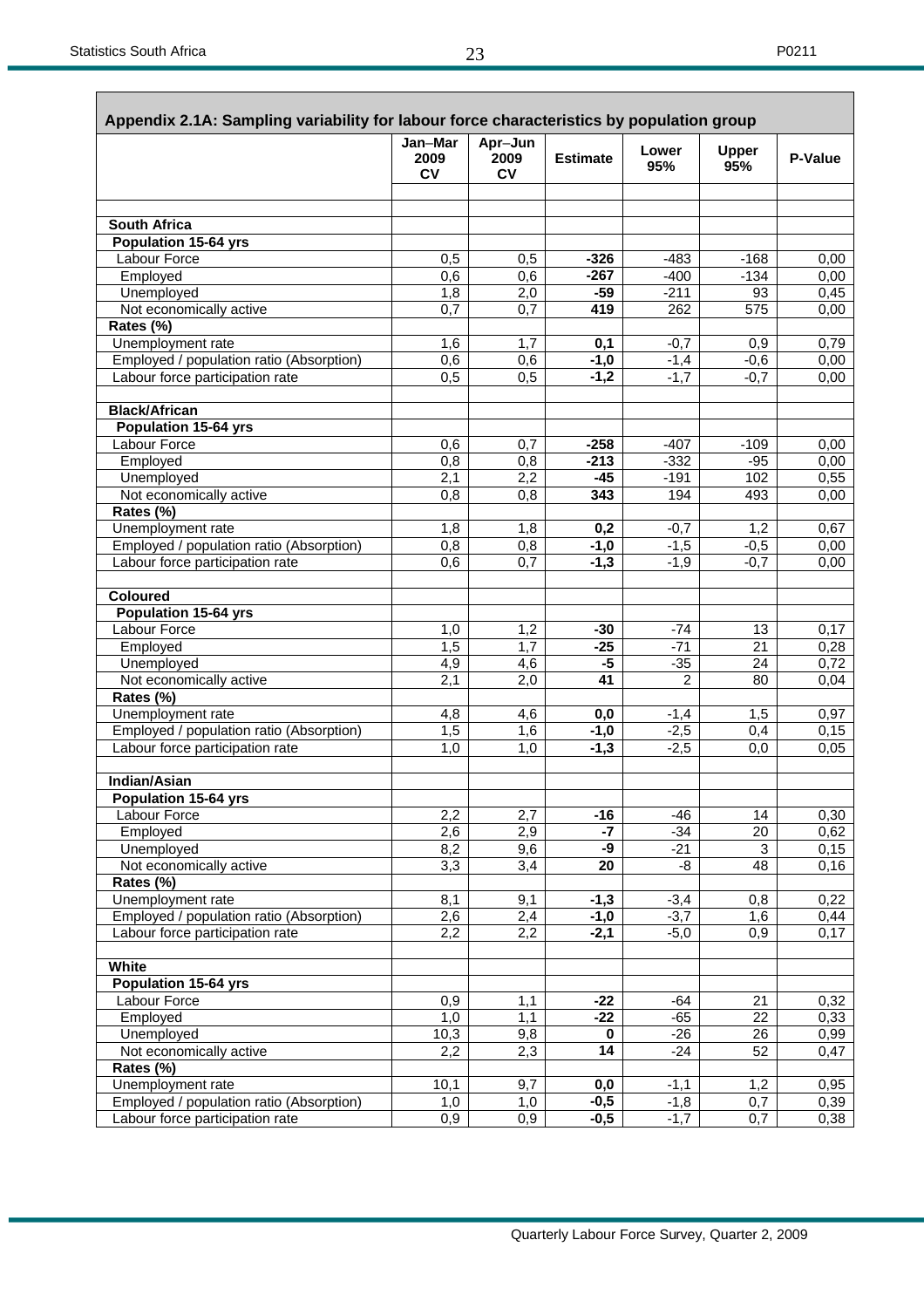|                                                            | Jan-Mar           | Apr-Jun                 |                         | Lower            | <b>Upper</b>          |               |
|------------------------------------------------------------|-------------------|-------------------------|-------------------------|------------------|-----------------------|---------------|
|                                                            | 2009<br><b>CV</b> | 2009<br><b>CV</b>       | <b>Estimate</b>         | 95%              | 95%                   | P-Value       |
| <b>South Africa</b>                                        |                   |                         |                         |                  |                       |               |
| <b>Population 15-64 yrs</b>                                |                   |                         |                         |                  |                       |               |
| <b>Labour Force</b>                                        | 0,5               | 0,5                     | $-326$                  | $-483$           | $-168$                | 0.00          |
| Employed                                                   | 0,6               | 0,6                     | $-267$                  | $-400$           | $-134$                | 0,00          |
| Unemployed                                                 | 1,8               | 2,0                     | $-59$                   | $-211$           | 93                    | 0,45          |
| Not economically active                                    | 0,7<br>4,0        | 0,7                     | 419<br>302              | 262<br>199       | 575<br>406            | 0,00          |
| Discouraged work-seekers<br>Other(not economically active) | 0,7               | 3,3<br>$\overline{0,7}$ | 116                     | $-43$            | $\frac{276}{ }$       | 0,00<br>0,15  |
| Rates (%)                                                  |                   |                         |                         |                  |                       |               |
| Unemployment rate                                          | 1,6               | 1,7                     | 0,1                     | $-0,7$           | 0,9                   | 0,79          |
| Employed / population ratio (Absorption)                   | 0,6               | 0,6                     | $-1,0$                  | $-1,4$           | $-0,6$                | 0,00          |
| Labour force participation rate                            | 0,5               | $\overline{0,5}$        | $-1,2$                  | $-1,7$           | $-0,7$                | 0,00          |
| <b>Western Cape</b>                                        |                   |                         |                         |                  |                       |               |
| <b>Population 15-64 yrs</b>                                |                   |                         |                         |                  |                       |               |
| <b>Labour Force</b>                                        | 1,0               | 1,1                     | $-19$                   | -63              | 25                    | 0,40          |
| Employed                                                   | 1,7               | 1,4                     | $-67$                   | $-127$           | $-7$                  | 0,03          |
| Unemployed                                                 | 5,7               | 3,9                     | 49                      | -6               | 103                   | 0,08          |
| Not economically active<br>Discouraged work-seekers        | 2,2               | 2,4                     | 30<br>11                | $-14$            | 74<br>24              | 0, 19         |
| Other(not economically active)                             | 27,5<br>2.1       | 29,0<br>2,3             | 19                      | $-2$<br>$-23$    | 61                    | 0, 10<br>0,38 |
| Rates (%)                                                  |                   |                         |                         |                  |                       |               |
| Unemployment rate                                          | 5,7               | 3,7                     | 2,2                     | 0,0              | 4,4                   | 0,05          |
| Employed / population ratio (Absorption)                   | 1,7               | 1,4                     | $-2,1$                  | $-3,8$           | $-0,4$                | 0,02          |
| Labour force participation rate                            | 1,0               | 1,1                     | $-0,8$                  | $-2,0$           | 0,5                   | 0,24          |
| Eastern Cape                                               |                   |                         |                         |                  |                       |               |
| <b>Population 15-64 yrs</b>                                |                   |                         |                         |                  |                       |               |
| <b>Labour Force</b>                                        | 3,0               | 3,4                     | 45                      | $-21$            | 111                   | 0,18          |
| Employed                                                   | 2,1               | 2,7                     | 42                      | $-15$            | 98                    | 0,15          |
| Unemployed                                                 | 9,0               | 8,9                     | 3                       | $-42$            | 48                    | 0,89          |
| Not economically active                                    | 2,5               | 2,9                     | $-33$                   | $-101$           | 36                    | 0,35          |
| Discouraged work-seekers<br>Other(not economically active) | 7,5<br>2,5        | 8,7<br>2,9              | 47<br>$-79$             | $-1$<br>$-149$   | 95<br>-9              | 0,06<br>0,03  |
| Rates (%)                                                  |                   |                         |                         |                  |                       |               |
| Unemployment rate                                          | 6,6               | 6,3                     | $-0,5$                  | $-2,6$           | 1,6                   | 0,63          |
| Employed / population ratio (Absorption)                   | 2,1               | 2,6                     | $\overline{0,9}$        | $-0,4$           | 2,3                   | 0,18          |
| Labour force participation rate                            | 3,0               | 3,3                     | 1,0                     | $-0,6$           | 2,6                   | 0,23          |
| <b>Northern Cape</b>                                       |                   |                         |                         |                  |                       |               |
| <b>Population 15-64 yrs</b>                                |                   |                         |                         |                  |                       |               |
| Labour Force                                               | 2,0               | 4,5                     | $\overline{\mathbf{2}}$ | -26              | 30                    | 0,89          |
| Employed                                                   | 3,2               | $\overline{5,5}$        | $\overline{5}$          | $-22$            | 33                    | 0.71          |
| Unemployed                                                 | 7,1               | 10,3                    | ٠J                      | $-19$            | 13                    | 0,69          |
| Not economically active                                    | 2,4               | 5,3                     | $-1$<br>11              | $-28$<br>$-1$    | 26<br>$\overline{22}$ | 0,95          |
| Discouraged work-seekers<br>Other(not economically active) | 18,3<br>2,2       | 26,4<br>4,5             | $-12$                   | $-34$            | 11                    | 0,08<br>0,32  |
| Rates (%)                                                  |                   |                         |                         |                  |                       |               |
| Unemployment rate                                          | 6,7               | 9,2                     | $-1,0$                  | $-4,9$           | 3,0                   | 0,63          |
| Employed / population ratio (Absorption)                   | 3,2               | 5,5                     | $\overline{0,7}$        | $-3,2$           | 4,5                   | 0,73          |
| Labour force participation rate                            | 2,0               | 4,5                     | 0,2                     | $-3,7$           | 4,1                   | 0,92          |
| <b>Free State</b>                                          |                   |                         |                         |                  |                       |               |
| <b>Population 15-64 yrs</b>                                |                   |                         |                         |                  |                       |               |
| Labour Force                                               | 1,8               | 1,9                     | -30                     | $-58$            | $-2$                  | 0,04          |
| Employed                                                   | 2,4               | 2,3                     | -38                     | $-70$            | $-7$                  | 0,02          |
| Unemployed                                                 | 5,2               | 4,4                     | 9                       | $-26$            | 43                    | 0,62          |
| Not economically active                                    | 2,6               | 2,5                     | 32                      | $\sqrt{5}$       | 60                    | 0,02          |
| Discouraged work-seekers                                   | 13,8              | 11,2                    | 12                      | $-9$             | 33                    | 0,27          |
| Other(not economically active)                             | 2,5               | 2,2                     | $\overline{21}$         | -8               | 50                    | 0,16          |
| Rates (%)<br>Unemployment rate                             | 4,8               |                         | 1,5                     |                  | 4,4                   | 0,30          |
| Employed / population ratio (Absorption)                   | 2,4               | 3,9<br>2,3              | $-2,1$                  | $-1,4$<br>$-3,8$ | $-0,5$                | 0,01          |
| Labour force participation rate                            | 1,8               | 1,8                     | $-1,7$                  | $-3,1$           | $-0,3$                | 0,02          |
|                                                            |                   |                         |                         |                  |                       |               |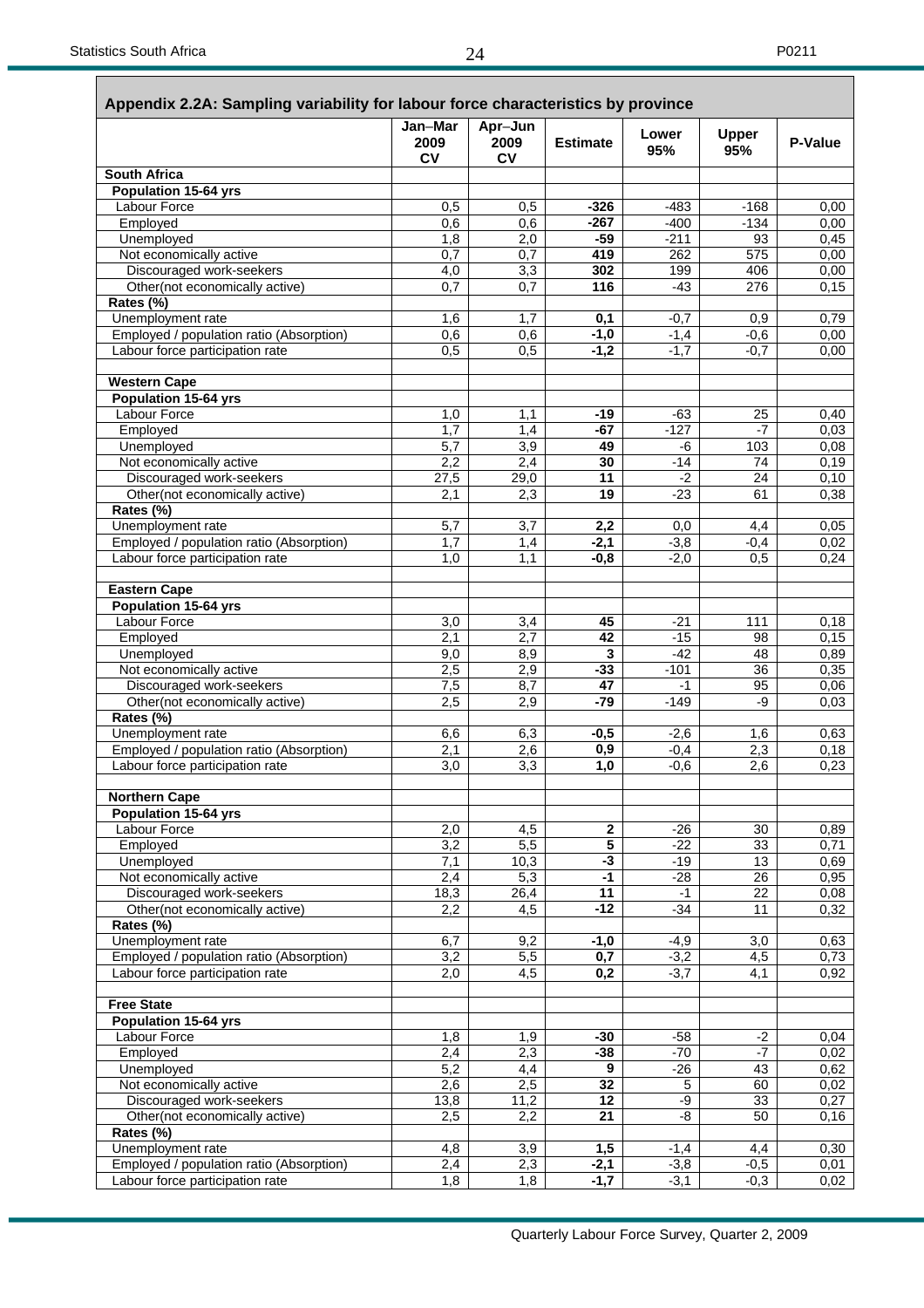| Appendix 2.2A: Sampling variability for labour force characteristics by province (Concluded) | Jan-Mar           | Apr-Jun                 |                  | Lower            | <b>Upper</b>   |              |
|----------------------------------------------------------------------------------------------|-------------------|-------------------------|------------------|------------------|----------------|--------------|
|                                                                                              | 2009<br><b>CV</b> | 2009<br><b>CV</b>       | <b>Estimate</b>  | 95%              | 95%            | P-Value      |
| <b>KwaZulu Natal</b>                                                                         |                   |                         |                  |                  |                |              |
| <b>Population 15-64 yrs</b>                                                                  |                   |                         |                  |                  |                |              |
| Labour Force<br>Employed                                                                     | 1,7<br>2,0        | 1,7<br>1,8              | $-205$<br>$-58$  | $-306$<br>$-118$ | $-103$<br>3    | 0,00<br>0,06 |
| Unemployed                                                                                   | $\overline{5,0}$  | 4,3                     | $-147$           | $-234$           | $-60$          | 0,00         |
| Not economically active                                                                      | 1,8               | 1,5                     | 227              | 127              | 326            | 0,00         |
| Discouraged work-seekers                                                                     | 10,9              | 5,3                     | 177              | 118              | 235            | 0,00         |
| Other(not economically active)<br>Rates (%)                                                  | 2,1               | 1,6                     | 50               | $-45$            | 145            | 0,30         |
| Unemployment rate                                                                            | 4,4               | 3,8                     | $-3,3$           | $-5,6$           | $-1,1$         | 0,00         |
| Employed / population ratio (Absorption)                                                     | 2,0               | 1,8                     | -1,0             | $-2,0$           | $-0,1$         | 0,03         |
| Labour force participation rate                                                              | 1,7               | 1.7                     | $-3,4$           | $-5,0$           | $-1,8$         | 0,00         |
| <b>North West</b>                                                                            |                   |                         |                  |                  |                |              |
| <b>Population 15-64 yrs</b><br><b>Labour Force</b>                                           |                   |                         |                  |                  |                |              |
| Employed                                                                                     | 3,1<br>3,5        | 3,1<br>$\overline{3,7}$ | $-37$<br>$-35$   | $-88$<br>$-75$   | 15<br>4        | 0,16<br>0,08 |
| Unemployed                                                                                   | 6,4               | 6,2                     | -1               | $-33$            | 31             | 0,95         |
| Not economically active                                                                      | $\overline{3,9}$  | $\overline{3,5}$        | 40               | $-10$            | 91             | 0,12         |
| Discouraged work-seekers                                                                     | 13,5              | 11,5                    | 10               | -9               | 29             | 0,32         |
| Other(not economically active)                                                               | 3,9               | 3,5                     | 31               | $-22$            | 84             | 0,26         |
| Rates (%)                                                                                    |                   |                         |                  |                  |                |              |
| Unemployment rate                                                                            | 5,3               | 5,4                     | 0,8              | $-1,4$           | 2,9            | 0,50         |
| Employed / population ratio (Absorption)                                                     | 3,5               | $\overline{3,5}$        | $-1,7$           | $-3,4$           | 0,0            | 0,05         |
| Labour force participation rate                                                              | 3,1               | 2,9                     | $-1,8$           | $-3.9$           | 0.4            | 0,11         |
| Gauteng<br><b>Population 15-64 yrs</b>                                                       |                   |                         |                  |                  |                |              |
| Labour Force                                                                                 | 0,9               | 1,1                     | -8               | -94              | 79             | 0,86         |
| Employed                                                                                     | 1,0               | 1,3                     | $-77$            | $-151$           | -3             | 0,04         |
| Unemployed                                                                                   | 3,2               | 4,1                     | 69               | 3                | 136            | 0,04         |
| Not economically active                                                                      | 2,3               | 2,5                     | 26               | $-48$            | 100            | 0,49         |
| Discouraged work-seekers                                                                     | 13,2              | 13,1                    | 24               | $-21$            | 70             | 0,29         |
| Other(not economically active)<br>Rates (%)                                                  | 2,2               | 2,5                     | 1                | $-74$            | 77             | 0,97         |
| Unemployment rate                                                                            | 2,8               | 3,7                     | 1,4              | 0,3              | 2,5            | 0,02         |
| Employed / population ratio (Absorption)                                                     | 1,0               | 1,2                     | $-1,2$           | $-2,2$           | $-0,3$         | 0,01         |
| Labour force participation rate                                                              | 0,9               | 1,0                     | $-0.3$           | $-1,3$           | 0,7            | 0,57         |
| Mpumalanga                                                                                   |                   |                         |                  |                  |                |              |
| <b>Population 15-64 yrs</b><br>Labour Force                                                  |                   |                         |                  |                  |                |              |
| Employed                                                                                     | 2,0<br>2,7        | 2,3<br>3,0              | -22<br>$-39$     | -60<br>$-78$     | 15<br>0        | 0,25<br>0,05 |
| Unemployed                                                                                   | 4,6               | 5,1                     | 17               | $-14$            | 47             | 0,28         |
| Not economically active                                                                      | 2,6               | 2,7                     | 30               | $-7$             | 67             | 0,12         |
| Discouraged work-seekers                                                                     | 9,3               | 8,8                     | $\mathbf{3}$     | $-14$            | 19             | 0,76         |
| Other(not economically active)                                                               | 2,8               | 2,6                     | 27               | $-7$             | 61             | 0,12         |
| Rates (%)                                                                                    |                   |                         |                  |                  |                |              |
| Unemployment rate                                                                            | 4,6               | 4,9                     | 1,8              | $-0,5$<br>$-3,7$ | 4,2            | 0,12         |
| Employed / population ratio (Absorption)<br>Labour force participation rate                  | 2,7<br>2,0        | $\overline{3,0}$<br>2,2 | $-1,9$<br>$-1,2$ | $-2,8$           | $-0,2$<br>0,5  | 0,03<br>0,15 |
| Limpopo                                                                                      |                   |                         |                  |                  |                |              |
| <b>Population 15-64 yrs</b>                                                                  |                   |                         |                  |                  |                |              |
| <b>Labour Force</b>                                                                          | 1,9               | 2,5                     | $-53$            | $-111$           | 6              | 0.08         |
| Employed                                                                                     | 2,6               | 2,6                     | 2                | $-42$            | 45             | 0,95         |
| Unemployed                                                                                   | $\overline{5,5}$  | $\overline{9,0}$        | $-54$            | $-115$           | $\overline{7}$ | 0,08         |
| Not economically active<br>Discouraged work-seekers                                          | 1,3<br>8,3        | 1,6<br>7,6              | 67<br>9          | 6                | 128<br>48      | 0,03<br>0,66 |
| Other(not economically active)                                                               | 1,2               | 1,9                     | 58               | $-30$<br>-7      | 124            | 0,08         |
| Rates (%)                                                                                    |                   |                         |                  |                  |                |              |
| Unemployment rate                                                                            | 4,9               | 7,5                     | $-3,3$           | $-7,4$           | 0,9            | 0,12         |
| Employed / population ratio (Absorption)                                                     | 2,6               | 2,5                     | -0,1             | $-1,5$           | 1,3            | 0,90         |
| Labour force participation rate                                                              | 1,9               | 2,4                     | $-1,9$           | $-3,7$           | $-0,1$         | 0,04         |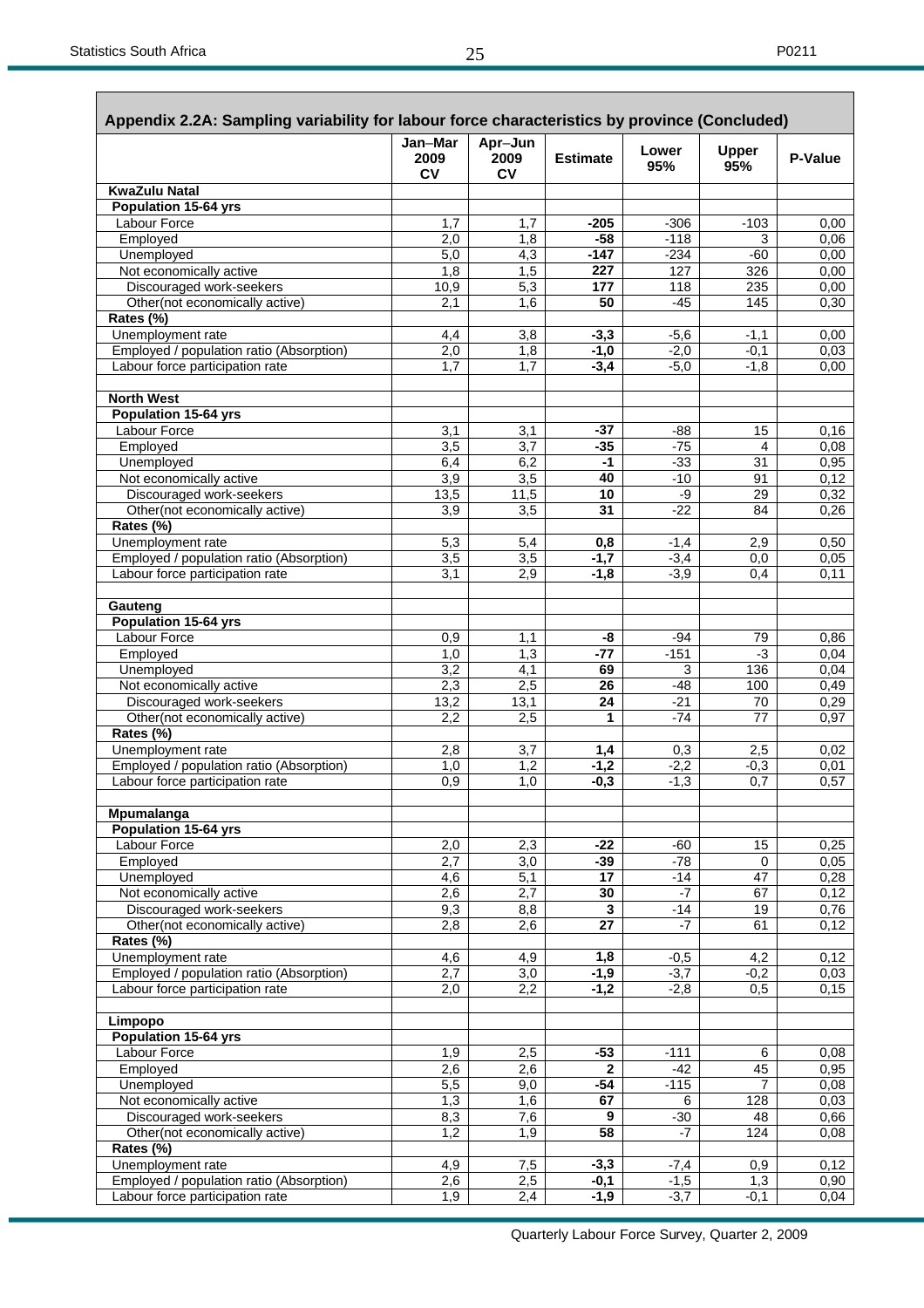| ۰, |  |
|----|--|
|----|--|

| Appendix 3.1A: Sampling variability for the employed by industry and sex |                         |                                      |                 |                |                        |              |
|--------------------------------------------------------------------------|-------------------------|--------------------------------------|-----------------|----------------|------------------------|--------------|
|                                                                          | Jan-Mar<br>2009<br>CV   | Apr-Jun<br>2009<br><b>CV</b>         | <b>Estimate</b> | Lower<br>95%   | Upper<br>95%           | P-Value      |
|                                                                          |                         |                                      |                 |                |                        |              |
|                                                                          |                         |                                      |                 |                |                        |              |
| <b>Both sexes</b>                                                        | 0,6                     | 0,6                                  | $-267$          | $-400$         | $-134$                 | 0.00         |
| Agriculture                                                              | 4,9                     | $\overline{5,1}$                     | $-27$           | $-92$          | 38                     | 0,41         |
| Mining                                                                   | 6,5                     | $\overline{7,5}$                     | $-14$           | $-42$          | $\overline{13}$        | 0,31         |
| Manufacturing<br><b>Utilities</b>                                        | 2,6                     | 2,7                                  | -9<br>$-7$      | $-82$<br>$-24$ | 64<br>10               | 0,81         |
|                                                                          | 15,5                    | 18,7                                 |                 |                |                        | 0,42         |
| Construction                                                             | 3,0                     | $\overline{3,0}$                     | $-10$           | $-76$          | 56                     | 0,77         |
| Trade                                                                    | 1,8                     | 1,8                                  | $-59$           | $-153$         | $\overline{35}$        | 0,22         |
| Transport<br>Finance                                                     | $\overline{3,6}$        | $\overline{3,8}$                     | $-30$           | $-78$<br>$-81$ | 17<br>51               | 0,21         |
|                                                                          | 2,4                     | 2,4                                  | $-15$           | $-72$          |                        | 0.66         |
| Community and social services                                            | 1,7                     | 1,7                                  | $\overline{13}$ |                | 97                     | 0.77         |
| Private households                                                       | 2.7                     | 3,1                                  | $-105$          | $-164$         | $-47$                  | 0,00         |
| Other                                                                    |                         |                                      |                 |                |                        |              |
|                                                                          |                         |                                      |                 |                |                        |              |
| Women                                                                    | 0,9                     | 0,8                                  | -92             | $-182$         | $-1$<br>$\overline{6}$ | 0.05         |
| Agriculture                                                              | 6,3<br>12,6             | 6,7                                  | $-21$<br>$-5$   | $-48$<br>$-15$ | $\overline{6}$         | 0,13         |
| Mining                                                                   |                         | 14,4                                 | $\overline{21}$ | $-22$          |                        | 0.37         |
| Manufacturing                                                            | $\overline{3,5}$        | 4,1                                  | $-4$            |                | 63<br>$\overline{5}$   | 0,34         |
| <b>Utilities</b>                                                         | 18,3                    | 21,4<br>$\overline{7,6}$             | $\overline{20}$ | $-13$<br>لې.   | 43                     | 0,34<br>0,08 |
| Construction                                                             | 8,1                     |                                      |                 |                |                        |              |
| Trade                                                                    | 2,2                     | 2,2                                  | $-22$           | -80            | $\overline{37}$        | 0,47         |
| Transport                                                                | 6,9                     | $\overline{7,4}$                     | $-5$            | $-25$          | $\overline{15}$        | 0,64         |
| Finance                                                                  | 3,4                     | 3,4                                  | 10              | $-31$          | 52                     | 0,63         |
| Community and social services                                            | 2,1                     | 2,1                                  | -9<br>$-75$     | $-70$          | 52                     | 0,77         |
| Private households<br>Other                                              | $\overline{2,8}$        | $\overline{3.2}$                     |                 | $-123$         | $-28$                  | 0,00         |
|                                                                          |                         |                                      |                 |                |                        |              |
|                                                                          |                         |                                      | $-175$          | $-271$         |                        |              |
| Men<br>Agriculture                                                       | 0,6                     | 0,7<br>$\overline{5,5}$              | -7              |                | $-80$                  | 0,00         |
| Mining                                                                   | 5,4<br>7,3              | $\overline{8,0}$                     | $-10$           | -56<br>$-36$   | 43<br>$\overline{17}$  | 0.80         |
|                                                                          |                         |                                      | $-30$           |                |                        | 0,47         |
| Manufacturing                                                            | 3,1                     | $\overline{3,2}$                     |                 | $-85$          | $\overline{26}$        | 0,30         |
| <b>Utilities</b>                                                         | 17,9                    | 21,1                                 | $-3$            | $-16$          | 10                     | 0.68         |
| Construction<br>Trade                                                    | 3,1<br>$\overline{2,4}$ | $\overline{3,2}$<br>$\overline{2,4}$ | $-30$           | $-92$          | $\overline{33}$        | 0,35<br>0,25 |
|                                                                          |                         |                                      | $-38$           | $-102$         | 27                     |              |
| Transport                                                                | 3,7                     | 4,1                                  | $-25$           | $-68$          | $\overline{17}$        | 0,24         |
| Finance                                                                  | 3,0                     | $\overline{3,6}$                     | $-25$           | $-78$          | $\overline{28}$        | 0,35         |
| Community and social services                                            | 2,6                     | 2,7                                  | 22              | $-27$          | 71                     | 0,38         |
| Private households                                                       | 6,0                     | 6,1                                  | $-30$           | -63            | 3                      | 0,08         |
| Other                                                                    |                         |                                      |                 |                |                        |              |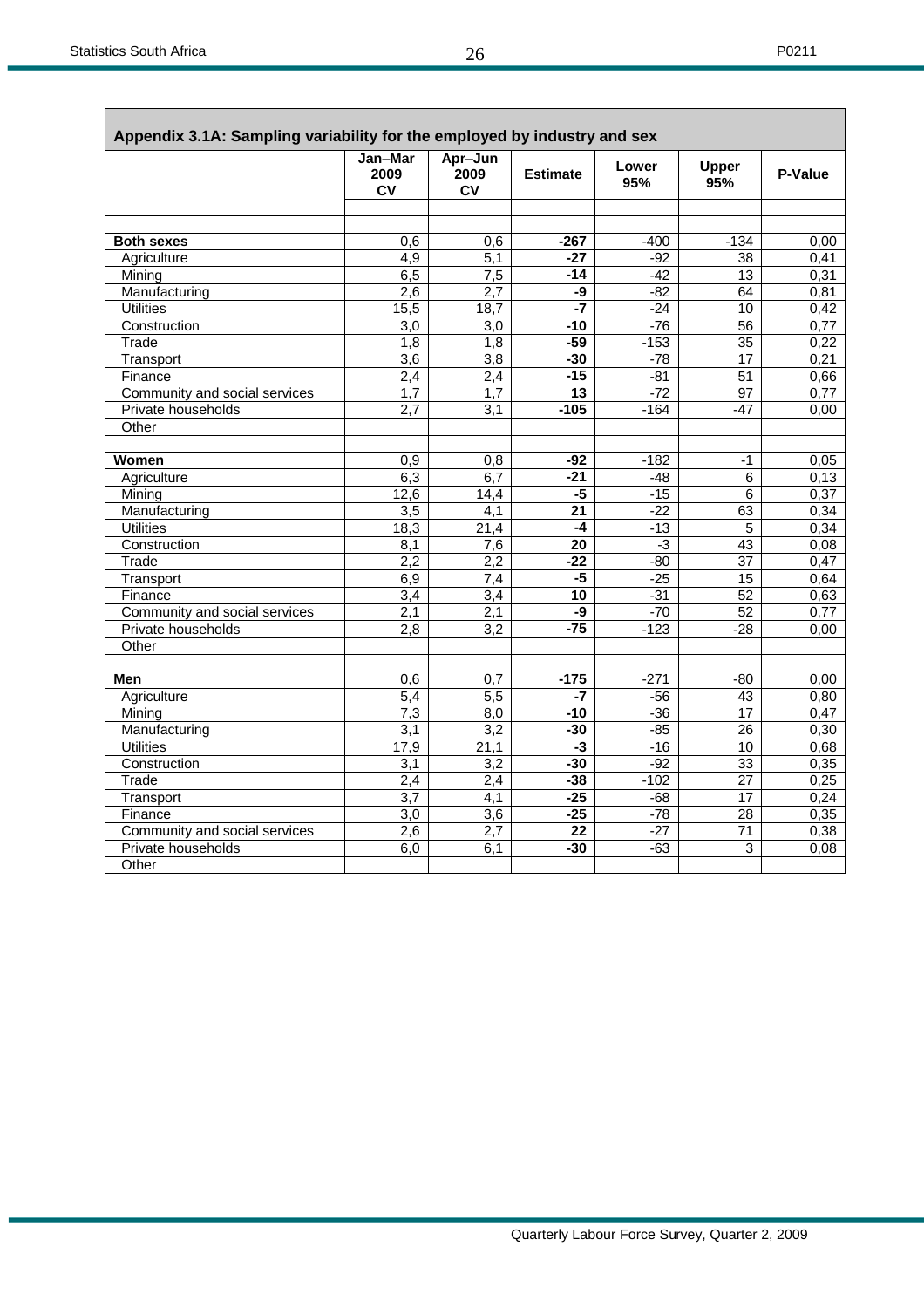|                                    | Jan-Mar           | Apr-Jun           |                 |                 |                     |         |
|------------------------------------|-------------------|-------------------|-----------------|-----------------|---------------------|---------|
|                                    | 2009<br><b>CV</b> | 2009<br><b>CV</b> | <b>Estimate</b> | Lower<br>95%    | <b>Upper</b><br>95% | P-Value |
|                                    |                   |                   |                 |                 |                     |         |
| <b>South Africa</b>                | 0,6               | 0,6               | $-267$          | $-400$          | $-134$              | 0,00    |
| Formal sector (Non-agricultural)   | 0,8               | 0,8               | -93             | $-221$          | 35                  | 0,16    |
| Informal sector (Non-agricultural) | $\overline{2,1}$  | 2,1               | $-41$           | $-127$          | 44                  | 0,34    |
| Agriculture                        | 4,9               | $\overline{5,1}$  | $-27$           | $-92$           | 38                  | 0,41    |
| Private households                 | $\overline{2,7}$  | 3,1               | $-105$          | $-164$          | $-47$               | 0,00    |
| <b>Western Cape</b>                | 1,7               | 1,4               | -67             | $-127$          | -7                  | 0,03    |
| Formal sector (Non-agricultural)   | 2,5               | 1,9               | -74             | $-141$          | $-7$                | 0,03    |
| Informal sector (Non-agricultural) | $\overline{6,1}$  | 8,2               | $-1$            | $-29$           | 27                  | 0,94    |
| Agriculture                        | 10,7              | 12,0              | 1               | $-16$           | 18                  | 0,94    |
| Private households                 | 6,8               | 8,7               | 7               | $-10$           | 24                  | 0,41    |
| <b>Eastern Cape</b>                | 2,1               | 2,7               | 42              | $-15$           | 98                  | 0,15    |
| Formal sector (Non-agricultural)   | 3,5               | $\overline{3,6}$  | $\overline{55}$ | $\overline{13}$ | 97                  | 0,01    |
| Informal sector (Non-agricultural) | 5,8               | 5,3               | $\overline{7}$  | $-20$           | 34                  | 0,61    |
| Agriculture                        | 16,4              | 18,3              | 4               | $-13$           | 22                  | 0,62    |
| Private households                 | 8,8               | 10,5              | $-25$           | $-48$           | -1                  | 0,04    |
| <b>Northern Cape</b>               | 3,2               | 5,5               | 5               | $-22$           | 33                  | 0,71    |
| Formal sector (Non-agricultural)   | 4,8               | 3,4               | -9              | $-27$           | 9                   | 0,35    |
| Informal sector (Non-agricultural) | 13,7              | 12,2              | $\overline{2}$  | -8              | 11                  | 0,74    |
| Agriculture                        | 9,8               | 30,3              | $\overline{15}$ | $-19$           | 50                  | 0,37    |
| Private households                 | 11,8              | 8,4               | -3              | $-10$           | 4                   | 0,35    |
| <b>Free State</b>                  | 2,4               | 2,3               | $-38$           | -70             | -7                  | 0,02    |
| Formal sector (Non-agricultural)   | $\overline{3,7}$  | 4,1               | $-31$           | $-53$           | -9                  | 0,01    |
| Informal sector (Non-agricultural) | 6,8               | 6,4               | 4               | $-11$           | 19                  | 0,59    |
| Agriculture                        | 15,5              | 11,2              | -3              | -18             | 13                  | 0,74    |
| Private households                 | 7.7               | 8,1               | -9              | $-19$           | 1                   | 0,06    |
| <b>KwaZulu Natal</b>               | 2,0               | 1,8               | $-58$           | $-118$          | 3                   | 0,06    |
| Formal sector (Non-agricultural)   | $\overline{2,7}$  | $\overline{2,3}$  | 35              | $-22$           | 92                  | 0,23    |
| Informal sector (Non-agricultural) | 4,6               | 4,6               | $-24$           | -66             | 17                  | 0,25    |
| Agriculture                        | 15,3              | 10,2              | $-31$           | $-72$           | 11                  | 0,14    |
| Private households                 | 6,8               | 7,2               | $-37$           | $-73$           | $-2$                | 0,04    |
| <b>North West</b>                  | 3,5               | 3,7               | $-35$           | $-75$           | $\overline{4}$      | 0,08    |
| Formal sector (Non-agricultural)   | 4,0               | 4,2               | -6              | $-46$           | 33                  | 0,75    |
| Informal sector (Non-agricultural) | 7,8               | 7,2               | $-11$           | $-26$           | 5                   | 0,18    |
| Agriculture                        | $\overline{20,7}$ | 23,4              | $-4$            | $-10$           | $\overline{3}$      | 0,25    |
| Private households                 | 10,5              | 10,2              | $-14$           | $-27$           | $-2$                | 0,02    |
| Gauteng                            | 1,0               | 1,3               | $-77$           | $-151$          | $-3$                | 0,04    |
| Formal sector (Non-agricultural)   | 1,4               | 1,7               | -48             | $-109$          | 13                  | 0,12    |
| Informal sector (Non-agricultural) | $\overline{5,1}$  | 5,4               | -8              | $-56$           | 40                  | 0,74    |
| Agriculture                        | 14,1              | 13,1              | $-16$           | $-30$           | $-3$                | 0,02    |
| Private households                 | 6,2               | 6,7               | $-5$            | $-33$           | $\overline{24}$     | 0,75    |
| Mpumalanga                         | 2,7               | 3,0               | $-39$           | -78             | 0                   | 0,05    |
| Formal sector (Non-agricultural)   | $\overline{4,7}$  | 4,8               | $-27$           | $-63$           | 8                   | 0,13    |
| Informal sector (Non-agricultural) | 5,6               | 6,8               | $-2$            | $-22$           | 17                  | 0,81    |
| Agriculture                        | 12,1              | 11,5              | $-2$            | $-15$           | 10                  | 0,72    |
| Private households                 | 7,1               | 8,3               | $-7$            | $-19$           | 5                   | 0,23    |
| Limpopo                            | 2,6               | 2,6               | $\mathbf{2}$    | $-42$           | 45                  | 0,95    |
| Formal sector (Non-agricultural)   | $\overline{4,7}$  | 5,4               | $\overline{13}$ | $-33$           | 59                  | 0,58    |
| Informal sector (Non-agricultural) | 5,7               | $\overline{4,9}$  | -8              | $-38$           | $\overline{23}$     | 0,63    |
| Agriculture                        | 10,7              | $\overline{1}1,3$ | 8               | -6              | 22                  | 0,28    |
| Private households                 | 8,8               | 11,9              | $-12$           | $-30$           | $\overline{7}$      | 0,21    |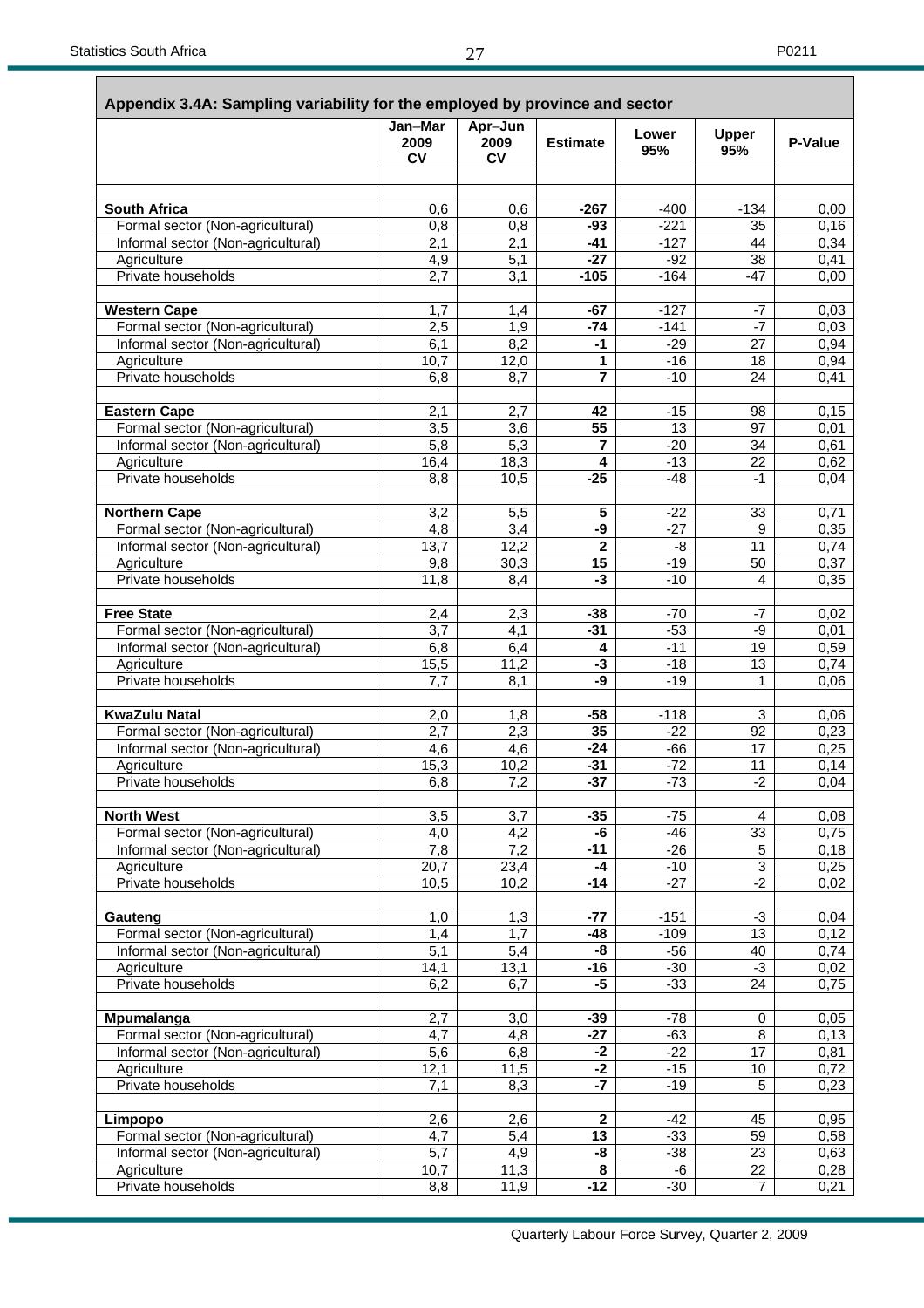Г

ī

| Jan-Mar<br>Apr-Jun<br>Lower<br>Upper<br>2009<br>2009<br><b>Estimate</b><br>95%<br>95%<br><b>CV</b><br>CV<br>$-267$<br>$-400$<br>$-134$<br><b>Both sexes</b><br>0.6<br>0.6<br>2,6<br>2,9<br>$-31$<br>$-84$<br>22<br>Manager<br>Professional<br>2,9<br>3,4<br>$-140$<br>$-87$<br>$-194$<br>2,3<br>2,6<br>Technician<br>$\overline{54}$<br>$-24$<br>133<br>2,5<br>2,6<br>36<br>$-35$<br>Clerk<br>108<br>Sales and services<br>2,3<br>2,3<br>$-51$<br>24<br>98<br>$-35$<br>$-57$<br>Skilled agriculture<br>9,3<br>9,8<br>$-13$<br>2,3<br>$-30$<br>51<br>Craft and related trade<br>2,2<br>$-112$<br>Plant and machine operator<br>3,0<br>2,9<br>$-31$<br>$-95$<br>$\overline{32}$<br>1,8<br>$-46$<br>$-140$<br>49<br>Elementary<br>1,9<br>2,9<br>$\overline{3,3}$<br>$-67$<br>$-116$<br>$-19$<br>Domestic worker<br>Other<br>Women<br>0,9<br>0,8<br>$-92$<br>$-182$<br>$-1$<br>5,1<br>$\overline{5,6}$<br>Manager<br>10<br>$-24$<br>44 | Appendix 3.5A: Sampling variability for the employed by sex and occupation |                  |                  |     |        |       |         |
|------------------------------------------------------------------------------------------------------------------------------------------------------------------------------------------------------------------------------------------------------------------------------------------------------------------------------------------------------------------------------------------------------------------------------------------------------------------------------------------------------------------------------------------------------------------------------------------------------------------------------------------------------------------------------------------------------------------------------------------------------------------------------------------------------------------------------------------------------------------------------------------------------------------------------------|----------------------------------------------------------------------------|------------------|------------------|-----|--------|-------|---------|
|                                                                                                                                                                                                                                                                                                                                                                                                                                                                                                                                                                                                                                                                                                                                                                                                                                                                                                                                    |                                                                            |                  |                  |     |        |       | P-Value |
|                                                                                                                                                                                                                                                                                                                                                                                                                                                                                                                                                                                                                                                                                                                                                                                                                                                                                                                                    |                                                                            |                  |                  |     |        |       |         |
|                                                                                                                                                                                                                                                                                                                                                                                                                                                                                                                                                                                                                                                                                                                                                                                                                                                                                                                                    |                                                                            |                  |                  |     |        |       |         |
|                                                                                                                                                                                                                                                                                                                                                                                                                                                                                                                                                                                                                                                                                                                                                                                                                                                                                                                                    |                                                                            |                  |                  |     |        |       | 0,00    |
|                                                                                                                                                                                                                                                                                                                                                                                                                                                                                                                                                                                                                                                                                                                                                                                                                                                                                                                                    |                                                                            |                  |                  |     |        |       | 0,25    |
|                                                                                                                                                                                                                                                                                                                                                                                                                                                                                                                                                                                                                                                                                                                                                                                                                                                                                                                                    |                                                                            |                  |                  |     |        |       | 0,00    |
|                                                                                                                                                                                                                                                                                                                                                                                                                                                                                                                                                                                                                                                                                                                                                                                                                                                                                                                                    |                                                                            |                  |                  |     |        |       | 0,18    |
|                                                                                                                                                                                                                                                                                                                                                                                                                                                                                                                                                                                                                                                                                                                                                                                                                                                                                                                                    |                                                                            |                  |                  |     |        |       | 0,32    |
|                                                                                                                                                                                                                                                                                                                                                                                                                                                                                                                                                                                                                                                                                                                                                                                                                                                                                                                                    |                                                                            |                  |                  |     |        |       | 0,53    |
|                                                                                                                                                                                                                                                                                                                                                                                                                                                                                                                                                                                                                                                                                                                                                                                                                                                                                                                                    |                                                                            |                  |                  |     |        |       | 0,00    |
|                                                                                                                                                                                                                                                                                                                                                                                                                                                                                                                                                                                                                                                                                                                                                                                                                                                                                                                                    |                                                                            |                  |                  |     |        |       | 0,47    |
|                                                                                                                                                                                                                                                                                                                                                                                                                                                                                                                                                                                                                                                                                                                                                                                                                                                                                                                                    |                                                                            |                  |                  |     |        |       | 0,33    |
|                                                                                                                                                                                                                                                                                                                                                                                                                                                                                                                                                                                                                                                                                                                                                                                                                                                                                                                                    |                                                                            |                  |                  |     |        |       | 0,34    |
|                                                                                                                                                                                                                                                                                                                                                                                                                                                                                                                                                                                                                                                                                                                                                                                                                                                                                                                                    |                                                                            |                  |                  |     |        |       | 0,01    |
|                                                                                                                                                                                                                                                                                                                                                                                                                                                                                                                                                                                                                                                                                                                                                                                                                                                                                                                                    |                                                                            |                  |                  |     |        |       |         |
|                                                                                                                                                                                                                                                                                                                                                                                                                                                                                                                                                                                                                                                                                                                                                                                                                                                                                                                                    |                                                                            |                  |                  |     |        |       |         |
|                                                                                                                                                                                                                                                                                                                                                                                                                                                                                                                                                                                                                                                                                                                                                                                                                                                                                                                                    |                                                                            |                  |                  |     |        |       | 0,05    |
|                                                                                                                                                                                                                                                                                                                                                                                                                                                                                                                                                                                                                                                                                                                                                                                                                                                                                                                                    |                                                                            |                  |                  |     |        |       | 0,55    |
|                                                                                                                                                                                                                                                                                                                                                                                                                                                                                                                                                                                                                                                                                                                                                                                                                                                                                                                                    | Professional                                                               | $\overline{4,7}$ | $\overline{4,8}$ | -90 | $-138$ | $-43$ | 0,00    |
| 2,7<br>2,7<br>$-3$<br>$-50$<br>$\overline{44}$<br>Technician                                                                                                                                                                                                                                                                                                                                                                                                                                                                                                                                                                                                                                                                                                                                                                                                                                                                       |                                                                            |                  |                  |     |        |       | 0,90    |
| Clerk<br>3,0<br>3,0<br>36<br>$-24$<br>97                                                                                                                                                                                                                                                                                                                                                                                                                                                                                                                                                                                                                                                                                                                                                                                                                                                                                           |                                                                            |                  |                  |     |        |       | 0,24    |
| 2,9<br>$\overline{3,0}$<br>6<br>$-45$<br>58<br>Sales and services                                                                                                                                                                                                                                                                                                                                                                                                                                                                                                                                                                                                                                                                                                                                                                                                                                                                  |                                                                            |                  |                  |     |        |       | 0,81    |
| 16,5<br>19,8<br>$-10$<br>$-20$<br>Skilled agriculture<br>$\mathbf 0$                                                                                                                                                                                                                                                                                                                                                                                                                                                                                                                                                                                                                                                                                                                                                                                                                                                               |                                                                            |                  |                  |     |        |       | 0,06    |
| Craft and related trade<br>$\overline{5,7}$<br>$-7$<br>$-38$<br>4,8<br>24                                                                                                                                                                                                                                                                                                                                                                                                                                                                                                                                                                                                                                                                                                                                                                                                                                                          |                                                                            |                  |                  |     |        |       | 0,67    |
| Plant and machine operator<br>7,0<br>21<br>$-5$<br>47<br>6,6                                                                                                                                                                                                                                                                                                                                                                                                                                                                                                                                                                                                                                                                                                                                                                                                                                                                       |                                                                            |                  |                  |     |        |       | 0,12    |
| 2,4<br>12<br>$-46$<br>Elementary<br>2,4<br>70                                                                                                                                                                                                                                                                                                                                                                                                                                                                                                                                                                                                                                                                                                                                                                                                                                                                                      |                                                                            |                  |                  |     |        |       | 0,68    |
| 2,9<br>$\overline{3,4}$<br>$-68$<br>$-20$<br>Domestic worker<br>$-116$                                                                                                                                                                                                                                                                                                                                                                                                                                                                                                                                                                                                                                                                                                                                                                                                                                                             |                                                                            |                  |                  |     |        |       | 0,01    |
| Other                                                                                                                                                                                                                                                                                                                                                                                                                                                                                                                                                                                                                                                                                                                                                                                                                                                                                                                              |                                                                            |                  |                  |     |        |       |         |
|                                                                                                                                                                                                                                                                                                                                                                                                                                                                                                                                                                                                                                                                                                                                                                                                                                                                                                                                    |                                                                            |                  |                  |     |        |       |         |
| Men<br>$-175$<br>0,6<br>0,7<br>$-271$<br>$-80$                                                                                                                                                                                                                                                                                                                                                                                                                                                                                                                                                                                                                                                                                                                                                                                                                                                                                     |                                                                            |                  |                  |     |        |       | 0,00    |
| 2,7<br>$\overline{3.4}$<br>$-79$<br>Manager<br>$-41$<br>$-4$                                                                                                                                                                                                                                                                                                                                                                                                                                                                                                                                                                                                                                                                                                                                                                                                                                                                       |                                                                            |                  |                  |     |        |       | 0,03    |
| $-88$<br>$-12$<br>$\overline{4,3}$<br>$\overline{4,9}$<br>$-50$<br>Professional                                                                                                                                                                                                                                                                                                                                                                                                                                                                                                                                                                                                                                                                                                                                                                                                                                                    |                                                                            |                  |                  |     |        |       | 0,01    |
| Technician<br>$\overline{3,7}$<br>3,9<br>$\overline{57}$<br>$\Omega$<br>114                                                                                                                                                                                                                                                                                                                                                                                                                                                                                                                                                                                                                                                                                                                                                                                                                                                        |                                                                            |                  |                  |     |        |       | 0,05    |
| 4,2<br>Clerk<br>4,6<br>$\bf{0}$<br>$-40$<br>40                                                                                                                                                                                                                                                                                                                                                                                                                                                                                                                                                                                                                                                                                                                                                                                                                                                                                     |                                                                            |                  |                  |     |        |       | 0,99    |
| 3,1<br>$-37$<br>$\overline{72}$<br>Sales and services<br>3,1<br>17                                                                                                                                                                                                                                                                                                                                                                                                                                                                                                                                                                                                                                                                                                                                                                                                                                                                 |                                                                            |                  |                  |     |        |       | 0.53    |
| Skilled agriculture<br>10,4<br>$-25$<br>$-43$<br>10,8<br>$-7$                                                                                                                                                                                                                                                                                                                                                                                                                                                                                                                                                                                                                                                                                                                                                                                                                                                                      |                                                                            |                  |                  |     |        |       | 0,01    |
| Craft and related trade<br>2,5<br>2,5<br>$-24$<br>$-100$<br>53                                                                                                                                                                                                                                                                                                                                                                                                                                                                                                                                                                                                                                                                                                                                                                                                                                                                     |                                                                            |                  |                  |     |        |       | 0,54    |
| 3,2<br>$-53$<br>$\overline{3,2}$<br>$-111$<br>6<br>Plant and machine operator                                                                                                                                                                                                                                                                                                                                                                                                                                                                                                                                                                                                                                                                                                                                                                                                                                                      |                                                                            |                  |                  |     |        |       | 0,08    |
| 2,2<br>2,5<br>$-58$<br>$-137$<br>Elementary<br>22                                                                                                                                                                                                                                                                                                                                                                                                                                                                                                                                                                                                                                                                                                                                                                                                                                                                                  |                                                                            |                  |                  |     |        |       | 0,16    |
| Domestic worker<br>15,1<br>14,8<br>$-11$<br>12<br>1                                                                                                                                                                                                                                                                                                                                                                                                                                                                                                                                                                                                                                                                                                                                                                                                                                                                                |                                                                            |                  |                  |     |        |       | 0,89    |
| $-400$<br>0,6<br>0,6<br>$-267$<br>$-134$<br>Other                                                                                                                                                                                                                                                                                                                                                                                                                                                                                                                                                                                                                                                                                                                                                                                                                                                                                  |                                                                            |                  |                  |     |        |       | 0,00    |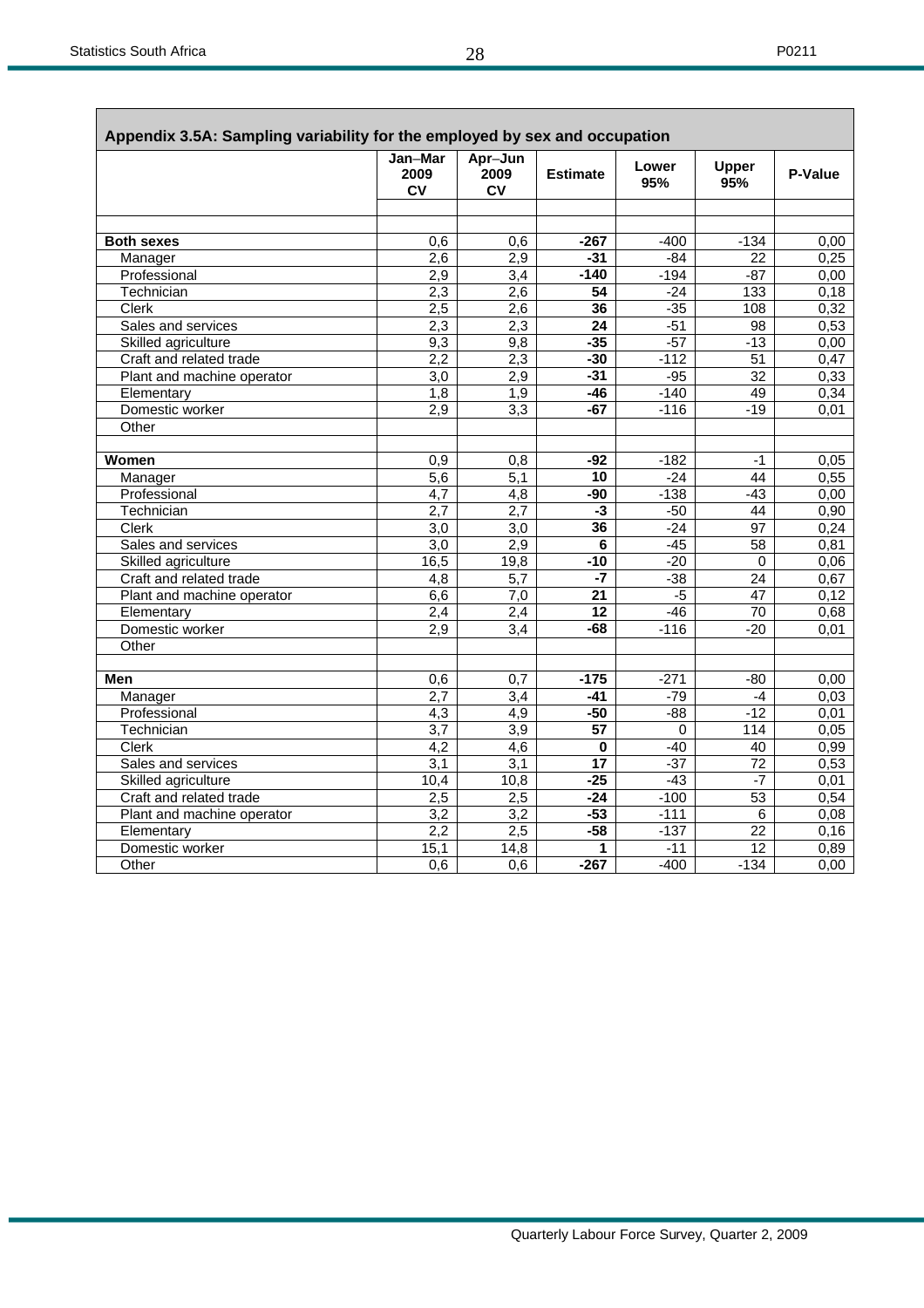| Appendix 2B: Sampling variability for labour force characteristics by sex | Apr-Jun           | Apr-Jun           |                  |                 |                     |         |
|---------------------------------------------------------------------------|-------------------|-------------------|------------------|-----------------|---------------------|---------|
|                                                                           | 2008<br><b>CV</b> | 2009<br><b>CV</b> | <b>Estimate</b>  | Lower<br>95%    | <b>Upper</b><br>95% | P-Value |
|                                                                           |                   |                   |                  |                 |                     |         |
| <b>Both sexes</b>                                                         |                   |                   |                  |                 |                     |         |
| <b>Population 15-64 yrs</b>                                               |                   |                   |                  |                 |                     |         |
| Labour Force                                                              | 0,4               | 0,5               | $-349$           | $-560$          | $-138$              | 0,00    |
| Employed                                                                  | 0,6               | 0,6               | $-360$           | $-565$          | $-155$              | 0,00    |
| Formal sector (Non-agricultural)                                          | 0,9               | 0,8               | $-59$            | $-258$          | 141                 | 0,56    |
| Informal sector (Non-agricultural)                                        | 2,2               | 2,1               | $-231$           | $-354$          | $-108$              | 0,00    |
| Agriculture                                                               | 5,6               | 5,1               | -80              | $-169$          | 10                  | 0,08    |
| Private households                                                        | 2,6               | 3,1               | 10               | $-78$           | 97                  | 0,83    |
| Unemployed                                                                | 1,7               | 2,0               | 11               | $-170$          | 191                 | 0,91    |
| Not economically active                                                   | 0,6               | 0,7               | 724              | 515             | 933                 | 0,00    |
| Discouraged work-seekers                                                  | 3,8               | 3,3               | 439              | 323             | 555                 | 0,00    |
| Other(not economically active)                                            | 0,6               | 0,7               | 285              | 101             | 469                 | 0,00    |
| Rates (%)                                                                 |                   |                   |                  |                 |                     |         |
|                                                                           |                   |                   |                  |                 |                     |         |
| Unemployment rate                                                         | 1,6               | 1,7               | 0,5              | $-0,4$          | 1,5                 | 0,27    |
| Employed / population ratio (Absorption)                                  | 0,6               | 0,6               | $-1,7$           | $-2,4$          | $-1,0$              | 0,00    |
| Labour force participation rate                                           | 0,4               | 0,5               | $-1,8$           | $-2,5$          | $-1,2$              | 0,00    |
| Women                                                                     |                   |                   |                  |                 |                     |         |
| <b>Population 15-64 yrs</b>                                               |                   |                   |                  |                 |                     |         |
| Labour Force                                                              | 0,7               | 0,8               | $-200$           | $-344$          | $-56$               | 0,01    |
| Employed                                                                  | 0,8               | 0,8               | $-61$            | $-194$          | 73                  | 0,37    |
| Formal sector (Non-agricultural)                                          | 1,2               | 1,3               | 72               | $-52$           | 197                 | 0,25    |
| Informal sector (Non-agricultural)                                        | 2,7               | 2,9               | $-119$           | $-196$          | -41                 | 0,00    |
| Agriculture                                                               | 6,4               | 6,7               | $-37$            | $-72$           | $-1$                | 0,04    |
| Private households                                                        | $\overline{2,7}$  | 3,2               | 23               | $-52$           | 98                  | 0,55    |
| Unemployed                                                                | 2,0               | 2,7               | $-139$           | $-263$          | $-16$               | 0,03    |
| Not economically active                                                   | 0,7               | 0,7               | 368              | 227             | 510                 | 0,00    |
| Discouraged work-seekers                                                  | 4,2               | 3,5               | 217              | 142             | 293                 | 0,00    |
| Other(not economically active)                                            | 0,7               | 0,8               | 151              | 21              | 280                 | 0,02    |
| Rates (%)                                                                 |                   |                   |                  |                 |                     |         |
| Unemployment rate                                                         | 1,8               | 2,3               | $-1,1$           | $-2,4$          | 0,3                 | 0,12    |
| Employed / population ratio (Absorption)                                  | 0,8               | 0,8               | $-0,8$           | $-1,6$          | 0,1                 | 0,07    |
| Labour force participation rate                                           | 0,7               | 0,7               | $-1,8$           | $-2,6$          | $-0,9$              | 0,00    |
|                                                                           |                   |                   |                  |                 |                     |         |
| Men                                                                       |                   |                   |                  |                 |                     |         |
| <b>Population 15-64 yrs</b>                                               |                   |                   |                  |                 |                     |         |
| Labour Force                                                              | 0,5               | 0,6               | $-149$           | $-277$          | $-21$               | 0,02    |
| Employed                                                                  | 0,7               | 0,7               | $-299$           | $-438$          | $-160$              | 0,00    |
| Formal sector (Non-agricultural)                                          | 1,1               | 1,0               | $-131$           | $-272$          | 9                   | 0,07    |
| Informal sector (Non-agricultural)                                        | 3,1               | 2,7               | $-112$           | $-202$          | $-22$               | 0,02    |
| Agriculture                                                               | 6,9               | 5,5               | -43              | $-121$          | 35                  | 0,28    |
| Private households                                                        | $\overline{5,9}$  | 6,1               | $-13$            | $-53$           | $\overline{27}$     | 0,52    |
| Unemployed                                                                | 2,3               | 2,2               | 150              | $\overline{37}$ | 263                 | 0,01    |
| Not economically active                                                   | 0,9               | 1,0               | 356              | 228             | 484                 | 0,00    |
| Discouraged work-seekers                                                  | 5,1               | 4,4               | $\overline{221}$ | 156             | 287                 | 0,00    |
| Other(not economically active)                                            | 0,9               | 1,0               | 134              | 16              | 252                 | 0,03    |
| Rates (%)                                                                 |                   |                   |                  |                 |                     |         |
| Unemployment rate                                                         | 2,3               | 2,0               | 1,9              | 0,8             | 3,0                 | 0,00    |
| Employed / population ratio (Absorption)                                  | 0,7               | 0,7               | $-2,8$           | $-3,7$          | $-1,8$              | 0,00    |
| Labour force participation rate                                           | 0,5               | 0,5               | $-1,9$           | $-2,8$          | $-1,1$              | 0,00    |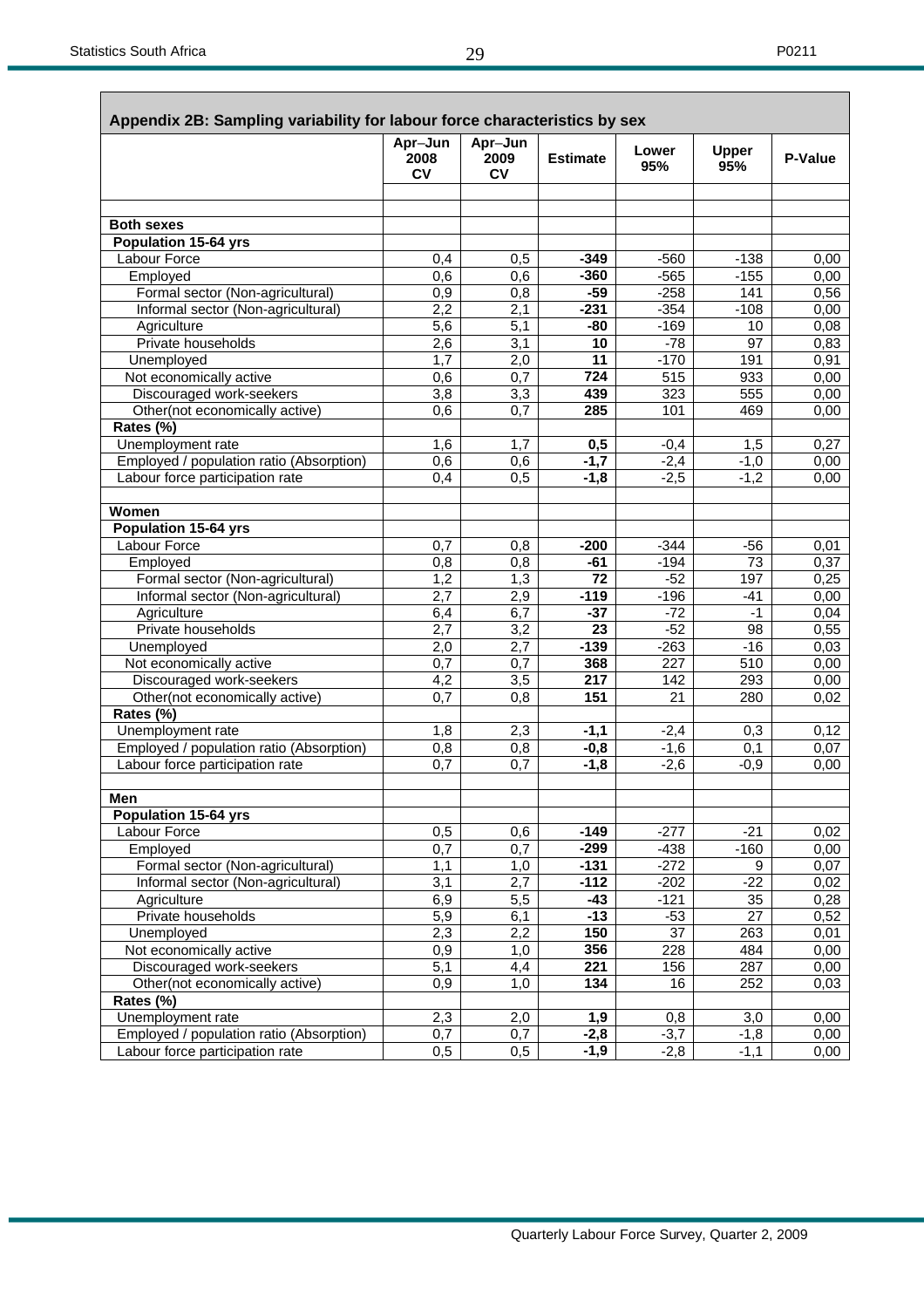Г

| Appendix 2.1B: Sampling variability for labour force characteristics by population group |                       |                              |                 |                |                     |                |
|------------------------------------------------------------------------------------------|-----------------------|------------------------------|-----------------|----------------|---------------------|----------------|
|                                                                                          | Apr-Jun<br>2008<br>CV | Apr-Jun<br>2009<br><b>CV</b> | <b>Estimate</b> | Lower<br>95%   | <b>Upper</b><br>95% | <b>P-Value</b> |
|                                                                                          |                       |                              |                 |                |                     |                |
|                                                                                          |                       |                              |                 |                |                     |                |
| South Africa                                                                             |                       |                              |                 |                |                     |                |
| Population 15-64 yrs                                                                     |                       |                              |                 |                |                     |                |
| <b>Labour Force</b>                                                                      | 0,4                   | 0,5                          | $-349$          | $-560$         | $-138$              | 0,00           |
| Employed                                                                                 | 0,6                   | 0,6                          | $-360$          | $-565$         | $-155$              | 0,00           |
| Unemployed                                                                               | 1,7                   | 2,0                          | 11              | $-170$         | 191                 | 0,91           |
| Not economically active                                                                  | 0,6                   | 0,7                          | 724             | 515            | 933                 | 0,00           |
| Rates (%)                                                                                |                       |                              |                 |                |                     |                |
| Unemployment rate                                                                        | 1,6                   | 1,7                          | 0,5             | $-0,4$         | 1,5                 | 0,27           |
| Employed / population ratio (Absorption)                                                 | 0,6                   | 0,6                          | $-1,7$          | $-2,4$         | $-1,0$              | 0,00           |
| Labour force participation rate                                                          | 0,4                   | 0,5                          | $-1,8$          | $-2,5$         | $-1,2$              | 0,00           |
| <b>Black/African</b>                                                                     |                       |                              |                 |                |                     |                |
| Population 15-64 yrs                                                                     |                       |                              |                 |                |                     |                |
| Labour Force                                                                             | 0,5                   | 0,7                          | $-361$          | $-554$         | $-168$              | 0,00           |
| Employed                                                                                 | 0,8                   | 0,8                          | $-372$          | $-557$         | $-188$              | 0,00           |
| Unemployed                                                                               | 1,9                   | $\overline{2,2}$             | 12              | $-168$         | 191                 | 0,90           |
| Not economically active                                                                  | 0,7                   | 0,8                          | 706             | 512            | 901                 | 0,00           |
| Rates (%)                                                                                |                       |                              |                 |                |                     |                |
| Unemployment rate                                                                        | 1,7                   | 1,8                          | 0,9             | $-0,4$         | 2,1                 | 0,17           |
| Employed / population ratio (Absorption)                                                 | 0,8                   | 0,8                          | $-2,1$          | $-2,9$         | $-1,4$              | 0,00           |
| Labour force participation rate                                                          | 0,5                   | 0,7                          | $-2,3$          | $-3,1$         | $-1,5$              | 0,00           |
| <b>Coloured</b>                                                                          |                       |                              |                 |                |                     |                |
| <b>Population 15-64 yrs</b>                                                              |                       |                              |                 |                |                     |                |
| Labour Force                                                                             | 0,9                   | 1,2                          | 32              | $-21$          | 85                  | 0,23           |
| Employed                                                                                 | 1,9                   | 1,7                          | $\overline{25}$ | $-45$          | 95                  | 0,48           |
| Unemployed                                                                               | $\overline{5,7}$      | 4,6                          | $\overline{7}$  | $-42$          | 56                  | 0,78           |
| Not economically active                                                                  | 1,7                   | 2,0                          | 10              | $-41$          | 62                  | 0,70           |
| Rates (%)                                                                                |                       |                              |                 |                |                     |                |
| Unemployment rate                                                                        | 5,9                   | 4,6                          | 0,0             | $-2,5$         | 2,6                 | 0,98           |
| Employed / population ratio (Absorption)                                                 | 1,9                   | 1,6                          | 0,1             | $-2,2$         | 2,4                 | 0,93           |
| Labour force participation rate                                                          | 0,9                   | $\overline{1,0}$             | 0,2             | $-1,5$         | $\overline{1,8}$    | 0,85           |
| <b>Indian/Asian</b>                                                                      |                       |                              |                 |                |                     |                |
| <b>Population 15-64 yrs</b>                                                              |                       |                              |                 |                |                     |                |
| Labour Force                                                                             | 1,5                   | 2,7                          | $-13$           | $-43$          | 17                  | 0,40           |
| Employed                                                                                 | 2,4                   | 2,9                          | $-5$            | $-37$          | $\overline{27}$     | 0,78           |
| Unemployed                                                                               | 13,5                  | 9,6                          | -9              | $-28$          | 11                  | 0,39           |
| Not economically active                                                                  | 2,3                   | 3,4                          | 30              | $\overline{4}$ | $\overline{57}$     | 0,03           |
| Rates (%)                                                                                |                       |                              |                 |                |                     |                |
| Unemployment rate                                                                        | 13,4                  | 9,1                          | $-1,3$          | $-4,9$         | 2,2                 | 0,46           |
| Employed / population ratio (Absorption)                                                 | 2,4                   | 2,4                          | $-1,5$          | $-4,6$         | 1,6                 | 0,33           |
| Labour force participation rate                                                          | 1,5                   | 2,2                          | $-2,6$          | $-5,5$         | $\overline{0,2}$    | 0,07           |
|                                                                                          |                       |                              |                 |                |                     |                |
| White                                                                                    |                       |                              |                 |                |                     |                |
| <b>Population 15-64 yrs</b>                                                              |                       |                              |                 |                |                     |                |
| Labour Force                                                                             |                       |                              |                 |                |                     |                |
| Employed                                                                                 | 1,1                   | 1,1                          | -8              | $-78$          | 63                  | 0,83           |
| Unemployed                                                                               | 1,3                   | 1,1                          | -8              | $-81$          | 64                  | 0,82           |
| Not economically active                                                                  | 11,0                  | 9,8                          | 1               | $-27$          | 29                  | 0,96           |
| Rates (%)                                                                                | 2,6                   | 2,3                          | $-23$           | $-92$          | 46                  | 0,52           |
| Unemployment rate                                                                        |                       |                              |                 |                |                     |                |
| Employed / population ratio (Absorption)                                                 | 11,0                  | 9,7                          | 0,1             | $-1,2$         | 1,3                 | 0,94           |
| Labour force participation rate                                                          | 1,3                   | 1,0                          | 0,4             | $-1,9$         | 2,6                 | 0,74           |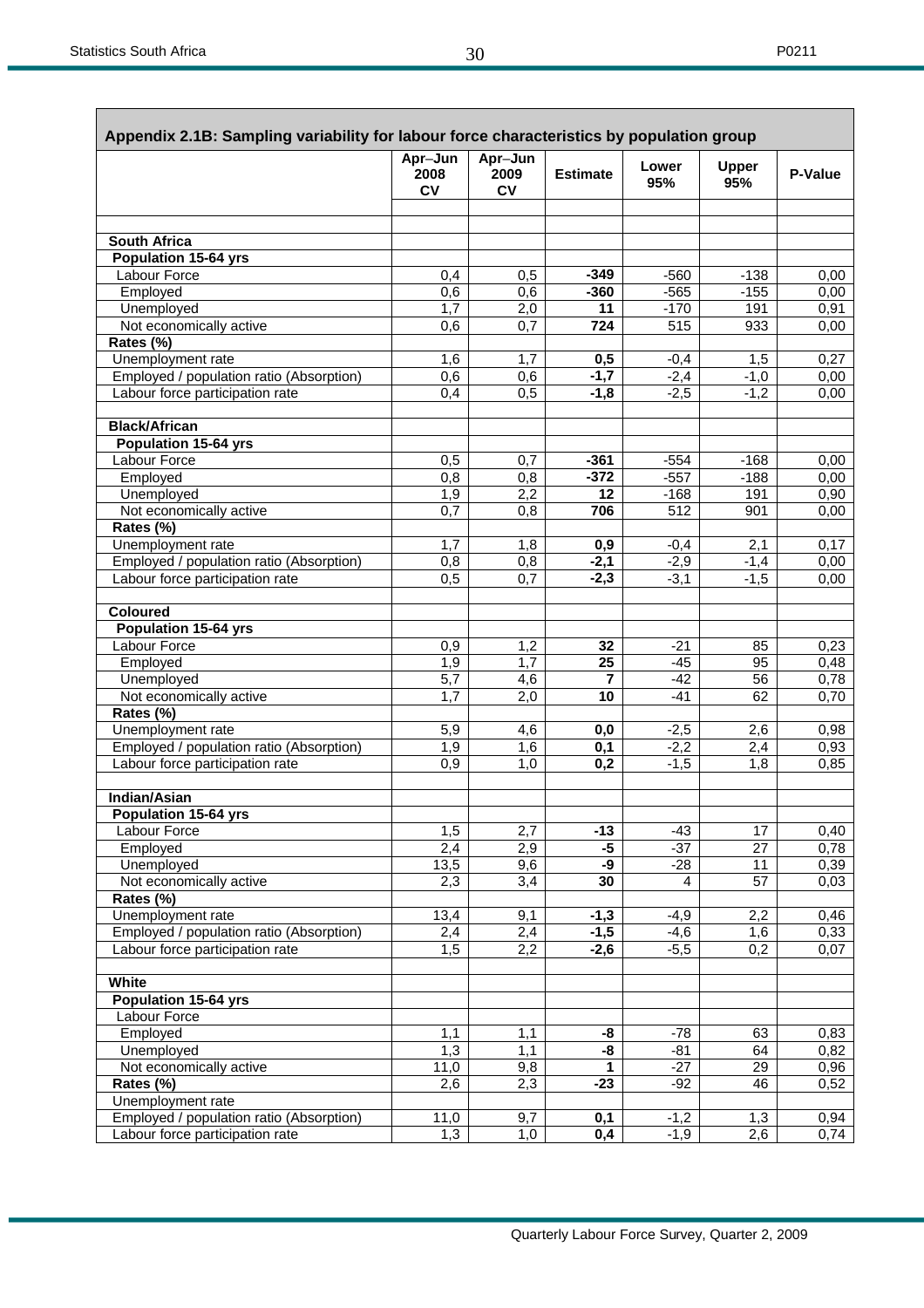|                                                               | Apr-Jun<br>2008         | Apr-Jun<br>2009 | <b>Estimate</b> | Lower<br>95%     | <b>Upper</b><br>95% | <b>P-Value</b> |
|---------------------------------------------------------------|-------------------------|-----------------|-----------------|------------------|---------------------|----------------|
|                                                               | <b>CV</b>               | <b>CV</b>       |                 |                  |                     |                |
| <b>Population 15-64 yrs</b>                                   |                         |                 |                 |                  |                     |                |
| Labour Force                                                  | 0,4                     | 0,5             | $-349$          | $-560$           | $-138$              | 0,00           |
| Employed                                                      | 0,6                     | 0,6             | $-360$          | $-565$           | $-155$              | 0,00           |
| Unemployed                                                    | 1,7                     | 2,0             | 11              | $-170$           | 191                 | 0,91           |
| Not economically active<br>Discouraged work-seekers           | 0,6<br>$\overline{3,8}$ | 0,7<br>3,3      | 724<br>439      | 515<br>323       | 933<br>555          | 0,00<br>0,00   |
| Other(not economically active)                                | 0,6                     | 0,7             | 285             | 101              | 469                 | 0,00           |
| Rates (%)                                                     |                         |                 |                 |                  |                     |                |
| Unemployment rate                                             |                         |                 |                 |                  |                     |                |
| Employed / population ratio (Absorption)                      | 1,6                     | 1,7             | 0,5             | $-0,4$           | 1,5                 | 0,27           |
| Labour force participation rate                               | 0,6                     | 0,6             | $-1,7$          | $-2,4$           | $-1,0$              | 0,00           |
|                                                               | 0,4                     | 0,5             | $-1,8$          | $-2,5$           | $-1,\overline{2}$   | 0,00           |
| <b>Western Cape</b>                                           |                         |                 |                 |                  |                     |                |
| <b>Population 15-64 yrs</b>                                   |                         |                 |                 |                  |                     |                |
| Labour Force<br>Employed                                      | 0,9                     | 1,1             | 50              | $-3$             | 104                 | 0,07           |
| Unemployed                                                    | 1,4                     | 1,4             | $\overline{7}$  | $-59$            | 73                  | 0,84           |
| Not economically active                                       | 4,5                     | 3,9             | 43              | $-10$            | 97                  | 0,11           |
| Discouraged work-seekers                                      | 1,9                     | 2,4             | -6              | $-60$            | 48                  | 0,84           |
| Other(not economically active)                                | 20,0                    | 29,0            | $-4$            | $-17$            | 8                   | 0,50           |
| Rates (%)                                                     | 1,8                     | 2,3             | $-1$            | $-54$            | 52                  | 0,96           |
| Unemployment rate                                             |                         |                 |                 |                  |                     |                |
| Employed / population ratio (Absorption)                      |                         |                 |                 |                  |                     |                |
| Labour force participation rate                               | 4,5                     | 3,7             | 1,4             | $-0,8$           | 3,6                 | 0,21           |
| <b>Eastern Cape</b>                                           | 1,4<br>0,9              | 1,4<br>1,1      | $-0,5$<br>0,6   | $-2,4$<br>$-1,0$ | 1,4<br>2,1          | 0,60<br>0,46   |
| <b>Population 15-64 yrs</b>                                   |                         |                 |                 |                  |                     |                |
| <b>Labour Force</b>                                           |                         |                 |                 |                  |                     |                |
| Employed                                                      |                         |                 |                 |                  |                     |                |
| Unemployed                                                    | 2,6                     | 3,4             | 65              | $-35$            | 165                 | 0,20           |
| Not economically active                                       | 2,8                     | 2,7             | $-10$           | $-105$           | 85                  | 0,84           |
| Discouraged work-seekers                                      | 5,4                     | 8,9             | 75              | $-2$             | 151                 | 0,06           |
| Other(not economically active)                                | 2,2                     | 2,9             | $-16$           | $-117$           | 84                  | 0,75           |
| Rates (%)                                                     | 7,3                     | 8,7             | 75              | 8                | 143                 | 0,03           |
| Unemployment rate<br>Employed / population ratio (Absorption) | 2,3                     | 2,9             | $-92$           | $-172$           | $-12$               | 0,03           |
| Labour force participation rate                               |                         |                 |                 |                  |                     |                |
|                                                               | 4,5                     | 6,3             | 3,1             | $-0,5$           | 6,7                 | 0,09           |
| <b>Northern Cape</b>                                          | 2,8                     | 2,6             | $-0,7$          | $-3,1$           | 1,7                 | 0,59           |
| <b>Population 15-64 yrs</b>                                   | 2,6                     | 3,3             | 1,1             | $-1,4$           | 3,5                 | 0,39           |
| Labour Force                                                  |                         |                 |                 |                  |                     |                |
| Employed                                                      |                         |                 |                 |                  |                     |                |
| Unemployed                                                    |                         |                 |                 |                  |                     |                |
| Not economically active<br>Discouraged work-seekers           |                         |                 | -9              | $-38$            | 21                  |                |
| Other(not economically active)                                | 1,9<br>3,0              | 4,5<br>5,5      | $-13$           | $-44$            | 18                  | 0,56<br>0,40   |
| Rates (%)                                                     | 7,8                     | 10,3            | 4               | $-10$            | 19                  | 0,56           |
| Unemployment rate                                             | 2,4                     | 5,3             | 13              | $-16$            | 43                  | 0,37           |
| Employed / population ratio (Absorption)                      | 15,7                    | 26,4            | 1               | $-13$            | 15                  | 0,85           |
| Labour force participation rate                               | 2,5                     | 4,5             | 12              | $-13$            | 37                  | 0,36           |
| <b>Free State</b>                                             |                         |                 |                 |                  |                     |                |
| <b>Population 15-64 yrs</b>                                   | 7,5                     | 9,2             | 1,7             | $-2,3$           | 5,6                 | 0,40           |
| <b>Labour Force</b>                                           | 3,0                     | 5,5             | $-2,1$          | $-6,5$           | 2,2                 | 0,34           |
| Employed                                                      | $\overline{1,9}$        | 4,5             | $-1,6$          | $-5,7$           | 2,5                 | 0,45           |
| Unemployed                                                    |                         |                 |                 |                  |                     |                |
| Not economically active                                       |                         |                 |                 |                  |                     |                |
| Discouraged work-seekers                                      |                         |                 |                 |                  |                     |                |
| Other(not economically active)<br>Rates (%)                   | 1,4                     | 1,9             | $-63$           | $-102$           | $-24$               | 0,00           |
| Unemployment rate                                             | 2,0                     | 2,3             | $-57$           | $-100$           | $-15$               | 0,01           |
| Employed / population ratio (Absorption)                      | 4,2                     | 4,4             | -6              | $-35$            | 24                  | 0,71           |
| Labour force participation rate                               | 2,1                     | 2,5             | 74              | 35               | 113                 | 0,00           |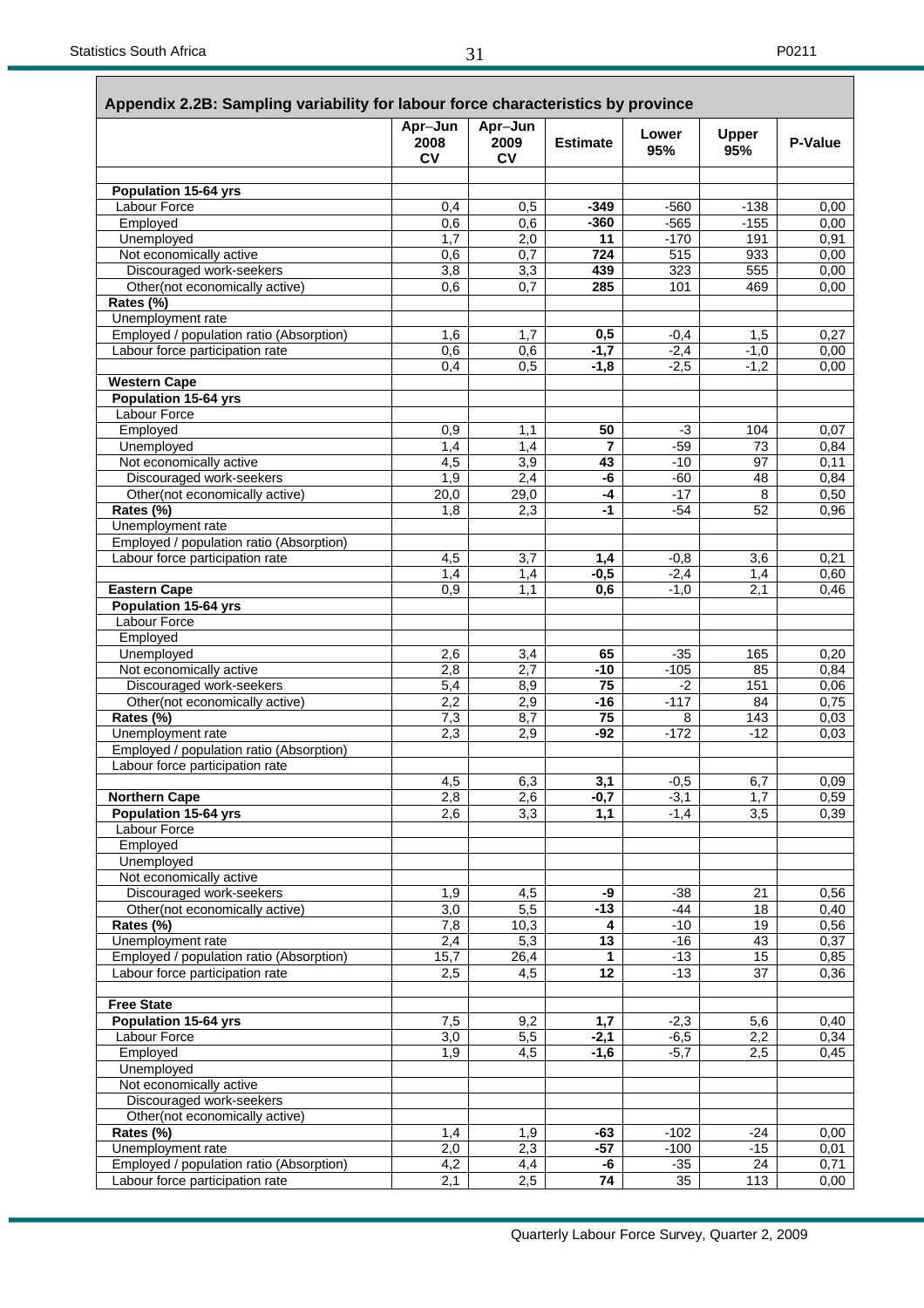| Appendix 2.2B: Sampling variability for labour force characteristics by province (Concluded) | Apr-Jun           | Apr-Jun           |                  |                  |                     |              |
|----------------------------------------------------------------------------------------------|-------------------|-------------------|------------------|------------------|---------------------|--------------|
|                                                                                              | 2008<br><b>CV</b> | 2009<br><b>CV</b> | <b>Estimate</b>  | Lower<br>95%     | <b>Upper</b><br>95% | P-Value      |
| <b>KwaZulu Natal</b>                                                                         |                   |                   |                  |                  |                     |              |
| <b>Population 15-64 yrs</b>                                                                  |                   |                   |                  |                  |                     |              |
| Labour Force<br>Employed                                                                     | 1,2<br>1,8        | 1,7               | $-316$<br>$-157$ | $-443$<br>$-275$ | $-189$<br>$-39$     | 0,00         |
| Unemployed                                                                                   | 4,2               | 1,8<br>4,3        | $-159$           | $-233$           | $-85$               | 0,01<br>0,00 |
| Not economically active                                                                      | 1,4               | 1,5               | 405              | 280              | 531                 | 0,00         |
| Discouraged work-seekers                                                                     | 10,9              | 5,3               | 281              | 229              | 333                 | 0,00         |
| Other(not economically active)<br>Rates (%)                                                  | 1.5               | 1,6               | 124              | 11               | 238                 | 0,03         |
| Unemployment rate                                                                            |                   |                   |                  |                  |                     |              |
| Employed / population ratio (Absorption)                                                     | 4,2               | 3,8               | $-2,9$           | $-5,0$           | $-0,8$              | 0,01         |
| Labour force participation rate                                                              | $\overline{1,8}$  | 1,8               | $-3,1$           | $-4,9$           | $-1,2$              | 0,00         |
|                                                                                              | 1,2               | $\overline{1,7}$  | $-5,7$           | $-7,7$           | $-3,7$              | 0,00         |
| <b>North West</b>                                                                            |                   |                   |                  |                  |                     |              |
| <b>Population 15-64 yrs</b><br>Labour Force                                                  |                   |                   |                  |                  |                     |              |
| Employed                                                                                     | 2,4               | 3,1               | 6                | $-45$            | 57                  | 0,81         |
| Unemployed                                                                                   | 3,9               | 3,7               | $-50$            | $-101$           | 0                   | 0,05         |
| Not economically active                                                                      | $\overline{5,8}$  | 6,2               | 57               | 8                | 106                 | 0,02         |
| Discouraged work-seekers                                                                     | 2,9               | 3,5               | 10               | $-43$            | 62                  | 0,72         |
| Other(not economically active)                                                               | 10,6              | 11,5              | -12              | $-38$            | 14                  | 0,37         |
| Rates (%)                                                                                    | 3.1               | 3.5               | 21               | $-35$            | 78                  | 0,45         |
| Unemployment rate                                                                            |                   |                   |                  |                  |                     |              |
| Employed / population ratio (Absorption)                                                     |                   |                   |                  |                  |                     |              |
| Labour force participation rate                                                              | 6,8<br>3,9        | 5,4<br>3,5        | 4,7<br>$-2,6$    | 1,0<br>$-4,9$    | 8,4<br>$-0,4$       | 0,01<br>0,02 |
| Gauteng                                                                                      | 2,4               | 2,9               | $-0,1$           | $-2,3$           | 2,1                 | 0,93         |
| <b>Population 15-64 yrs</b>                                                                  |                   |                   |                  |                  |                     |              |
| Labour Force                                                                                 |                   |                   |                  |                  |                     |              |
| Employed                                                                                     |                   |                   |                  |                  |                     |              |
| Unemployed                                                                                   | 0,9               | 1,1               | -54              | $-178$           | 70                  | 0,39         |
| Not economically active                                                                      | 1,1               | 1,3               | $-108$           | $-220$           | 5                   | 0,06         |
| Discouraged work-seekers                                                                     | 3,9               | $\overline{4,1}$  | 54               | $-55$            | 163                 | 0,33         |
| Other(not economically active)<br>Rates (%)                                                  | 2,5               | 2,5               | 127              | 12               | 241<br>42           | 0,03         |
| Unemployment rate                                                                            | 13,8<br>2,4       | 13,1<br>2,5       | -9<br>136        | -61<br>35        | 238                 | 0,72<br>0,01 |
| Employed / population ratio (Absorption)                                                     |                   |                   |                  |                  |                     |              |
| Labour force participation rate                                                              |                   |                   |                  |                  |                     |              |
|                                                                                              | 3,5               | 3,7               | 1,3              | $-0,6$           | 3,2                 | 0,18         |
| <b>Mpumalanga</b>                                                                            | 1,1               | 1,2               | $-2,1$           | $-3,6$           | $-0,6$              | 0,01         |
| Population 15-64 yrs                                                                         | 0,9               | 1,0               | $-1,5$           | $-3,1$           | 0,1                 | 0,06         |
| Labour Force                                                                                 |                   |                   |                  |                  |                     |              |
| Employed                                                                                     |                   |                   |                  |                  |                     |              |
| Unemployed<br>Not economically active                                                        | 2,1               | 2,3               | 25               | $-34$            | 84                  | 0,41         |
| Discouraged work-seekers                                                                     | 3,1               | 3,0               | $-3$             | $-70$            | 64                  | 0,93         |
| Other(not economically active)                                                               | $\overline{5,0}$  | $\overline{5,1}$  | 28               | $-11$            | 66                  | 0, 16        |
| Rates (%)                                                                                    | 2,5               | 2,7               | $\bf 6$          | $-53$            | 64                  | 0,85         |
| Unemployment rate                                                                            | 9,7               | 8,8               | 16               | $-2$             | 35                  | 0,08         |
| Employed / population ratio (Absorption)                                                     | 2,7               | 2,6               | $-11$            | $-68$            | 46                  | 0,71         |
| Labour force participation rate                                                              |                   |                   |                  |                  |                     |              |
| Limpopo                                                                                      | 5,3               | 4,9               | 1,8              | $-1,5$           | 5,0                 | 0,29         |
| Population 15-64 yrs                                                                         | 3,1               | $\overline{3,0}$  | $-0,7$           | $-3,7$           | 2,3                 | 0,65         |
| <b>Labour Force</b>                                                                          | 2,1               | 2,2               | 0,4              | $-2,3$           | 3,0                 | 0,79         |
| Employed                                                                                     |                   |                   |                  |                  |                     |              |
| Unemployed<br>Not economically active                                                        |                   |                   |                  |                  |                     |              |
| Discouraged work-seekers                                                                     | 2,2               | 2,5               | $-53$            | $-128$           | 21                  | 0, 16        |
| Other(not economically active)                                                               | 2,7               | 2,6               | 32               | $-37$            | 100                 | 0,37         |
| Rates (%)                                                                                    | 5,0               | 9,0               | $-85$            | $-144$           | $-26$               | 0,01         |
| Unemployment rate                                                                            | 1,6               | 1,6               | 111              | 36               | 186                 | 0,00         |
| Employed / population ratio (Absorption)                                                     | 8,6               | 7,6               | 59               | 18               | 101                 | 0,01         |
| Labour force participation rate                                                              | $\overline{1,7}$  | 1,9               | $\overline{52}$  | $-24$            | 128                 | 0,18         |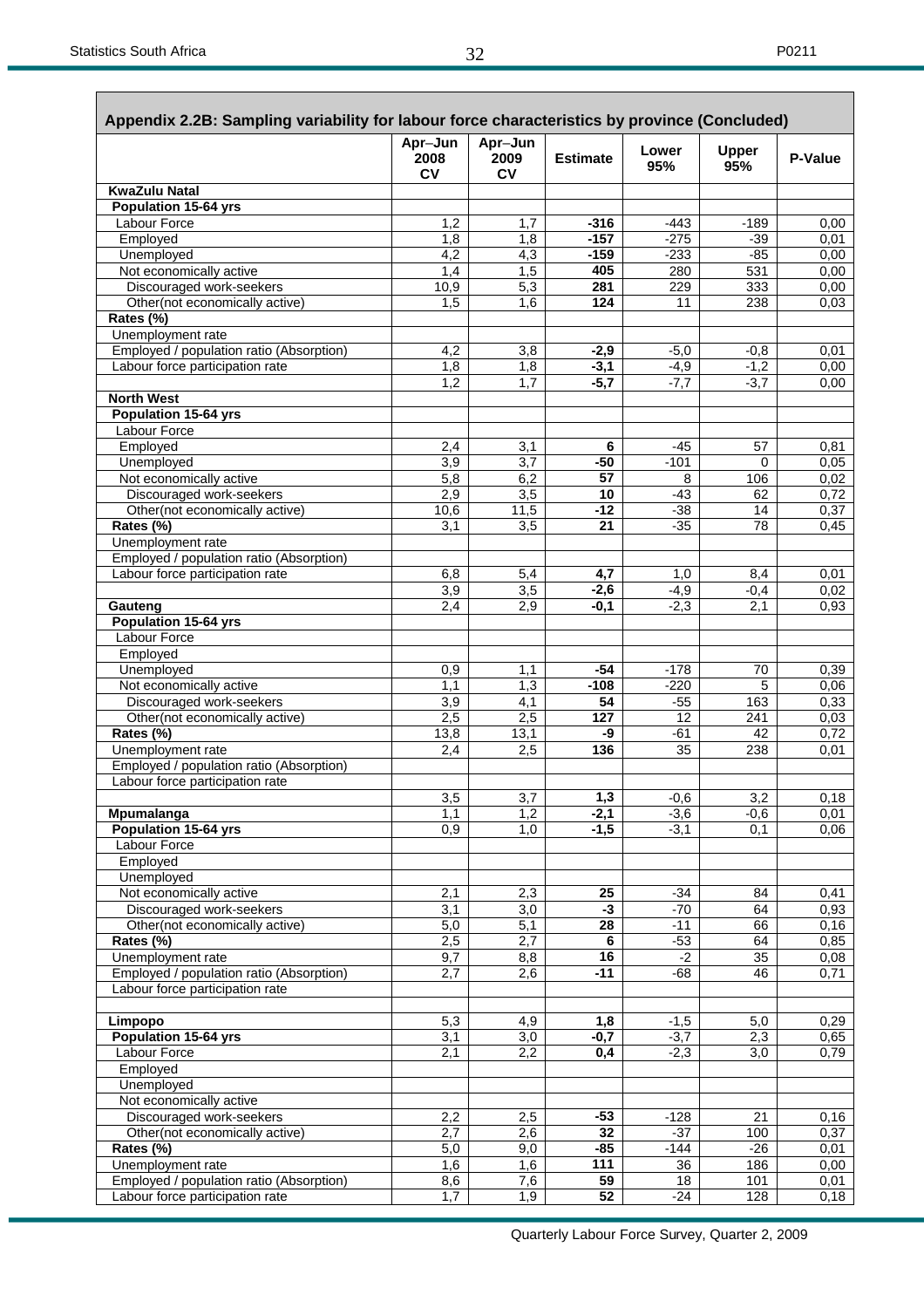| Appendix 3.1B: Sampling variability for the employed by industry and sex |                              |                              |                 |                 |                     |              |
|--------------------------------------------------------------------------|------------------------------|------------------------------|-----------------|-----------------|---------------------|--------------|
|                                                                          | Apr-Jun<br>2008<br><b>CV</b> | Apr-Jun<br>2009<br><b>CV</b> | <b>Estimate</b> | Lower<br>95%    | <b>Upper</b><br>95% | P-Value      |
|                                                                          |                              |                              |                 |                 |                     |              |
|                                                                          |                              |                              |                 |                 |                     |              |
| <b>Both sexes</b>                                                        | 0.6                          | 0,6                          | -360            | $-565$          | $-155$              | 0.00         |
| Agriculture                                                              | 5,6                          | $\overline{5,1}$             | -80             | $-169$          | 10                  | 0,08         |
| Mining                                                                   | $\overline{9,1}$             | $\overline{7,5}$             | $-27$           | $-69$           | $\overline{14}$     | 0,20         |
| Manufacturing                                                            | 2,2                          | 2,7                          | $-95$           | $-209$          | 18                  | 0,10         |
| <b>Utilities</b>                                                         | 10,9                         | 18,7                         | $-4$            | $-43$           | 34                  | 0.84         |
| Construction                                                             | 3,4                          | $\overline{3,0}$             | $-22$           | $-114$          | $\overline{71}$     | 0.65         |
| Trade                                                                    | 1.7                          | $\overline{1,8}$             | $-143$          | $-286$          | $\Omega$            | 0,05         |
| Transport                                                                | $\overline{3,6}$             | 3,8                          | $-47$           | $-118$          | 24                  | 0,19         |
| Finance                                                                  | 2,9                          | 2,4                          | 22              | $-85$           | 130                 | 0.68         |
| Community and social services                                            | 1,8                          | 1,7                          | $\overline{28}$ | $-87$           | 144                 | 0,63         |
| Private households<br>Other                                              | $\overline{2,6}$             | $\overline{3,1}$             | 10              | $-78$           | 97                  | 0,83         |
|                                                                          |                              |                              |                 |                 |                     |              |
| Women                                                                    |                              |                              |                 |                 | 73                  |              |
|                                                                          | 0,8                          | 0,8                          | -61<br>$-37$    | $-194$<br>$-72$ | $-1$                | 0,37         |
| Agriculture<br>Mining                                                    | 6,4<br>13,4                  | 6,7<br>14,4                  | 7               | $-7$            | $\overline{20}$     | 0,04<br>0,33 |
| Manufacturing                                                            | 3,6                          | 4,1                          | $-37$           | $-101$          | 27                  | 0,26         |
| <b>Utilities</b>                                                         | 18,8                         | 21,4                         | 0               | $-14$           | $\overline{14}$     | 0,99         |
| Construction                                                             | 8,1                          | 7,6                          | 6               | $-20$           | $\overline{33}$     | 0,64         |
| Trade                                                                    | 2,2                          | 2,2                          | -90             | $-179$          | 0                   | 0.05         |
| Transport                                                                | 6,5                          | 7,4                          | $-21$           | $-51$           | $\overline{8}$      | 0, 15        |
| Finance                                                                  | 3,4                          | $\overline{3,4}$             | 37              | $-34$           | 109                 | 0,30         |
| Community and social services                                            | 2,0                          | 2,1                          | 53              | $-31$           | 138                 | 0,22         |
| Private households                                                       | $\overline{2,7}$             | $\overline{3,2}$             | 23              | $-52$           | 98                  | 0,55         |
| Other                                                                    |                              |                              |                 |                 |                     |              |
|                                                                          |                              |                              |                 |                 |                     |              |
| Men                                                                      | 0.7                          | 0.7                          | $-299$          | $-438$          | $-160$              | 0,00         |
| Agriculture                                                              | 6,9                          | 5,5                          | $-43$           | $-121$          | 35                  | 0,28         |
| Mining                                                                   | 9,7                          | 8,0                          | $-34$           | $-73$           | 5                   | 0,09         |
| Manufacturing                                                            | 2,5                          | $\overline{3,2}$             | $-58$           | $-146$          | 29                  | 0,19         |
| <b>Utilities</b>                                                         | 12,3                         | 21,1                         | -4              | $-35$           | 27                  | 0,80         |
| Construction                                                             | $\overline{3.4}$             | $\overline{3,2}$             | $-28$           | $-114$          | $\overline{58}$     | 0,52         |
| Trade                                                                    | 2,5                          | 2,4                          | $-53$           | $-158$          | $\overline{51}$     | 0,32         |
| Transport                                                                | 4,1                          | 4,1                          | $-26$           | $-86$           | 34                  | 0,40         |
| Finance                                                                  | $\overline{3,6}$             | $\overline{3,6}$             | $-15$           | $-103$          | $\overline{72}$     | 0.73         |
| Community and social services                                            | 2,8                          | $\overline{2,7}$             | $-25$           | $-97$           | 48                  | 0,50         |
| Private households                                                       | 5,9                          | 6,1                          | $-13$           | $-53$           | 27                  | 0,52         |
| Other                                                                    |                              |                              |                 |                 |                     |              |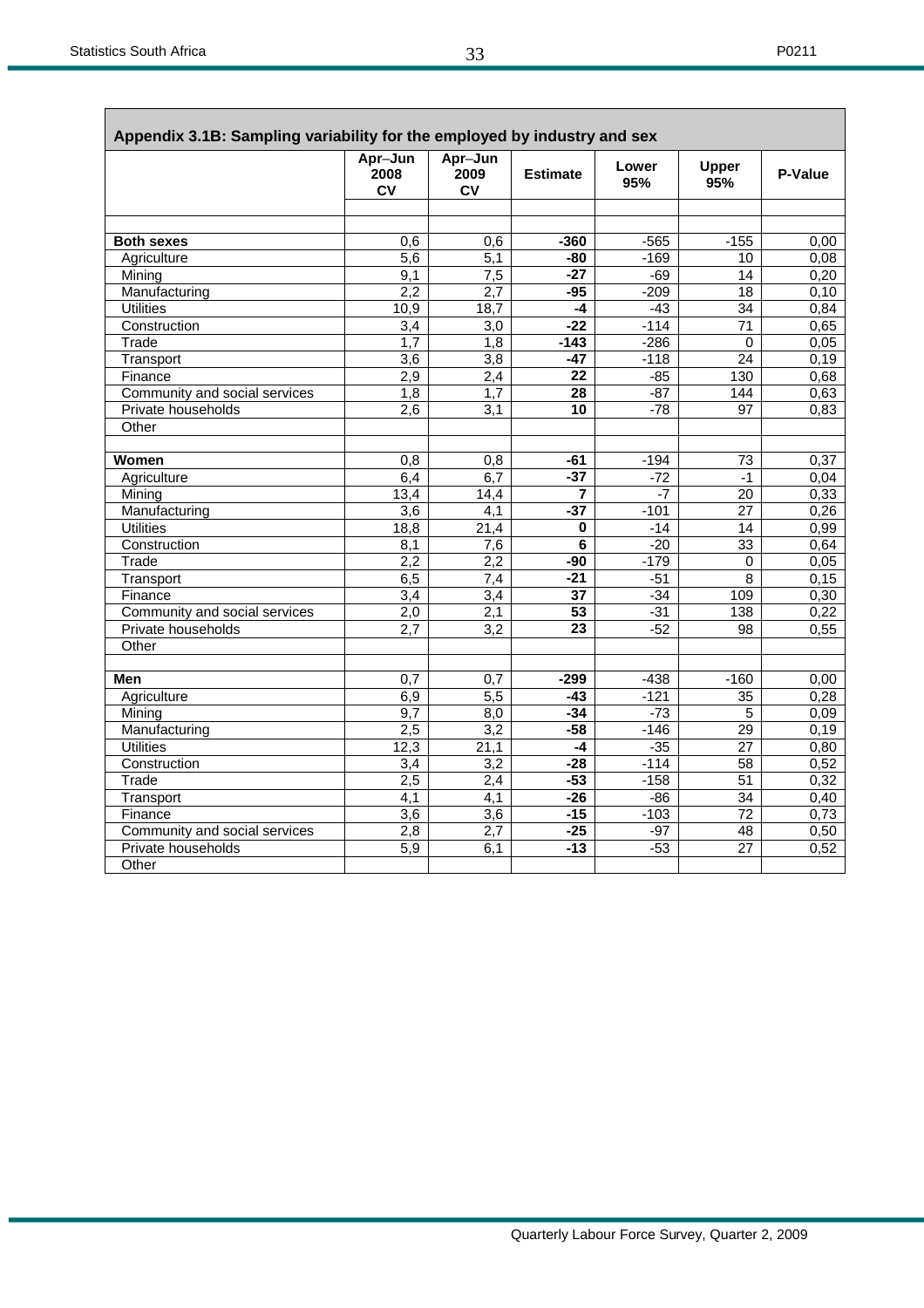| Appendix 3.4B: Sampling variability for the employed by province and sector | Apr-Jun          | Apr-Jun           |                    |                |                         |              |
|-----------------------------------------------------------------------------|------------------|-------------------|--------------------|----------------|-------------------------|--------------|
|                                                                             | 2008<br>CV       | 2009<br><b>CV</b> | <b>Estimate</b>    | Lower<br>95%   | <b>Upper</b><br>95%     | P-Value      |
|                                                                             |                  |                   |                    |                |                         |              |
| <b>South Africa</b>                                                         | 0,6              | 0,6               | $-360$             | $-565$         | $-155$                  | 0,00         |
| Formal sector (Non-agricultural)                                            | 0,9              | 0,8               | $-59$              | $-258$         | 141                     | 0,56         |
| Informal sector (Non-agricultural)                                          | 2,2              | 2,1               | $-231$             | $-354$         | $-108$                  | 0,00         |
| Agriculture                                                                 | 5,6              | 5,1               | -80                | $-169$         | 10                      | 0,08         |
| Private households                                                          | 2,6              | $\overline{3,1}$  | 10                 | $-78$          | 97                      | 0,83         |
| <b>Western Cape</b>                                                         | 1,4              | 1,4               | 7                  | $-59$          | 73                      | 0,84         |
| Formal sector (Non-agricultural)                                            | 2,0              | 1,9               | $-12$              | $-81$          | 57                      | 0,74         |
| Informal sector (Non-agricultural)                                          | 7,0              | 8,2               | 22                 | $-10$          | 55                      | 0,18         |
| Agriculture<br>Private households                                           | 9,2              | 12,0              | $-16$              | $-37$<br>$-15$ | 4<br>41                 | 0,11         |
|                                                                             | 6,2              | 8,7               | 13                 |                |                         | 0,36         |
| <b>Eastern Cape</b>                                                         | 2,8              | 2,7               | $-10$              | $-105$         | 85                      | 0,84         |
| Formal sector (Non-agricultural)                                            | 3,9              | 3,6               | 18                 | $-62$          | 98                      | 0,66         |
| Informal sector (Non-agricultural)                                          | 7,0              | $\overline{5,3}$  | $-46$              | $-92$          | 1                       | 0,05         |
| Agriculture                                                                 | 21,7             | 18,3              | $\mathbf{2}$       | $-28$          | 31                      | 0,90         |
| Private households                                                          | 11,7             | 10,5              | $\overline{16}$    | $-4$           | $\overline{37}$         | 0,12         |
| <b>Northern Cape</b>                                                        | 3,0              | 5,5               | $-13$              | -44            | 18                      | 0,40         |
| Formal sector (Non-agricultural)                                            | 4,8              | 3,4               | $-7$               | $-25$          | 10                      | 0,42         |
| Informal sector (Non-agricultural)                                          | 10,0             | 12,2              | $-7$               | $-15$          | $\mathbf 0$             | 0,06         |
| Agriculture                                                                 | 13,4             | 30,3              | 9                  | $-21$          | 39                      | 0,57         |
| Private households                                                          | 11,6             | 8,4               | $-7$               | $-19$          | 4                       | 0,20         |
| <b>Free State</b>                                                           | 2,0              | 2,3               | $-57$              | $-100$         | $-15$                   | 0,01         |
| Formal sector (Non-agricultural)                                            | 3,2              | 4,1               | $-36$              | $-70$          | $-2$                    | 0,04         |
| Informal sector (Non-agricultural)                                          | 6,3              | 6,4               | $-20$              | $-42$          | 1                       | 0,06         |
| Agriculture                                                                 | 8,1              | 11,2              | 7                  | $-13$          | 27                      | 0,50         |
| Private households                                                          | 9,1              | 8,1               | -8                 | $-26$          | 11                      | 0,42         |
| <b>KwaZulu Natal</b>                                                        | 1,8              | 1,8               | $-157$             | $-275$         | $-39$                   | 0,01         |
| Formal sector (Non-agricultural)                                            | 3,1              | 2,3               | $-26$              | $-134$         | 82                      | 0,64         |
| Informal sector (Non-agricultural)                                          | 4,4              | 4,6               | $-84$              | $-149$         | $-19$                   | 0,01         |
| Agriculture                                                                 | 19,8             | 10,2              | $-62$              | $-128$         | 3                       | 0,06         |
| Private households                                                          | 5,8              | 7,2               | 16                 | $-26$          | 58                      | 0,46         |
| <b>North West</b>                                                           | 3,9              | 3,7               | $-50$              | $-101$         | 0                       | 0,05         |
| Formal sector (Non-agricultural)                                            | $\overline{4,3}$ | $\overline{4,2}$  | $-15$              | $-67$          | 36                      | 0,56         |
| Informal sector (Non-agricultural)                                          | 7,9              | 7,2               | $-19$              | $-44$          | 5                       | 0,12         |
| Agriculture                                                                 | 19,3             | 23,4              | $-1$               | $-13$          | 10                      | 0,80         |
| Private households                                                          | 9,2              | 10,2              | $-14$              | $-29$          | 1                       | 0,06         |
| Gauteng                                                                     | 1,1              | 1,3               | $-108$             | $-220$         | 5                       | 0,06         |
| Formal sector (Non-agricultural)                                            | 1,6              | 1,7               | 0                  | $-114$         | 113                     | 1,00         |
| Informal sector (Non-agricultural)                                          | 5,0              | 5,4               | $-73$              | $-139$         | $-7$                    | 0,03         |
| Agriculture<br>Private households                                           | 16,1<br>5,3      | 13,1<br>6,7       | $-23$<br>$-11$     | $-43$<br>$-68$ | $-3$<br>$\overline{45}$ | 0,02<br>0,69 |
|                                                                             |                  |                   |                    |                |                         |              |
| Mpumalanga                                                                  | 3,1              | 3,0               | $-3$               | $-70$          | 64                      | 0,93         |
| Formal sector (Non-agricultural)                                            | 3,7              | 4,8               | 1                  | $-56$          | 57                      | 0,99         |
| Informal sector (Non-agricultural)                                          | 6,2              | 6,8               | -9<br>$\mathbf{3}$ | $-47$          | 29<br>20                | 0,64         |
| Agriculture<br>Private households                                           | 8,9<br>10,2      | 11,5<br>8,3       | $\overline{2}$     | $-14$<br>$-20$ | $\overline{25}$         | 0,70<br>0,83 |
|                                                                             |                  |                   |                    |                |                         |              |
| Limpopo                                                                     | 2,7              | 2,6               | 32                 | $-37$          | 100                     | 0,37         |
| Formal sector (Non-agricultural)                                            | 4,8              | 5,4               | 20                 | $-55$          | 94                      | 0,61         |
| Informal sector (Non-agricultural)                                          | 6,1              | 4,9               | $\bf 6$            | $-27$          | 38                      | 0,73         |
| Agriculture                                                                 | 9,6              | 11,3              | 3                  | $-13$          | 19                      | 0,69         |
| Private households                                                          | 8,4              | 11,9              | 3                  | $-19$          | $\overline{25}$         | 0,79         |

Quarterly Labour Force Survey, Quarter 2, 2009